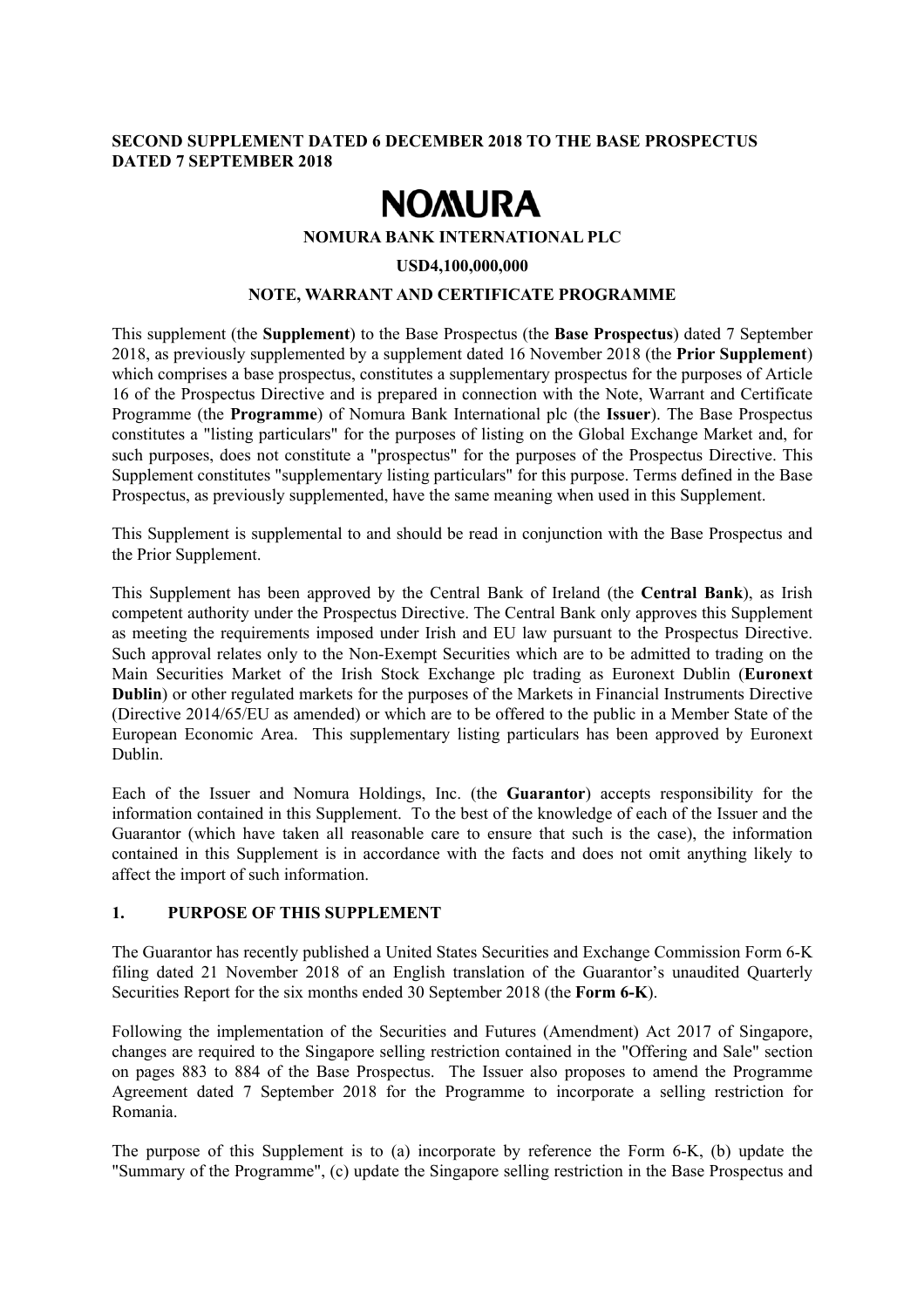(d) update the "Offering and Sale" section of the Base Prospectus to reflect the new Romanian selling restriction.

## **2. PUBLICATION OF THE GUARANTOR'S FORM 6-K**

The Guarantor has recently published the Form 6-K.

A copy of the Form 6-K (available at https://www.nomuraholdings.com/investor/library/sec/6k/181121/181121.pdf) has been filed with the Central Bank and Euronext Dublin and, by virtue of this Supplement, the Form 6-K is incorporated by reference in, and forms part of, the Base Prospectus.

## **3. UPDATE OF THE SINGAPORE SELLING RESTRICTION**

Further to the implementation of the Securities and Futures (Amendment) Act 2017 of Singapore, the Singapore selling restriction contained in the "Offering and Sale" section on pages 883 to 884 of the Base Prospectus is deemed to be deleted and replaced with the following:

#### **SINGAPORE**

The Final Terms and the Base Prospectus have not been registered as a prospectus with the Monetary Authority of Singapore. Accordingly, the Final Terms and the Base Prospectus and any other document or material in connection with the offer or sale, or invitation for subscription or purchase, of the Securities may not be circulated or distributed, nor may the Securities at any time be offered or sold, or be made the subject of an invitation for subscription or purchase, whether directly or indirectly, to any person in Singapore other than (i) to an institutional investor (as defined in Section 4A of the Securities and Futures Act (Chapter 289 of Singapore), as modified or amended from time to time (the **SFA**)) pursuant to Section 274 of the SFA, (ii) to a relevant person (as defined in Section 275(2) of the SFA) pursuant to Section 275(1) of the SFA, or any person pursuant to Section 275(1A) of the SFA, and in accordance with the conditions specified in Section 275 of the SFA, or (iii) otherwise pursuant to, and in accordance with the conditions of, any other applicable provision of the SFA.

Where the Securities are subscribed or purchased under Section 275 of the SFA by a relevant person which is:

- (a) a corporation (which is not an accredited investor (as defined in Section 4A of the SFA)) the sole business of which is to hold investments and the entire share capital of which is owned by one or more individuals, each of whom is an accredited investor; or
- (b) a trust (where the trustee is not an accredited investor) whose sole purpose is to hold investments and each beneficiary of the trust is an individual who is an accredited investor,

securities or securities-based derivatives contracts (each term as defined in Section 2(1) of the SFA) of that corporation or the beneficiaries' rights and interest (howsoever described) in that trust shall not be transferred within six months after that corporation or that trust has acquired the Securities pursuant to an offer made under Section 275 of the SFA except:

(1) to an institutional investor or to a relevant person, or to any person arising from an offer referred to in Section 275(1A) or Section 276(4)(i)(B) of the SFA;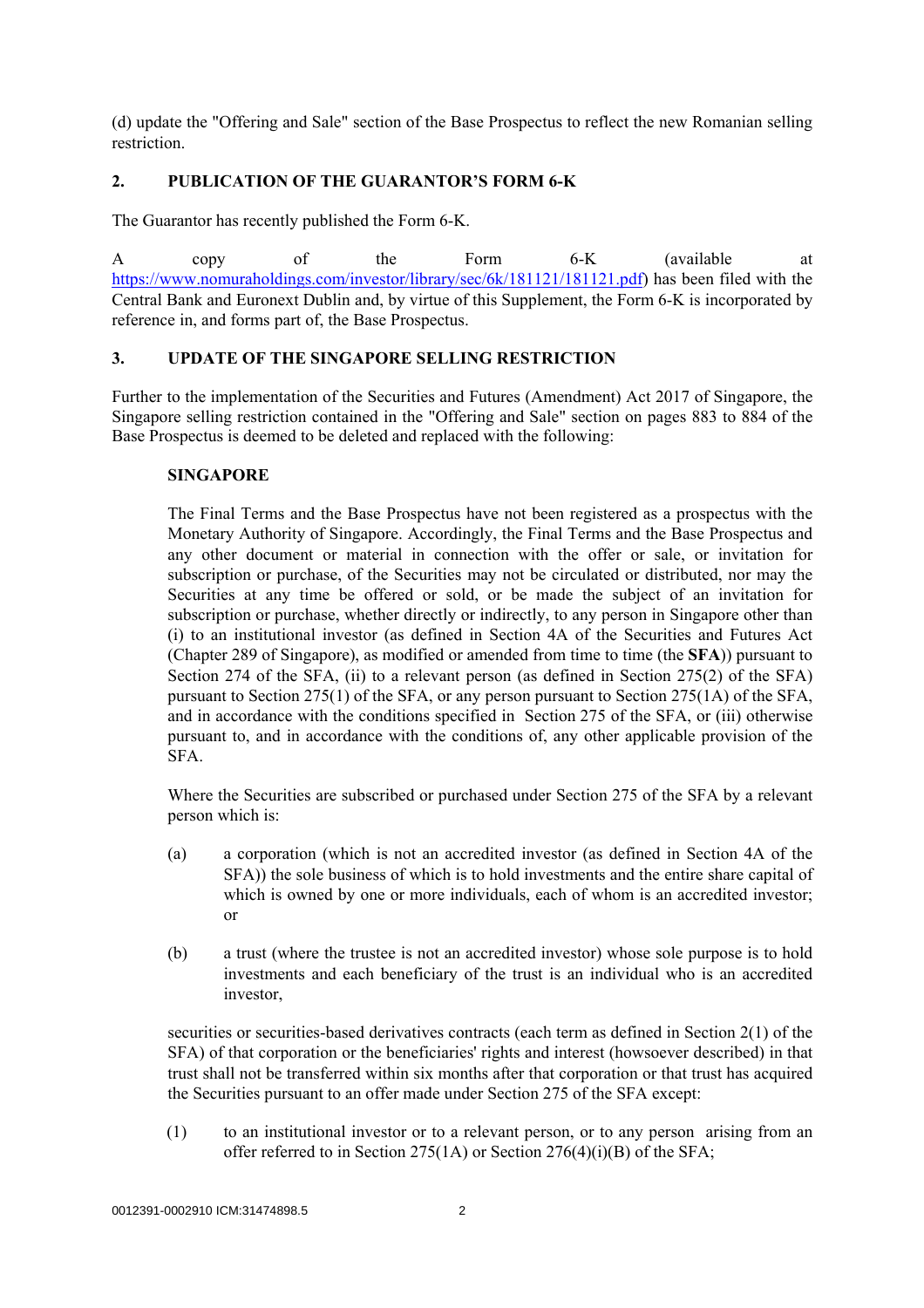- (2) where no consideration is or will be given for the transfer;
- (3) where the transfer is by operation of law; or
- (4) as specified in Section 276(7) of the SFA.

N&C Securities or any other principal-protected Securities may be offered to persons in Singapore only if:

- (a) they are bonds or negotiable certificates of deposit (**NCDs**) denominated in non-Singapore dollars; or
- (b) they are bonds or NCDs denominated in Singapore dollars issued with a denomination of not less than S\$200,000.

**Notification under Section 309B(1)(c) of the SFA** – Unless otherwise stated in the applicable Final Terms or Pricing Supplement (as applicable) in respect of the Securities, all Securities issued or to be issued under the Programme shall be capital markets products other than prescribed capital markets products (as defined in the Securities and Futures (Capital Markets Products) Regulations 2018 of Singapore) and Specified Investment Products (as defined in MAS Notice SFA 04-N12: Notice on the Sale of Investment Products and MAS Notice FAA-N16: Notice on Recommendations on Investment Products).

## **4. INCORPORATION OF THE NEW ROMANIAN SELLING RESTRICTION**

Pursuant to an Amendment Agreement dated on or about 6 December 2018, the Programme Agreement dated 7 September 2018 for the Programme will be amended to incorporate a selling restriction for Romania. The "Offering and Sale" section of the Base Prospectus will be deemed to be duly amended by the insertion of the following text immediately prior to the sub-section titled "SWEDEN" on page 881 of the Base Prospectus:

# "**ROMANIA**

The Securities may not be offered or sold, directly or indirectly, in Romania and neither the Base Prospectus, the Final Terms nor any other offering material or advertisement in connection with the Securities may be distributed or published in Romania, except under circumstances that will result in compliance with any applicable laws, rules and regulations of Romania, including Law No. 24/2017 on issuers of financial instruments and market operations, and all implementing regulations issued by the Romanian Financial Supervisory Authority or by the European Commission. Each purchaser of the Securities must observe all applicable laws and regulations in Romania, including the Law No. 126/2018 regarding financial instruments (as amended or supplemented), Law No. 24/2017 on the issuers of financial instruments and market operations (as amended or supplemented), Regulation No. 32/2006 of the National Securities Commission (as amended or supplemented), implementing norms and decisions issued or approved by the Romanian National Securities Commission, the Romanian Financial Services Authority or any other competent Romanian authority, as well as with all applicable EU legislation."

# **5. UPDATE OF THE "SUMMARY OF THE PROGRAMME"**

The Summary of the Base Prospectus shall be deemed updated and replaced with the Summary in the Annex to this Supplement.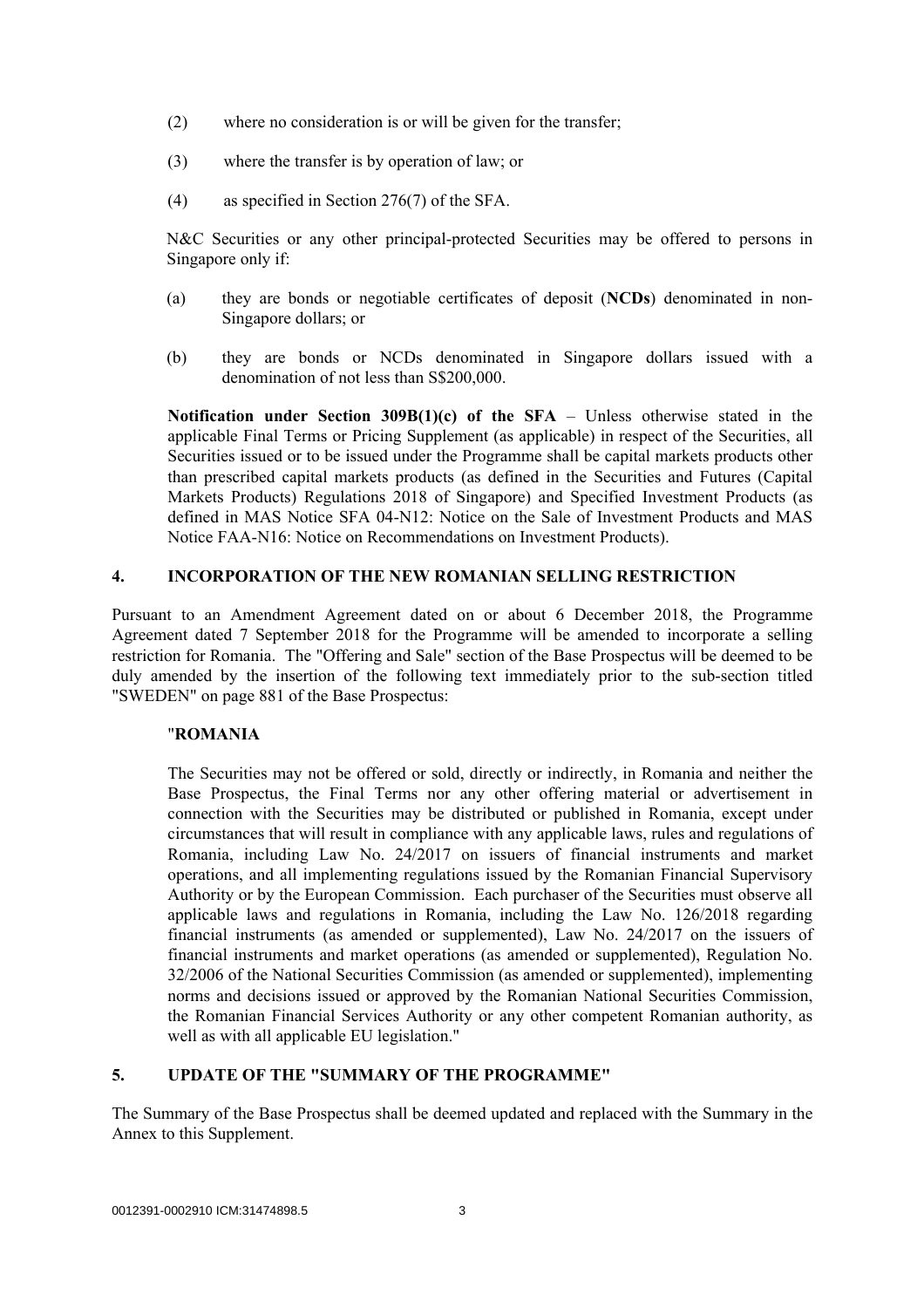#### **6. GENERAL**

All references to pages in this Supplement are to the original unsupplemented Base Prospectus, notwithstanding any amendments described herein.

To the extent that there is any inconsistency between (a) any statement in this Supplement or any statement incorporated by reference into this Supplement and (b) any other statement in or incorporated by reference in the Base Prospectus, the statements in (a) above will prevail.

Save as disclosed in this Supplement and the Prior Supplement, there has been no other significant new factor, material mistake or inaccuracy relating to information included in the Base Prospectus since the publication of the Base Prospectus.

Copies of all documents incorporated by reference in the Base Prospectus can be obtained from the Principal Agent as described on page 174 of the Base Prospectus.

If documents which are incorporated by reference themselves incorporate any information or other documents therein, either expressly or implicitly, such information or other documents will not form part of this Supplement for the purposes of the Prospectus Directive.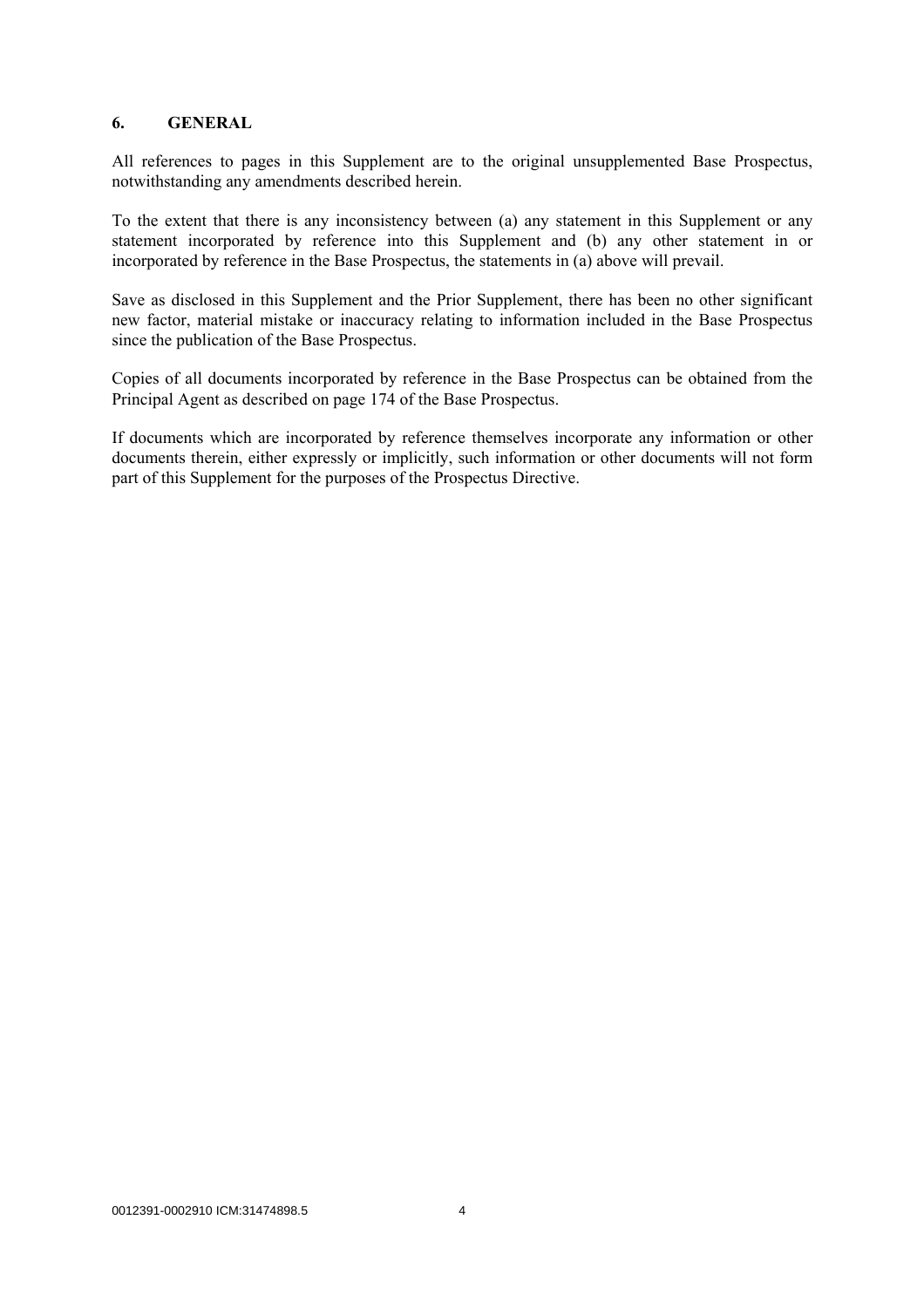## **ANNEX**

#### **SUMMARY OF THE PROGRAMME**

#### *The following section applies to Non-Exempt Securities only.*

*Summaries are made up of disclosure requirements known as "Elements". These Elements are numbered in Section A – E (A.1 – E.7). This Summary contains all the Elements required to be included in a summary for this type of Security, the Issuer and the Guarantor. Because some Elements are not required to be addressed, there may be gaps in the numbering sequence of the Elements. Even though an Element may be required to be inserted in the summary because of the type of Security, the Issuer and the Guarantor, it is possible that no relevant information can be given regarding the Element. In this case a short description of the Element is included in the summary with the mention of "not applicable". Information described in the italicised drafting prompts will be completed (where applicable) when preparing the issue specific summary for a Series of Securities.*

| <b>Elemen</b><br>t | <b>Title</b>                                                                                         |                                                                                                                                                                                                                                                                                                                                                                                                                                                                                                                                                                                                                                                                                                                                                                                                                                                                                           |
|--------------------|------------------------------------------------------------------------------------------------------|-------------------------------------------------------------------------------------------------------------------------------------------------------------------------------------------------------------------------------------------------------------------------------------------------------------------------------------------------------------------------------------------------------------------------------------------------------------------------------------------------------------------------------------------------------------------------------------------------------------------------------------------------------------------------------------------------------------------------------------------------------------------------------------------------------------------------------------------------------------------------------------------|
| A.1                | Warning that the<br>summary should<br>be read as an<br>introduction and<br>provision as to<br>claims | This summary should be read as an introduction to the Base<br>$\bullet$<br>Prospectus and the applicable Final Terms.<br>Any decision to invest in the Securities should be based on<br>$\bullet$<br>consideration of the Base Prospectus as a whole, including any<br>documents incorporated by reference and the applicable Final<br>Terms.<br>Where a claim relating to the information contained in the<br>$\bullet$<br>Base Prospectus and the applicable Final Terms is brought<br>before a court, the plaintiff investor might, under the national<br>legislation of the Member State, have to bear the costs of<br>translating the Base Prospectus and the applicable Final Terms<br>before the legal proceedings are initiated.<br>Civil liability attaches only to those persons who have tabled<br>$\bullet$<br>the summary, including any translation hereof, but only if the |
|                    |                                                                                                      | summary is misleading, inaccurate or inconsistent when read<br>together with the other parts of this Base Prospectus and the<br>applicable Final Terms or it does not provide, when read<br>together with the other parts of the Base Prospectus and the<br>applicable Final Terms, key information in order to aid<br>investors when considering whether to invest in the Securities.                                                                                                                                                                                                                                                                                                                                                                                                                                                                                                    |
| A.2                | Consent as to<br>use of the Base<br>Prospectus,<br>period of<br>validity and<br>other conditions     | Certain Tranches of Securities with a denomination or issue price of<br>less than $£100,000$ (or its equivalent in any other currency) may be<br>offered in circumstances where there is no exemption from the<br>obligation under the Prospectus Directive to publish a prospectus.<br>Any such offer is referred to as a Non-Exempt Offer.<br>Issue specific summary:                                                                                                                                                                                                                                                                                                                                                                                                                                                                                                                   |

#### **Section A − Introduction and warnings**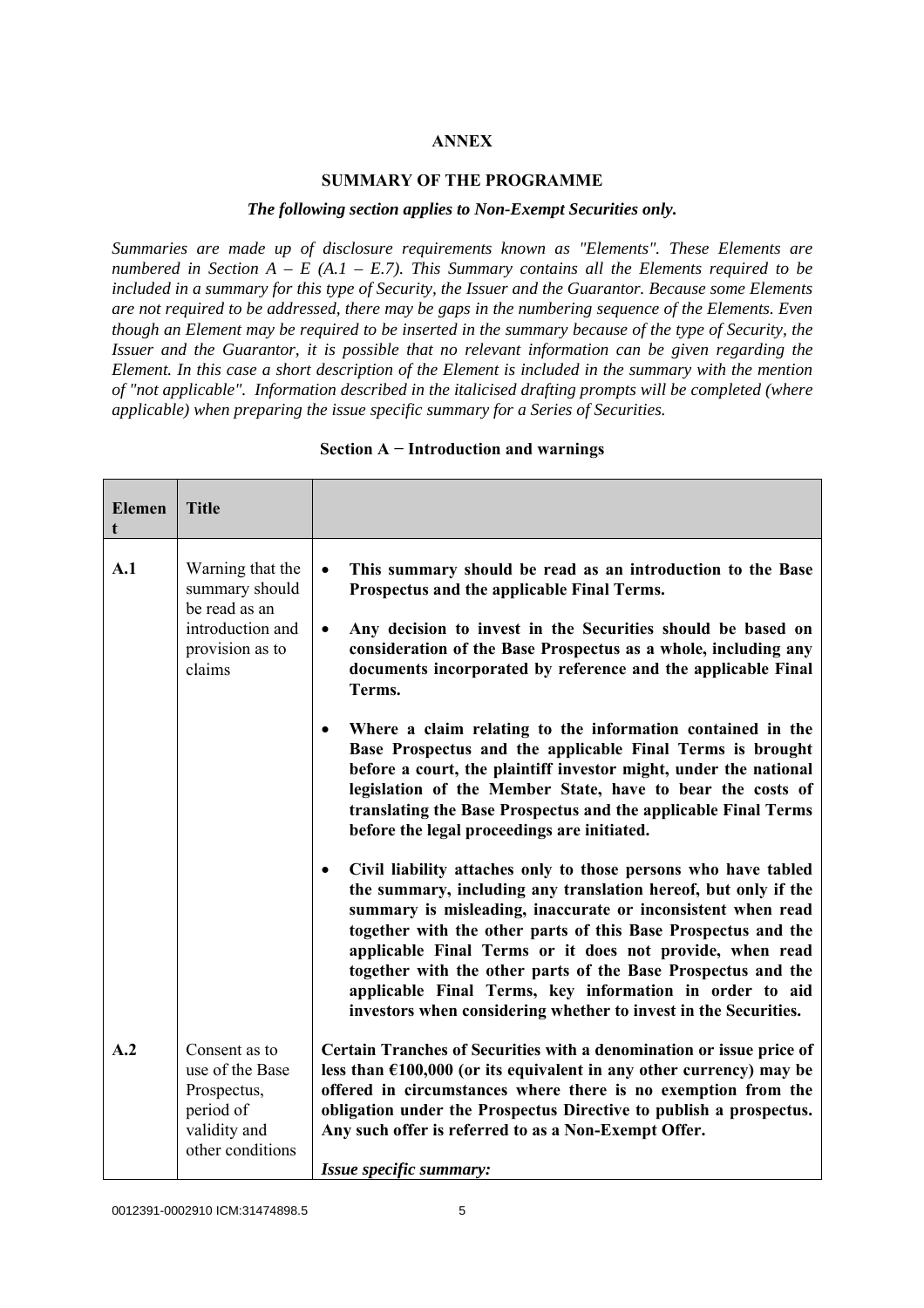| <b>Elemen</b><br>t | <b>Title</b> |                                                                                                                                                                                                                                                                                                                                                                                                                                                                                                                   |  |  |
|--------------------|--------------|-------------------------------------------------------------------------------------------------------------------------------------------------------------------------------------------------------------------------------------------------------------------------------------------------------------------------------------------------------------------------------------------------------------------------------------------------------------------------------------------------------------------|--|--|
|                    | attached     |                                                                                                                                                                                                                                                                                                                                                                                                                                                                                                                   |  |  |
|                    |              | [Not Applicable – the Securities are not being offered to the public as<br>part of a Non-Exempt Offer.]                                                                                                                                                                                                                                                                                                                                                                                                           |  |  |
|                    |              | [Consent: Subject to the conditions set out below, the Issuer consents<br>to the use of the Base Prospectus in connection with a Non-Exempt<br>Offer of Securities by the relevant Dealer, [names of specific financial<br>intermediaries listed in final terms,] [and] [each financial intermediary<br>whose name is published on the Issuer's website (see the "Corporate<br>Disclosure" section at www.nomuranow.com) and identified as an<br>Authorised Offeror in respect of the relevant Non-Exempt Offer]. |  |  |
|                    |              | Offer period: The Issuer's consent referred to above is given for Non-<br>Exempt Offers of Securities during [offer period for the issue to be<br>specified here] (the <b>Offer Period</b> ).                                                                                                                                                                                                                                                                                                                     |  |  |
|                    |              | Conditions to consent: The conditions to the Issuer's consent are that<br>such consent (a) is only valid during the Offer Period; and (b) only<br>extends to the use of the Base Prospectus to make Non-Exempt Offers<br>of these Securities in [specify each relevant Member State in which the<br>particular Tranche of Securities can be offered].                                                                                                                                                             |  |  |
|                    |              | AN<br><b>INVESTOR</b><br><b>INTENDING</b><br><b>TO</b><br><b>PURCHASE</b><br><b>OR</b><br>PURCHASING ANY SECURITIES IN A NON-EXEMPT OFFER<br>FROM AN AUTHORISED OFFEROR WILL DO SO, AND<br>OFFERS AND SALES OF SUCH TO AN INVESTOR BY SUCH<br><b>AUTHORISED</b><br><b>OFFEROR</b><br><b>WILL</b><br>BE<br>MADE,<br>IN<br><b>ACCORDANCE WITH THE TERMS AND CONDITIONS OF</b><br>THE OFFER IN PLACE BETWEEN SUCH AUTHORISED<br><b>SUCH</b><br><b>INVESTOR</b><br><b>INCLUDING</b><br><b>OFFEROR</b><br><b>AND</b>   |  |  |
|                    |              | ARRANGEMENTS IN RELATION TO PRICE, ALLOCATIONS,<br><b>AND</b><br><b>SETTLEMENT.</b><br><b>EXPENSES</b><br>THE<br><b>RELEVANT</b><br><b>INFORMATION WILL BE PROVIDED BY THE AUTHORISED</b><br><b>OFFEROR AT THE TIME OF SUCH OFFER.</b>                                                                                                                                                                                                                                                                            |  |  |

|  |  | <b>Section B – Issuer [and Guarantor]</b> |
|--|--|-------------------------------------------|
|  |  |                                           |

| <b>Element</b> | <b>Title</b>                                     |                                                                                                                               |
|----------------|--------------------------------------------------|-------------------------------------------------------------------------------------------------------------------------------|
| B.1            | Legal and<br>commercial<br>name of the<br>Issuer | Nomura Bank International plc.                                                                                                |
| B.2            | Domicile/<br>legal form/                         | The Issuer is a public limited company registered in England and<br>Wales under number 1981122 and was incorporated under the |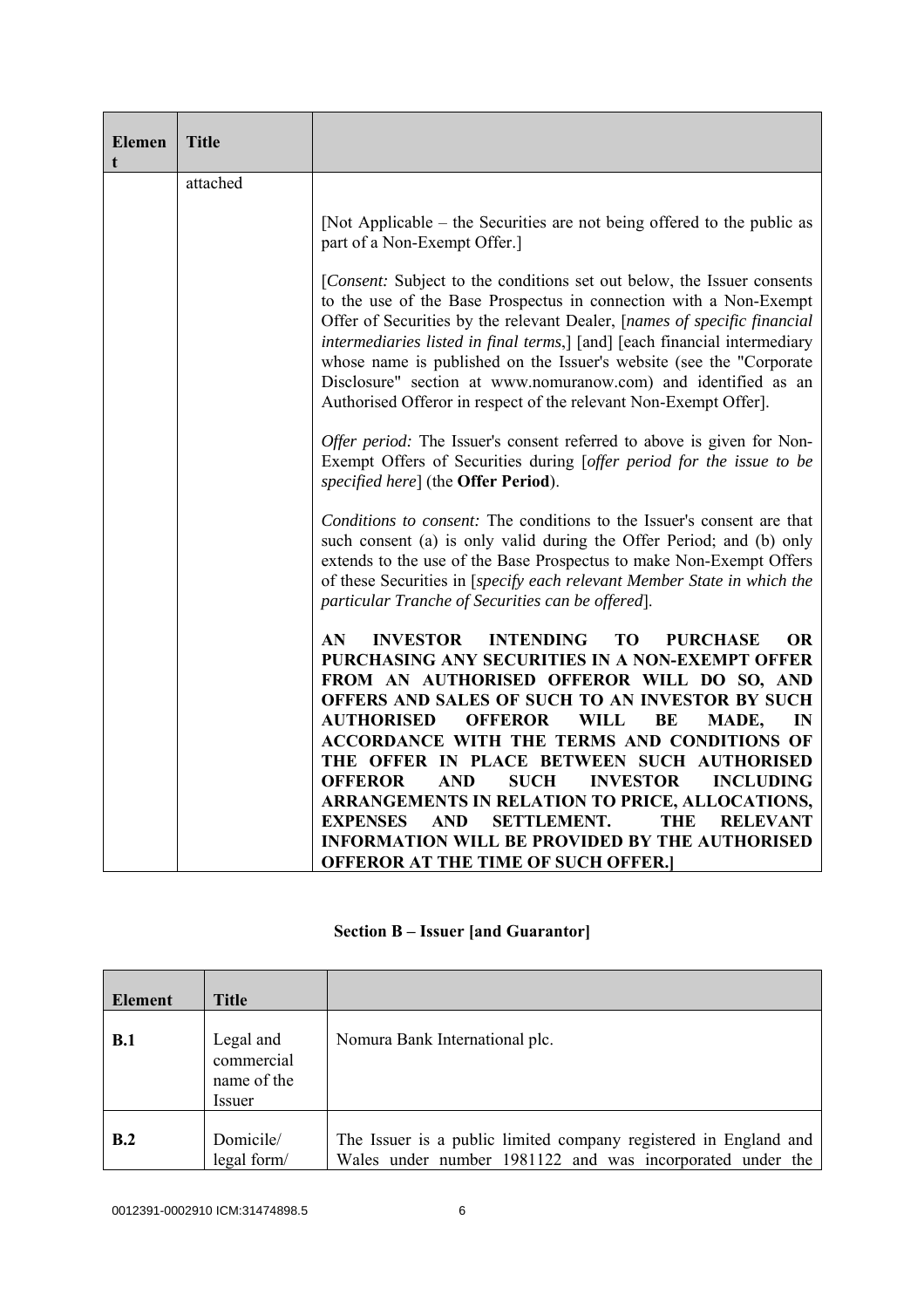|             | legislation/<br>country of                                                                       |                                                                                                                                                                                                                                                                                                                                                                                                                                                                                                           | Companies Act 1985 on 22 January 1986.                                                                                                                                                                                 |               |
|-------------|--------------------------------------------------------------------------------------------------|-----------------------------------------------------------------------------------------------------------------------------------------------------------------------------------------------------------------------------------------------------------------------------------------------------------------------------------------------------------------------------------------------------------------------------------------------------------------------------------------------------------|------------------------------------------------------------------------------------------------------------------------------------------------------------------------------------------------------------------------|---------------|
|             | incorporation                                                                                    |                                                                                                                                                                                                                                                                                                                                                                                                                                                                                                           |                                                                                                                                                                                                                        |               |
| B.4b        | Trend<br>information<br>affecting the<br>Issuer and the<br>industries<br>in which it<br>operates | the current financial year.                                                                                                                                                                                                                                                                                                                                                                                                                                                                               | Not applicable, there are no known trends, uncertainties, demands,<br>commitments or events that are reasonably likely to have a material<br>effect on the Issuer and the industries in which it operates for at least |               |
| B.5         | Description of<br>the Group                                                                      | The Issuer is a wholly owned subsidiary of Nomura Europe Holdings<br>plc (the main European holding company of the Nomura Group (as<br>defined below)) which in turn is a wholly owned subsidiary of<br>Nomura Holdings, Inc. (the Guarantor). The Guarantor is the<br>ultimate holding company of a group of companies and manages<br>financial operations for those subsidiary companies (together the<br>Nomura Group). Nomura Holdings, Inc. was formerly known as<br>The Nomura Securities Co., Ltd. |                                                                                                                                                                                                                        |               |
| B.9         | Profit forecast<br>or estimate                                                                   |                                                                                                                                                                                                                                                                                                                                                                                                                                                                                                           | Not applicable, no profit forecasts or estimates have been made in the<br>Base Prospectus in relation to the Issuer.                                                                                                   |               |
| B.10        | Audit<br>report<br>qualifications                                                                |                                                                                                                                                                                                                                                                                                                                                                                                                                                                                                           | Not applicable, no qualifications are contained in any audit report<br>included in the Base Prospectus in relation to the Issuer.                                                                                      |               |
| <b>B.12</b> |                                                                                                  | Selected historical key financial information                                                                                                                                                                                                                                                                                                                                                                                                                                                             |                                                                                                                                                                                                                        |               |
|             | <b>Income Statement</b>                                                                          |                                                                                                                                                                                                                                                                                                                                                                                                                                                                                                           |                                                                                                                                                                                                                        |               |
|             | ended 31 March 2018:                                                                             | The key financial information below is extracted from the Issuer's audited non-<br>consolidated income statement and statement of comprehensive income for the year                                                                                                                                                                                                                                                                                                                                       |                                                                                                                                                                                                                        |               |
|             |                                                                                                  |                                                                                                                                                                                                                                                                                                                                                                                                                                                                                                           | 31 March 2017                                                                                                                                                                                                          | 31 March 2018 |
|             |                                                                                                  |                                                                                                                                                                                                                                                                                                                                                                                                                                                                                                           | (Thousands of USD)                                                                                                                                                                                                     |               |
|             | Net interest income                                                                              |                                                                                                                                                                                                                                                                                                                                                                                                                                                                                                           | 35,201                                                                                                                                                                                                                 | 65,062        |
|             | Fee and commission income                                                                        |                                                                                                                                                                                                                                                                                                                                                                                                                                                                                                           | 53,777                                                                                                                                                                                                                 | 49,057        |
|             | Dealing loss                                                                                     |                                                                                                                                                                                                                                                                                                                                                                                                                                                                                                           | (54,098)                                                                                                                                                                                                               | (75,320)      |
|             | Administrative expenses                                                                          |                                                                                                                                                                                                                                                                                                                                                                                                                                                                                                           | (12, 354)                                                                                                                                                                                                              | (12,902)      |
|             | taxation                                                                                         | Profit on ordinary activities before                                                                                                                                                                                                                                                                                                                                                                                                                                                                      | 18,366                                                                                                                                                                                                                 | 19,840        |
|             | Tax charge on profit on ordinary<br>activities                                                   |                                                                                                                                                                                                                                                                                                                                                                                                                                                                                                           | (3,751)                                                                                                                                                                                                                | (3,709)       |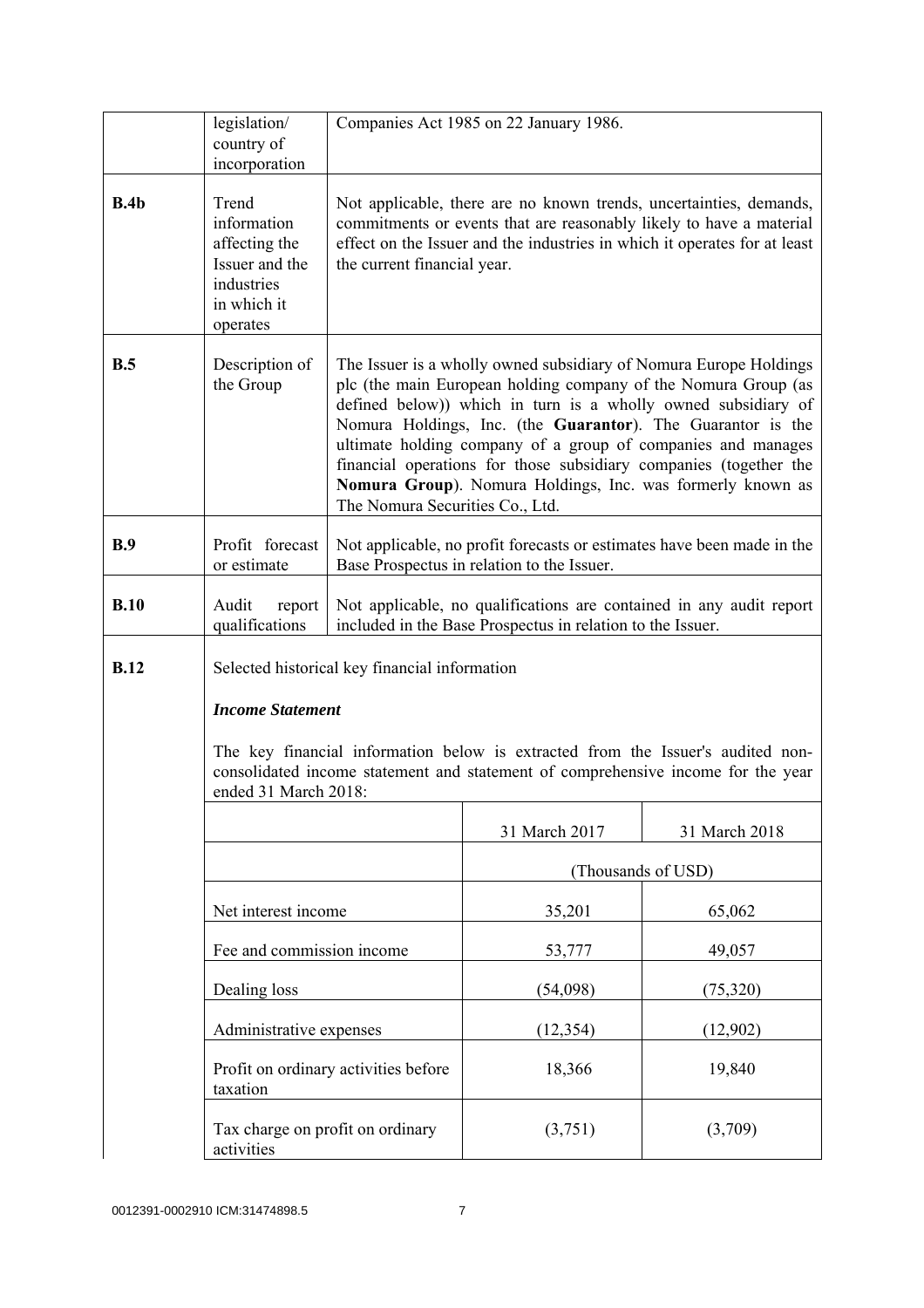|             | Profit for the year                             |                                                                                                                                                                                                                                                                                                                                                                                                                                                                                                                                                                                                                                                                                                                                                                                                                                                                                                        | 14,615                                                  | 16,131                                                                                                                                                                                                |
|-------------|-------------------------------------------------|--------------------------------------------------------------------------------------------------------------------------------------------------------------------------------------------------------------------------------------------------------------------------------------------------------------------------------------------------------------------------------------------------------------------------------------------------------------------------------------------------------------------------------------------------------------------------------------------------------------------------------------------------------------------------------------------------------------------------------------------------------------------------------------------------------------------------------------------------------------------------------------------------------|---------------------------------------------------------|-------------------------------------------------------------------------------------------------------------------------------------------------------------------------------------------------------|
|             | Total<br>income/(loss) for the year             | comprehensive                                                                                                                                                                                                                                                                                                                                                                                                                                                                                                                                                                                                                                                                                                                                                                                                                                                                                          | (51, 471)                                               | 7,580                                                                                                                                                                                                 |
|             |                                                 | <b>Statement of Financial Position</b>                                                                                                                                                                                                                                                                                                                                                                                                                                                                                                                                                                                                                                                                                                                                                                                                                                                                 |                                                         |                                                                                                                                                                                                       |
|             |                                                 | The key financial information below is extracted from the Issuer's audited non-<br>consolidated statement of financial position as at 31 March 2018:                                                                                                                                                                                                                                                                                                                                                                                                                                                                                                                                                                                                                                                                                                                                                   |                                                         |                                                                                                                                                                                                       |
|             |                                                 |                                                                                                                                                                                                                                                                                                                                                                                                                                                                                                                                                                                                                                                                                                                                                                                                                                                                                                        | 31 March 2017                                           | 31 March 2018                                                                                                                                                                                         |
|             |                                                 |                                                                                                                                                                                                                                                                                                                                                                                                                                                                                                                                                                                                                                                                                                                                                                                                                                                                                                        |                                                         | (Thousands of USD)                                                                                                                                                                                    |
|             | Total assets                                    |                                                                                                                                                                                                                                                                                                                                                                                                                                                                                                                                                                                                                                                                                                                                                                                                                                                                                                        | 7,772,643                                               | 7,844,926                                                                                                                                                                                             |
|             | Total equity                                    |                                                                                                                                                                                                                                                                                                                                                                                                                                                                                                                                                                                                                                                                                                                                                                                                                                                                                                        | 475,160                                                 | 482,740                                                                                                                                                                                               |
|             | <b>Total liabilities</b>                        |                                                                                                                                                                                                                                                                                                                                                                                                                                                                                                                                                                                                                                                                                                                                                                                                                                                                                                        | 7,297,483                                               | 7,362,186                                                                                                                                                                                             |
|             |                                                 |                                                                                                                                                                                                                                                                                                                                                                                                                                                                                                                                                                                                                                                                                                                                                                                                                                                                                                        | Statements of no significant or material adverse change |                                                                                                                                                                                                       |
|             |                                                 | There has been no significant change in the financial position of the Issuer since 31<br>March 2018 and there has been no material adverse change in the prospects of the<br>Issuer since 31 March 2018.                                                                                                                                                                                                                                                                                                                                                                                                                                                                                                                                                                                                                                                                                               |                                                         |                                                                                                                                                                                                       |
| <b>B.13</b> | Events<br>impacting the<br>Issuer's<br>solvency | solvency.                                                                                                                                                                                                                                                                                                                                                                                                                                                                                                                                                                                                                                                                                                                                                                                                                                                                                              |                                                         | Not applicable, there are no recent events particular to the Issuer<br>which are to a material extent relevant to the evaluation of the Issuer's                                                      |
| <b>B.14</b> | Dependence<br>upon<br>other<br>group entities   |                                                                                                                                                                                                                                                                                                                                                                                                                                                                                                                                                                                                                                                                                                                                                                                                                                                                                                        |                                                         | The Issuer is dependent upon the Guarantor and other members of the                                                                                                                                   |
| <b>B.15</b> | Principal<br>activities                         | Nomura Group. See also Element B.5 above.<br>The Issuer's primary role is to support the Global Wholesale Business<br>of the Nomura Group. Its principal activities include (i) issuance of<br>guaranteed credit and equity-linked notes and certificates, (ii)<br>provision of sub-participation and structured loans (including bridge<br>and warehouse financing), (iii) purchase of structured credit assets and<br>structured loans, (iv) provision of traditional banking products such as<br>loans and credit facilities in major currencies, repurchase and reverse<br>repurchase transactions, letters of credit and guarantees; and (v) taking<br>deposits (including foreign exchange and other reference-linked<br>deposits). The Issuer has a representative office in Istanbul, Turkey.<br>The Issuer has closed its branch in Milan, Italy and its representative<br>office in Beijing. |                                                         |                                                                                                                                                                                                       |
| <b>B.16</b> | Controlling<br>shareholders                     |                                                                                                                                                                                                                                                                                                                                                                                                                                                                                                                                                                                                                                                                                                                                                                                                                                                                                                        |                                                         | The Issuer is an indirectly owned wholly owned subsidiary of the<br>Guarantor. Nomura Europe Holdings plc (the main European holding<br>company of the Nomura Group) holds 100 per cent. of the share |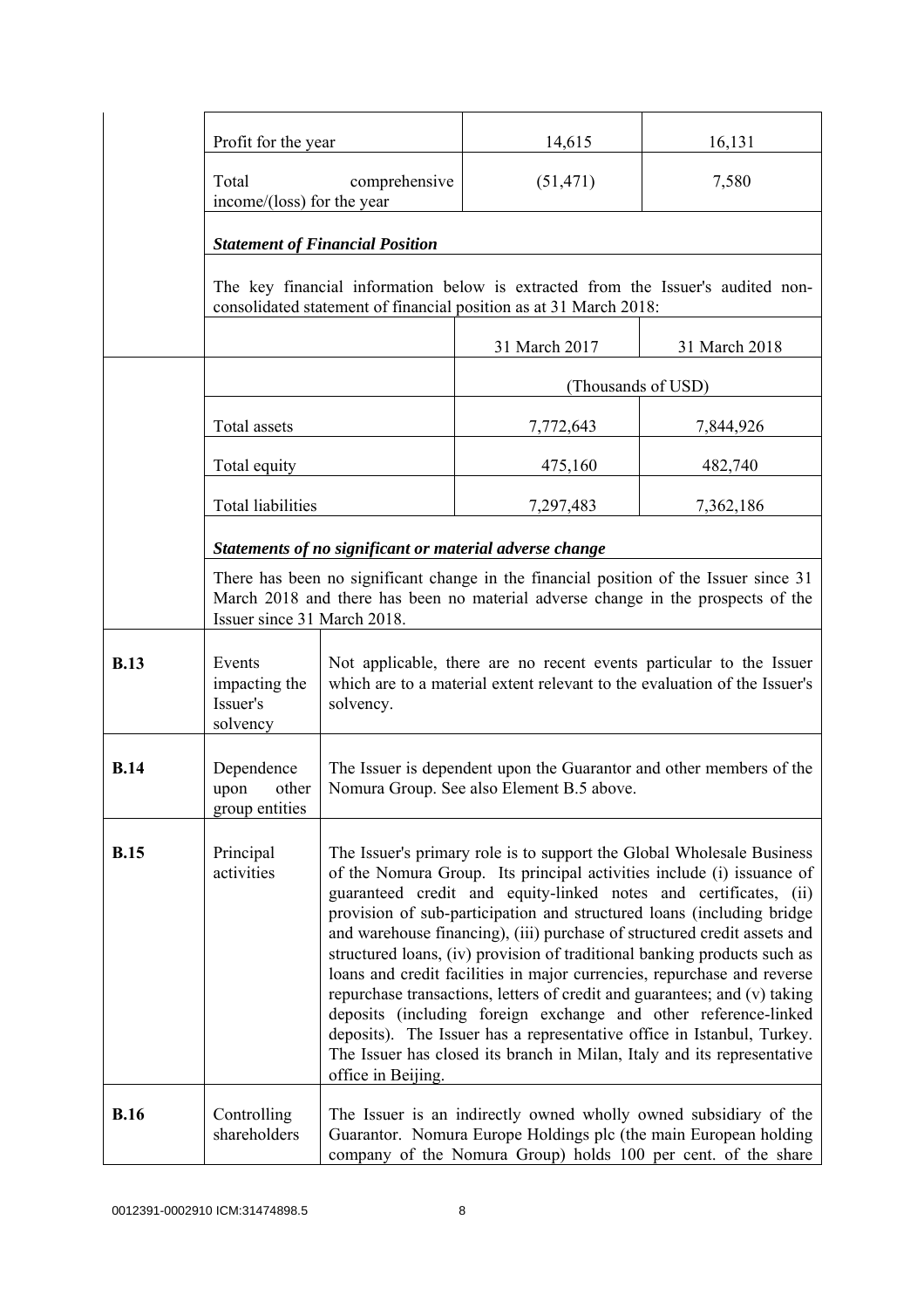|             |                                                                                       | capital of the Issuer. Nomura Europe Holdings plc is a direct wholly<br>owned subsidiary of the Guarantor.                                                                                                                                                                                                                                                                                                                                                                                                                                                                                                                                                                                                                                                                                                                                                                                                                                                                                                                                                                                                                                                                                |
|-------------|---------------------------------------------------------------------------------------|-------------------------------------------------------------------------------------------------------------------------------------------------------------------------------------------------------------------------------------------------------------------------------------------------------------------------------------------------------------------------------------------------------------------------------------------------------------------------------------------------------------------------------------------------------------------------------------------------------------------------------------------------------------------------------------------------------------------------------------------------------------------------------------------------------------------------------------------------------------------------------------------------------------------------------------------------------------------------------------------------------------------------------------------------------------------------------------------------------------------------------------------------------------------------------------------|
| <b>B.17</b> | Credit ratings                                                                        | The long-term debt of the Issuer has been rated A by S&P Global<br>Ratings Japan Inc. (S&P Japan) and AA- by Japan Credit Rating<br>Agency, Ltd. (JCR)<br>The Programme has not been rated but Securities issued under the                                                                                                                                                                                                                                                                                                                                                                                                                                                                                                                                                                                                                                                                                                                                                                                                                                                                                                                                                                |
|             |                                                                                       | Programme may be rated or unrated.                                                                                                                                                                                                                                                                                                                                                                                                                                                                                                                                                                                                                                                                                                                                                                                                                                                                                                                                                                                                                                                                                                                                                        |
|             |                                                                                       | Issue specific summary:                                                                                                                                                                                                                                                                                                                                                                                                                                                                                                                                                                                                                                                                                                                                                                                                                                                                                                                                                                                                                                                                                                                                                                   |
|             |                                                                                       | [The Securities [have been/are expected to be] rated [specify rating(s)]<br>of Tranche being issued by [specify rating agent(s)].                                                                                                                                                                                                                                                                                                                                                                                                                                                                                                                                                                                                                                                                                                                                                                                                                                                                                                                                                                                                                                                         |
|             |                                                                                       | A security rating is not a recommendation to buy, sell or hold<br>securities and may be subject to suspension, reduction or withdrawal<br>at any time by the assigning rating agency.                                                                                                                                                                                                                                                                                                                                                                                                                                                                                                                                                                                                                                                                                                                                                                                                                                                                                                                                                                                                     |
|             |                                                                                       | [Not applicable - No ratings have been assigned to the debt securities]<br>at the request of or with the co-operation of the Issuer in the rating<br>process.                                                                                                                                                                                                                                                                                                                                                                                                                                                                                                                                                                                                                                                                                                                                                                                                                                                                                                                                                                                                                             |
| <b>B.18</b> | Description<br>of<br>the<br>Guarantee                                                 | Securities issued under the Programme may be unguaranteed or may<br>be issued with the benefit of a guarantee from the Guarantor.                                                                                                                                                                                                                                                                                                                                                                                                                                                                                                                                                                                                                                                                                                                                                                                                                                                                                                                                                                                                                                                         |
|             |                                                                                       | Issue specific summary:                                                                                                                                                                                                                                                                                                                                                                                                                                                                                                                                                                                                                                                                                                                                                                                                                                                                                                                                                                                                                                                                                                                                                                   |
|             | insert<br>(Only<br>Element<br>this<br>B.18<br>if the<br>Securities are<br>guaranteed) | [If the Securities are N&C Securities insert: The payment of<br>[principal][,] [interest] and all other amounts [payable] [or]<br>[deliverable] by the Issuer in respect of the Securities] [If the<br>Securities are W&C Securities insert: the Issuer's [payment] [and/or]<br>[delivery] obligations in respect of the Securities] are unconditionally<br>and irrevocably guaranteed pursuant to a deed of guarantee executed<br>by the Guarantor on or about 7 September 2018 (the Guarantee).<br>The obligations of the Guarantor under the Guarantee constitute<br>direct, unconditional, unsubordinated and [If the Securities are N&C<br>Securities insert: (subject to the provisions of a negative pledge)]<br>unsecured obligations of the Guarantor and will ([If the Securities are<br>N&C Securities insert: subject as aforesaid and] save for obligations<br>in respect of national and local taxes and certain other statutory<br>exceptions) at all times rank at least equally with all other present and<br>future unsecured and unsubordinated obligations of the Guarantor.<br>The Guarantee will be governed by, and construed in accordance with,<br>English law.] |
| <b>B.19</b> | Information                                                                           |                                                                                                                                                                                                                                                                                                                                                                                                                                                                                                                                                                                                                                                                                                                                                                                                                                                                                                                                                                                                                                                                                                                                                                                           |
|             | about<br>the<br>Guarantor                                                             |                                                                                                                                                                                                                                                                                                                                                                                                                                                                                                                                                                                                                                                                                                                                                                                                                                                                                                                                                                                                                                                                                                                                                                                           |
|             | (Only<br>insert<br>Element<br>this                                                    |                                                                                                                                                                                                                                                                                                                                                                                                                                                                                                                                                                                                                                                                                                                                                                                                                                                                                                                                                                                                                                                                                                                                                                                           |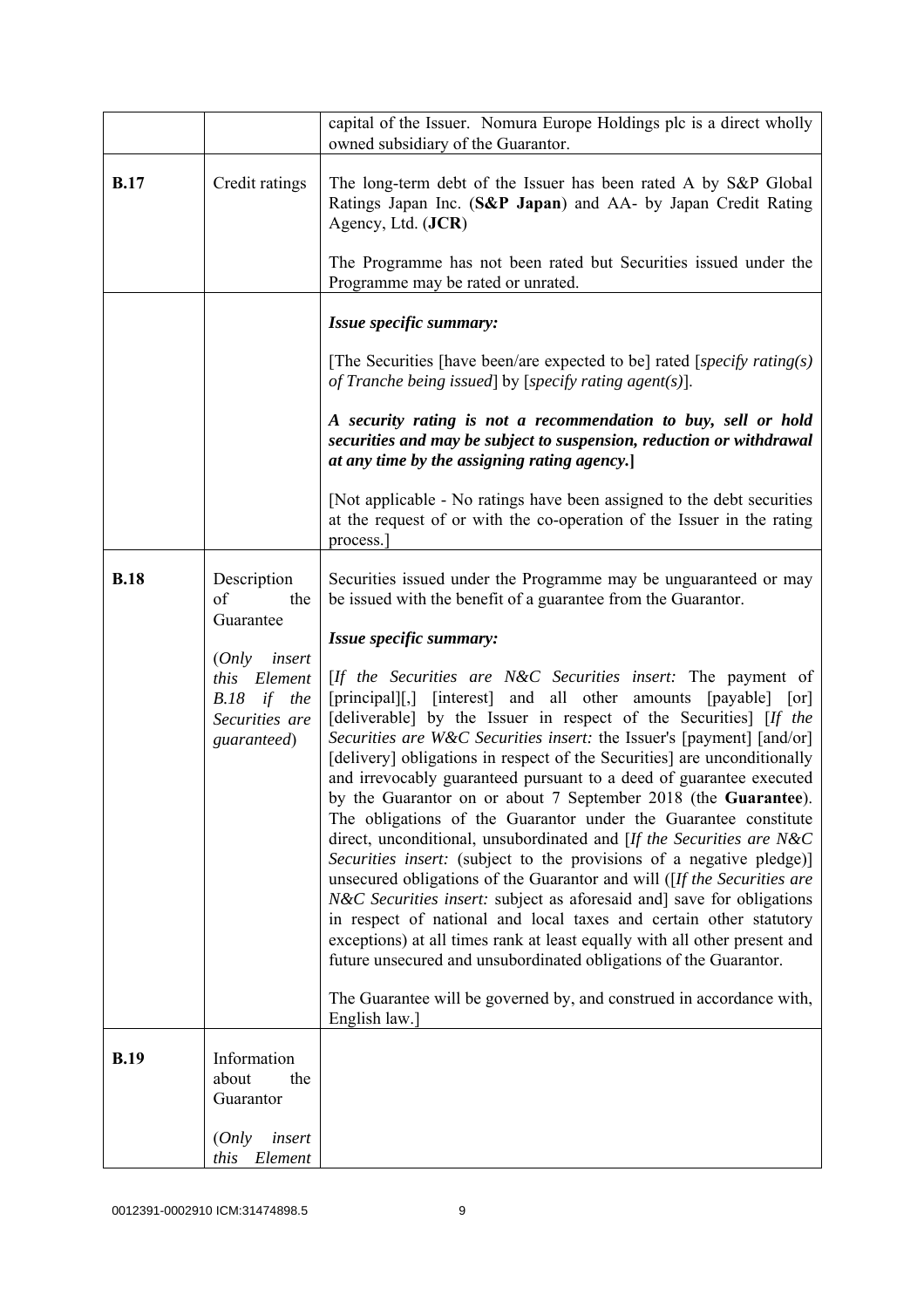|                  | <i>B.19</i><br>if the<br>Securities are<br>guaranteed)                                                 |                                                                                                                                                                                                                                                                                                                                                                                                                                                                                     |                   |               |
|------------------|--------------------------------------------------------------------------------------------------------|-------------------------------------------------------------------------------------------------------------------------------------------------------------------------------------------------------------------------------------------------------------------------------------------------------------------------------------------------------------------------------------------------------------------------------------------------------------------------------------|-------------------|---------------|
| B.19/B.1         | Legal and<br>commercial<br>name of the<br>Guarantor                                                    | Nomura Holdings, Inc.                                                                                                                                                                                                                                                                                                                                                                                                                                                               |                   |               |
| B.19/B.2         | Domicile/<br>legal form/<br>legislation/<br>country of<br>incorporation                                | The Guarantor was established in Japan and is a joint stock<br>corporation incorporated under the laws of Japan.                                                                                                                                                                                                                                                                                                                                                                    |                   |               |
| <b>B19/ B.4b</b> | Trend<br>information<br>affecting the<br>Guarantor<br>and the<br>industries in<br>which it<br>operates | Not applicable, there are no known trends, uncertainties, demands,<br>commitments or events that are reasonably likely to have a material<br>effect on the Guarantor's prospects and the industries in which it<br>operates, for its current financial year.                                                                                                                                                                                                                        |                   |               |
| <b>B19/B.5</b>   | Description<br>of the Group                                                                            | The Guarantor is the ultimate holding company of a group of<br>companies and manages financial operations for those subsidiary<br>companies (together the Nomura Group). Nomura Holdings, Inc.<br>was formerly known as The Nomura Securities Co., Ltd. The Issuer is<br>a wholly owned subsidiary of Nomura Europe Holdings plc (the main<br>European holding company of the Nomura Group) which in turn is a<br>wholly owned subsidiary of Nomura Holdings, Inc. (the Guarantor). |                   |               |
| <b>B19/B.9</b>   | Profit forecast<br>or estimate                                                                         | Not applicable, no profit forecasts or estimates have been made in the<br>Base Prospectus in relation to the Guarantor.                                                                                                                                                                                                                                                                                                                                                             |                   |               |
| B19/ B.10        | Audit report<br>qualifications                                                                         | Not applicable, no qualifications are contained in any audit report<br>included in the Base Prospectus in relation to the Guarantor.                                                                                                                                                                                                                                                                                                                                                |                   |               |
| B19/ B.12        |                                                                                                        | Selected historical key financial information <sup>1</sup> :                                                                                                                                                                                                                                                                                                                                                                                                                        |                   |               |
|                  | <b>Income Statement</b>                                                                                |                                                                                                                                                                                                                                                                                                                                                                                                                                                                                     |                   |               |
|                  | 31 March 2018, respectively:                                                                           | The key financial information below is extracted from the Guarantor's audited<br>consolidated statements of income for each of the two years ended 31 March 2017 and                                                                                                                                                                                                                                                                                                                |                   |               |
|                  |                                                                                                        |                                                                                                                                                                                                                                                                                                                                                                                                                                                                                     | 31 March 2017     | 31 March 2018 |
|                  |                                                                                                        |                                                                                                                                                                                                                                                                                                                                                                                                                                                                                     | (Millions of Yen) |               |

 $1$  By virtue of a Supplement dated 16 November 2018 and a Supplement dated 6 December 2018, selected key financial information for the six months ended 30 September 2018 together with comparative financial information for the same period in the previous financial year has been included. The significant change statement has been updated accordingly.

l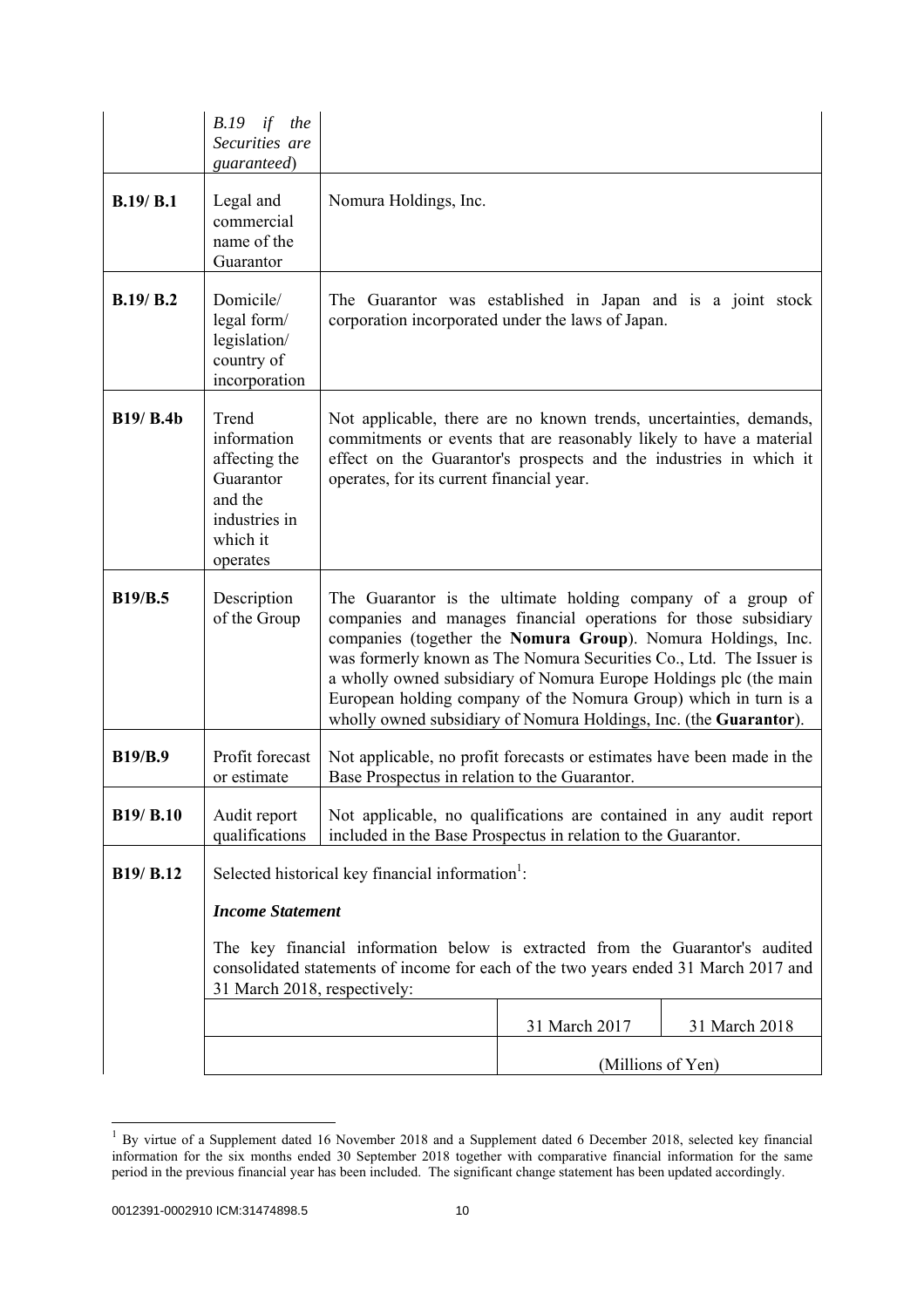| Total revenue                                  | 1,715,516 | 1,972,158 |
|------------------------------------------------|-----------|-----------|
| Interest expense                               | 312,319   | 475,189   |
| Net revenue                                    | 1,403,197 | 1,496,969 |
| Total non-interest expenses                    | 1,080,402 | 1,168,811 |
| Income before income taxes                     | 322,795   | 328,158   |
| Income tax expense                             | 80,229    | 103,866   |
| Net income                                     | 242,566   | 224,292   |
| Net income attributable to NHI<br>shareholders | 239,617   | 219,343   |
| Return on equity $(1)$                         | 8.7%      | 7.9%      |

(1) Calculated as net income attributable to NHI shareholders divided by total NHI shareholders' equity.

 The key financial information below is extracted from the Guarantor's unaudited consolidated statements of income for the six months ended 30 September 2018 as they appear in the English translation of the Guarantor's unaudited Quarterly Securities Report for the six months ended 30 September 2018:

|                                                                                                                                   | 30 September 2017 | 30 September 2018 |
|-----------------------------------------------------------------------------------------------------------------------------------|-------------------|-------------------|
|                                                                                                                                   |                   | (Millions of Yen) |
| Total revenue                                                                                                                     | 930,315           | 879,366           |
| Interest expense                                                                                                                  | 217,999           | 324,447           |
| Net revenue                                                                                                                       | 712,316           | 554,919           |
| Total non-interest expenses                                                                                                       | 551,834           | 540,809           |
| Income before income taxes                                                                                                        | 160,482           | 14,110            |
| Income tax expense                                                                                                                | 48,828            | 16,633            |
| Net income (loss)                                                                                                                 | 111,654           | (2,523)           |
| Net income (loss) attributable to NHI<br>shareholders                                                                             | 108,706           | (6,010)           |
| Return on equity <sup>(1)</sup>                                                                                                   | 7.7%              | $(0.4\%)$         |
| $^{(1)}$ Calculated as net income (loss) attributable to NHI shareholders divided by total NHI shareholders' equity (annualised). |                   |                   |

The key financial information below is extracted from the Guarantor's audited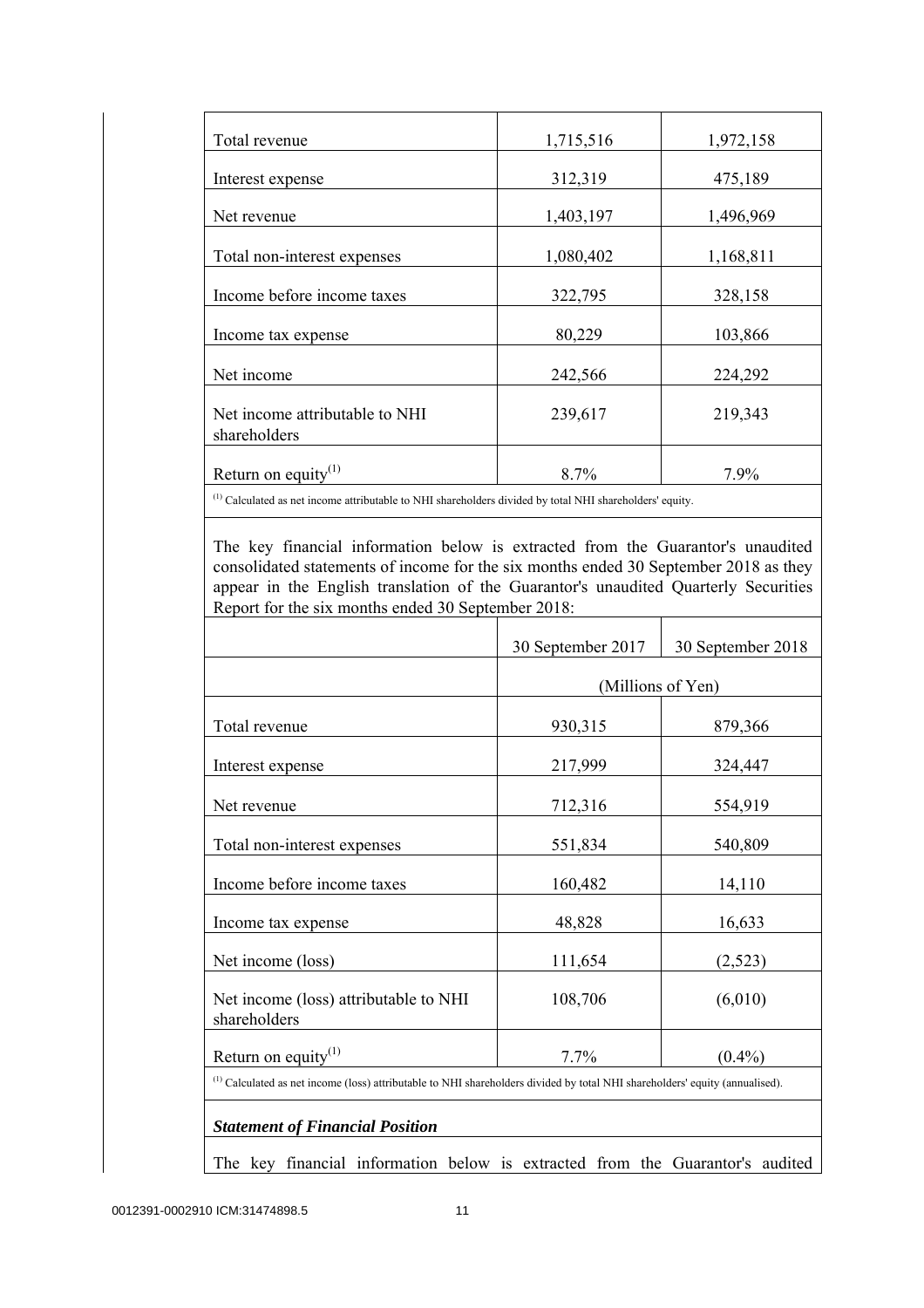|                  | consolidated balance sheets as at 31 March 2017 and 31 March 2018:                                                                                                                                                                                        |                                                                                                                                                                                                                                                                 |                                     |                                                                   |
|------------------|-----------------------------------------------------------------------------------------------------------------------------------------------------------------------------------------------------------------------------------------------------------|-----------------------------------------------------------------------------------------------------------------------------------------------------------------------------------------------------------------------------------------------------------------|-------------------------------------|-------------------------------------------------------------------|
|                  |                                                                                                                                                                                                                                                           |                                                                                                                                                                                                                                                                 | 31 March 2017                       | 31 March 2018                                                     |
|                  |                                                                                                                                                                                                                                                           |                                                                                                                                                                                                                                                                 | (Millions of Yen)                   |                                                                   |
|                  | Total assets                                                                                                                                                                                                                                              |                                                                                                                                                                                                                                                                 | 42,852,078                          | 40,591,329                                                        |
|                  | Total equity                                                                                                                                                                                                                                              |                                                                                                                                                                                                                                                                 | 2,843,791                           | 2,799,824                                                         |
|                  | Total liabilities                                                                                                                                                                                                                                         |                                                                                                                                                                                                                                                                 | 40,008,287                          | 37,791,505                                                        |
|                  | ended 30 September 2018:                                                                                                                                                                                                                                  | The key financial information below is extracted from the Guarantor's unaudited<br>consolidated balance sheets as at 30 September 2018 as they appear in the English<br>translation of the Guarantor's unaudited Quarterly Securities Report for the six months |                                     |                                                                   |
|                  |                                                                                                                                                                                                                                                           |                                                                                                                                                                                                                                                                 | 31 March 2018<br>$(Restated)^{(1)}$ | 30 September 2018                                                 |
|                  |                                                                                                                                                                                                                                                           |                                                                                                                                                                                                                                                                 | (Millions of Yen)                   |                                                                   |
|                  | Total assets                                                                                                                                                                                                                                              |                                                                                                                                                                                                                                                                 | 40,343,947                          | 45,360,339                                                        |
|                  | Total equity                                                                                                                                                                                                                                              |                                                                                                                                                                                                                                                                 | 2,799,824                           | 2,846,010                                                         |
|                  | <b>Total liabilities</b>                                                                                                                                                                                                                                  |                                                                                                                                                                                                                                                                 | 37,544,123                          | 42,514,329                                                        |
|                  | <sup>(1)</sup> The numbers for the year ended 31 March 2018 have been restated to reflect the change in accounting policy for certain<br>derivatives as implemented on 1 April 2018. The restated numbers for the year ended 31 March 2018 are unaudited. |                                                                                                                                                                                                                                                                 |                                     |                                                                   |
|                  | Statements of no significant or material adverse change                                                                                                                                                                                                   |                                                                                                                                                                                                                                                                 |                                     |                                                                   |
|                  | There has been no significant change in the financial or trading position of the<br>Guarantor or the Nomura Group since 30 September 2018.                                                                                                                |                                                                                                                                                                                                                                                                 |                                     |                                                                   |
|                  | March 2018.                                                                                                                                                                                                                                               | There has been no material adverse change in the prospects of the Guarantor since 31                                                                                                                                                                            |                                     |                                                                   |
| B19/ B.13        | Events<br>impacting the<br>Guarantor's<br>solvency                                                                                                                                                                                                        | Not applicable, there are no recent events particular to the Guarantor<br>which are to a material extent relevant to the evaluation of its<br>solvency.                                                                                                         |                                     |                                                                   |
| <b>B19/ B.14</b> | Dependence<br>upon other<br>Group entities                                                                                                                                                                                                                | See Element B.5 above.<br>company for the Nomura Group.<br>dividends, distributions and other payments from subsidiaries to make<br>payments on its obligations.                                                                                                |                                     | The Guarantor is the ultimate holding<br>The Guarantor depends on |
| B19/ B.15        | The<br>Guarantor's<br>Principal<br>activities                                                                                                                                                                                                             | The Guarantor is a holding company of one of the leading financial<br>services groups in Japan.<br>countries and regions worldwide including Japan, the United States,<br>United Kingdom,<br>the<br>Administrative Region through its subsidiaries.             | Singapore                           | The Nomura Group operates offices in<br>and Hong Kong<br>Special  |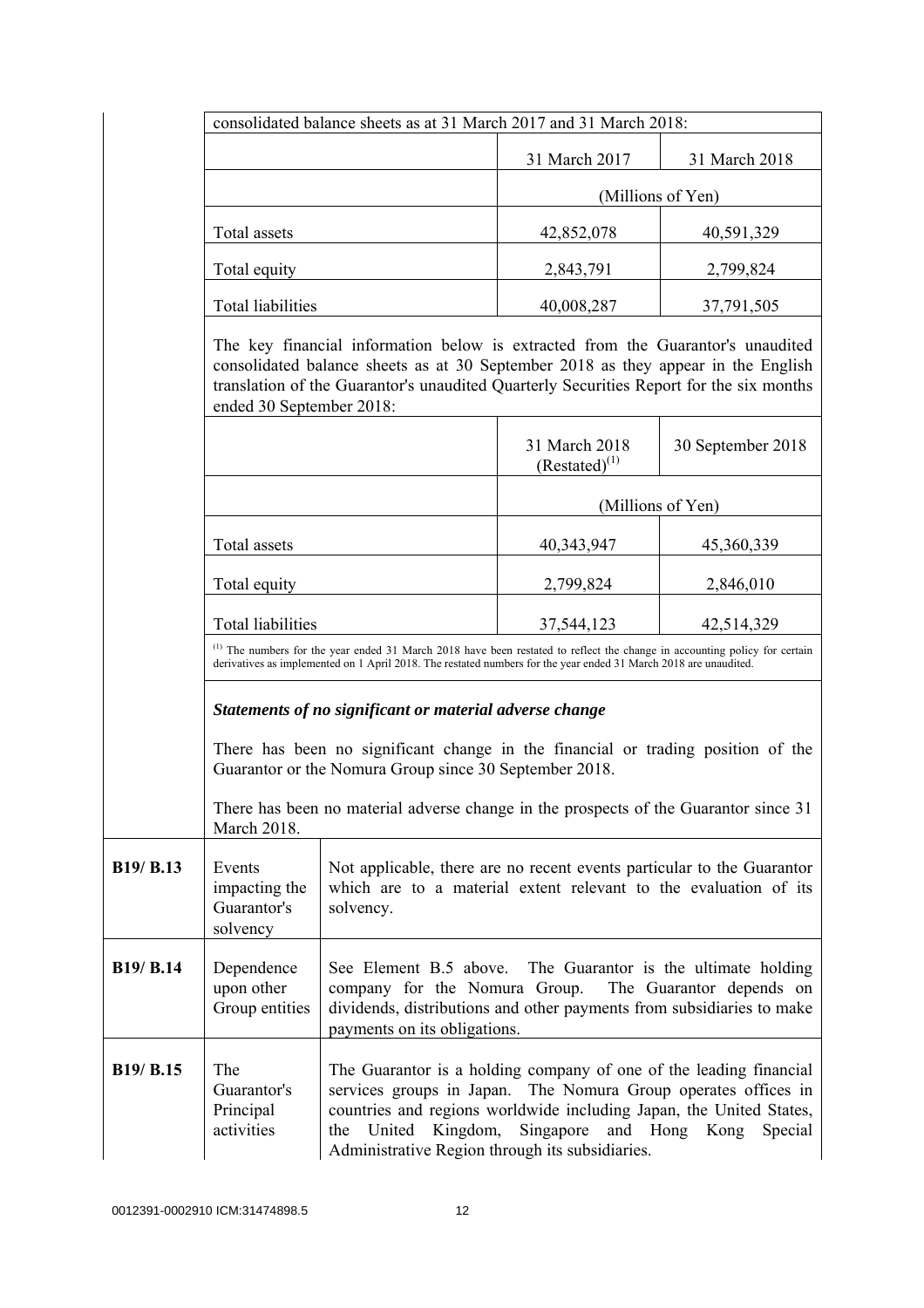|                  |                             | The Nomura Group's clients include individuals, corporations,<br>financial institutions, governments and governmental agencies.<br>The Nomura Group's business consists of Retail, Asset Management,<br>Wholesale and Merchant Banking.<br>In its Retail segment, the Nomura Group provides investment<br>consultation services mainly to individual clients in Japan.<br>In its<br>Asset Management segment, the Nomura Group develops and<br>manages investment trusts, and provides investment advisory services.<br>In its Wholesale segment, the Nomura Group is engaged in the sales<br>and trading of debt and equity securities, derivatives, and currencies<br>on a global basis to various institutions, provides investment banking<br>services such as the underwriting of debt and equity securities as well<br>as mergers and acquisitions and financial advice. |      |  |
|------------------|-----------------------------|--------------------------------------------------------------------------------------------------------------------------------------------------------------------------------------------------------------------------------------------------------------------------------------------------------------------------------------------------------------------------------------------------------------------------------------------------------------------------------------------------------------------------------------------------------------------------------------------------------------------------------------------------------------------------------------------------------------------------------------------------------------------------------------------------------------------------------------------------------------------------------|------|--|
|                  |                             | The Nomura Group established a Merchant Banking Division in<br>January 2018. In the Merchant Banking Division, the Nomura Group<br>will primarily provide equity as a new solution for business<br>reorganisations and revitalisations, business succession as well as<br>management buyouts.                                                                                                                                                                                                                                                                                                                                                                                                                                                                                                                                                                                  |      |  |
| B19/ B.16        | Controlling<br>shareholders | To its knowledge, the Guarantor is not directly or indirectly owned or<br>controlled by another corporation, by any government or by any other<br>natural or legal person severally or jointly. The Guarantor knows of no<br>arrangements the operation of which may at a later time result in a<br>change of control of the Nomura Group.                                                                                                                                                                                                                                                                                                                                                                                                                                                                                                                                     |      |  |
| <b>B19/ B.17</b> | Credit ratings              | Long-term credit ratings of the Guarantor:                                                                                                                                                                                                                                                                                                                                                                                                                                                                                                                                                                                                                                                                                                                                                                                                                                     |      |  |
|                  |                             | S&P Global Ratings Japan<br>Inc.                                                                                                                                                                                                                                                                                                                                                                                                                                                                                                                                                                                                                                                                                                                                                                                                                                               | $A-$ |  |
|                  |                             | Moody's Japan K.K.                                                                                                                                                                                                                                                                                                                                                                                                                                                                                                                                                                                                                                                                                                                                                                                                                                                             | Baa1 |  |
|                  |                             | Fitch Ratings Japan Limited                                                                                                                                                                                                                                                                                                                                                                                                                                                                                                                                                                                                                                                                                                                                                                                                                                                    | $A-$ |  |
|                  |                             | Rating and Investment<br>Information, Inc.                                                                                                                                                                                                                                                                                                                                                                                                                                                                                                                                                                                                                                                                                                                                                                                                                                     | $A+$ |  |
|                  |                             | Japan Credit Rating Agency,<br>Ltd.                                                                                                                                                                                                                                                                                                                                                                                                                                                                                                                                                                                                                                                                                                                                                                                                                                            | AA-  |  |

# **Section C – Securities**

| Elemen | Title                                |                                                                                                                                                                                                                                                                           |
|--------|--------------------------------------|---------------------------------------------------------------------------------------------------------------------------------------------------------------------------------------------------------------------------------------------------------------------------|
| C.1    | Type and class of<br>Securities/ISIN | The Securities described in this section are debt securities,<br>warrants or exercisable certificates with a denomination or issue<br>price of less than $\epsilon$ 100,000 (or its equivalent in any other<br>currency). The Programme allows for the issuance of Notes, |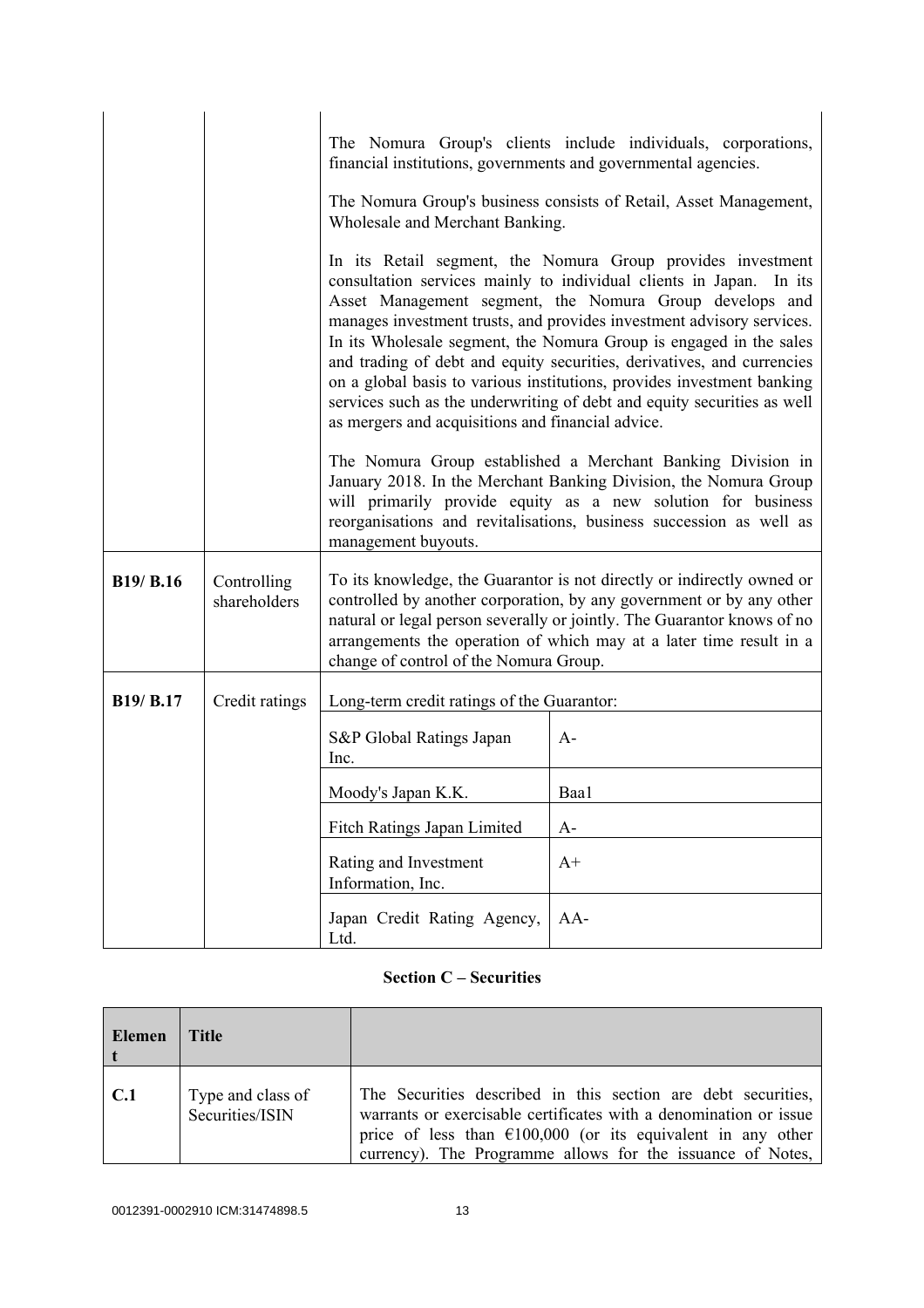| <b>Elemen</b><br>t | <b>Title</b> |                                                                                                                                                                                                                                                                                                                                                                                                                                                                                                                                                                                                                                                                                                                                                                                                                                                                                                                                                                                                                                                                                                                                                                                                                                                                                                                                                                                                                                                                                                                                                                                                                                                                                                                                                                                                                                                                                                                                                                                                     |
|--------------------|--------------|-----------------------------------------------------------------------------------------------------------------------------------------------------------------------------------------------------------------------------------------------------------------------------------------------------------------------------------------------------------------------------------------------------------------------------------------------------------------------------------------------------------------------------------------------------------------------------------------------------------------------------------------------------------------------------------------------------------------------------------------------------------------------------------------------------------------------------------------------------------------------------------------------------------------------------------------------------------------------------------------------------------------------------------------------------------------------------------------------------------------------------------------------------------------------------------------------------------------------------------------------------------------------------------------------------------------------------------------------------------------------------------------------------------------------------------------------------------------------------------------------------------------------------------------------------------------------------------------------------------------------------------------------------------------------------------------------------------------------------------------------------------------------------------------------------------------------------------------------------------------------------------------------------------------------------------------------------------------------------------------------------|
|                    |              | Warrants and Certificates. The Securities to be issued under the<br>Programme may be Fixed Rate N&C Securities, Floating Rate<br>N&C Securities, Zero Coupon N&C Securities, Securities for<br>which the coupon, redemption and/or cash settlement amount<br>payments (as applicable) are linked to currency exchange rates<br>(Fixed FX Interest N&C Securities, FX Redemption N&C<br>Securities, Fixed Denomination FX Redemption N&C Securities,<br>FX Basket Knock-Out W&C Securities or FX Basket Knock-In<br>W&C Securities), a share or a basket of shares (Equity Basket<br>Conditional Interest N&C Securities, Equity Basket Knock-In<br>N&C Securities, Equity Basket Barrier Knock-In N&C Securities,<br>Equity Basket Bonus Barrier N&C Securities, Equity Basket<br>Autocall N&C Securities, Equity Delta One Redemption N&C<br>Securities or Equity Delta One W&C Securities), an index or<br>basket of indices (Index Basket Conditional Interest N&C<br>Securities, Index Basket Knock-In N&C Securities, Index Basket<br>Barrier Knock-In N&C Securities, Index Basket Bonus Barrier<br>N&C Securities or Index Basket Autocall N&C Securities), one<br>or more fixed or floating interest rates (Multi-Rate Interest N&C<br>Securities, Range Accrual Interest N&C Securities or Dual Range<br>Accrual Interest N&C Securities), an inflation index (Leveraged<br>Inflation Interest N&C Securities), one or more swap rates (Swap<br>Rate Linked Interest N&C Securities, Reverse Convertible Swap<br>Rate Redemption N&C Securities or Geared Put Swap Rate<br>Redemption N&C Securities) or the creditworthiness of a single<br>reference entity, a basket of reference entities or a tranche of<br>reference entities comprising an index (Zero Recovery Single<br>Name Credit Linked N&C Securities, Zero Recovery Basket<br>Credit Linked N&C Securities and Tranched Zero Recovery<br>Credit Linked N&C Securities (respectively)), or a combination<br>of the foregoing. |
|                    |              | Issue specific summary:                                                                                                                                                                                                                                                                                                                                                                                                                                                                                                                                                                                                                                                                                                                                                                                                                                                                                                                                                                                                                                                                                                                                                                                                                                                                                                                                                                                                                                                                                                                                                                                                                                                                                                                                                                                                                                                                                                                                                                             |
|                    |              | The Securities are <i>[insert title of Securities]</i> . The Series Number<br>of the Securities is $\lceil \bullet \rceil$ . The Tranche number is $\lceil \bullet \rceil$ .                                                                                                                                                                                                                                                                                                                                                                                                                                                                                                                                                                                                                                                                                                                                                                                                                                                                                                                                                                                                                                                                                                                                                                                                                                                                                                                                                                                                                                                                                                                                                                                                                                                                                                                                                                                                                        |
|                    |              | International Securities Identification Number (ISIN): [ $\bullet$ ].                                                                                                                                                                                                                                                                                                                                                                                                                                                                                                                                                                                                                                                                                                                                                                                                                                                                                                                                                                                                                                                                                                                                                                                                                                                                                                                                                                                                                                                                                                                                                                                                                                                                                                                                                                                                                                                                                                                               |
|                    |              | [Committee on Uniform Securities Identification Procedures<br>$(CUSIP)$ number: $\lceil \quad \rceil$                                                                                                                                                                                                                                                                                                                                                                                                                                                                                                                                                                                                                                                                                                                                                                                                                                                                                                                                                                                                                                                                                                                                                                                                                                                                                                                                                                                                                                                                                                                                                                                                                                                                                                                                                                                                                                                                                               |
|                    |              | The Securities will be consolidated and form a single series with<br>[identify earlier Tranches] on [the Issue Date/ exchange of the<br>Temporary Bearer Global N&C Security for interests in the<br>Permanent Bearer Global N&C Security, which is expected to<br>occur on or about [date]]                                                                                                                                                                                                                                                                                                                                                                                                                                                                                                                                                                                                                                                                                                                                                                                                                                                                                                                                                                                                                                                                                                                                                                                                                                                                                                                                                                                                                                                                                                                                                                                                                                                                                                        |
| C.2                | Currency     | Subject to compliance with all applicable laws, regulations and<br>directives, Securities may be issued in any currency agreed<br>between the Issuer and the relevant Dealer at the time of issue.                                                                                                                                                                                                                                                                                                                                                                                                                                                                                                                                                                                                                                                                                                                                                                                                                                                                                                                                                                                                                                                                                                                                                                                                                                                                                                                                                                                                                                                                                                                                                                                                                                                                                                                                                                                                  |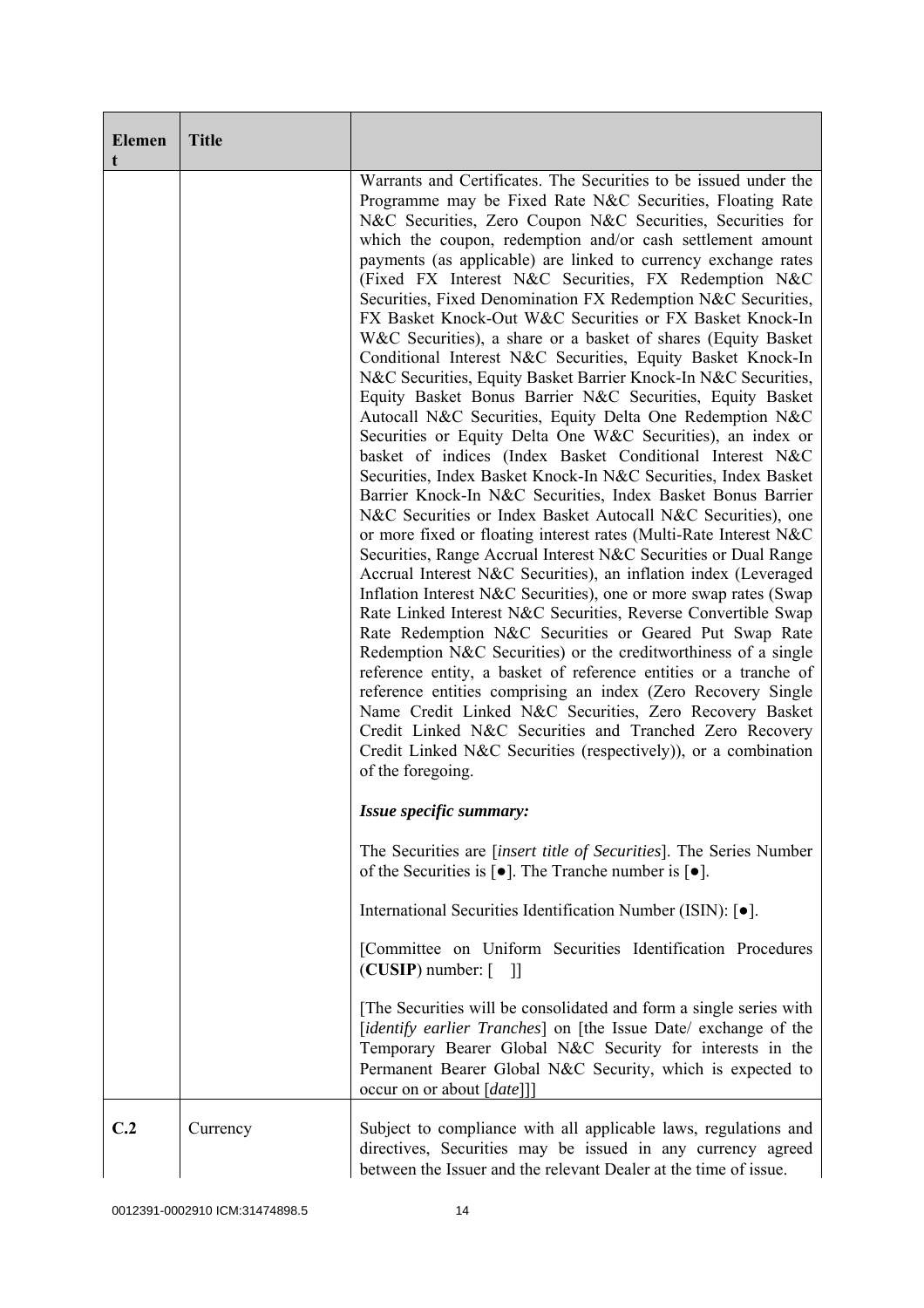| <b>Elemen</b> | <b>Title</b>                                                                                      |                                                                                                                                                                                                                                                                                                                                                                                                                                                                                                                                                                                                                                                                                                                                                                                                                                                                                                          |
|---------------|---------------------------------------------------------------------------------------------------|----------------------------------------------------------------------------------------------------------------------------------------------------------------------------------------------------------------------------------------------------------------------------------------------------------------------------------------------------------------------------------------------------------------------------------------------------------------------------------------------------------------------------------------------------------------------------------------------------------------------------------------------------------------------------------------------------------------------------------------------------------------------------------------------------------------------------------------------------------------------------------------------------------|
|               |                                                                                                   | Issue specific summary:                                                                                                                                                                                                                                                                                                                                                                                                                                                                                                                                                                                                                                                                                                                                                                                                                                                                                  |
|               |                                                                                                   | [If the Securities are W&C Securities, insert: The Securities are<br>payable in [ $\bullet$ ] (the Specified Currency).]                                                                                                                                                                                                                                                                                                                                                                                                                                                                                                                                                                                                                                                                                                                                                                                 |
|               |                                                                                                   | [If the Securities are N&C Securities, insert: The Securities are<br>[denominated] in [●] (the Specified Currency) and payable in<br>[ $\bullet$ ] (the Settlement Currency).]                                                                                                                                                                                                                                                                                                                                                                                                                                                                                                                                                                                                                                                                                                                           |
|               |                                                                                                   | [Insert if the payments in respect of the Securities are payable in<br>Renminbi and CNY Currency Event applies: If the Issuer<br>determines, in respect of the date for payment of any amount<br>payable in respect of the Securities, that the Issuer will be unable<br>to make a payment in Renminbi in accordance with the terms of<br>the Securities on such date due to illiquidity, inconvertibility or<br>non-transferability of Renminbi, the Issuer's obligation to pay<br>such amount in Renminbi may be replaced by an obligation to<br>pay such amount in U.S. dollars converted using the spot rate for<br>exchange of Renminbi into U.S. dollars in respect of the relevant<br>payment date.]                                                                                                                                                                                              |
| C.5           | Restrictions on<br>transferability                                                                | The Securities will be freely transferable, subject to the offering<br>and selling restrictions in Australia, Argentina, Belgium, Brazil,<br>Chile, Colombia, Denmark, the Dubai International Financial<br>Centre, El Salvador, France, Guatemala, Hungary, Hong Kong<br>Special Administrative Region, Ireland, Italy, Japan, the Republic<br>of Korea, Kuwait, Malaysia, Mexico, Panama, the People's<br>Republic of China, Peru, the Philippines, Poland, Portugal, Qatar,<br>Romania, Singapore, Sweden, Switzerland, Taiwan, Thailand, the<br>United Arab Emirates, the United Kingdom, the United States,<br>Venezuela and under the Prospectus Directive and the laws of any<br>jurisdiction in which the relevant Securities are offered or sold.<br>Purchasers of Securities in the U.S. are advised to consult legal<br>counsel prior to making any transfer of such Securities. <sup>2</sup> |
| C.8           | Rights attaching to<br>the Securities,<br>including ranking and<br>limitations on those<br>rights | Securities issued under the Programme will have terms and<br>conditions relating to, among other matters:<br><b>Status (Ranking)</b>                                                                                                                                                                                                                                                                                                                                                                                                                                                                                                                                                                                                                                                                                                                                                                     |
|               |                                                                                                   | Securities are direct, unconditional, unsubordinated and [If the<br>Securities are N&C Securities, insert: (subject to the provisions<br>of a negative pledge)] unsecured obligations of the Issuer and<br>rank pari passu and without prejudice among themselves and ([If<br>the Securities are N&C Securities, insert: subject as aforesaid<br>and] save for such exceptions as may be provided by applicable                                                                                                                                                                                                                                                                                                                                                                                                                                                                                          |

<sup>&</sup>lt;sup>2</sup> By virtue of a Supplement dated 6 December 2018 Romania has been added to the list of jurisdictions.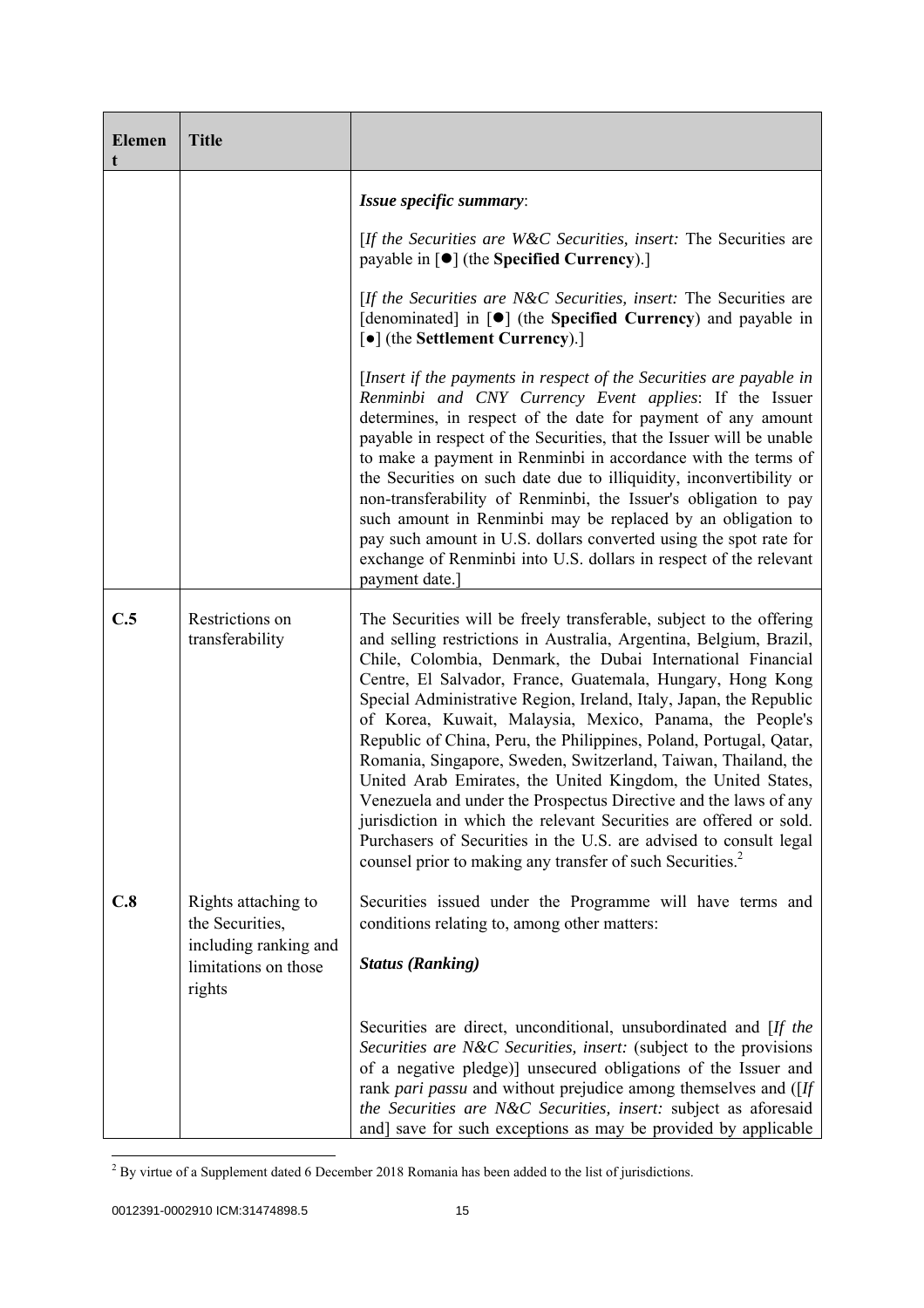| <b>Elemen</b><br>t | <b>Title</b> |                                                                                                                                                                                                                                                                                                                                                                                                                                                                                                                                                                                                                                                                                                                                                                                                                                              |
|--------------------|--------------|----------------------------------------------------------------------------------------------------------------------------------------------------------------------------------------------------------------------------------------------------------------------------------------------------------------------------------------------------------------------------------------------------------------------------------------------------------------------------------------------------------------------------------------------------------------------------------------------------------------------------------------------------------------------------------------------------------------------------------------------------------------------------------------------------------------------------------------------|
|                    |              | legislation) at least equally with all other unsecured and<br>unsubordinated obligations of the Issuer, from time to time<br>outstanding.                                                                                                                                                                                                                                                                                                                                                                                                                                                                                                                                                                                                                                                                                                    |
|                    |              | <b>Taxation</b>                                                                                                                                                                                                                                                                                                                                                                                                                                                                                                                                                                                                                                                                                                                                                                                                                              |
|                    |              | [If the Securities are N&C Securities, insert: All payments of<br>principal and interest in respect of the Securities will be made free<br>and clear of, and without withholding taxes (or other similar<br>withholdings or deductions) in the United Kingdom (in the case of<br>the Issuer) [or Japan (in the case of the Guarantor)], unless such<br>with holding or deduction is required by law. In the event any<br>such deduction is made, the Issuer [or the Guarantor, as<br>applicable] [Insert if tax gross-up does not apply to the N&C<br>Securities: will not be required to pay additional amounts to cover<br>the amounts so deducted.] [Insert if tax gross-up applies to the<br>N&C Securities: will, save in certain limited circumstances, be<br>required to pay additional amounts to cover the amounts so<br>deducted.] |
|                    |              | [If the Securities are $W\&C$ Securities, insert: [The Issuer shall not<br>be] [Neither the Issuer nor the Guarantor shall be] liable for or<br>otherwise obliged to pay any tax, duty, withholding or other<br>payment (including any stamp or transfer tax) which may arise as<br>a result of the ownership, transfer, exercise or enforcement of any<br>Security by any person and all payments made by the Issuer [or<br>the Guarantor] shall be made subject to any such tax, duty,<br>withholding, deduction or other payment which may be required<br>to be made, paid, withheld or deducted.                                                                                                                                                                                                                                         |
|                    |              | [All payments in respect of the Securities will be subject in all<br>cases to (i) any fiscal or other laws and regulations applicable<br>thereto in the place of payment, (ii) any withholding or deduction<br>required pursuant to Section 871(m) of the U.S. Internal Revenue<br>Code of 1986 (the Code), and (iii) any withholding or deduction<br>required pursuant to an agreement described in Section 1471(b) of<br>the Code or otherwise imposed pursuant to Sections 1471 through<br>1474 of the Code, any regulations or agreements thereunder, any<br>official interpretations thereof, or (without prejudice to the<br>provisions of N&C Securities Condition 9 (Taxation)) any law<br>implementing an intergovernmental approach thereto.]                                                                                      |
|                    |              | [If the Securities are $N\&C$ Securities, insert:                                                                                                                                                                                                                                                                                                                                                                                                                                                                                                                                                                                                                                                                                                                                                                                            |
|                    |              | [Issuer's] [N][n]egative pledge                                                                                                                                                                                                                                                                                                                                                                                                                                                                                                                                                                                                                                                                                                                                                                                                              |
|                    |              | So long as any of the Securities remain outstanding, the Issuer<br>will not create or have outstanding any mortgage, charge, pledge<br>or other security interest upon the whole or any part of its<br>undertaking, assets or revenues, present or future, to secure any of                                                                                                                                                                                                                                                                                                                                                                                                                                                                                                                                                                  |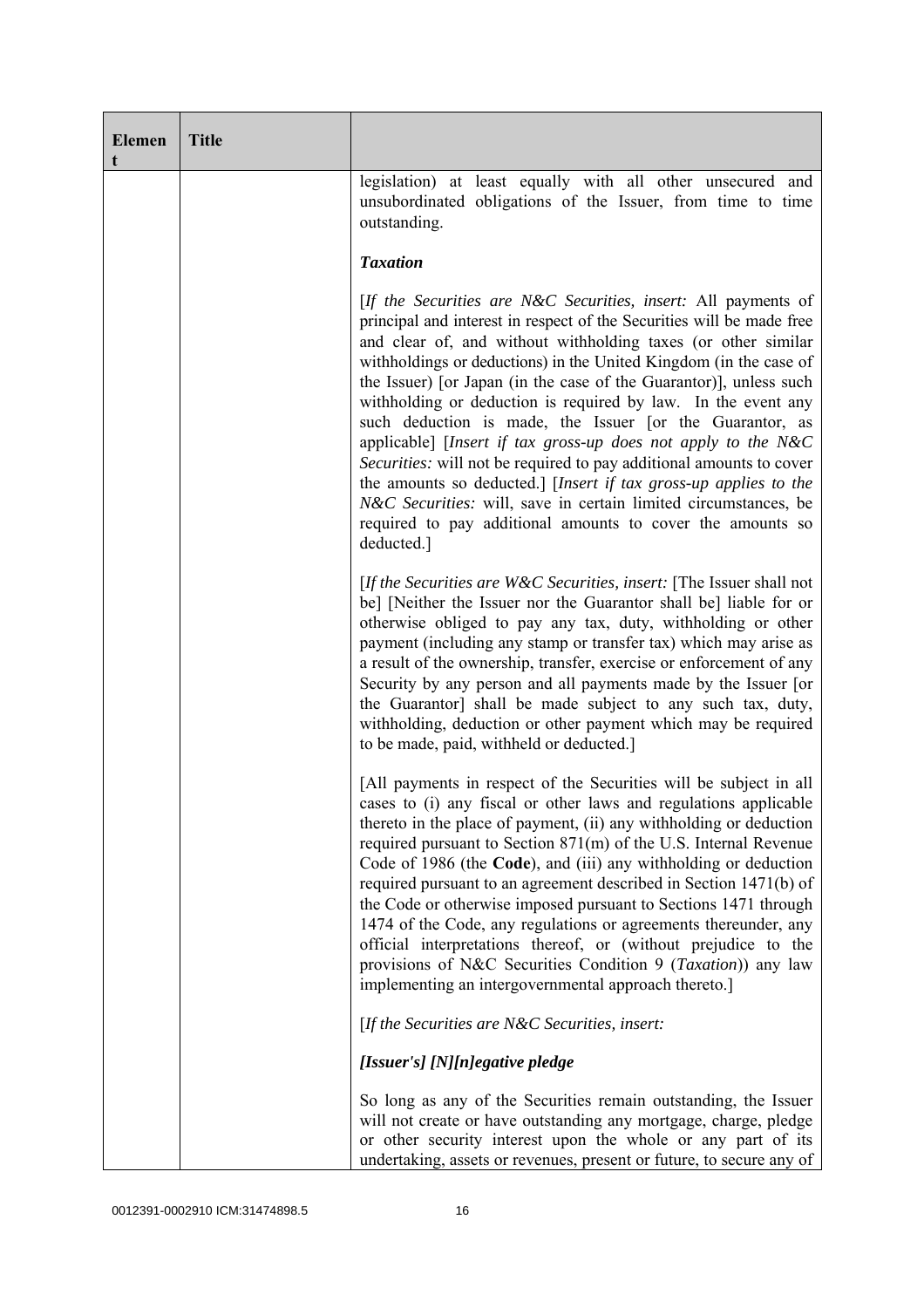| <b>Elemen</b><br>t | <b>Title</b> |                                                                                                                                                                                                                                                                                                                                                                                                                                                                                                                                                                                                                                                                                                                                                                                                                                                                                                               |
|--------------------|--------------|---------------------------------------------------------------------------------------------------------------------------------------------------------------------------------------------------------------------------------------------------------------------------------------------------------------------------------------------------------------------------------------------------------------------------------------------------------------------------------------------------------------------------------------------------------------------------------------------------------------------------------------------------------------------------------------------------------------------------------------------------------------------------------------------------------------------------------------------------------------------------------------------------------------|
|                    |              | its own Indebtedness or to secure its guarantee of or any<br>indemnity in respect of any Indebtedness of any third party for the<br>benefit of the existing or future holders thereof, without at the<br>same time either securing the Securities at least equally and<br>rateably with such Indebtedness or, as the case may be, such<br>guarantee or indemnity or according to the Securities such other<br>security or guarantee as shall have been approved by an<br>Extraordinary Resolution of the Securityholders for the time<br>being, where Indebtedness means any indebtedness represented<br>by securities which have a maturity of greater than one year and<br>are for the time being, or are intended to be, quoted, listed,<br>ordinarily dealt in or traded on any stock exchange or over-the-<br>counter or other securities market in the jurisdiction of<br>incorporation of the Issuer.] |
|                    |              | [If the Securities are Guaranteed N&C Securities insert:                                                                                                                                                                                                                                                                                                                                                                                                                                                                                                                                                                                                                                                                                                                                                                                                                                                      |
|                    |              | Guarantor's negative pledge                                                                                                                                                                                                                                                                                                                                                                                                                                                                                                                                                                                                                                                                                                                                                                                                                                                                                   |
|                    |              | So long as the Securities remain outstanding, the Guarantor will<br>not create or permit to be outstanding any mortgage, charge,<br>pledge or other security interest upon the whole or any part of its<br>property, assets or revenues, present or future, to secure for the<br>benefit of the holders of any securities (i) payment of any sum<br>due in respect of any securities or (ii) any payment under any<br>guarantee of securities or (iii) any payment under any indemnity<br>or other like obligation relating to securities, in any such case in<br>which:                                                                                                                                                                                                                                                                                                                                      |
|                    |              | either such securities are by their terms payable, or confer<br>(a)<br>a right to receive payment, in any currency other than the<br>currency of the jurisdiction of incorporation of the<br>Guarantor which is Japanese Yen, or such securities are<br>denominated in Japanese Yen and more than 50 per cent.<br>of the aggregate principal amount thereof is initially<br>distributed outside the jurisdiction of incorporation of the<br>Guarantor which is Japan, by or with the authorisation of<br>the Guarantor or (if not the Guarantor) the Issuer; and                                                                                                                                                                                                                                                                                                                                              |
|                    |              | such securities are for the time being, or are intended to<br>(b)<br>be, quoted, listed, ordinarily dealt in or traded on any<br>stock exchange or over-the-counter or other securities<br>market outside Japan,                                                                                                                                                                                                                                                                                                                                                                                                                                                                                                                                                                                                                                                                                              |
|                    |              | without in any such case at the same time according to the<br>Guarantee either the same security as is granted to or is<br>outstanding in respect of such securities, guarantee, indemnity or<br>other like obligation or such other security or guarantee as shall<br>approved<br>Extraordinary Resolution<br>by<br>an<br>of<br>the<br>be<br>Securityholders. For the purposes of the above, "securities"                                                                                                                                                                                                                                                                                                                                                                                                                                                                                                    |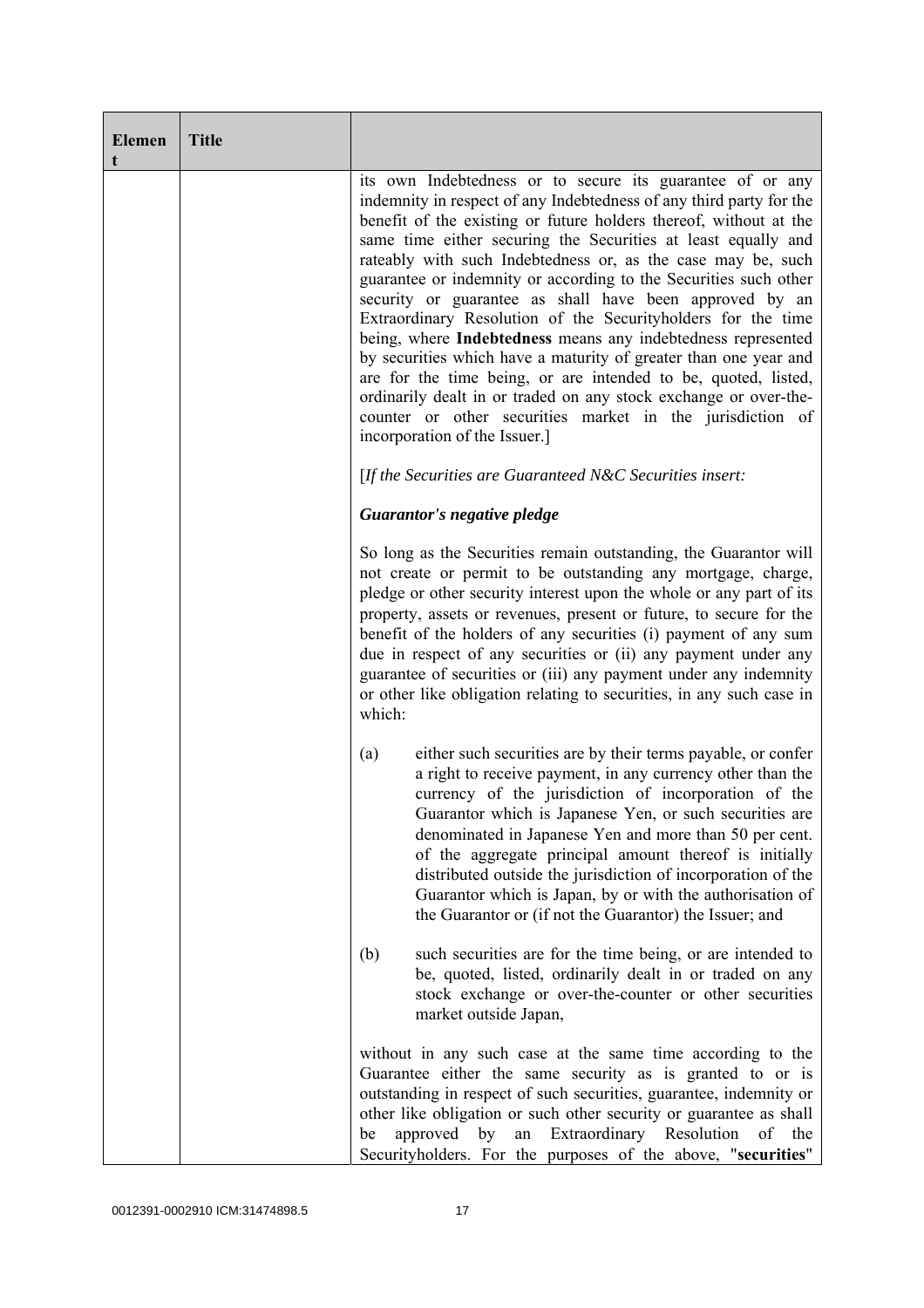| <b>Elemen</b><br>t | <b>Title</b> |                                                                                                                                                                                                                                                                                                                                                                                                                                                                                                                                                                                                                                                                                                                                                                                                                                                                                                                                                                                                                                                                                                          |
|--------------------|--------------|----------------------------------------------------------------------------------------------------------------------------------------------------------------------------------------------------------------------------------------------------------------------------------------------------------------------------------------------------------------------------------------------------------------------------------------------------------------------------------------------------------------------------------------------------------------------------------------------------------------------------------------------------------------------------------------------------------------------------------------------------------------------------------------------------------------------------------------------------------------------------------------------------------------------------------------------------------------------------------------------------------------------------------------------------------------------------------------------------------|
|                    |              | means bonds, debentures, notes or other similar investment<br>securities of the Issuer or the Guarantor, or any other person with<br>a stated maturity of more than one year from the creation thereof.]                                                                                                                                                                                                                                                                                                                                                                                                                                                                                                                                                                                                                                                                                                                                                                                                                                                                                                 |
|                    |              | [If the Securities are $W\&C$ Securities, insert:                                                                                                                                                                                                                                                                                                                                                                                                                                                                                                                                                                                                                                                                                                                                                                                                                                                                                                                                                                                                                                                        |
|                    |              | Negative pledge                                                                                                                                                                                                                                                                                                                                                                                                                                                                                                                                                                                                                                                                                                                                                                                                                                                                                                                                                                                                                                                                                          |
|                    |              | The terms of the Securities will not contain a negative pledge<br>provision in respect of either the Issuer [or the Guarantor].]                                                                                                                                                                                                                                                                                                                                                                                                                                                                                                                                                                                                                                                                                                                                                                                                                                                                                                                                                                         |
|                    |              | <b>Events of default</b>                                                                                                                                                                                                                                                                                                                                                                                                                                                                                                                                                                                                                                                                                                                                                                                                                                                                                                                                                                                                                                                                                 |
|                    |              | [If the Securities are $N\&C$ Securities, insert:                                                                                                                                                                                                                                                                                                                                                                                                                                                                                                                                                                                                                                                                                                                                                                                                                                                                                                                                                                                                                                                        |
|                    |              | The terms of the Securities will contain, amongst others, the<br>following events of default:                                                                                                                                                                                                                                                                                                                                                                                                                                                                                                                                                                                                                                                                                                                                                                                                                                                                                                                                                                                                            |
|                    |              | default for a period of 30 days or more in payment of any<br>(a)<br>sum due in respect of the Securities;                                                                                                                                                                                                                                                                                                                                                                                                                                                                                                                                                                                                                                                                                                                                                                                                                                                                                                                                                                                                |
|                    |              | failure by the Issuer [or the Guarantor] to perform or<br>(b)<br>observe any of [its][their respective] other covenants or<br>agreements under the Securities[, the Guarantee] or<br>(where such other covenants or agreements are for the<br>benefit of the Securityholders) the Agency Agreement<br>continuing for a period of 90 days after the date on which<br>written notice is given to the Issuer [and the Guarantor]<br>by any Securityholder requiring remedy of such default;                                                                                                                                                                                                                                                                                                                                                                                                                                                                                                                                                                                                                 |
|                    |              | any indebtedness for borrowed money other than the<br>(c)<br>Securities having an aggregate outstanding principal<br>amount equal to or greater than U.S.\$10,000,000 (or its<br>equivalent) of the Issuer [or the Guarantor] becomes<br>prematurely repayable following a default, or the Issuer<br>[or the Guarantor] defaults in the repayment of any such<br>indebtedness at the maturity thereof or at the expiration of<br>any applicable grace period therefor (or in the case of<br>such indebtedness due on demand, defaults in the<br>payment of such indebtedness at the expiration of three<br>business days after demand therefor or, if longer, any<br>applicable grace period therefor) or any guarantee of or<br>indemnity in respect of any indebtedness for borrowed<br>money of others having a principal amount or aggregate<br>principal amount for the time being outstanding of at least<br>U.S.\$10,000,000 (or its equivalent) given by the Issuer<br>[or the Guarantor] shall not be honoured when due and<br>called upon at the expiration of any applicable grace<br>period; |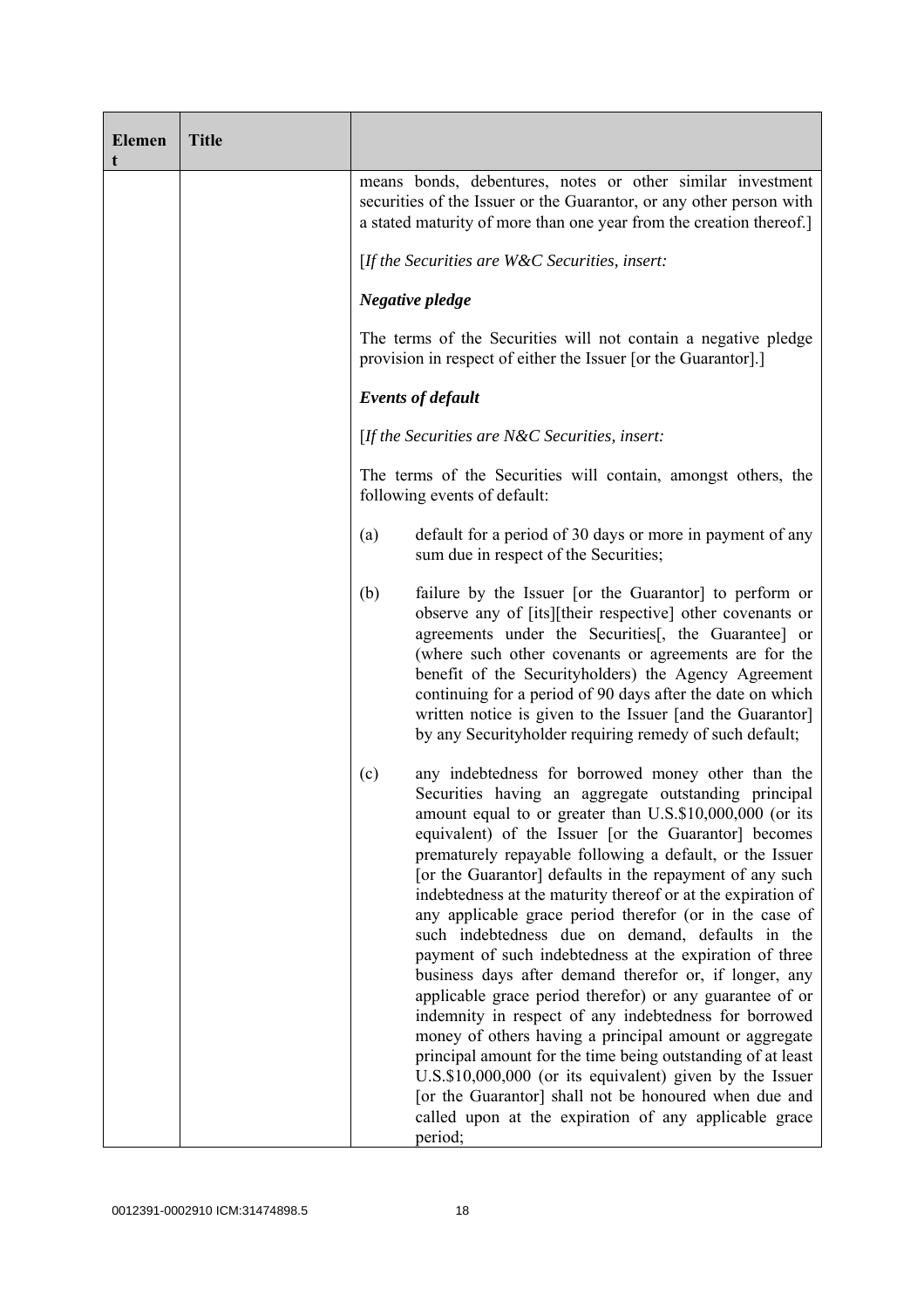| <b>Elemen</b>    | <b>Title</b>        |                 |                                                                                                                                                                                                                                                                                                                                                                                     |
|------------------|---------------------|-----------------|-------------------------------------------------------------------------------------------------------------------------------------------------------------------------------------------------------------------------------------------------------------------------------------------------------------------------------------------------------------------------------------|
|                  |                     | (d)             | subject to certain exceptions, and, in certain instances, the<br>passing of a specified time period, events resulting from a<br>decree or order by a court relating to the reorganisation,<br>winding up, insolvency, bankruptcy or similar procedure<br>of the Issuer [or the Guarantor];                                                                                          |
|                  |                     | (e)             | events resulting from the instigation by the Issuer [or the<br>Guarantor] of, or the consent of the Issuer [or the<br>Guarantor] to, proceedings relating to the reorganisation,<br>bankruptcy or similar procedure of the Issuer [or the<br>Guarantor] or the moratorium of payments in respect of<br>the Issuer; [or]                                                             |
|                  |                     | (f)             | subject to certain exceptions, the Issuer [or the Guarantor]<br>ceasing to carry on the whole or substantially the whole<br>of its business or disposing of the whole or substantially<br>the whole of its assets[.] $\lceil$ ; or                                                                                                                                                  |
|                  |                     | (g)             | for any reason whatsoever the Guarantee not being (or<br>being claimed by the Guarantor not to be) in full force<br>and effect.]]                                                                                                                                                                                                                                                   |
|                  |                     |                 | [If the Securities are $W\&C$ Securities, insert:                                                                                                                                                                                                                                                                                                                                   |
|                  |                     |                 | The terms of the Securities will contain; amongst others, the<br>following events of default:                                                                                                                                                                                                                                                                                       |
|                  |                     | (a)             | events resulting from a decree or order by a court relating<br>to the reorganisation, winding-up, insolvency, bankruptcy<br>or similar procedure of the Issuer [or the Guarantor]<br>(subject to certain exceptions); or                                                                                                                                                            |
|                  |                     | (b)             | events resulting from the instigation by the Issuer [or the<br>Guarantor] of, or the consent of the Issuer [or the<br>Guarantor] to, proceedings relating to the reorganisation,<br>bankruptcy or similar procedure of the Issuer [or the<br>Guarantor] or the moratorium of payments in respect of<br>the Issuer.]                                                                 |
|                  |                     | <b>Meetings</b> |                                                                                                                                                                                                                                                                                                                                                                                     |
|                  |                     |                 | The relevant Conditions contain provisions for calling meetings<br>of Securityholders to consider matters affecting their interests<br>generally. These provisions permit defined majorities to bind all<br>Securityholders including Securityholders who did not attend and<br>vote at the relevant meeting and Securityholders who voted in a<br>manner contrary to the majority. |
| $\mathbf{[C.9]}$ | Interest/Redemption | <b>Interest</b> |                                                                                                                                                                                                                                                                                                                                                                                     |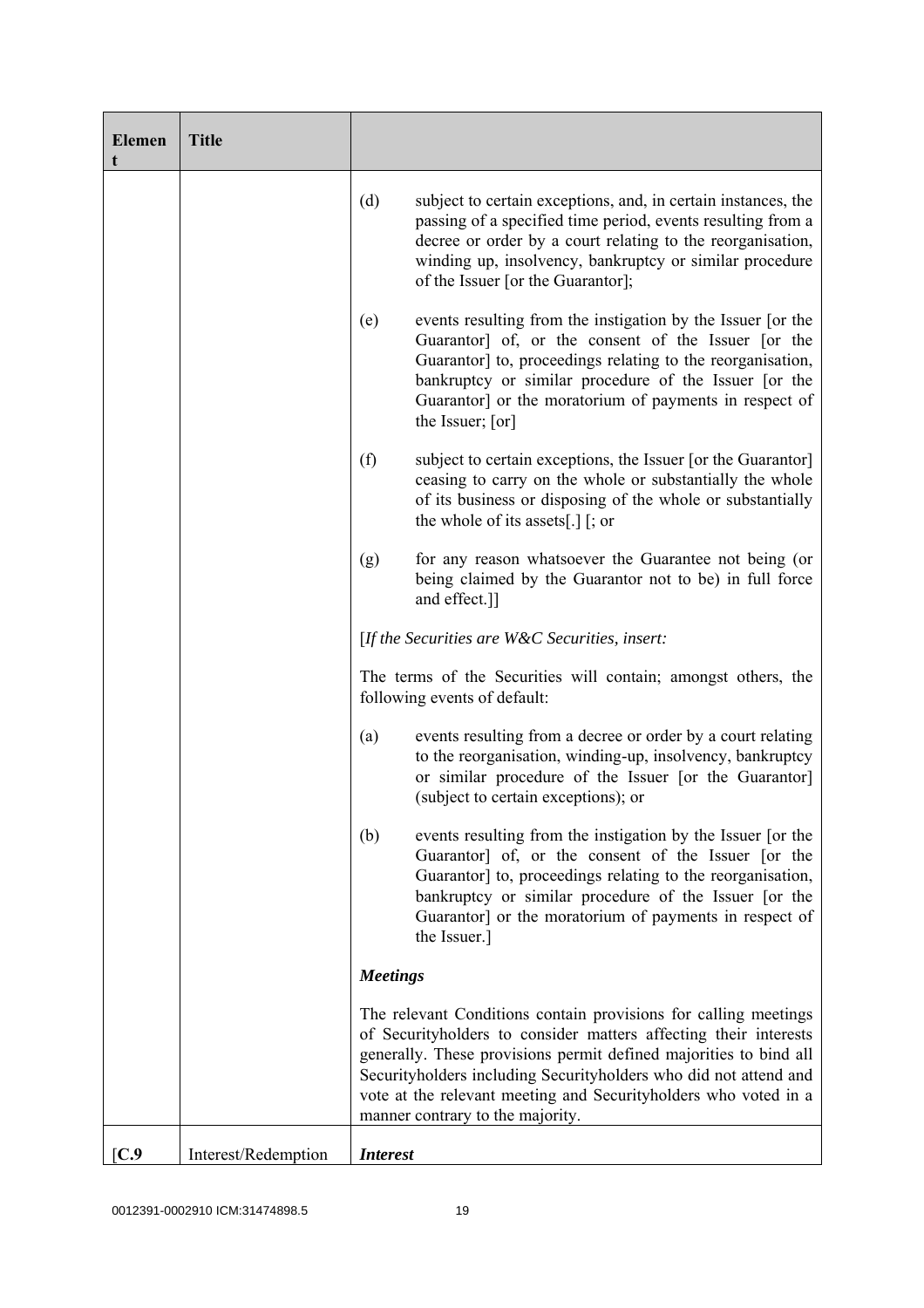| <b>Elemen</b><br>t | <b>Title</b>                                                                                                                   |                                                                                                                                                                                                                                                                                                                                                                                                                                                                                                                                       |
|--------------------|--------------------------------------------------------------------------------------------------------------------------------|---------------------------------------------------------------------------------------------------------------------------------------------------------------------------------------------------------------------------------------------------------------------------------------------------------------------------------------------------------------------------------------------------------------------------------------------------------------------------------------------------------------------------------------|
|                    | of N&C Securities<br>(Do not include this<br>Element C.9 if the<br>relevant Securities<br>are derivative<br>securities for the | Securities may or may not bear interest. Interest-bearing<br>Securities will either bear interest payable at a fixed rate, a<br>floating rate, a structured floating rate, an FX linked rate, an<br>equity linked rate, an index linked rate, an inflation index linked<br>rate or a swap rate linked rate.                                                                                                                                                                                                                           |
|                    | purpose of                                                                                                                     | Issue specific summary:                                                                                                                                                                                                                                                                                                                                                                                                                                                                                                               |
|                    | Commission<br>Regulation (EC) No.<br>809/2004 (as<br>amended) (being<br>Securities which may<br>redeem at an amount            | [For fixed rate interest Securities: The Securities bear interest<br>[from their date of issue/from $\lceil \bullet \rceil$ ] at the fixed rate of $\lceil \bullet \rceil$ per<br>cent. per annum. As of the Issue Date, the yield of the Securities<br>is $\lceil \bullet \rceil$ per cent. Interest will be paid [annually] in arrear on $\lceil \bullet \rceil$ in<br>each year. The first interest payment will be made on $[\bullet]$ .]                                                                                         |
|                    | other than $100\%$ of<br>their nominal amount<br>(Derivative<br>Securities))                                                   | [For floating rate interest Securities: The Securities bear interest<br>[from their date of issue/from [ $\bullet$ ]] at floating rates calculated by<br>reference to [specify reference rate for Securities being issued]<br>[plus/minus] a margin of [ $\bullet$ ] per cent. Interest will be paid<br>[quarterly/semi-annually/annually] in arrear on [ $\bullet$ ] in each year[,<br>subject to adjustment for non-business days]. The first interest<br>payment will be made on $\lceil \bullet \rceil$ .]                        |
|                    |                                                                                                                                | [For Securities with a derivative component to the interest<br><i>payment</i> : The Securities bear interest [from their date of<br>issue/from $\lceil \bullet \rceil$ at [a structured floating rate/a FX linked rate/an<br>equity linked rate/an index linked rate/an inflation index linked<br>rate/a swap rate linked rate] as set out in item C.10. Interest will be<br>paid [quarterly/semi-annually/annually] in arrear on [ $\bullet$ ] in each<br>year. The first interest payment will be made on $\lceil \bullet \rceil$ . |
|                    |                                                                                                                                | [Include for floating rate securities only where a maximum<br><i>and/or minumum rate of interest applies:</i> The Rate of Interest [for<br>any Coupon Period] shall not [exceed the Maximum Rate of<br>Interest [or] [be less than the Minimum Rate of Interest]. [The<br>[Maximum][Minimum] Rate of Interest for [each Coupon Period]<br>will be [specify (per Coupon Period if Maximum/Minimum Rate<br>of Interest varies between Coupon Periods).                                                                                  |
|                    |                                                                                                                                | [Not Applicable - The Securities do not bear any interest [and will]<br>be offered and sold at a discount to their nominal amount].]                                                                                                                                                                                                                                                                                                                                                                                                  |
|                    |                                                                                                                                | Redemption                                                                                                                                                                                                                                                                                                                                                                                                                                                                                                                            |
|                    |                                                                                                                                | The terms under which Securities may be redeemed (including<br>the maturity date and the price at which they will be redeemed on<br>the maturity date as well as any provisions relating to early<br>redemption) will be agreed between the Issuer and the relevant<br>Dealer at the time of issue of the relevant Securities.                                                                                                                                                                                                        |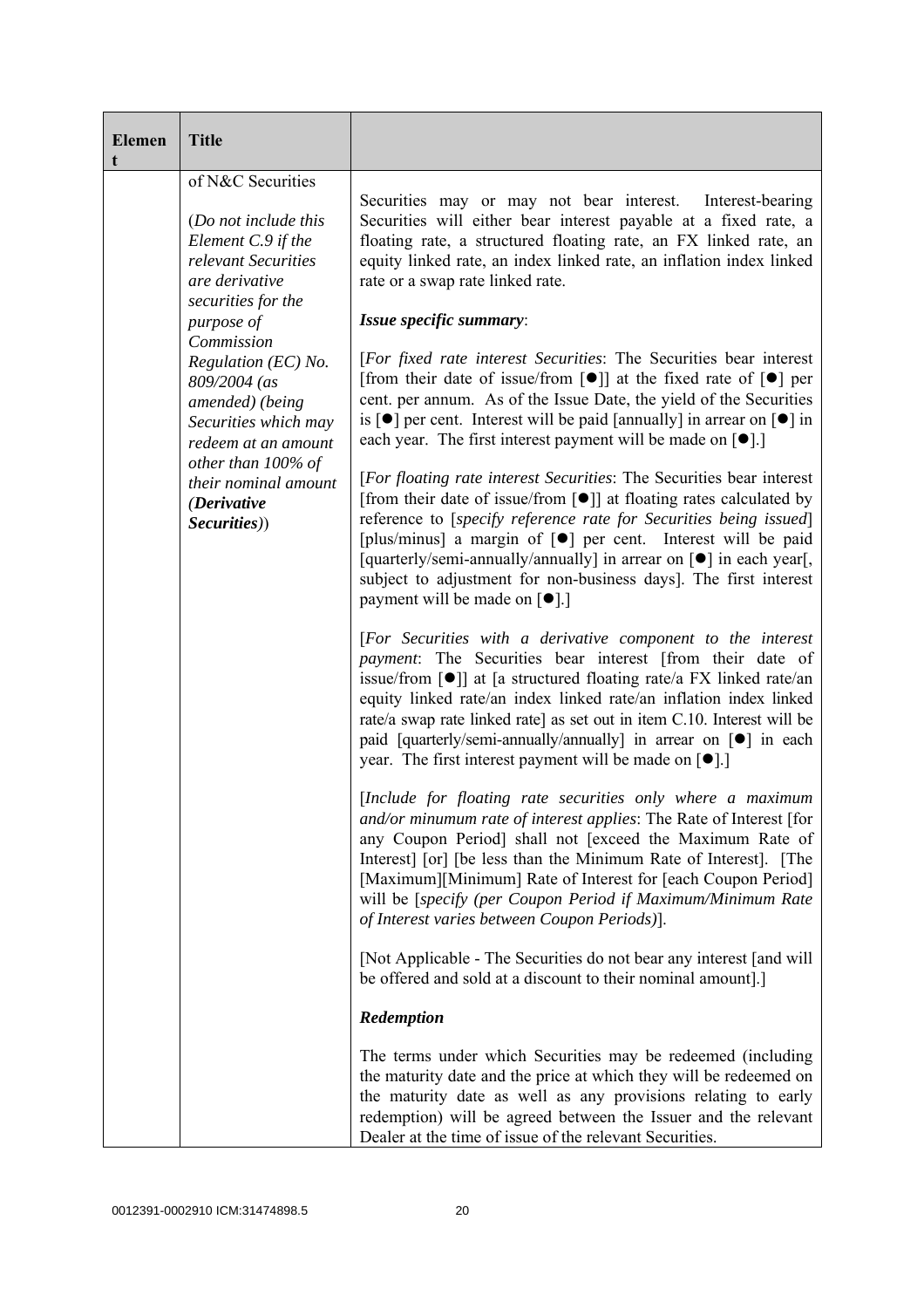| <b>Elemen</b> | <b>Title</b>                                                                            |                                                                                                                                                                                                                                                                                                                                                                                                                                                                                                                                                                                                                                                                                                                                                                                                                                                                                                                                                                                                                                                                                                                                                                                                                                                                                                                                                                                    |
|---------------|-----------------------------------------------------------------------------------------|------------------------------------------------------------------------------------------------------------------------------------------------------------------------------------------------------------------------------------------------------------------------------------------------------------------------------------------------------------------------------------------------------------------------------------------------------------------------------------------------------------------------------------------------------------------------------------------------------------------------------------------------------------------------------------------------------------------------------------------------------------------------------------------------------------------------------------------------------------------------------------------------------------------------------------------------------------------------------------------------------------------------------------------------------------------------------------------------------------------------------------------------------------------------------------------------------------------------------------------------------------------------------------------------------------------------------------------------------------------------------------|
|               |                                                                                         | Issue specific summary:                                                                                                                                                                                                                                                                                                                                                                                                                                                                                                                                                                                                                                                                                                                                                                                                                                                                                                                                                                                                                                                                                                                                                                                                                                                                                                                                                            |
|               |                                                                                         | Unless previously redeemed or cancelled, each Security will be<br>redeemed on [ <i>Insert relevant Maturity Date</i> ] at $\lceil par/\rceil \bullet \rceil$ per cent.<br>of its nominal amount].                                                                                                                                                                                                                                                                                                                                                                                                                                                                                                                                                                                                                                                                                                                                                                                                                                                                                                                                                                                                                                                                                                                                                                                  |
|               |                                                                                         | The Securities may be redeemed early [for tax reasons][[,] at the<br>option of the Issuer][[,] at the option of securityholders][[,][and]<br>upon the occurrence of certain regulatory events [[[, ][and] in<br>circumstances where the performance of the Issuer's [or the<br>Guarantor's] obligations under the Securities [or the Guarantee (as<br>applicable)] has or will become unlawful, illegal or otherwise<br>prohibited] [and following the occurrence of certain events<br>relating to [the][any] [asset][or][basis] by reference to which the<br>return on the Securities may be determined including those<br>[Adjustment][and][Disruption] Events described in Element C.10<br>below] at [specify each permutation of the early redemption price<br>from the Conditions (including, where relevant, replicating the<br>method by which the relevant early redemption price will be<br>calculated from the Conditions) and the circumstances in which<br>each such permutation may apply in accordance with the<br>Conditions.<br>If relevant, specify any maximum or minimum<br>redemption amounts, applicable to the Securities being issued].<br><b>Representative of Securityholders</b><br>Not Applicable $-$ No representative of the Security holders has<br>been appointed by the Issuer.<br>Please also refer to item C.8 above for rights attaching to the |
|               |                                                                                         | Securities.                                                                                                                                                                                                                                                                                                                                                                                                                                                                                                                                                                                                                                                                                                                                                                                                                                                                                                                                                                                                                                                                                                                                                                                                                                                                                                                                                                        |
| [C.10]        | Derivative component<br>in the interest                                                 | [Not Applicable – There is no derivative component to the<br>interest payment for the Securities]                                                                                                                                                                                                                                                                                                                                                                                                                                                                                                                                                                                                                                                                                                                                                                                                                                                                                                                                                                                                                                                                                                                                                                                                                                                                                  |
|               | payment<br>(Do not include this<br>Element C.10 if the                                  | (This Element should be specified as "Not Applicable" if there is<br>no derivative component to the interest payment for the<br>Securities)                                                                                                                                                                                                                                                                                                                                                                                                                                                                                                                                                                                                                                                                                                                                                                                                                                                                                                                                                                                                                                                                                                                                                                                                                                        |
|               | relevant Securities<br>are Derivative<br>Securities as defined<br>in Element C.9 above) | [Payments of interest in respect of the Securities will be<br>determined by reference to the performance of the [insert relevant<br><i>Reference Item(s)</i> ]. The Calculation Agent for the Securities is<br>$\lceil \bullet \rceil$ .                                                                                                                                                                                                                                                                                                                                                                                                                                                                                                                                                                                                                                                                                                                                                                                                                                                                                                                                                                                                                                                                                                                                           |
|               |                                                                                         | [Insert if applicable:                                                                                                                                                                                                                                                                                                                                                                                                                                                                                                                                                                                                                                                                                                                                                                                                                                                                                                                                                                                                                                                                                                                                                                                                                                                                                                                                                             |
|               |                                                                                         | Coupon Accrual Date means $[•]$ .                                                                                                                                                                                                                                                                                                                                                                                                                                                                                                                                                                                                                                                                                                                                                                                                                                                                                                                                                                                                                                                                                                                                                                                                                                                                                                                                                  |
|               |                                                                                         | Coupon Period means [insert coupon period].                                                                                                                                                                                                                                                                                                                                                                                                                                                                                                                                                                                                                                                                                                                                                                                                                                                                                                                                                                                                                                                                                                                                                                                                                                                                                                                                        |
|               |                                                                                         | Coupon Payment Date means [ $\bullet$ ].]                                                                                                                                                                                                                                                                                                                                                                                                                                                                                                                                                                                                                                                                                                                                                                                                                                                                                                                                                                                                                                                                                                                                                                                                                                                                                                                                          |
|               |                                                                                         | [Include where a maximum and/or minumum rate of interest                                                                                                                                                                                                                                                                                                                                                                                                                                                                                                                                                                                                                                                                                                                                                                                                                                                                                                                                                                                                                                                                                                                                                                                                                                                                                                                           |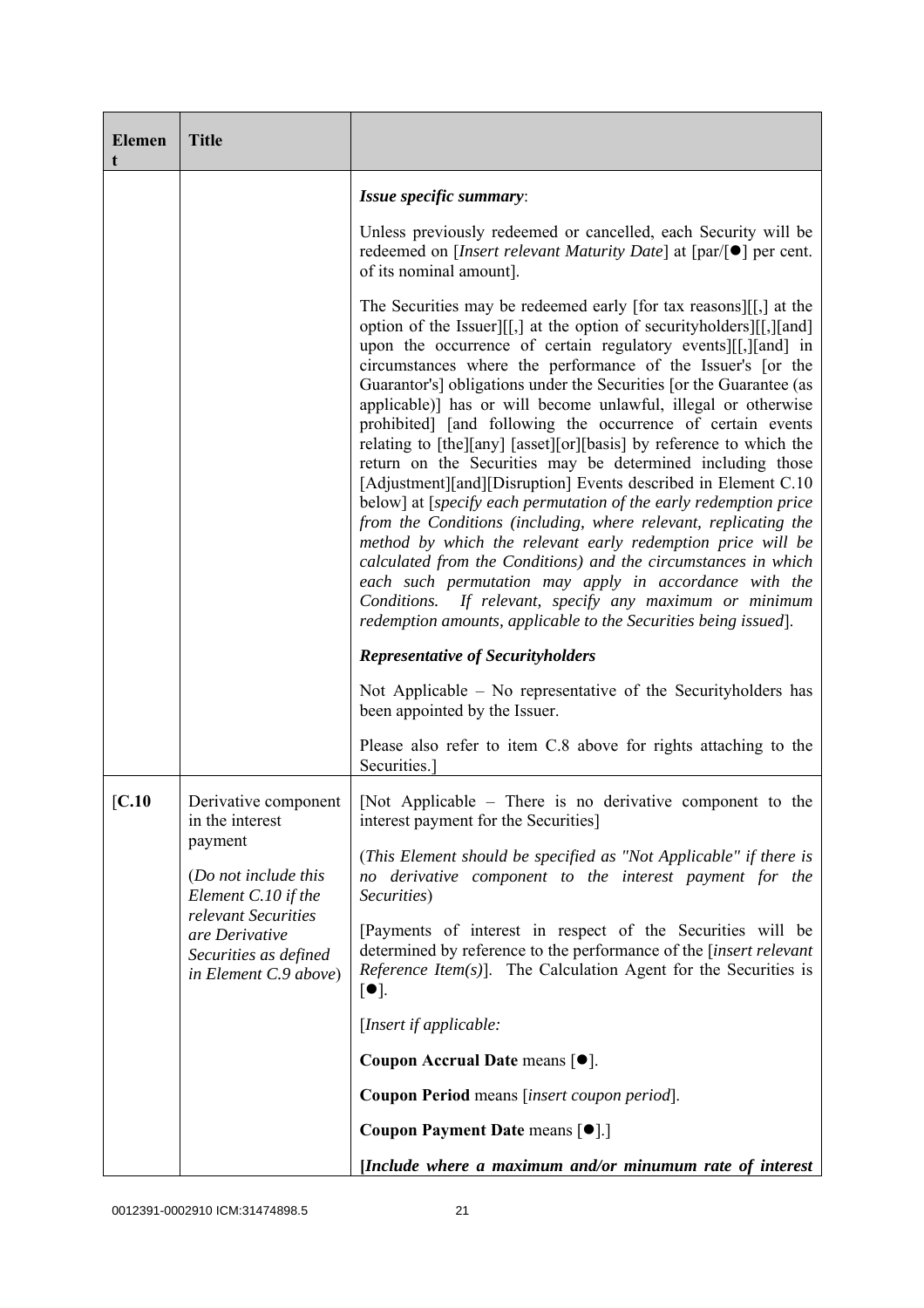| <b>Elemen</b><br>t | <b>Title</b> |                                                                                                                                                                                                                                                                                                                                                                                                                                                                                                                                                                                                                                                                                                                           |
|--------------------|--------------|---------------------------------------------------------------------------------------------------------------------------------------------------------------------------------------------------------------------------------------------------------------------------------------------------------------------------------------------------------------------------------------------------------------------------------------------------------------------------------------------------------------------------------------------------------------------------------------------------------------------------------------------------------------------------------------------------------------------------|
|                    |              | <i>applies:</i> Notwithstanding the Rate of Interest that may be<br>calculated in accordance with the provisions set out below, the<br>Rate of Interest [for any Coupon Period] shall not [exceed the<br>Maximum Rate of Interest [or] [be less than the Minimum<br>Rate of Interest]. [The [Maximum][Minimum] Rate of<br>Interest for [each Coupon Period] will be [specify (per Coupon<br>Period if Maximum/Minimum Rate of Interest varies between<br>Coupon Periods)].]]                                                                                                                                                                                                                                              |
|                    |              | <i>In the case of Fixed FX Interest N&amp;C Securities:</i> The interest<br>payable in respect of the Securities will be an amount in the<br>Settlement Currency.                                                                                                                                                                                                                                                                                                                                                                                                                                                                                                                                                         |
|                    |              | The Rate of Interest for each Coupon Period shall be a rate<br>expressed as a percentage (which will not be less than, but may be<br>equal to, zero) calculated by the Calculation Agent equal to [in the<br>case of a Fixed FX Interest N&C Security specified as a Currency<br>2 Fixed Rate N&C Security: the Base Rate of Interest multiplied by<br>the relevant Settlement Rate, calculated by the Calculation Agent<br>as of the relevant Valuation Date] [in the case of a Fixed FX<br>Interest N&C Security specified as a Currency 1 Fixed Rate N&C<br>Security: the Base Rate of Interest divided by the relevant<br>Settlement Rate, calculated by the Calculation Agent as of the<br>relevant Valuation Date]. |
|                    |              | Where:                                                                                                                                                                                                                                                                                                                                                                                                                                                                                                                                                                                                                                                                                                                    |
|                    |              | <b>Currency Pair</b> means [specify Currency Pairs in form of [insert]<br>first currency]/[insert second currency]] (repeat for each<br>Currency Pair).                                                                                                                                                                                                                                                                                                                                                                                                                                                                                                                                                                   |
|                    |              | Base Rate of Interest means [ $\bullet$ ] per cent.                                                                                                                                                                                                                                                                                                                                                                                                                                                                                                                                                                                                                                                                       |
|                    |              | <b>FX Price Source</b> means [specify per Settlement Rate Option].                                                                                                                                                                                                                                                                                                                                                                                                                                                                                                                                                                                                                                                        |
|                    |              | Reference Exchange Rate means the spot exchange rate for the<br>Specified Currency quoted against the Settlement Currency<br>expressed as the number of units of the Specified Currency<br>quoted per one unit of the Settlement Currency.                                                                                                                                                                                                                                                                                                                                                                                                                                                                                |
|                    |              | <b>Relevant Currency</b> means each of the Specified Currency and<br>the Settlement Currency.                                                                                                                                                                                                                                                                                                                                                                                                                                                                                                                                                                                                                             |
|                    |              | Settlement Rate means the Reference Exchange Rate on the<br>relevant Valuation Date at the Valuation Time as determined by<br>the Calculation Agent by reference to the Settlement Rate Option<br>(and such determination may be made, without limitation, with<br>such adjustments as are, at the discretion of the Calculation<br>Agent, necessary to the published quoting conventions and/or<br>implying the Reference Exchange Rate from more than one<br>Settlement Rate Option) unless any applicable disruption event                                                                                                                                                                                             |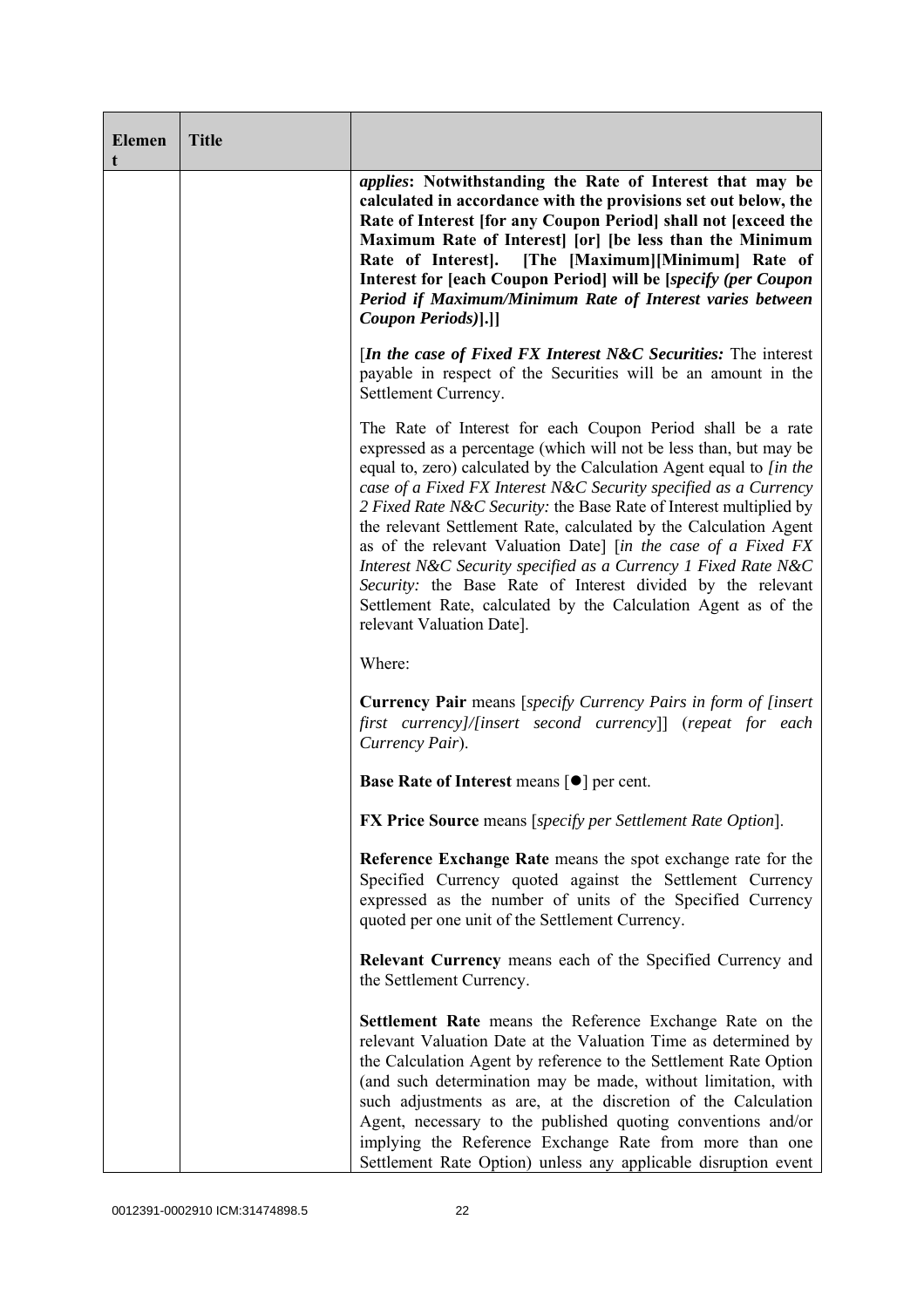| <b>Elemen</b><br>t | <b>Title</b> |                                                                                                                                                                                                                                                                                                                                                                                                                                                                                |
|--------------------|--------------|--------------------------------------------------------------------------------------------------------------------------------------------------------------------------------------------------------------------------------------------------------------------------------------------------------------------------------------------------------------------------------------------------------------------------------------------------------------------------------|
|                    |              | exists or occurs, in which case, the Settlement Rate will be<br>determined by the Calculation Agent.                                                                                                                                                                                                                                                                                                                                                                           |
|                    |              | Settlement Rate Option means the rate published for the<br>Specified Currency/Settlement Currency fixing rate on the FX<br>Price Source at or about the Valuation Time on the relevant<br>Valuation Date or, if the Reference Exchange Rate is to be<br>implied from more than one Settlement Rate Option, the rate, for<br>each Currency Pair, published for the Currency Pair fixing rate on<br>the FX Price Source at or about the Valuation Time on the<br>Valuation Date. |
|                    |              | Valuation Date means $[\bullet].$                                                                                                                                                                                                                                                                                                                                                                                                                                              |
|                    |              | Valuation Time means [ $\bullet$ ].]                                                                                                                                                                                                                                                                                                                                                                                                                                           |
|                    |              | [In the case of Equity Basket Conditional Interest N&C<br>Securities: The Rate of Interest in respect of a Coupon Payment<br>Date shall be a rate expressed as a percentage (which will not be<br>less than, but may be equal to, zero) calculated by the Calculation<br>Agent equal to:                                                                                                                                                                                       |
|                    |              | if no Conditional Coupon Barrier Event has occurred on<br>(a)<br>the Observation Date immediately preceding such<br>Coupon Payment Date, the Base Rate of Interest; or                                                                                                                                                                                                                                                                                                         |
|                    |              | if a Conditional Coupon Barrier Event has occurred on<br>(b)<br>the Observation Date immediately preceding such<br>Coupon Payment Date, the Floor Rate of Interest.                                                                                                                                                                                                                                                                                                            |
|                    |              | All Equity Basket Conditional Interest N&C Securities are<br>Conditional Interest N&C Securities.                                                                                                                                                                                                                                                                                                                                                                              |
|                    |              | Where:                                                                                                                                                                                                                                                                                                                                                                                                                                                                         |
|                    |              | Base Rate of Interest means [ $\bullet$ ] per cent. per annum.                                                                                                                                                                                                                                                                                                                                                                                                                 |
|                    |              | Conditional Coupon Barrier Event means the Coupon<br>Reference Performance in respect of any Share on an Observation<br>Date is equal to or less than the Conditional Coupon Barrier Level<br>in respect of such Observation Date.                                                                                                                                                                                                                                             |
|                    |              | <b>Conditional Coupon Barrier Level</b> means [specify % for each<br>Observation Date].                                                                                                                                                                                                                                                                                                                                                                                        |
|                    |              | Coupon Reference Performance means, in respect of an<br>Observation Date and a Share, a percentage determined by the<br>Calculation Agent equal to the Reference Performance of such<br>Share in respect of such Observation Date.                                                                                                                                                                                                                                             |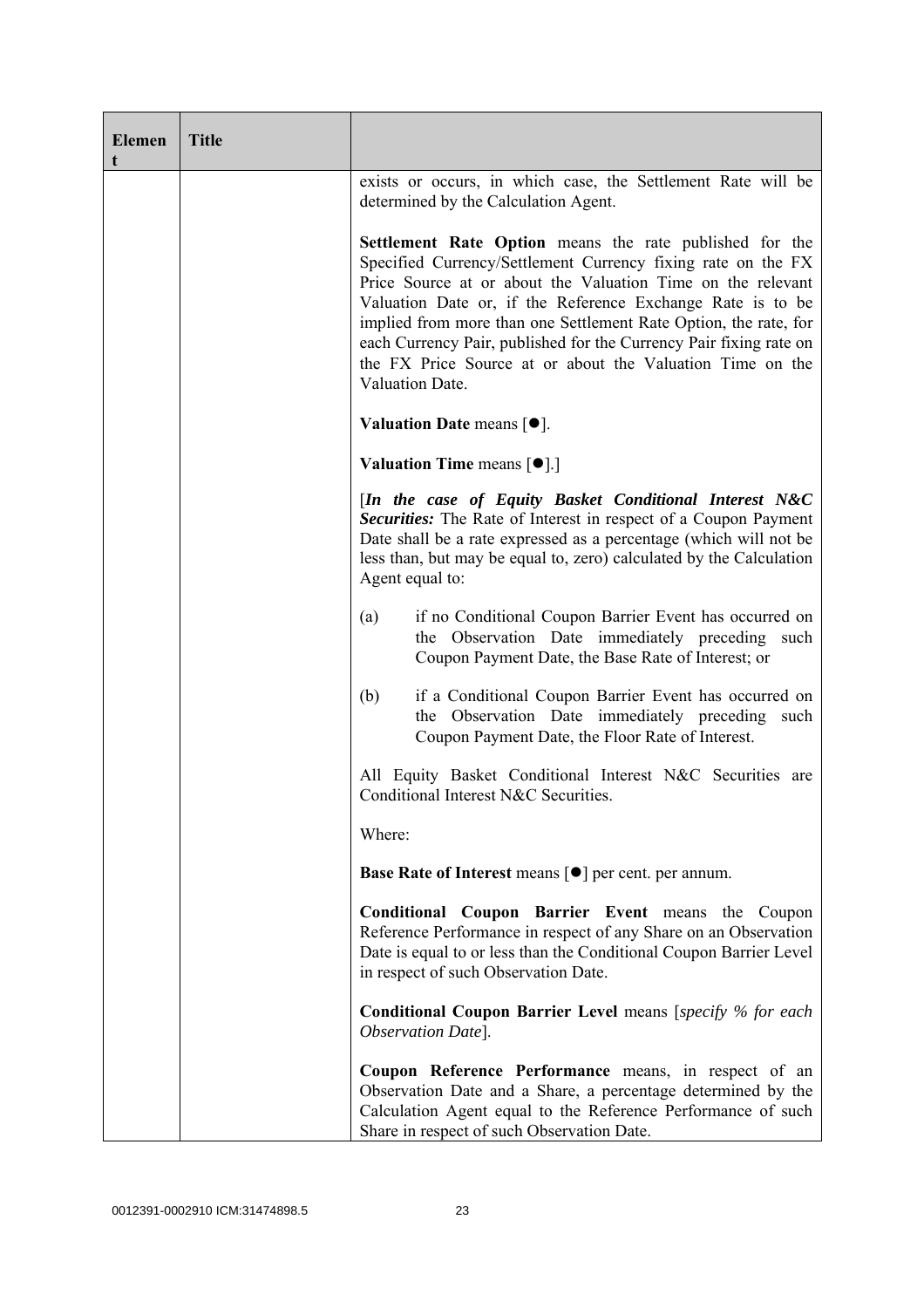| <b>Elemen</b> | <b>Title</b> |                                                                                                                                                                                                                                                                                         |
|---------------|--------------|-----------------------------------------------------------------------------------------------------------------------------------------------------------------------------------------------------------------------------------------------------------------------------------------|
|               |              | Floor Rate of Interest means $\lceil \bullet \rceil$ per cent.                                                                                                                                                                                                                          |
|               |              | i means a Share.                                                                                                                                                                                                                                                                        |
|               |              | Initial Valuation Date means $[•]$ .                                                                                                                                                                                                                                                    |
|               |              | o means an Observation Date.                                                                                                                                                                                                                                                            |
|               |              | <b>Observation Date means <math>[•]</math>.</b>                                                                                                                                                                                                                                         |
|               |              | <b>Observation Price</b> means, in respect of an Observation Date and<br>a Share, an amount equal to the price per share in respect of such<br>Share quoted on the applicable exchange at the Valuation Time<br>on such Observation Date.                                               |
|               |              | Reference Performance means, in respect of an Observation<br>Date and a Share, a rate expressed as a percentage (which will not<br>be less than, but may be equal to, zero) calculated by the<br>Calculation Agent in accordance with the following formula:                            |
|               |              | Observation Price <sub>i.o</sub><br>Strike Price <sub>i</sub>                                                                                                                                                                                                                           |
|               |              | <b>Share</b> means $\lceil \bullet \rceil$ .                                                                                                                                                                                                                                            |
|               |              | <b>Strike Price</b> means, in relation to a Share, the price per share in<br>respect of such Share quoted on the applicable exchange at the<br>Valuation Time on the Initial Valuation Date.                                                                                            |
|               |              | <b>Valuation Time means <math>\lceil \bullet \rceil</math>.</b>                                                                                                                                                                                                                         |
|               |              | [In the case of Index Basket Conditional Interest N&C<br>Securities: The Rate of Interest in respect of a Coupon Payment<br>Date shall be a rate expressed as a percentage (which will not be<br>less than, but may be equal to, zero) calculated by the Calculation<br>Agent equal to: |
|               |              | if no Conditional Coupon Barrier Event has occurred on<br>(a)<br>the Observation Date immediately preceding such<br>Coupon Payment Date, the Base Rate of Interest; or                                                                                                                  |
|               |              | if a Conditional Coupon Barrier Event has occurred on<br>(b)<br>the Observation Date immediately preceding<br>such<br>Coupon Payment Date, the Floor Rate of Interest.                                                                                                                  |
|               |              | All Index Basket Conditional Interest N&C Securities are<br>Conditional Interest N&C Securities.                                                                                                                                                                                        |
|               |              | Where:                                                                                                                                                                                                                                                                                  |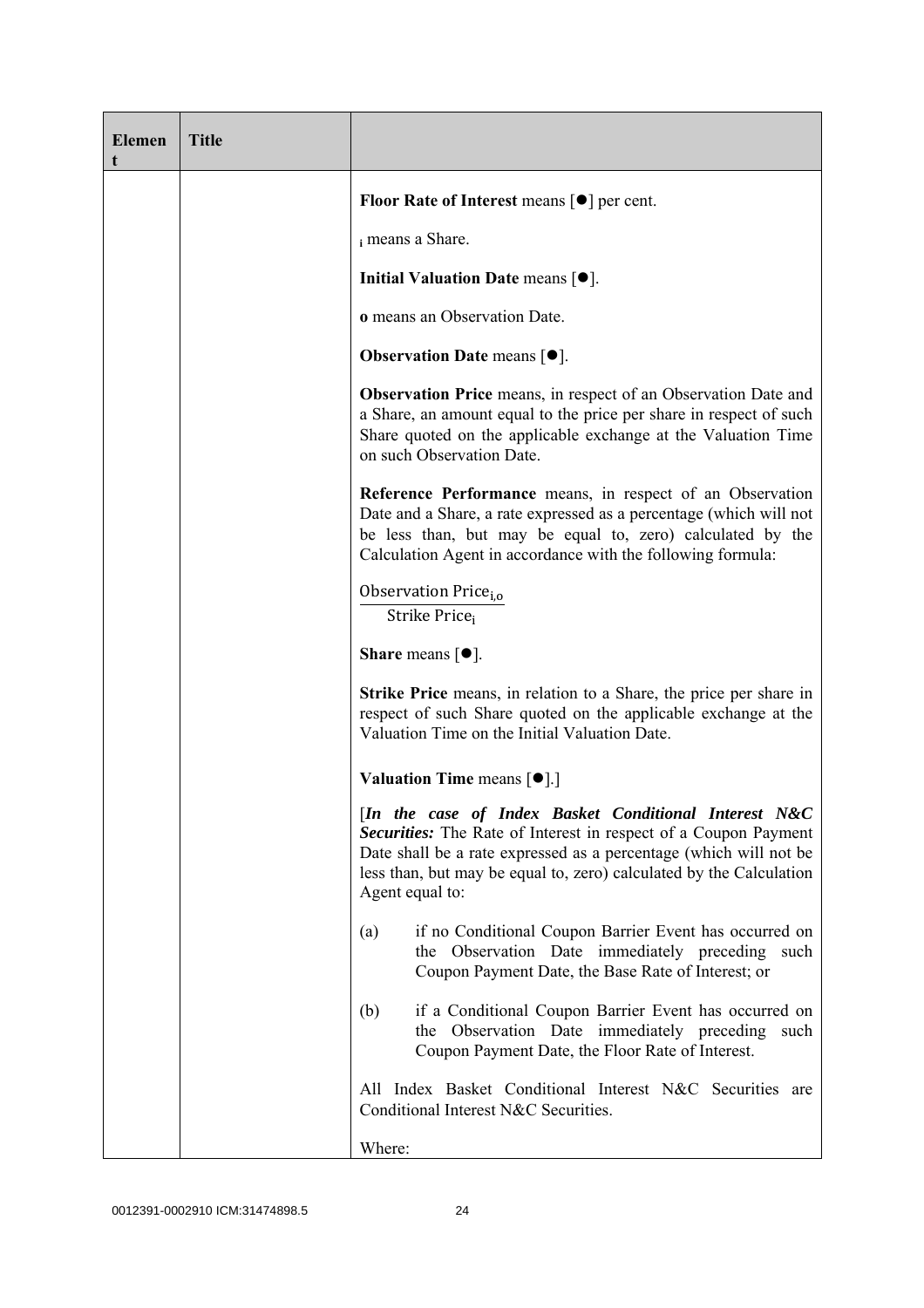| <b>Elemen</b><br>t | <b>Title</b> |                                                                                                                                                                                                                                                                     |  |  |  |
|--------------------|--------------|---------------------------------------------------------------------------------------------------------------------------------------------------------------------------------------------------------------------------------------------------------------------|--|--|--|
|                    |              | Base Rate of Interest means [ $\bullet$ ] per cent.                                                                                                                                                                                                                 |  |  |  |
|                    |              | <b>Conditional Coupon Barrier Event means the Coupon</b><br>Reference Performance in respect of any Index on an Observation<br>Date is equal to or less than the Conditional Coupon Barrier Level<br>in respect of such Observation Date.                           |  |  |  |
|                    |              | <b>Conditional Coupon Barrier Level means [specify % for each</b><br>Observation Date].                                                                                                                                                                             |  |  |  |
|                    |              | Coupon Reference Performance means, in respect of an<br>Observation Date and an Index, a percentage determined by the<br>Calculation Agent equal to the Reference Performance of such<br>Index in respect of such Observation Date.                                 |  |  |  |
|                    |              | <b>Floor Rate of Interest means <math>\lceil \bullet \rceil</math> per cent.</b>                                                                                                                                                                                    |  |  |  |
|                    |              | i means an Index.                                                                                                                                                                                                                                                   |  |  |  |
|                    |              | <b>Index</b> means $[•]$ .                                                                                                                                                                                                                                          |  |  |  |
|                    |              | Initial Valuation Date means $[•]$ .                                                                                                                                                                                                                                |  |  |  |
|                    |              | <b>o</b> means an Observation Date.                                                                                                                                                                                                                                 |  |  |  |
|                    |              | <b>Observation Date means <math>[•]</math>.</b>                                                                                                                                                                                                                     |  |  |  |
|                    |              | <b>Observation Level</b> means, in respect of an Observation Date and<br>an Index, an amount equal to the closing level of such Index, as<br>calculated and announced by the relevant index sponsor, at the<br>Valuation Time on such Observation Date.             |  |  |  |
|                    |              | Reference Performance means, in respect of an Observation Date<br>and an Index, a rate expressed as a percentage (which will not be<br>less than, but may be equal to, zero) calculated by the Calculation<br>Agent in accordance with the following formula:       |  |  |  |
|                    |              | Observation Level <sub>i,o</sub><br>Strike Level <sub>i</sub>                                                                                                                                                                                                       |  |  |  |
|                    |              | <b>Strike Level</b> means, in relation to an Index, the closing level of<br>such Index, as calculated and announced by the relevant index<br>sponsor, at the Valuation Time on the Initial Valuation Date.                                                          |  |  |  |
|                    |              | <b>Valuation Time means <math>[\bullet]</math>.</b> ]                                                                                                                                                                                                               |  |  |  |
|                    |              | <i>In the case of Multi-Rate Interest N&amp;C Securities: The Rate of</i><br>Interest for each Coupon Period shall be a rate expressed as a<br>percentage (which will not be less than, but may be equal to,<br>zero) calculated by the Calculation Agent equal to: |  |  |  |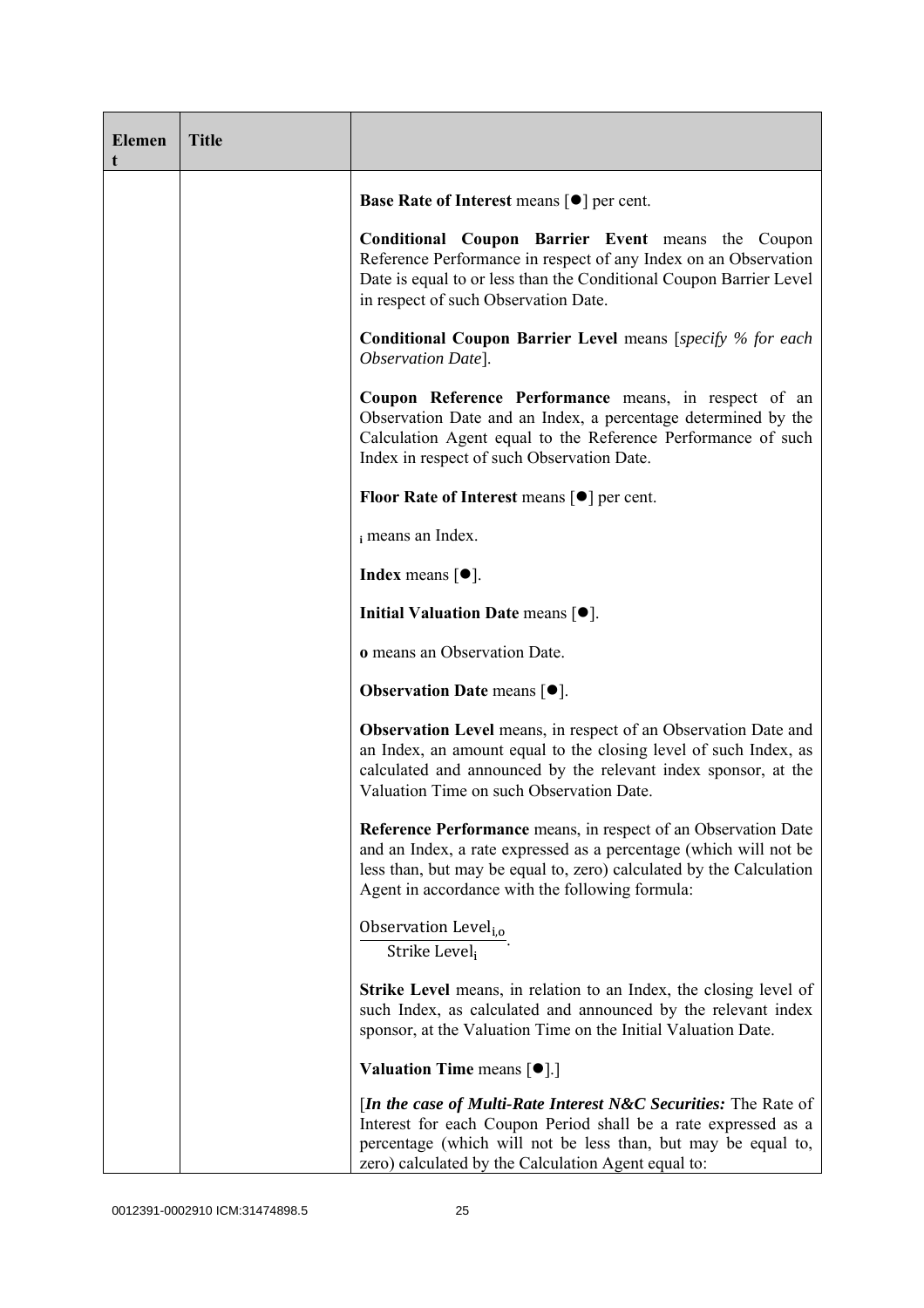| <b>Elemen</b><br>t | <b>Title</b> |                                                                                                                                                                                                                                                                                                                                                                                                                                                                                                                                                                                                                                                                                                                          |  |  |  |
|--------------------|--------------|--------------------------------------------------------------------------------------------------------------------------------------------------------------------------------------------------------------------------------------------------------------------------------------------------------------------------------------------------------------------------------------------------------------------------------------------------------------------------------------------------------------------------------------------------------------------------------------------------------------------------------------------------------------------------------------------------------------------------|--|--|--|
|                    |              | the Cap; or, if lesser<br>(a)                                                                                                                                                                                                                                                                                                                                                                                                                                                                                                                                                                                                                                                                                            |  |  |  |
|                    |              | (i) the Floor or, if greater, (ii) the Rates Performance in<br>(b)<br>respect of such Coupon Period.                                                                                                                                                                                                                                                                                                                                                                                                                                                                                                                                                                                                                     |  |  |  |
|                    |              | Where:                                                                                                                                                                                                                                                                                                                                                                                                                                                                                                                                                                                                                                                                                                                   |  |  |  |
|                    |              | Cap means $\lceil \bullet \rceil$ per cent.                                                                                                                                                                                                                                                                                                                                                                                                                                                                                                                                                                                                                                                                              |  |  |  |
|                    |              | <b>Designated Maturity</b> means, in respect of the First Rate $\lceil \bullet \rceil$ and<br>in respect of the Second Rate $[•]$ .                                                                                                                                                                                                                                                                                                                                                                                                                                                                                                                                                                                      |  |  |  |
|                    |              | First Rate means, in respect of a Coupon Period, the rate that<br>would be determined for that Coupon Period were the floating<br>rate N&C Security provisions of the Conditions to apply to<br>determine the First Rate, with the floating rate being calculated by<br>reference to [specify first reference rate for Securities being<br><i>issued</i> ] and were ISDA Determination to be applicable for such<br>purposes[, provided that $[(i)]$ [if the rate so calculated is greater<br>than the relevant First Rate Cap, the First Rate shall be the First<br>Rate Cap][; and][[(ii)] if the rate so calculated is less than the<br>relevant First Rate Floor, the First Rate shall be the First Rate<br>Floor]]. |  |  |  |
|                    |              | <b>First Rate Amount</b> means [specify for each Coupon Period].<br>[First Rate Cap means [specify for each Coupon Period].]<br>[First Rate Floor means [specify for each Coupon Period].]                                                                                                                                                                                                                                                                                                                                                                                                                                                                                                                               |  |  |  |
|                    |              |                                                                                                                                                                                                                                                                                                                                                                                                                                                                                                                                                                                                                                                                                                                          |  |  |  |
|                    |              |                                                                                                                                                                                                                                                                                                                                                                                                                                                                                                                                                                                                                                                                                                                          |  |  |  |
|                    |              | Floating Rate Option means, in respect of the First Rate [●] and<br>in respect of the Second Rate $[•]$ .                                                                                                                                                                                                                                                                                                                                                                                                                                                                                                                                                                                                                |  |  |  |
|                    |              | <b>Floor</b> means $\lceil \bullet \rceil$ per cent.                                                                                                                                                                                                                                                                                                                                                                                                                                                                                                                                                                                                                                                                     |  |  |  |
|                    |              | <b>Rates Performance</b> means, in respect of a Coupon Period, a rate<br>expressed as a percentage calculated by the Calculation Agent<br>equal to the sum of:                                                                                                                                                                                                                                                                                                                                                                                                                                                                                                                                                           |  |  |  |
|                    |              | the product of (i) the First Rate Amount and (ii) the First<br>(a)<br>Rate, in each case in respect of such Coupon Period;                                                                                                                                                                                                                                                                                                                                                                                                                                                                                                                                                                                               |  |  |  |
|                    |              | (b)<br>the product of (i) the Second Rate Amount and (ii) the<br>Second Rate, in each case in respect of such Coupon<br>Period; and                                                                                                                                                                                                                                                                                                                                                                                                                                                                                                                                                                                      |  |  |  |
|                    |              | the Third Rate in respect of such Coupon Period.<br>(c)                                                                                                                                                                                                                                                                                                                                                                                                                                                                                                                                                                                                                                                                  |  |  |  |
|                    |              | Reset Date means, in respect of the First Rate: [specify the first<br>day of the Coupon Period /[specify the last day of the Coupon                                                                                                                                                                                                                                                                                                                                                                                                                                                                                                                                                                                      |  |  |  |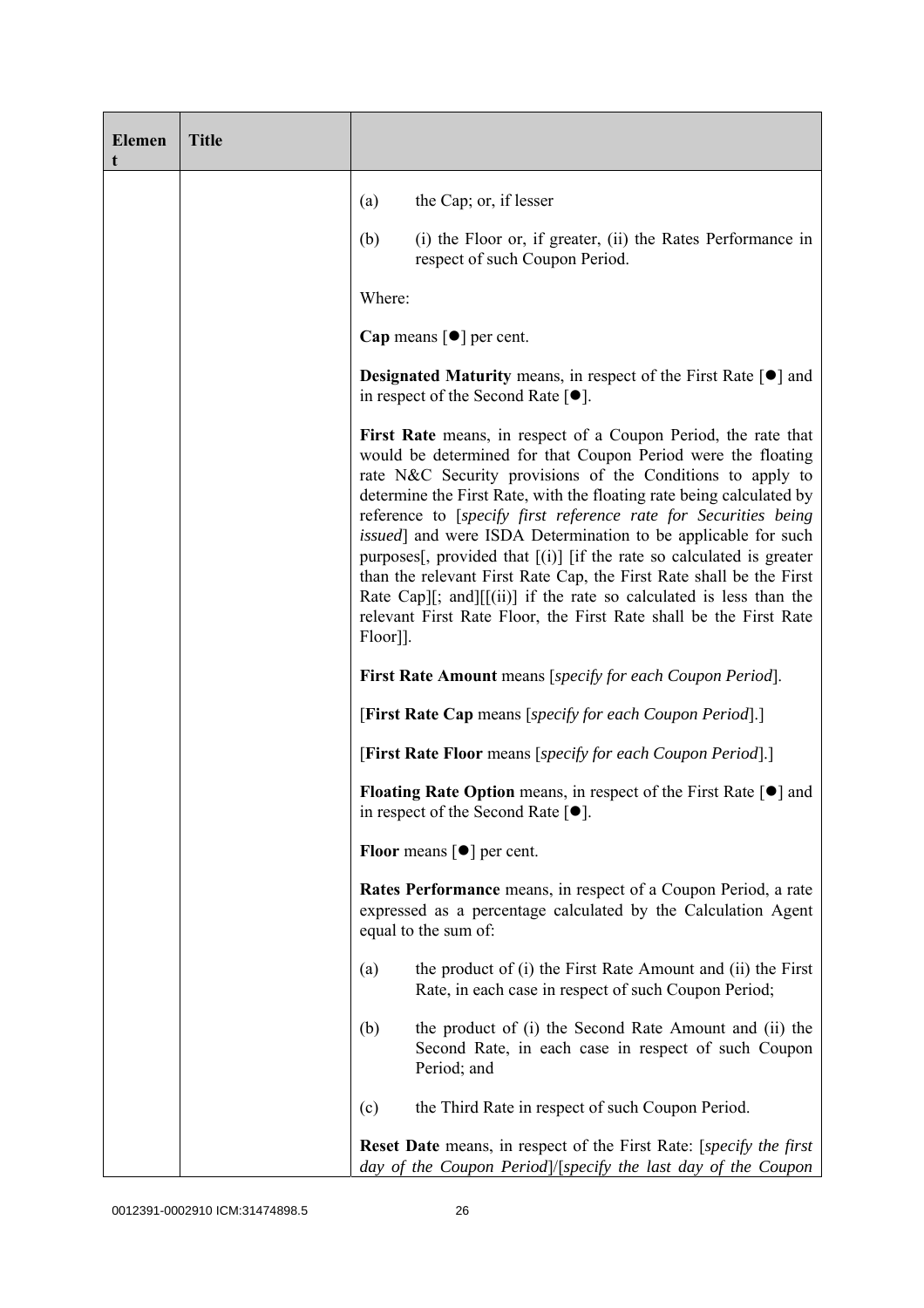| <b>Elemen</b><br>t | <b>Title</b> |                                                                   |         |                                                                                                                                                                                                                                                                                                                                                                                                                                                                                                                                                                                                                                                                                                                        |
|--------------------|--------------|-------------------------------------------------------------------|---------|------------------------------------------------------------------------------------------------------------------------------------------------------------------------------------------------------------------------------------------------------------------------------------------------------------------------------------------------------------------------------------------------------------------------------------------------------------------------------------------------------------------------------------------------------------------------------------------------------------------------------------------------------------------------------------------------------------------------|
|                    |              |                                                                   |         | <i>Period</i> ] and in respect of the Second Rate: [ <i>specify the first day of</i><br>the Coupon Period]/[specify the last day of the Coupon Period].                                                                                                                                                                                                                                                                                                                                                                                                                                                                                                                                                                |
|                    |              | Second Rate Floor]].                                              |         | <b>Second Rate</b> means, in respect of a Coupon Period, the rate that<br>would be determined for that Coupon Period were the floating<br>rate N&C Security provisions of the Conditions to apply to<br>determine the Second Rate, with the floating rate being calculated<br>by reference to [specify second reference rate for Securities being]<br>issued] and were ISDA Determination to be applicable for such<br>purposes <sup>[</sup> , provided that $[(i)]$ [if the rate so calculated is greater<br>than the relevant Second Rate Cap, the Second Rate shall be the<br>Second Rate Cap][; and][[(ii)] if the rate so calculated is less than<br>the relevant Second Rate Floor, the Second Rate shall be the |
|                    |              | <b>Second Rate Amount</b> means [specify for each Coupon Period]. |         |                                                                                                                                                                                                                                                                                                                                                                                                                                                                                                                                                                                                                                                                                                                        |
|                    |              | [Second Rate Cap means [specify for each Coupon Period].]         |         |                                                                                                                                                                                                                                                                                                                                                                                                                                                                                                                                                                                                                                                                                                                        |
|                    |              | [Second Rate Floor means [specify for each Coupon Period].]       |         |                                                                                                                                                                                                                                                                                                                                                                                                                                                                                                                                                                                                                                                                                                                        |
|                    |              | <b>Third Rate</b> means [specify for each Coupon Period].]        |         |                                                                                                                                                                                                                                                                                                                                                                                                                                                                                                                                                                                                                                                                                                                        |
|                    |              |                                                                   |         | [In the case of Range Accrual Interest N&C Securities: The<br>Rate of Interest for each Coupon Period shall be a rate expressed<br>as a percentage which will not be [greater than the Rate of<br>Interest Cap or] less than the Rate of Interest Floor but will<br>otherwise be calculated by the Calculation Agent as equal to the<br>product of $(a)$ and $(b)$ below:                                                                                                                                                                                                                                                                                                                                              |
|                    |              | (a)                                                               |         | the lesser of $(i)$ and $(ii)$ below:                                                                                                                                                                                                                                                                                                                                                                                                                                                                                                                                                                                                                                                                                  |
|                    |              |                                                                   | (i)     | the Rates Performance Cap; or                                                                                                                                                                                                                                                                                                                                                                                                                                                                                                                                                                                                                                                                                          |
|                    |              |                                                                   | (ii)    | the greater of $(x)$ the Rates Performance Floor<br>and (y) the Rates Performance in respect of such<br>Coupon Period; and                                                                                                                                                                                                                                                                                                                                                                                                                                                                                                                                                                                             |
|                    |              | (b)                                                               | Period. | the Range Day Accrual Rate in respect of such Coupon                                                                                                                                                                                                                                                                                                                                                                                                                                                                                                                                                                                                                                                                   |
|                    |              | Where:                                                            |         |                                                                                                                                                                                                                                                                                                                                                                                                                                                                                                                                                                                                                                                                                                                        |
|                    |              | Rate 2: $\lceil \bullet \rceil$ .                                 |         | <b>Designated Maturity</b> means, in respect of the First Rate: $[•]$ , in<br>respect of the Second Rate: [●] [and in respect of the Range Day<br>Rate: [●]][in respect of Dual Rate 1: [●] and in respect of Dual                                                                                                                                                                                                                                                                                                                                                                                                                                                                                                     |
|                    |              |                                                                   |         | <b>[Dual Rate 1</b> means in respect of any day, the rate that would be<br>determined for that day were the floating rate N&C Security<br>provisions of the Conditions to apply to determine Dual Rate 1,                                                                                                                                                                                                                                                                                                                                                                                                                                                                                                              |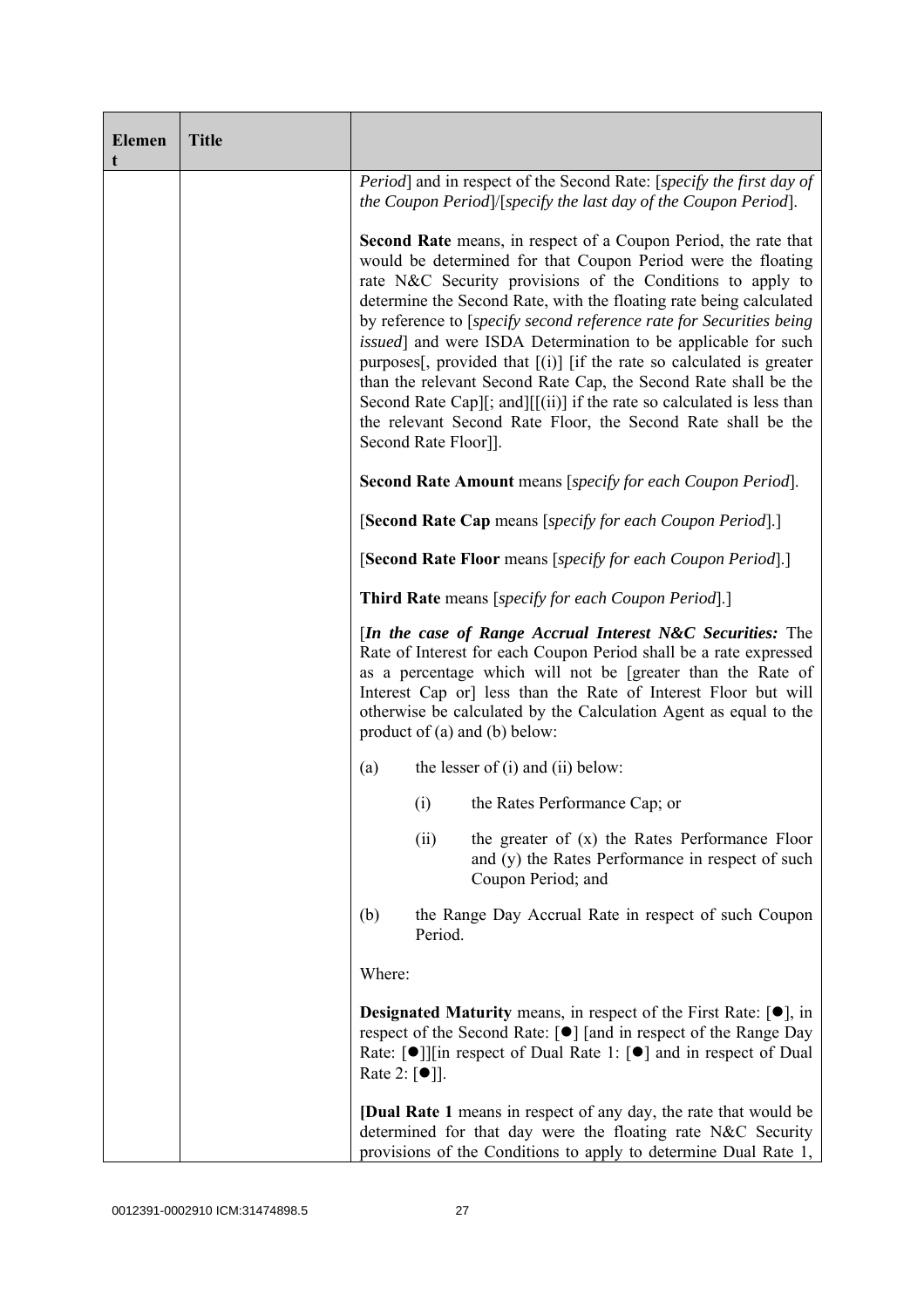| <b>Elemen</b><br>t | <b>Title</b> |                                                                                                                                                                                                                                                                                                                                                                                                                                       |  |  |  |
|--------------------|--------------|---------------------------------------------------------------------------------------------------------------------------------------------------------------------------------------------------------------------------------------------------------------------------------------------------------------------------------------------------------------------------------------------------------------------------------------|--|--|--|
|                    |              | with the floating rate being calculated by reference to [specify]<br>Dual Rate 1 reference rate for Securities being issued] and were<br>ISDA Determination to be applicable for such purposes.]                                                                                                                                                                                                                                      |  |  |  |
|                    |              | <b>[Dual Rate 2</b> means in respect of any day, the rate that would be<br>determined for that day were the floating rate N&C Security<br>provisions of the Conditions to apply to determine Dual Rate 2,<br>with the floating rate being calculated by reference to [specify]<br>Dual Rate 2 reference rate for Securities being issued and were<br>ISDA Determination to be applicable for such purposes.]                          |  |  |  |
|                    |              | First Rate means, in respect of a Coupon Period, the rate that<br>would be determined for that Coupon Period were the floating<br>rate N&C Security provisions of the Conditions to apply to<br>determine the First Rate, with the floating rate being calculated by<br>reference to [specify first reference rate for Securities being<br>issued] and were ISDA Determination to be applicable for such<br>purposes.                 |  |  |  |
|                    |              | <b>First Rate Amount</b> means [specify for each Coupon Period].                                                                                                                                                                                                                                                                                                                                                                      |  |  |  |
|                    |              | <b>Floating Rate Option</b> means, in respect of the First Rate: $[•]$ , in<br>respect of the Second Rate: [●] [and in respect of the Range Day<br>Rate: $\lceil \bullet \rceil$   in respect of Dual Rate 1: $\lceil \bullet \rceil$ and in respect of Dual Rate<br>$2: [\bullet]$ .                                                                                                                                                 |  |  |  |
|                    |              | Lower Barrier means $\lceil \bullet \rceil$ per cent.                                                                                                                                                                                                                                                                                                                                                                                 |  |  |  |
|                    |              | Range Day Rate means:                                                                                                                                                                                                                                                                                                                                                                                                                 |  |  |  |
|                    |              | [Insert if Single Rate Determination applies:                                                                                                                                                                                                                                                                                                                                                                                         |  |  |  |
|                    |              | (a) in respect of a day that is a Rate Determination Date, the<br>rate that would be determined for that day were the<br>floating rate N&C Security provisions of the Conditions<br>to apply to determine the Range Day Rate, with the<br>floating rate being calculated by reference to [specify]<br>range day reference rate for Securities being issued] and<br>were ISDA Determination to be applicable for such<br>purposes; and |  |  |  |
|                    |              | in respect of a day that is not a Rate Determination Date,<br>(b)<br>the Range Day Rate in respect of the Rate Determination<br>Date immediately preceding such day.]                                                                                                                                                                                                                                                                 |  |  |  |
|                    |              | [Insert if Dual Rate Determination applies:                                                                                                                                                                                                                                                                                                                                                                                           |  |  |  |
|                    |              | in respect of a day that is a Rate Determination Date, a<br>(a)<br>rate calculated as follows:                                                                                                                                                                                                                                                                                                                                        |  |  |  |
|                    |              | Range Day Rate = Dual Rate 1 <i>minus</i> Dual Rate 2; and                                                                                                                                                                                                                                                                                                                                                                            |  |  |  |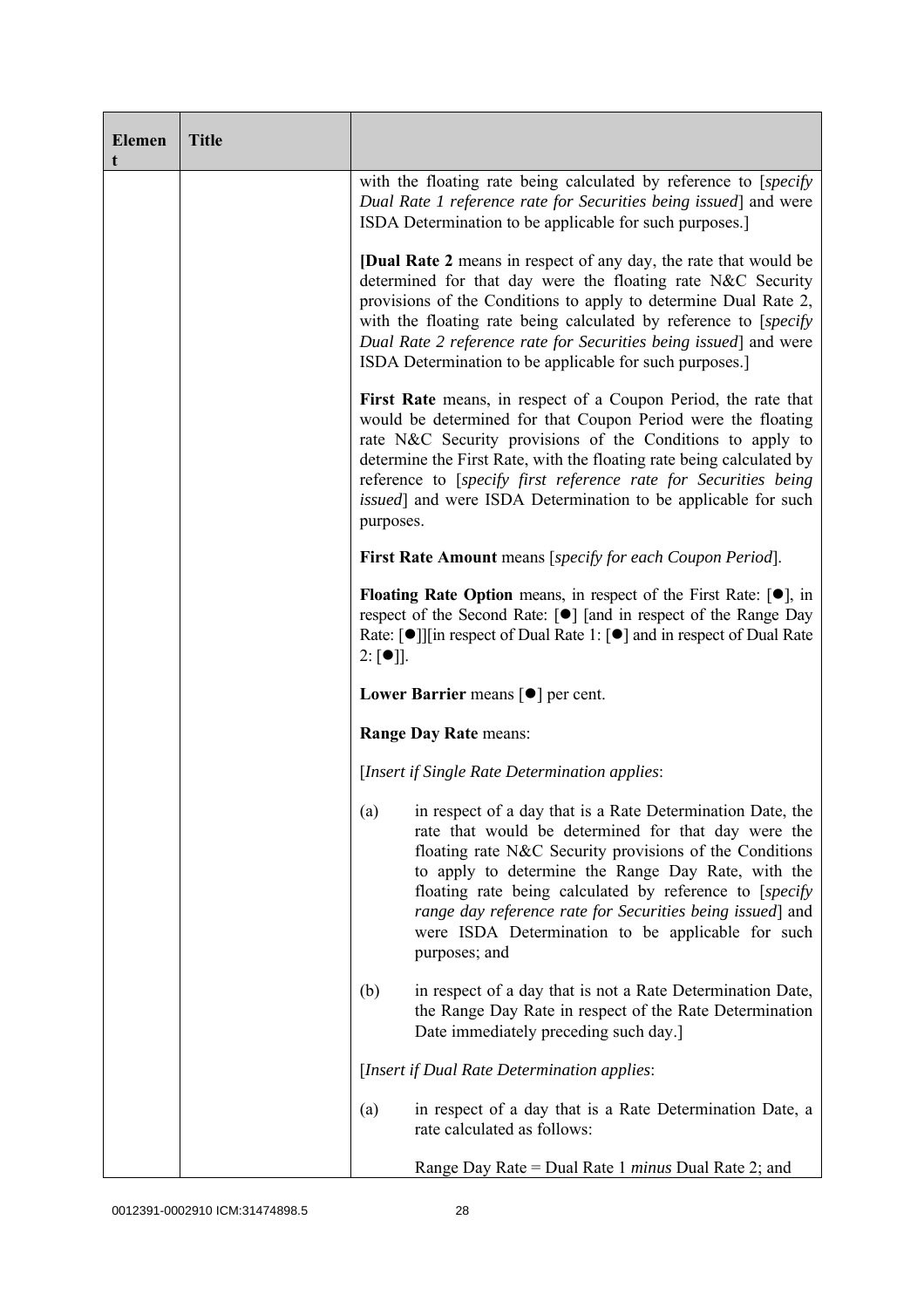| <b>Elemen</b> | <b>Title</b> |                                                                                                                                                                                                                                                                                                                                                                                                                                                                                                                                                                                                          |  |  |
|---------------|--------------|----------------------------------------------------------------------------------------------------------------------------------------------------------------------------------------------------------------------------------------------------------------------------------------------------------------------------------------------------------------------------------------------------------------------------------------------------------------------------------------------------------------------------------------------------------------------------------------------------------|--|--|
|               |              | (b)<br>in respect of a day that is not a Rate Determination Date,<br>the Range Day Rate in respect of the Rate Determination<br>Date immediately preceding such day.]                                                                                                                                                                                                                                                                                                                                                                                                                                    |  |  |
|               |              | Range Day Accrual Rate means, in respect of a Coupon<br>Period[:][,] [If Single Rate Observation Date applies, insert:                                                                                                                                                                                                                                                                                                                                                                                                                                                                                   |  |  |
|               |              | (a)<br>if on the relevant Rate Observation Date the Range Day<br>Rate is equal to or greater than the Lower Barrier and<br>equal to or less than the Upper Barrier, then 1; and                                                                                                                                                                                                                                                                                                                                                                                                                          |  |  |
|               |              | if on the relevant Rate Observation Date the Range Day<br>(b)<br>Rate is lower than the Lower Barrier or greater than the<br>Upper Barrier, then zero,                                                                                                                                                                                                                                                                                                                                                                                                                                                   |  |  |
|               |              | provided that, in each case, if the Rate Observation Date is not a<br>Rate Determination Date, the Range Day Rate used for these<br>purposes shall be the Range Day Rate in respect of the Rate<br>immediately preceding<br>Determination<br>Date<br>such<br>Rate<br>Observation Date.][If Single Rate Observation Date does not<br>apply, insert: a rate expressed as a percentage calculated by the<br>Calculation Agent equal to the quotient of (a) the Range Day<br>Numerator (as numerator) and (b) the Range Day Denominator<br>(as denominator), in each case in respect of such Coupon Period.] |  |  |
|               |              | [Range Day Denominator means, in respect of a Coupon Period,<br>the total number of [calendar days][Business Days] in such<br>Coupon Period.]                                                                                                                                                                                                                                                                                                                                                                                                                                                            |  |  |
|               |              | [Range Day Numerator means, in respect of a Coupon Period,<br>the total number of [calendar days][Business Days] in such<br>Coupon Period in respect of which the Range Day Rate is equal<br>to or greater than the Lower Barrier and equal to or less than the<br>Upper Barrier, provided that the Range Day Rate for each<br>[calendar day] [Business Day] falling on or after the Rate Cut-off<br>Date shall be the Range Day Rate for the Rate Cut-off Date.]                                                                                                                                        |  |  |
|               |              | [Rate Cut-off Date means the [●] [calendar day] [Business Day]<br>prior to the Coupon Payment Date (unadjusted for any business<br>day convention) for the relevant Coupon Period.]                                                                                                                                                                                                                                                                                                                                                                                                                      |  |  |
|               |              | Rate Determination Centre means [ $\bullet$ ]/[TARGET 2].                                                                                                                                                                                                                                                                                                                                                                                                                                                                                                                                                |  |  |
|               |              | Rate Determination Date means a day on which commercial<br>banks and foreign exchange markets settle payments and are open<br>for general business (including dealing in foreign exchange and<br>foreign currency deposits) in $\lceil \bullet \rceil$ /[a day on which the TARGET2<br>System is open].                                                                                                                                                                                                                                                                                                  |  |  |
|               |              | [If Single Rate Observation Date applies,<br><i>insert</i> : Rate<br><b>Observation Date</b> means, in respect of a Coupon Period, the date                                                                                                                                                                                                                                                                                                                                                                                                                                                              |  |  |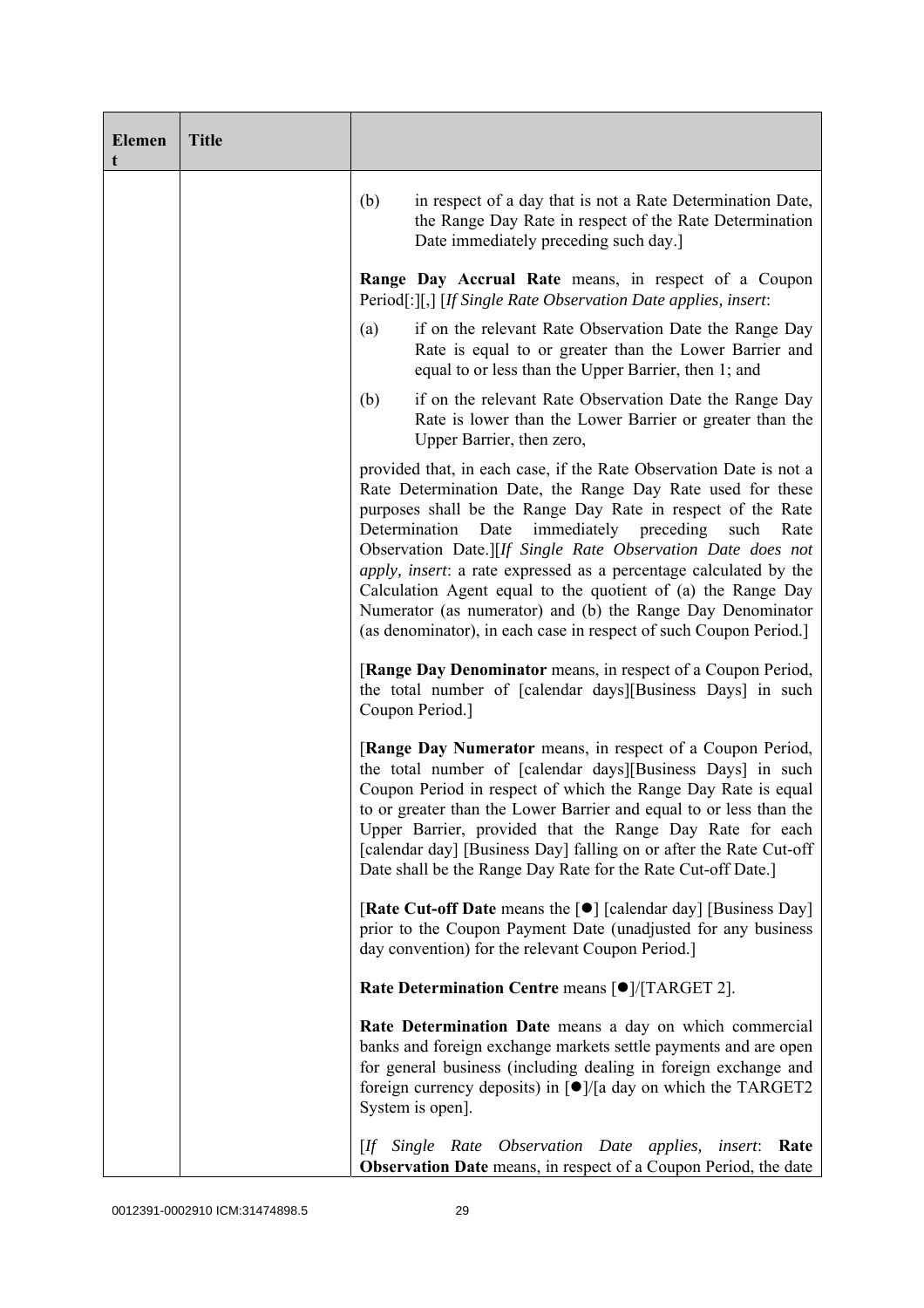| <b>Elemen</b><br>t | <b>Title</b> |                                                                                                                                                                                                                                                                                                                                                                                                                                                                                                                                                                                                                                                                                                                                                                                                                                                                                            |                                                                                                                              |  |  |  |  |
|--------------------|--------------|--------------------------------------------------------------------------------------------------------------------------------------------------------------------------------------------------------------------------------------------------------------------------------------------------------------------------------------------------------------------------------------------------------------------------------------------------------------------------------------------------------------------------------------------------------------------------------------------------------------------------------------------------------------------------------------------------------------------------------------------------------------------------------------------------------------------------------------------------------------------------------------------|------------------------------------------------------------------------------------------------------------------------------|--|--|--|--|
|                    |              | specified in respect of such Coupon Period in the applicable Final<br>Terms.]                                                                                                                                                                                                                                                                                                                                                                                                                                                                                                                                                                                                                                                                                                                                                                                                              |                                                                                                                              |  |  |  |  |
|                    |              | [Rate of Interest Cap means $\lceil \bullet \rceil$ per cent.]                                                                                                                                                                                                                                                                                                                                                                                                                                                                                                                                                                                                                                                                                                                                                                                                                             |                                                                                                                              |  |  |  |  |
|                    |              |                                                                                                                                                                                                                                                                                                                                                                                                                                                                                                                                                                                                                                                                                                                                                                                                                                                                                            | Rate of Interest Floor means [[ $\bullet$ ] per cent.][zero].                                                                |  |  |  |  |
|                    |              | <b>Rates Performance</b> means, in respect of a Coupon Period, a rate<br>expressed as a percentage calculated by the Calculation Agent<br>equal to the sum of:                                                                                                                                                                                                                                                                                                                                                                                                                                                                                                                                                                                                                                                                                                                             |                                                                                                                              |  |  |  |  |
|                    |              | (a)                                                                                                                                                                                                                                                                                                                                                                                                                                                                                                                                                                                                                                                                                                                                                                                                                                                                                        | the product of (i) the First Rate Amount and (ii)<br>the First Rate, in each case in respect of such<br>Coupon Period;       |  |  |  |  |
|                    |              | (b)                                                                                                                                                                                                                                                                                                                                                                                                                                                                                                                                                                                                                                                                                                                                                                                                                                                                                        | the product of (i) the Second Rate Amount and<br>(ii) the Second Rate, in each case in respect of<br>such Coupon Period; and |  |  |  |  |
|                    |              | (c)<br>the Third Rate in respect of such Coupon Period.                                                                                                                                                                                                                                                                                                                                                                                                                                                                                                                                                                                                                                                                                                                                                                                                                                    |                                                                                                                              |  |  |  |  |
|                    |              | Rates Performance Cap means [ $\bullet$ ] per cent.                                                                                                                                                                                                                                                                                                                                                                                                                                                                                                                                                                                                                                                                                                                                                                                                                                        |                                                                                                                              |  |  |  |  |
|                    |              | Rates Performance Floor means [ $\bullet$ ] per cent.<br>Reset Date means, in respect of the First Rate: [specify the first<br>day of the Coupon Period]/[specify the last day of the Coupon<br>Period], in respect of the Second Rate: [specify the second day of<br>the Coupon Period /[specify the last day of the Coupon Period]<br>and in respect of [the Range Day Rate][Dual Rate 1 and Dual<br>Rate 2]: the relevant Rate Determination Date.<br>Second Rate means, in respect of a Coupon Period, the rate that<br>would be determined for that Coupon Period were the floating<br>rate N&C Security provisions of the Conditions to apply to<br>determine the Second Rate, with the floating rate being calculated<br>by reference to [specify second reference rate for Securities being]<br><i>issued</i> ] and were ISDA Determination to be applicable for such<br>purposes. |                                                                                                                              |  |  |  |  |
|                    |              |                                                                                                                                                                                                                                                                                                                                                                                                                                                                                                                                                                                                                                                                                                                                                                                                                                                                                            |                                                                                                                              |  |  |  |  |
|                    |              |                                                                                                                                                                                                                                                                                                                                                                                                                                                                                                                                                                                                                                                                                                                                                                                                                                                                                            |                                                                                                                              |  |  |  |  |
|                    |              |                                                                                                                                                                                                                                                                                                                                                                                                                                                                                                                                                                                                                                                                                                                                                                                                                                                                                            | <b>Second Rate Amount</b> means [specify for each Coupon Period].                                                            |  |  |  |  |
|                    |              |                                                                                                                                                                                                                                                                                                                                                                                                                                                                                                                                                                                                                                                                                                                                                                                                                                                                                            | <b>Third Rate</b> means [specify for each Coupon Period].                                                                    |  |  |  |  |
|                    |              |                                                                                                                                                                                                                                                                                                                                                                                                                                                                                                                                                                                                                                                                                                                                                                                                                                                                                            | <b>Upper Barrier</b> means $\lceil \bullet \rceil$ per cent.                                                                 |  |  |  |  |
|                    |              | [In the case of Dual Range Accrual Interest N&C Securities:<br>The Rate of Interest for each Coupon Period shall be a rate<br>expressed as a percentage which will not be [greater than the Rate<br>of Interest Cap or] less than the Rate of Interest Floor but will<br>otherwise be calculated by the Calculation Agent as equal to the                                                                                                                                                                                                                                                                                                                                                                                                                                                                                                                                                  |                                                                                                                              |  |  |  |  |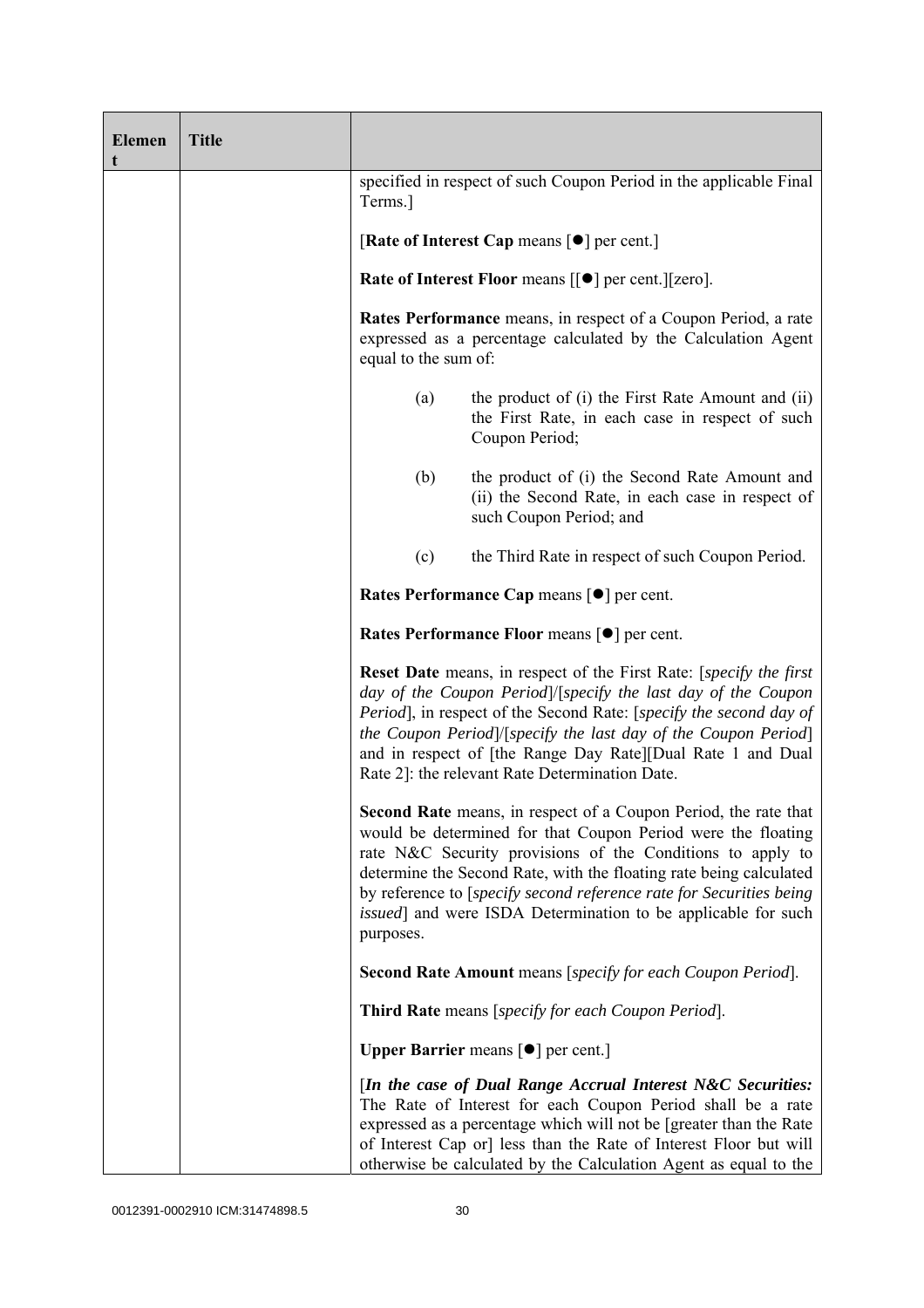| <b>Elemen</b><br>t | <b>Title</b> |                                                                                                                                                                                                                                                                                                                                                                                                                                                                                |                               |                                                                                                                                                                                                                                                                                                                                                                                                                  |  |  |
|--------------------|--------------|--------------------------------------------------------------------------------------------------------------------------------------------------------------------------------------------------------------------------------------------------------------------------------------------------------------------------------------------------------------------------------------------------------------------------------------------------------------------------------|-------------------------------|------------------------------------------------------------------------------------------------------------------------------------------------------------------------------------------------------------------------------------------------------------------------------------------------------------------------------------------------------------------------------------------------------------------|--|--|
|                    |              |                                                                                                                                                                                                                                                                                                                                                                                                                                                                                | product of (a) and (b) below: |                                                                                                                                                                                                                                                                                                                                                                                                                  |  |  |
|                    |              | (a)                                                                                                                                                                                                                                                                                                                                                                                                                                                                            |                               | the lesser of $(i)$ and $(ii)$ below:                                                                                                                                                                                                                                                                                                                                                                            |  |  |
|                    |              |                                                                                                                                                                                                                                                                                                                                                                                                                                                                                | (i)                           | the Rates Performance Cap; or                                                                                                                                                                                                                                                                                                                                                                                    |  |  |
|                    |              |                                                                                                                                                                                                                                                                                                                                                                                                                                                                                | (ii)                          | the greater of (x) the Rates Performance Floor<br>and (y) the Rates Performance in respect of such<br>Coupon Period; and                                                                                                                                                                                                                                                                                         |  |  |
|                    |              | (b)                                                                                                                                                                                                                                                                                                                                                                                                                                                                            | Period.                       | the Range Day Accrual Rate in respect of such Coupon                                                                                                                                                                                                                                                                                                                                                             |  |  |
|                    |              | Where:                                                                                                                                                                                                                                                                                                                                                                                                                                                                         |                               |                                                                                                                                                                                                                                                                                                                                                                                                                  |  |  |
|                    |              |                                                                                                                                                                                                                                                                                                                                                                                                                                                                                |                               | <b>Designated Maturity means:</b>                                                                                                                                                                                                                                                                                                                                                                                |  |  |
|                    |              | (i)                                                                                                                                                                                                                                                                                                                                                                                                                                                                            |                               | in respect of the First Rate: $[•]$ ;                                                                                                                                                                                                                                                                                                                                                                            |  |  |
|                    |              | (ii)                                                                                                                                                                                                                                                                                                                                                                                                                                                                           |                               | in respect of the Second Rate: $[•]$ ;                                                                                                                                                                                                                                                                                                                                                                           |  |  |
|                    |              | (iii)                                                                                                                                                                                                                                                                                                                                                                                                                                                                          |                               | in respect of Range Day Rate 1: $\lceil \bullet \rceil / \lceil \text{for Dual Rate 1} \rceil \rceil$<br>and for Dual Rate 2: $[•]$ .                                                                                                                                                                                                                                                                            |  |  |
|                    |              | (iv)                                                                                                                                                                                                                                                                                                                                                                                                                                                                           |                               | in respect of Range Day Rate 2: $\lceil \bullet \rceil / \lceil \text{for Dual Rate 1} \rceil \rceil$<br>and for Dual Rate 2: $[•]$ ].                                                                                                                                                                                                                                                                           |  |  |
|                    |              | <b>[Dual Rate 1</b> means in respect of any day and a Range Day Rate,<br>the rate that would be determined for that day were the floating<br>rate N&C Security provisions of the Conditions to apply to<br>determine Dual Rate 1 in respect of the relevant Range Day Rate,<br>with the floating rate being calculated by reference to [specify<br>Dual Rate 1 reference rate for Securities being issued and were<br>ISDA Determination to be applicable for such purposes.]  |                               |                                                                                                                                                                                                                                                                                                                                                                                                                  |  |  |
|                    |              | <b>[Dual Rate 2</b> means in respect of any day and a Range Day Rate,<br>the rate that would be determined for that day were the floating<br>rate N&C Security provisions of the Conditions to apply to<br>determine Dual Rate 2 in respect of the relevant Range Day Rate,<br>with the floating rate being calculated by reference to [specify]<br>Dual Rate 2 reference rate for Securities being issued and were<br>ISDA Determination to be applicable for such purposes.] |                               |                                                                                                                                                                                                                                                                                                                                                                                                                  |  |  |
|                    |              | purposes.                                                                                                                                                                                                                                                                                                                                                                                                                                                                      |                               | First Rate means, in respect of a Coupon Period, the rate that<br>would be determined for that Coupon Period were the floating<br>rate N&C Security provisions of the Conditions to apply to<br>determine the First Rate, with the floating rate being calculated by<br>reference to [specify first reference rate for Securities being<br><i>issued</i> ] and were ISDA Determination to be applicable for such |  |  |
|                    |              |                                                                                                                                                                                                                                                                                                                                                                                                                                                                                |                               | <b>First Rate Amount</b> means [specify for each Coupon Period].                                                                                                                                                                                                                                                                                                                                                 |  |  |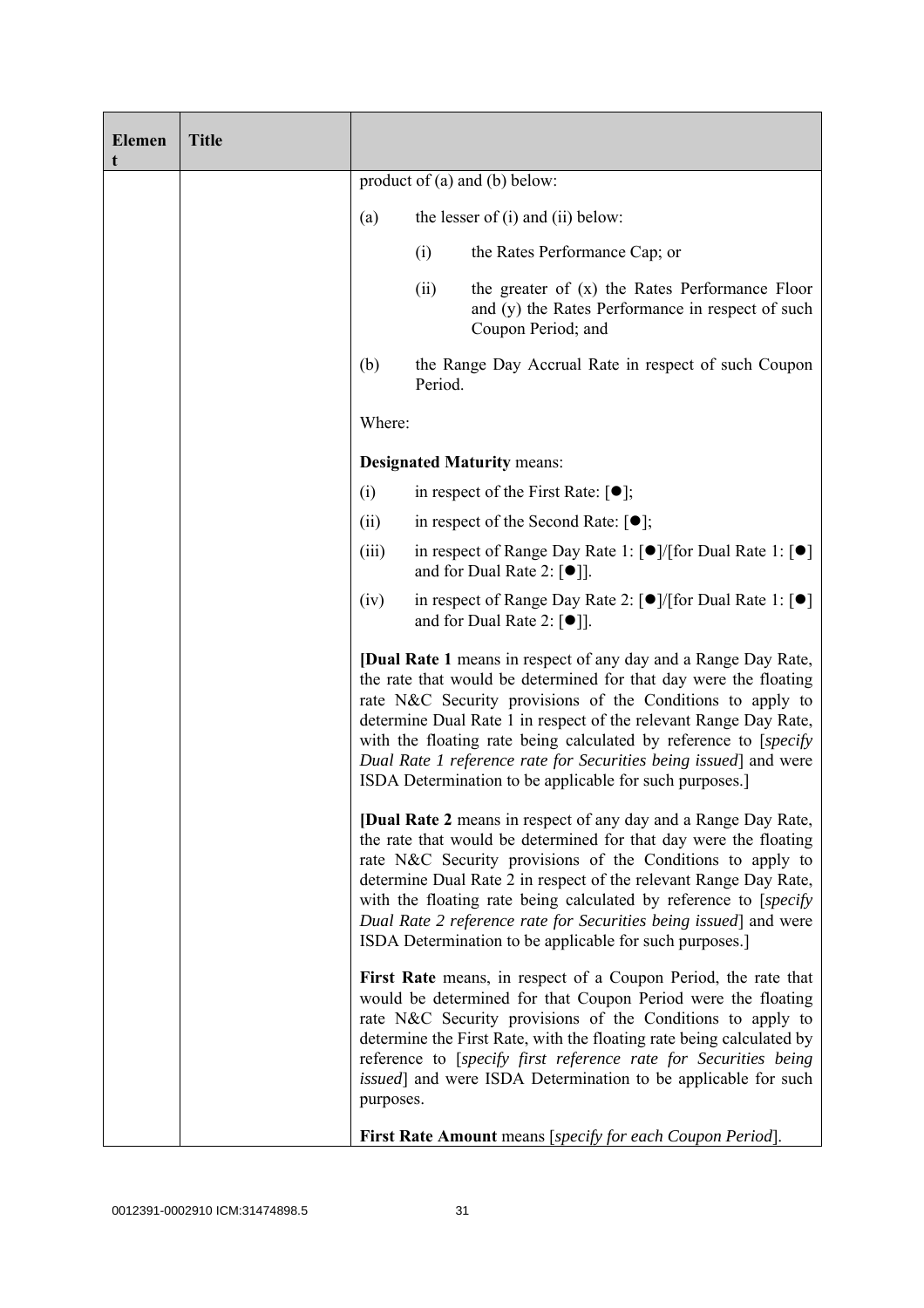| <b>Elemen</b><br>t | <b>Title</b> |                                                                                                                                                                               |                                                                                                                                                                                                                                                                                                                                                                                                                                                     |
|--------------------|--------------|-------------------------------------------------------------------------------------------------------------------------------------------------------------------------------|-----------------------------------------------------------------------------------------------------------------------------------------------------------------------------------------------------------------------------------------------------------------------------------------------------------------------------------------------------------------------------------------------------------------------------------------------------|
|                    |              |                                                                                                                                                                               | <b>Floating Rate Option means:</b>                                                                                                                                                                                                                                                                                                                                                                                                                  |
|                    |              | (i)                                                                                                                                                                           | in respect of the First Rate: $[•]$ ;                                                                                                                                                                                                                                                                                                                                                                                                               |
|                    |              | (ii)                                                                                                                                                                          | in respect of the Second Rate: $[•]$ ;                                                                                                                                                                                                                                                                                                                                                                                                              |
|                    |              | (iii)                                                                                                                                                                         | in respect of Range Day Rate 1: $\lceil \bullet \rceil / \lceil \text{for Dual Rate 1} \rceil \rceil$<br>and for Dual Rate 2: $\lceil \bullet \rceil$ .                                                                                                                                                                                                                                                                                             |
|                    |              | (iv)                                                                                                                                                                          | in respect of Range Day Rate 2: $\lceil \bullet \rceil / \lceil \text{for Dual Rate 1} \rceil \rceil$<br>and for Dual Rate 2: $[\bullet]$ ].                                                                                                                                                                                                                                                                                                        |
|                    |              |                                                                                                                                                                               | <b>Lower Barrier means:</b>                                                                                                                                                                                                                                                                                                                                                                                                                         |
|                    |              | (i)                                                                                                                                                                           | in respect of Range Day Rate 1: $\lceil \bullet \rceil$ per cent.                                                                                                                                                                                                                                                                                                                                                                                   |
|                    |              | (ii)                                                                                                                                                                          | in respect of Range Day Rate 2: $\lceil \bullet \rceil$ per cent.                                                                                                                                                                                                                                                                                                                                                                                   |
|                    |              | <b>Range Day Rate</b> means each of Range Day Rate 1 and Range<br>Day Rate 2.<br>Range Day Rate 1 means:<br>[Insert if Single Rate Determination applies to Range Day Rate 1: |                                                                                                                                                                                                                                                                                                                                                                                                                                                     |
|                    |              |                                                                                                                                                                               |                                                                                                                                                                                                                                                                                                                                                                                                                                                     |
|                    |              |                                                                                                                                                                               |                                                                                                                                                                                                                                                                                                                                                                                                                                                     |
|                    |              | (a)                                                                                                                                                                           | in respect of a day that is a Rate Determination Date, the<br>rate that would be determined for that day were the<br>floating rate N&C Security provisions of the Conditions<br>to apply to determine Range Day Rate 1, with the floating<br>rate being calculated by reference to [specify range day<br>reference rate for Range Day Rate 1 for Securities being<br>issued] and were ISDA Determination to be applicable<br>for such purposes; and |
|                    |              | (b)                                                                                                                                                                           | in respect of a day that is not a Rate Determination Date,<br>Range Day Rate 1 in respect of the Rate Determination<br>Date immediately preceding such day.]                                                                                                                                                                                                                                                                                        |
|                    |              |                                                                                                                                                                               | [Insert if Dual Rate Determination applies:                                                                                                                                                                                                                                                                                                                                                                                                         |
|                    |              | (a)                                                                                                                                                                           | in respect of a day that is a Rate Determination Date, a<br>rate calculated as follows:                                                                                                                                                                                                                                                                                                                                                             |
|                    |              |                                                                                                                                                                               | Range Day Rate 1 = Dual Rate 1 minus Dual Rate 2; and                                                                                                                                                                                                                                                                                                                                                                                               |
|                    |              | (b)                                                                                                                                                                           | in respect of a day that is not a Rate Determination Date,<br>Range Day Rate 1 in respect of the Rate Determination<br>Date immediately preceding such day.]                                                                                                                                                                                                                                                                                        |
|                    |              |                                                                                                                                                                               | Range Day Rate 2 means:                                                                                                                                                                                                                                                                                                                                                                                                                             |
|                    |              |                                                                                                                                                                               | [Insert if Single Rate Determination applies to Range Day Rate 2:                                                                                                                                                                                                                                                                                                                                                                                   |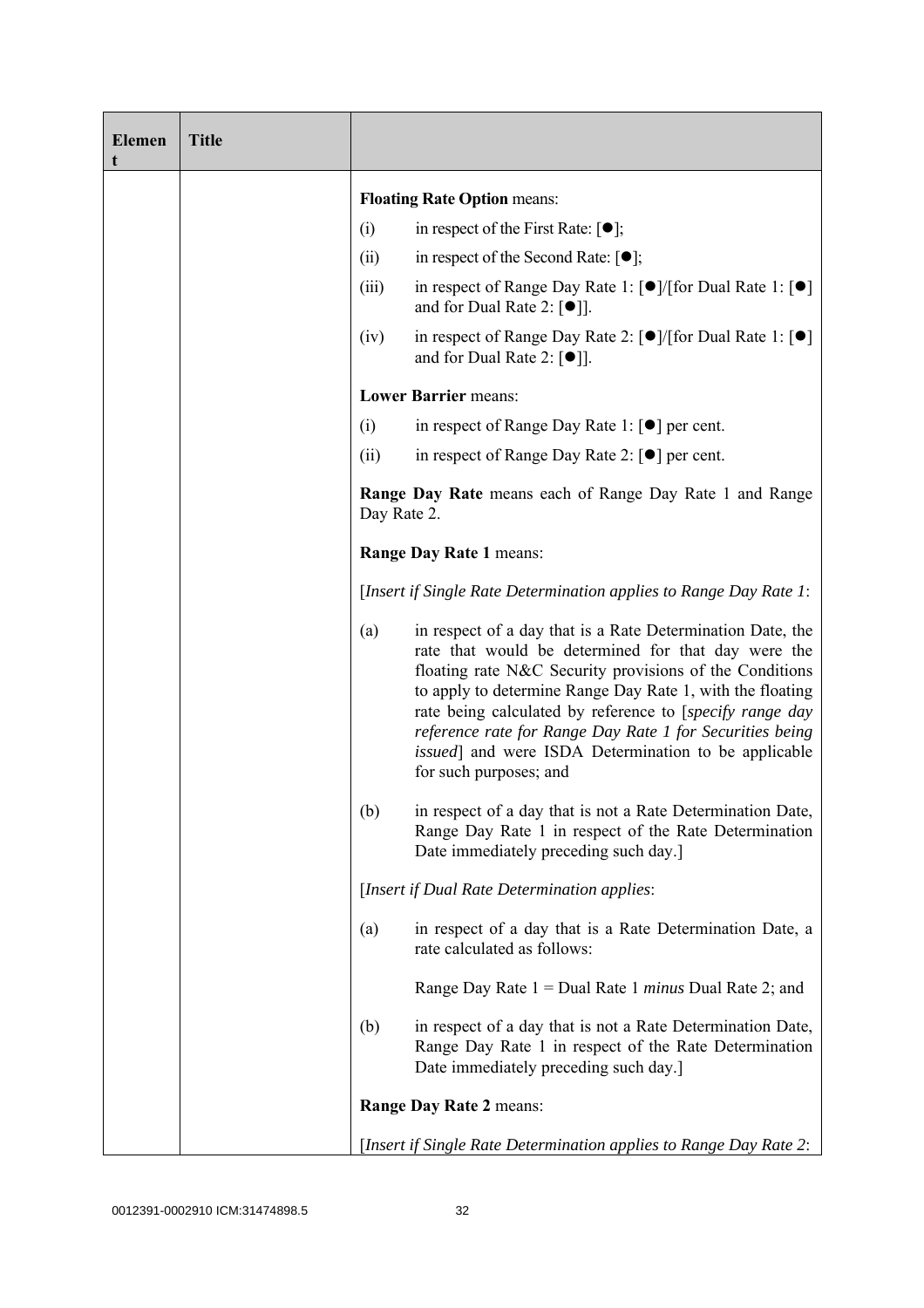| <b>Elemen</b><br>t | <b>Title</b> |                                                                                                                       |                                                                                                                                                              |                                                                                                                                                                                                                                                                                                                                                                                                                                                             |
|--------------------|--------------|-----------------------------------------------------------------------------------------------------------------------|--------------------------------------------------------------------------------------------------------------------------------------------------------------|-------------------------------------------------------------------------------------------------------------------------------------------------------------------------------------------------------------------------------------------------------------------------------------------------------------------------------------------------------------------------------------------------------------------------------------------------------------|
|                    |              | (a)                                                                                                                   |                                                                                                                                                              | in respect of a day that is a Rate Determination Date, the<br>rate that would be determined for that day were the<br>floating rate N&C Security provisions of the Conditions<br>to apply to determine Range Day Rate 2, with the floating<br>rate being calculated by reference to [specify range day<br>reference rate for Range Day Rate 2 for Securities being<br><i>issued</i> ] and were ISDA Determination to be applicable<br>for such purposes; and |
|                    |              | (b)                                                                                                                   |                                                                                                                                                              | in respect of a day that is not a Rate Determination Date,<br>Range Day Rate 2 in respect of the Rate Determination<br>Date immediately preceding such day.]                                                                                                                                                                                                                                                                                                |
|                    |              |                                                                                                                       |                                                                                                                                                              | [Insert if Dual Rate Determination applies:                                                                                                                                                                                                                                                                                                                                                                                                                 |
|                    |              | (a)<br>rate calculated as follows:                                                                                    |                                                                                                                                                              | in respect of a day that is a Rate Determination Date, a                                                                                                                                                                                                                                                                                                                                                                                                    |
|                    |              |                                                                                                                       |                                                                                                                                                              | Range Day Rate $2 =$ Dual Rate 1 <i>minus</i> Dual Rate 2; and                                                                                                                                                                                                                                                                                                                                                                                              |
|                    |              | (b)                                                                                                                   | in respect of a day that is not a Rate Determination Date,<br>Range Day Rate 2 in respect of the Rate Determination<br>Date immediately preceding such day.] |                                                                                                                                                                                                                                                                                                                                                                                                                                                             |
|                    |              | Range Day Accrual Rate means, in respect of a Coupon<br>Period[:][,][If Single Rate Observation Date applies, insert: |                                                                                                                                                              |                                                                                                                                                                                                                                                                                                                                                                                                                                                             |
|                    |              | (a)                                                                                                                   |                                                                                                                                                              | if on the relevant Rate Observation Date both:                                                                                                                                                                                                                                                                                                                                                                                                              |
|                    |              |                                                                                                                       | (i)                                                                                                                                                          | Range Day Rate 1 is equal to or greater than its<br>Lower Barrier and equal to or less than its Upper<br>Barrier; and                                                                                                                                                                                                                                                                                                                                       |
|                    |              |                                                                                                                       | (ii)                                                                                                                                                         | Range Day Rate 2 is equal to or greater than its<br>Lower Barrier and equal to or less than its Upper<br>Barrier,                                                                                                                                                                                                                                                                                                                                           |
|                    |              |                                                                                                                       | then $1$ ; and                                                                                                                                               |                                                                                                                                                                                                                                                                                                                                                                                                                                                             |
|                    |              | (b)                                                                                                                   |                                                                                                                                                              | if on the relevant Rate Observation Date either or both of<br>the following conditions is met:                                                                                                                                                                                                                                                                                                                                                              |
|                    |              |                                                                                                                       | (i)                                                                                                                                                          | Range Day Rate 1 is less than its Lower Barrier<br>or greater than its Upper Barrier; or                                                                                                                                                                                                                                                                                                                                                                    |
|                    |              |                                                                                                                       | (ii)                                                                                                                                                         | Range Day Rate 2 is less than its Lower Barrier<br>or greater than its Upper Barrier,                                                                                                                                                                                                                                                                                                                                                                       |
|                    |              |                                                                                                                       | then zero,                                                                                                                                                   |                                                                                                                                                                                                                                                                                                                                                                                                                                                             |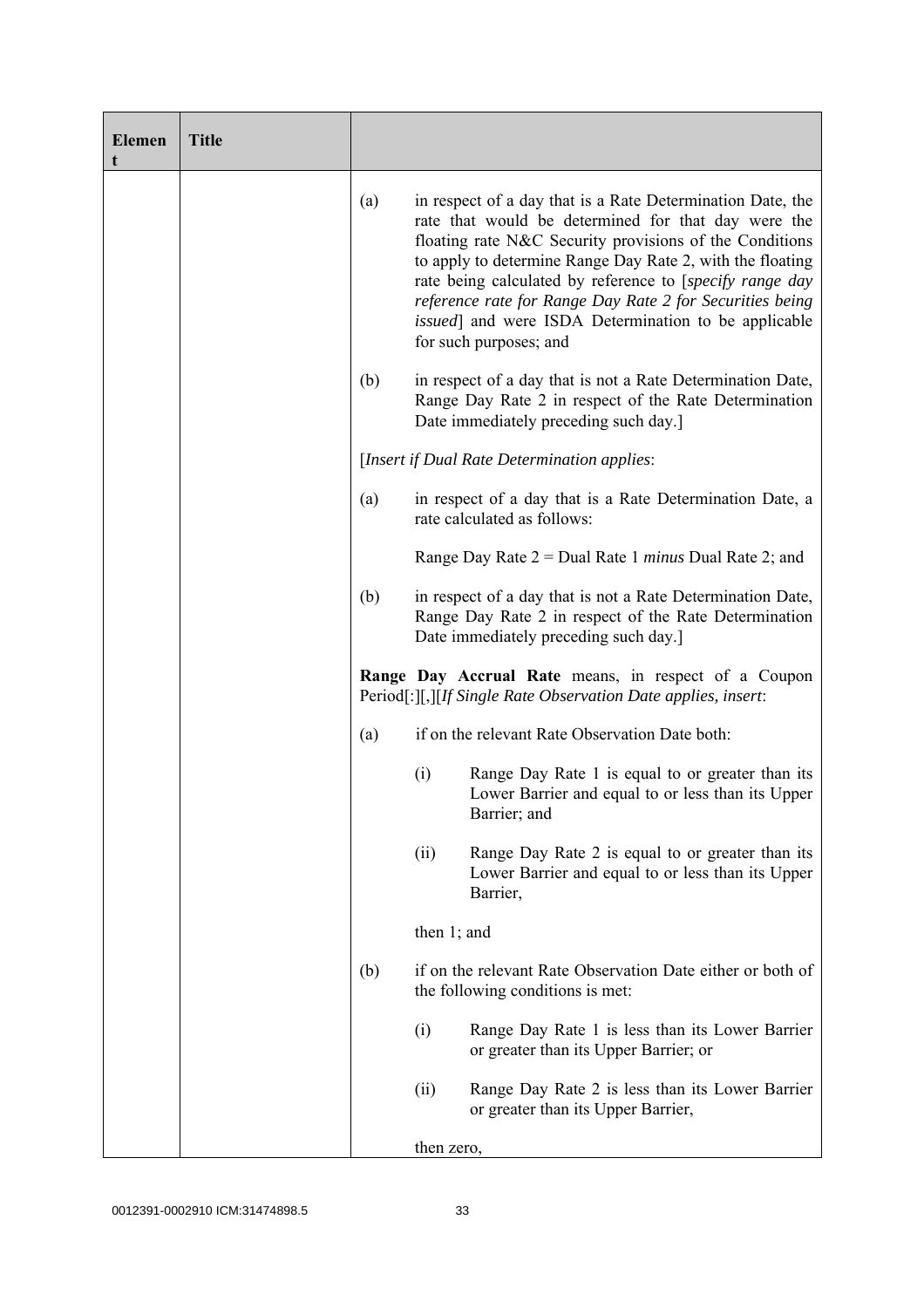| <b>Elemen</b><br>t | <b>Title</b> |                                                                                                                                                                                                                                                                                                                                                                                                                                                                                                                                                                                                           |
|--------------------|--------------|-----------------------------------------------------------------------------------------------------------------------------------------------------------------------------------------------------------------------------------------------------------------------------------------------------------------------------------------------------------------------------------------------------------------------------------------------------------------------------------------------------------------------------------------------------------------------------------------------------------|
|                    |              | provided that, in each case, if the Rate Observation Date is not a<br>Rate Determination Date, each Range Day Rate used for these<br>purposes shall be the respective Range Day Rates in respect of the<br>Rate Determination Date immediately preceding such Rate<br>Observation Date.][If Single Rate Observation Date does not<br>apply, insert: a rate expressed as a percentage calculated by the<br>Calculation Agent equal to the quotient of (a) the Range Day<br>Numerator (as numerator) and (b) the Range Day Denominator<br>(as denominator), in each case in respect of such Coupon Period.] |
|                    |              | [Range Day Denominator means, in respect of a Coupon Period,<br>the total number of [calendar days][Business Days] in such<br>Coupon Period.]                                                                                                                                                                                                                                                                                                                                                                                                                                                             |
|                    |              | [Range Day Numerator means, in respect of a Coupon Period,<br>the total number of [calendar days][Business Days] in such<br>Coupon Period in respect of which both:                                                                                                                                                                                                                                                                                                                                                                                                                                       |
|                    |              | (i)<br>Range Day Rate 1 is equal to or greater than its Lower<br>Barrier and equal to or less than its Upper Barrier; and                                                                                                                                                                                                                                                                                                                                                                                                                                                                                 |
|                    |              | (ii)<br>Range Day Rate 2 is equal to or greater than its Lower<br>Barrier and equal to or less than its Upper Barrier,                                                                                                                                                                                                                                                                                                                                                                                                                                                                                    |
|                    |              | Provided that each Range Day Rate for each [calendar day]<br>[Business Day] falling on or after the Rate Cut-off Date shall be<br>the respective Range Day Rate for the Rate Cut-off Date.]                                                                                                                                                                                                                                                                                                                                                                                                               |
|                    |              | <b>[Rate Cut-off Date</b> means the [ $\bullet$ ] [calendar day] [Business Day]<br>prior to the Coupon Payment Date (unadjusted for any business<br>day convention) for the relevant Coupon Period.]                                                                                                                                                                                                                                                                                                                                                                                                      |
|                    |              | Rate Determination Centre means [ $\bullet$ ]/[TARGET 2].                                                                                                                                                                                                                                                                                                                                                                                                                                                                                                                                                 |
|                    |              | Rate Determination Date means a day on which commercial<br>banks and foreign exchange markets settle payments and are open<br>for general business (including dealing in foreign exchange and<br>foreign currency deposits) in $\lceil \bullet \rceil / \lceil a \rceil$ day on which the TARGET2<br>System is open].                                                                                                                                                                                                                                                                                     |
|                    |              | [If Single Rate Observation Date applies,<br><i>insert</i> : Rate<br><b>Observation Date</b> means, in respect of a Coupon Period, the date<br>specified in respect of such Coupon Period in the applicable Final<br>Terms.]                                                                                                                                                                                                                                                                                                                                                                              |
|                    |              | [Rate of Interest Cap means $\lceil \bullet \rceil$ per cent.]                                                                                                                                                                                                                                                                                                                                                                                                                                                                                                                                            |
|                    |              | Rate of Interest Floor means [[ $\bullet$ ] per cent.][zero].                                                                                                                                                                                                                                                                                                                                                                                                                                                                                                                                             |
|                    |              | <b>Rates Performance</b> means, in respect of a Coupon Period, a rate<br>expressed as a percentage calculated by the Calculation Agent                                                                                                                                                                                                                                                                                                                                                                                                                                                                    |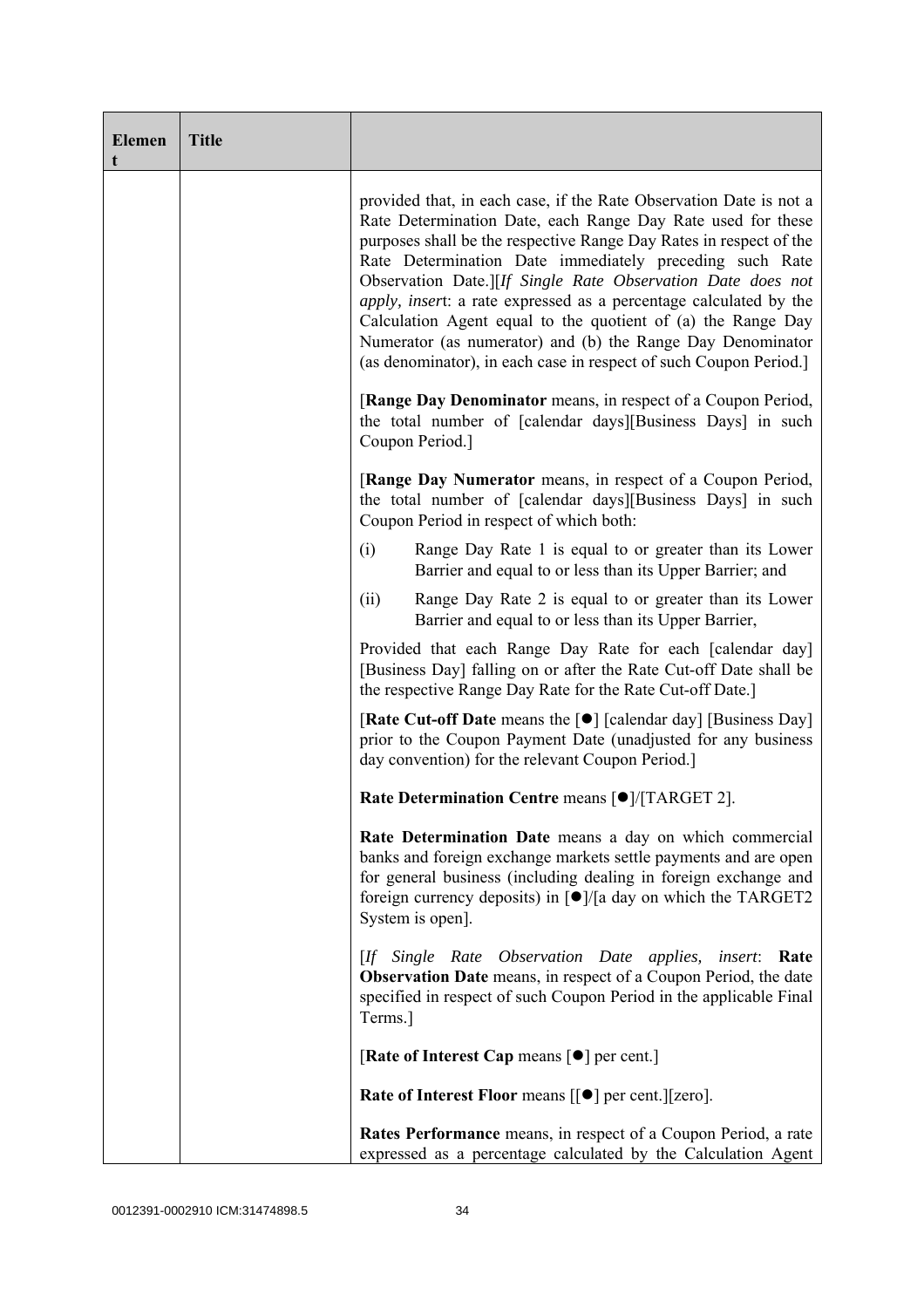| Elemen<br>t | <b>Title</b> |           |                                                     |                                                                                                                                                                                                                                                                                                                                                                                                                     |                                                                                                                          |
|-------------|--------------|-----------|-----------------------------------------------------|---------------------------------------------------------------------------------------------------------------------------------------------------------------------------------------------------------------------------------------------------------------------------------------------------------------------------------------------------------------------------------------------------------------------|--------------------------------------------------------------------------------------------------------------------------|
|             |              |           | equal to the sum of:                                |                                                                                                                                                                                                                                                                                                                                                                                                                     |                                                                                                                          |
|             |              |           | (a)                                                 | the product of (i) the First Rate Amount and (ii)<br>the First Rate, in each case in respect of such<br>Coupon Period;                                                                                                                                                                                                                                                                                              |                                                                                                                          |
|             |              |           | (b)                                                 | the product of (i) the Second Rate Amount and<br>(ii) the Second Rate, in each case in respect of<br>such Coupon Period; and                                                                                                                                                                                                                                                                                        |                                                                                                                          |
|             |              |           | (c)                                                 | the Third Rate in respect of such Coupon Period.                                                                                                                                                                                                                                                                                                                                                                    |                                                                                                                          |
|             |              |           | Rates Performance Cap means [ $\bullet$ ] per cent. |                                                                                                                                                                                                                                                                                                                                                                                                                     |                                                                                                                          |
|             |              |           |                                                     | Rates Performance Floor means [ $\bullet$ ] per cent.                                                                                                                                                                                                                                                                                                                                                               |                                                                                                                          |
|             |              |           | <b>Reset Date means:</b>                            |                                                                                                                                                                                                                                                                                                                                                                                                                     |                                                                                                                          |
|             |              | (i)       |                                                     | in respect of the First Rate:                                                                                                                                                                                                                                                                                                                                                                                       | [specify the first day of<br>the<br>Coupon<br>Period /[specify<br>the<br>last day of the Coupon<br>Period];              |
|             |              | (ii)      |                                                     | in respect of the Second Rate:                                                                                                                                                                                                                                                                                                                                                                                      | [specify the second day]<br>$\sigma f$<br>the<br>Coupon<br>Period /[specify<br>the<br>last day of the Coupon<br>Period]; |
|             |              | (iii)     |                                                     | in respect of Range Day Rate 1:                                                                                                                                                                                                                                                                                                                                                                                     | $\lceil \bullet \rceil$ / [for Dual Rate 1:<br>[●] and for Dual Rate<br>$2: [\bullet]$ ].                                |
|             |              | (iv)      |                                                     | in respect of Range Day Rate 2: $\lceil \bullet \rceil / \lceil \text{for Dual Rate 1} \rceil$                                                                                                                                                                                                                                                                                                                      | [●] and for Dual Rate<br>$2: [\bullet]$ ].                                                                               |
|             |              | purposes. |                                                     | Second Rate means, in respect of a Coupon Period, the rate that<br>would be determined for that Coupon Period were the floating<br>rate N&C Security provisions of the Conditions to apply to<br>determine the Second Rate, with the floating rate being calculated<br>by reference to [specify second reference rate for Securities being<br><i>issued</i> ] and were ISDA Determination to be applicable for such |                                                                                                                          |
|             |              |           |                                                     | <b>Second Rate Amount</b> means [specify for each Coupon Period].                                                                                                                                                                                                                                                                                                                                                   |                                                                                                                          |
|             |              |           |                                                     | Third Rate means [specify for each Coupon Period].                                                                                                                                                                                                                                                                                                                                                                  |                                                                                                                          |
|             |              |           |                                                     | <b>Upper Barrier means:</b>                                                                                                                                                                                                                                                                                                                                                                                         |                                                                                                                          |
|             |              | (i)       |                                                     | in respect of Range Day Rate 1: $\lceil \bullet \rceil$ per cent.                                                                                                                                                                                                                                                                                                                                                   |                                                                                                                          |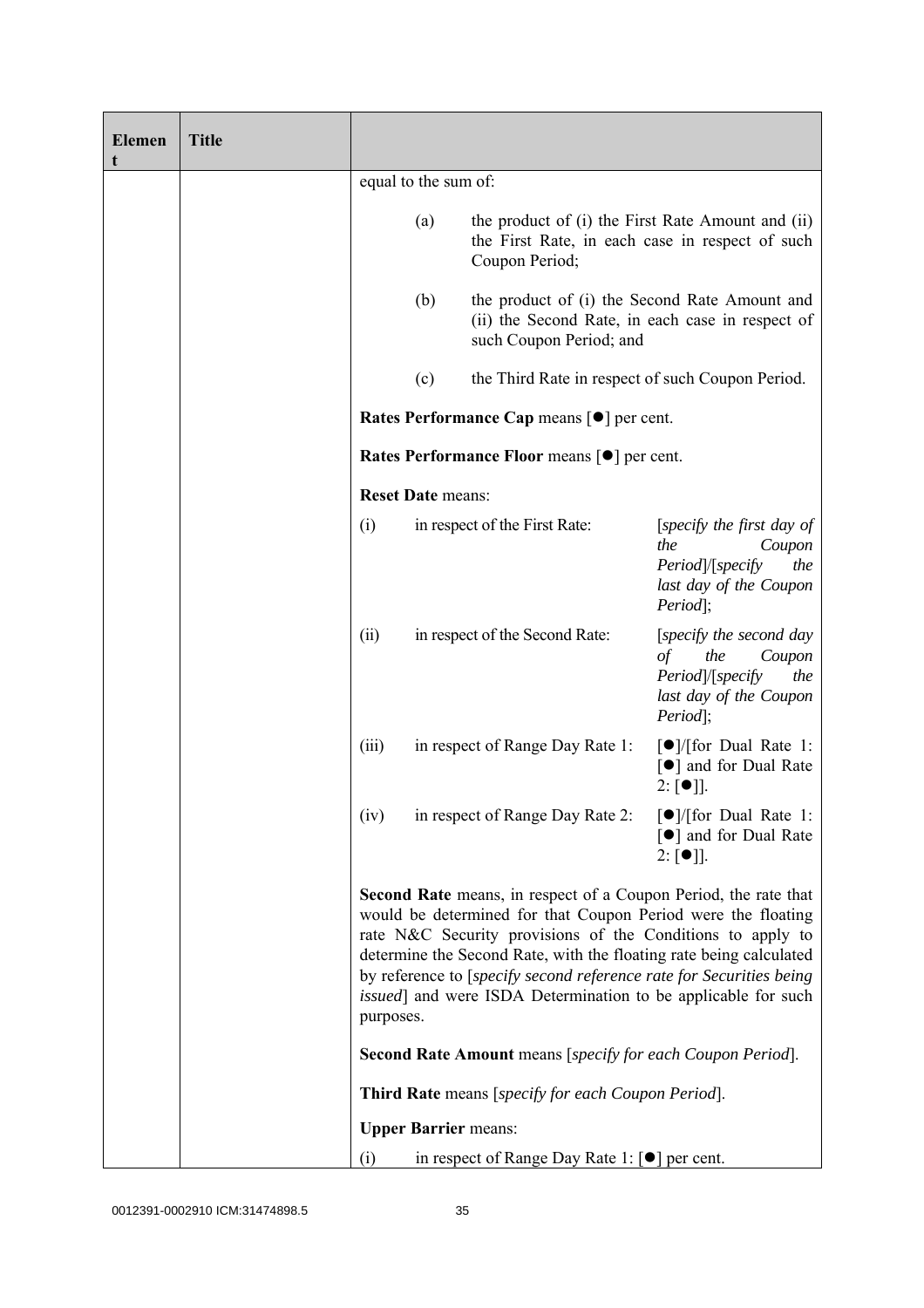| <b>Elemen</b><br>t | <b>Title</b> |                                                                                                                                                                                                                                                                                                                                                                                                                                                                                                                                                                                                                                                                                                |      |                                                                                                                                                                                                                                                                       |  |
|--------------------|--------------|------------------------------------------------------------------------------------------------------------------------------------------------------------------------------------------------------------------------------------------------------------------------------------------------------------------------------------------------------------------------------------------------------------------------------------------------------------------------------------------------------------------------------------------------------------------------------------------------------------------------------------------------------------------------------------------------|------|-----------------------------------------------------------------------------------------------------------------------------------------------------------------------------------------------------------------------------------------------------------------------|--|
|                    |              | (ii)                                                                                                                                                                                                                                                                                                                                                                                                                                                                                                                                                                                                                                                                                           |      | in respect of Range Day Rate 2: $\lceil \bullet \rceil$ per cent.                                                                                                                                                                                                     |  |
|                    |              | sum of:                                                                                                                                                                                                                                                                                                                                                                                                                                                                                                                                                                                                                                                                                        |      | [In the case of Leveraged Inflation Interest N&C Securities:<br>The Rate of Interest for each Coupon Period shall be a rate<br>expressed as a percentage (which will not be less than, but may be<br>equal to, zero) calculated by the Calculation Agent equal to the |  |
|                    |              | (a)                                                                                                                                                                                                                                                                                                                                                                                                                                                                                                                                                                                                                                                                                            |      | the Base Rate of Interest; and                                                                                                                                                                                                                                        |  |
|                    |              | (b)                                                                                                                                                                                                                                                                                                                                                                                                                                                                                                                                                                                                                                                                                            | (i)  | the Cap; or, if less                                                                                                                                                                                                                                                  |  |
|                    |              |                                                                                                                                                                                                                                                                                                                                                                                                                                                                                                                                                                                                                                                                                                | (ii) | $(x)$ the Floor or, if greater, $(y)$ the Leveraged<br>Index Performance in respect of such Coupon<br>Period.                                                                                                                                                         |  |
|                    |              | Where:                                                                                                                                                                                                                                                                                                                                                                                                                                                                                                                                                                                                                                                                                         |      |                                                                                                                                                                                                                                                                       |  |
|                    |              | Base Rate of Interest means [ $\bullet$ ] per cent.                                                                                                                                                                                                                                                                                                                                                                                                                                                                                                                                                                                                                                            |      |                                                                                                                                                                                                                                                                       |  |
|                    |              | Cap means $\lceil \bullet \rceil$ per cent.                                                                                                                                                                                                                                                                                                                                                                                                                                                                                                                                                                                                                                                    |      |                                                                                                                                                                                                                                                                       |  |
|                    |              | Final Index Level means, in respect of a Coupon Period, [If<br>Linear Interpolation does not apply, insert: the Index Level for<br>the relevant Reference Month for such Coupon Period.][If Linear<br><i>Interpolation applies, insert: a level calculated by the Calculation</i><br>Agent by linear interpolation based on the Index Levels for the<br>Index for the months that fall [insert value of " $x$ " below] months<br>and <i>[insert value of "y" below]</i> months prior to the month in<br>which the Coupon Payment Date for such Coupon Period is<br>scheduled to fall. For these purposes the Final Index Level will<br>be calculated in accordance with the following formula: |      |                                                                                                                                                                                                                                                                       |  |
|                    |              |                                                                                                                                                                                                                                                                                                                                                                                                                                                                                                                                                                                                                                                                                                |      | $IL_{m-x} + \frac{(nbd_{final})-1}{ND_m}$ x $(IL_{m-y} - IL_{m-x})$                                                                                                                                                                                                   |  |
|                    |              | Where:                                                                                                                                                                                                                                                                                                                                                                                                                                                                                                                                                                                                                                                                                         |      |                                                                                                                                                                                                                                                                       |  |
|                    |              | <b>x</b> means $\lceil \bullet \rceil$ ;                                                                                                                                                                                                                                                                                                                                                                                                                                                                                                                                                                                                                                                       |      |                                                                                                                                                                                                                                                                       |  |
|                    |              | <b>y</b> means $[\bullet]$ ;                                                                                                                                                                                                                                                                                                                                                                                                                                                                                                                                                                                                                                                                   |      |                                                                                                                                                                                                                                                                       |  |
|                    |              | fall;                                                                                                                                                                                                                                                                                                                                                                                                                                                                                                                                                                                                                                                                                          |      | $IL_{m-x}$ means, in respect of a Coupon Period, the Index Level for<br>the month that is x months prior to the month in which the<br>Coupon Accrual Date for such Coupon Period is scheduled to                                                                      |  |
|                    |              | fall;                                                                                                                                                                                                                                                                                                                                                                                                                                                                                                                                                                                                                                                                                          |      | $IL_{m-y}$ means, in respect of a Coupon Period, the Index Level for<br>the month that is y months prior to the month in which the<br>Coupon Accrual Date for such Coupon Period is scheduled to                                                                      |  |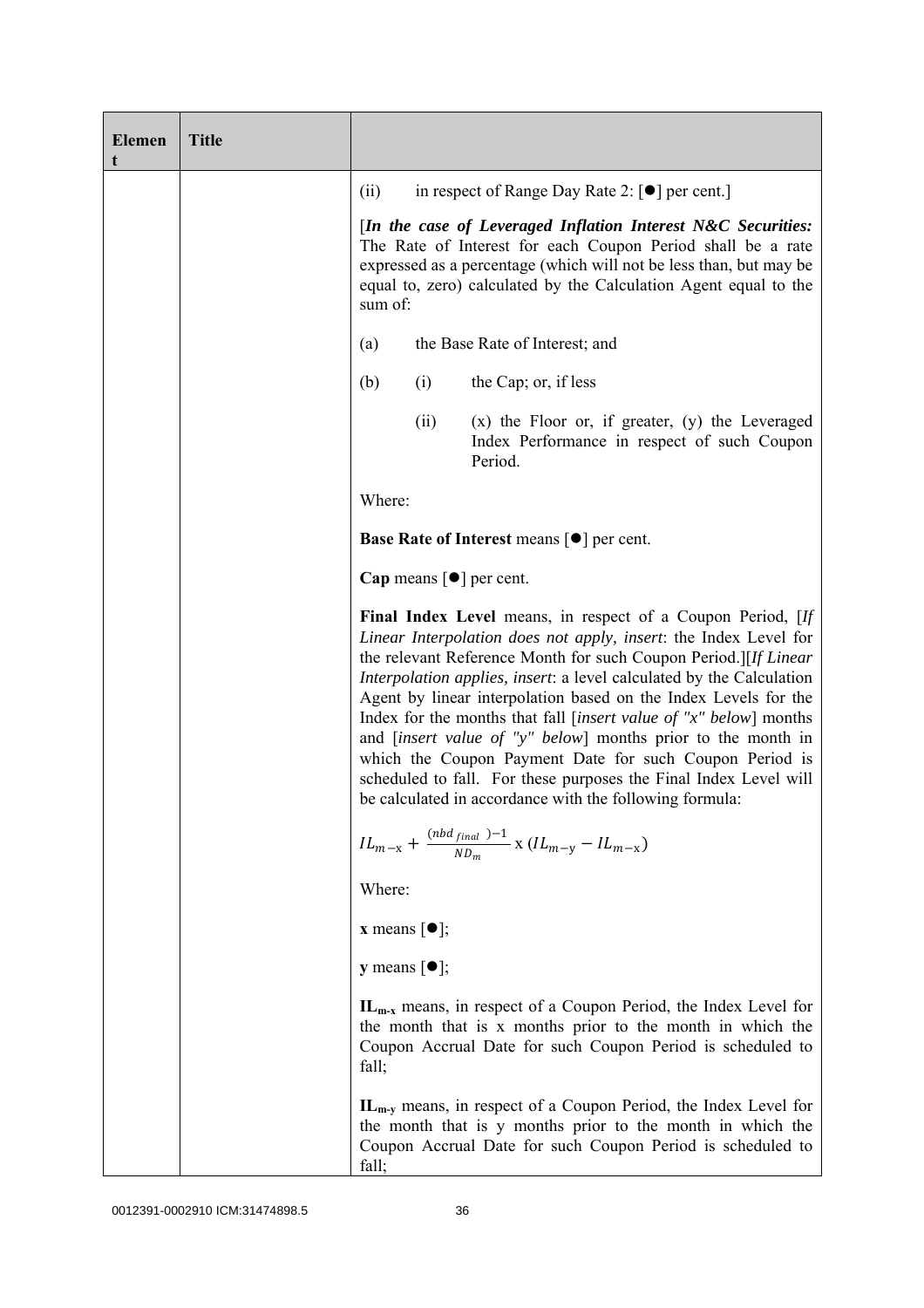| <b>Elemen</b><br>t | <b>Title</b> |                                                                                                                                                                                                                                                                                                                                                                                                           |
|--------------------|--------------|-----------------------------------------------------------------------------------------------------------------------------------------------------------------------------------------------------------------------------------------------------------------------------------------------------------------------------------------------------------------------------------------------------------|
|                    |              | <b>nbd<sub>final</sub></b> means, in respect of a Coupon Period, the actual number<br>of calendar days from and including the first day of the month in<br>which the Coupon Accrual Date for such Coupon Period is<br>scheduled to fall to and including such Coupon Accrual Date; and                                                                                                                    |
|                    |              | $NDm$ means, in respect of a Coupon Period, the number of<br>calendar days in the month in which the Coupon Accrual Date for<br>such Coupon Period is scheduled to fall.]                                                                                                                                                                                                                                 |
|                    |              | <b>Floor</b> means $\lceil \bullet \rceil$ per cent.                                                                                                                                                                                                                                                                                                                                                      |
|                    |              | <b>Index</b> means $\lceil \bullet \rceil$ .                                                                                                                                                                                                                                                                                                                                                              |
|                    |              | Index Level means, in respect of a month and subject to the<br>inflation linked adjustment provisions of the Conditions, the first<br>publication or announcement of a level of the Index for such<br>month.                                                                                                                                                                                              |
|                    |              | Index Performance means, in respect of a Coupon Period, a rate<br>expressed as a percentage calculated by the Calculation Agent equal<br>to the quotient of (a) (i) the Final Index Level in respect of such<br>Coupon Period minus (ii) the Initial Index Level in respect of such<br>Coupon Period (as numerator) and (b) the Initial Index Level in<br>respect of such Coupon Period (as denominator). |
|                    |              | Initial Index Level means, in respect of such Coupon Period and<br>subject to the inflation linked adjustment provisions of the<br>Conditions, the first publication or announcement of a level of the<br>Index for the calendar month falling the Number of Calendar<br>Months (Initial Index Level) prior to the calendar month in which<br>the first day of such Coupon Period falls.                  |
|                    |              | Leverage means $\lceil \bullet \rceil$ per cent.                                                                                                                                                                                                                                                                                                                                                          |
|                    |              | Leveraged Index Performance means, in respect of a Coupon<br>Period, a rate expressed as a percentage calculated by the<br>Calculation Agent equal to the product of (a) the Leverage and (b)<br>(i) the Index Performance in respect of such Coupon Period<br>minus (ii) the Strike.                                                                                                                     |
|                    |              | Number of Calendar Months (Initial Index Level) means [●]<br>calendar months.                                                                                                                                                                                                                                                                                                                             |
|                    |              | [If Linear Interpolation does not apply, insert: Number of<br>Calendar Months (Reference Index Level) means [ $\bullet$ ] calendar<br>months.                                                                                                                                                                                                                                                             |
|                    |              | <b>Reference Month</b> means, in respect of a Coupon Period[:][,] [If<br>Linear Interpolation applies, insert:                                                                                                                                                                                                                                                                                            |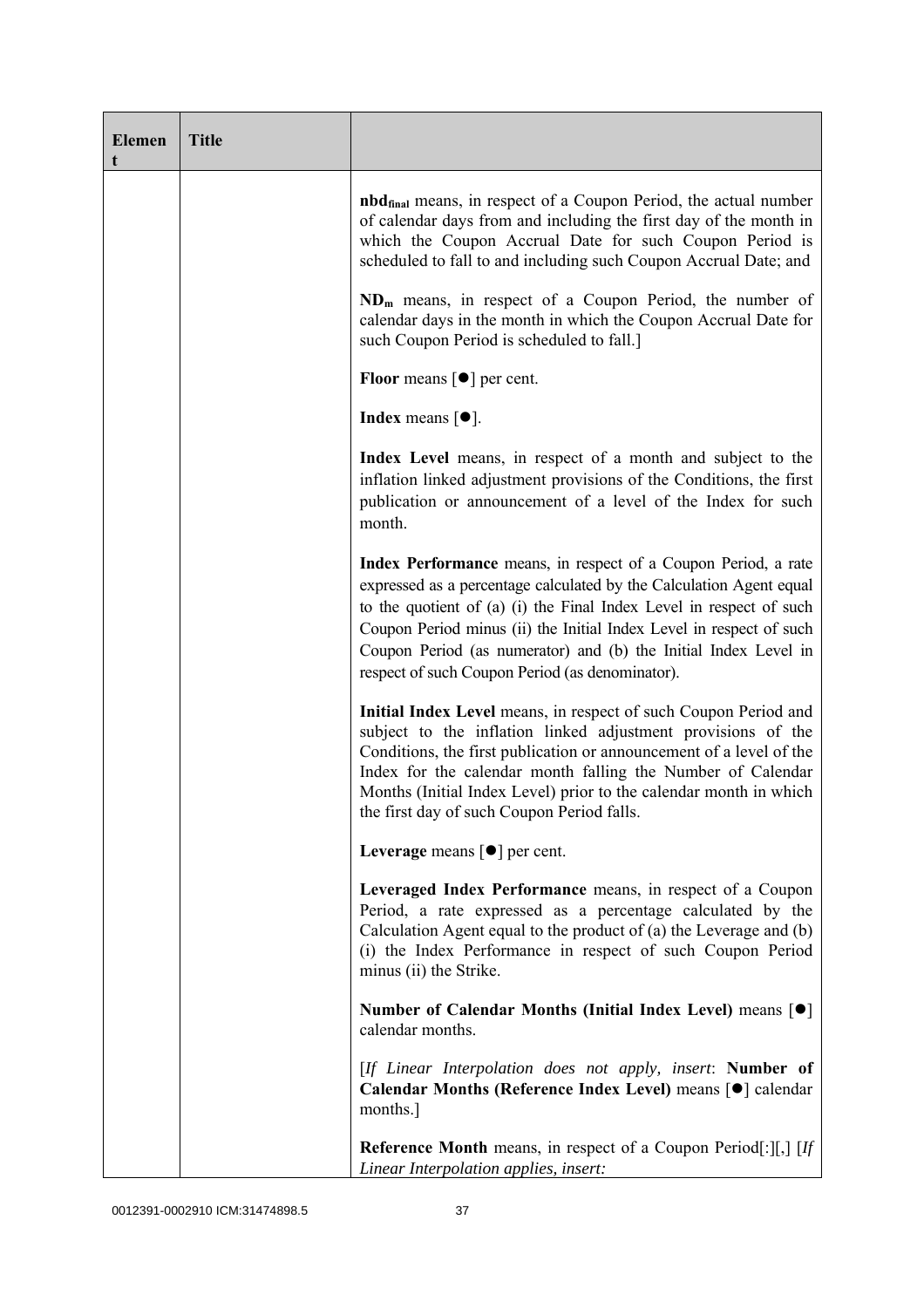| <b>Elemen</b><br>t | <b>Title</b> |                                                                                                                                                                                                                                                                                                                                                                                                                                                                                                                                                                                                                            |
|--------------------|--------------|----------------------------------------------------------------------------------------------------------------------------------------------------------------------------------------------------------------------------------------------------------------------------------------------------------------------------------------------------------------------------------------------------------------------------------------------------------------------------------------------------------------------------------------------------------------------------------------------------------------------------|
|                    |              | (a)<br>in respect of the determination of $IL_{m-x}$ , the month in<br>respect of which the Index Level for $IL_{m-x}$ falls to be<br>determined; and                                                                                                                                                                                                                                                                                                                                                                                                                                                                      |
|                    |              | in respect of the determination of $IL_{m-y}$ , the month in<br>(b)<br>respect of which the Index Level for $IL_{m-y}$ falls to be<br>determined,                                                                                                                                                                                                                                                                                                                                                                                                                                                                          |
|                    |              | in each case as described in the definition of Final Index Level<br>above.]                                                                                                                                                                                                                                                                                                                                                                                                                                                                                                                                                |
|                    |              | <i>If Linear Interpolation does not apply, insert: the calendar month</i><br>falling the Number of Calendar Months (Reference Index Level)<br>prior to the calendar month in which the Coupon Accrual Date in<br>respect of such Coupon Period falls.]                                                                                                                                                                                                                                                                                                                                                                     |
|                    |              | <b>Strike</b> means $\lceil \bullet \rceil$ per cent.                                                                                                                                                                                                                                                                                                                                                                                                                                                                                                                                                                      |
|                    |              | [In the case of Swap Rate Linked Interest N&C Securities:                                                                                                                                                                                                                                                                                                                                                                                                                                                                                                                                                                  |
|                    |              | The Rate of Interest for each Coupon Period shall be a rate<br>expressed as a percentage calculated by the Calculation Agent<br>which is equal to [Insert if Single Swap Rate Determination<br>applies in respect of all Coupon Periods: the relevant Single<br>Swap Rate specified in respect of such Coupon Period.][Insert if<br>Dual Swap Rate Determination applies in respect of all Coupon<br>Periods: the relevant Swap Rate Performance for such Coupon<br>Period.][Insert if each of Single Swap Rate Determination and<br>Dual Swap Rate Determination apply in respect of different<br>Coupon Periods: either: |
|                    |              | if Single Swap Rate Determination is specified below in<br>(a)<br>respect of the relevant Coupon Period, the relevant Single<br>Swap Rate specified in respect of such Coupon Period; or                                                                                                                                                                                                                                                                                                                                                                                                                                   |
|                    |              | if Dual Swap Rate Determination is specified below in<br>(b)<br>respect of the relevant Coupon Period, the Swap Rate<br>Performance for such Coupon Period.]                                                                                                                                                                                                                                                                                                                                                                                                                                                               |
|                    |              | Where:                                                                                                                                                                                                                                                                                                                                                                                                                                                                                                                                                                                                                     |
|                    |              | [Insert if Dual Swap Rate Determination applies to any Coupon<br>Period: Swap Rate Performance means, in respect of a Coupon<br>Period, a rate expressed as a percentage calculated by the<br>Calculation Agent which is equal to:                                                                                                                                                                                                                                                                                                                                                                                         |
|                    |              | Swap Rate Performance = RPM x $[FSR + LF_1 x SSR + LF_2 x]$<br>RDF]                                                                                                                                                                                                                                                                                                                                                                                                                                                                                                                                                        |
|                    |              | Where:                                                                                                                                                                                                                                                                                                                                                                                                                                                                                                                                                                                                                     |
|                    |              | <b>FSR</b> means the relevant First Swap Rate for such Coupon<br>Period;                                                                                                                                                                                                                                                                                                                                                                                                                                                                                                                                                   |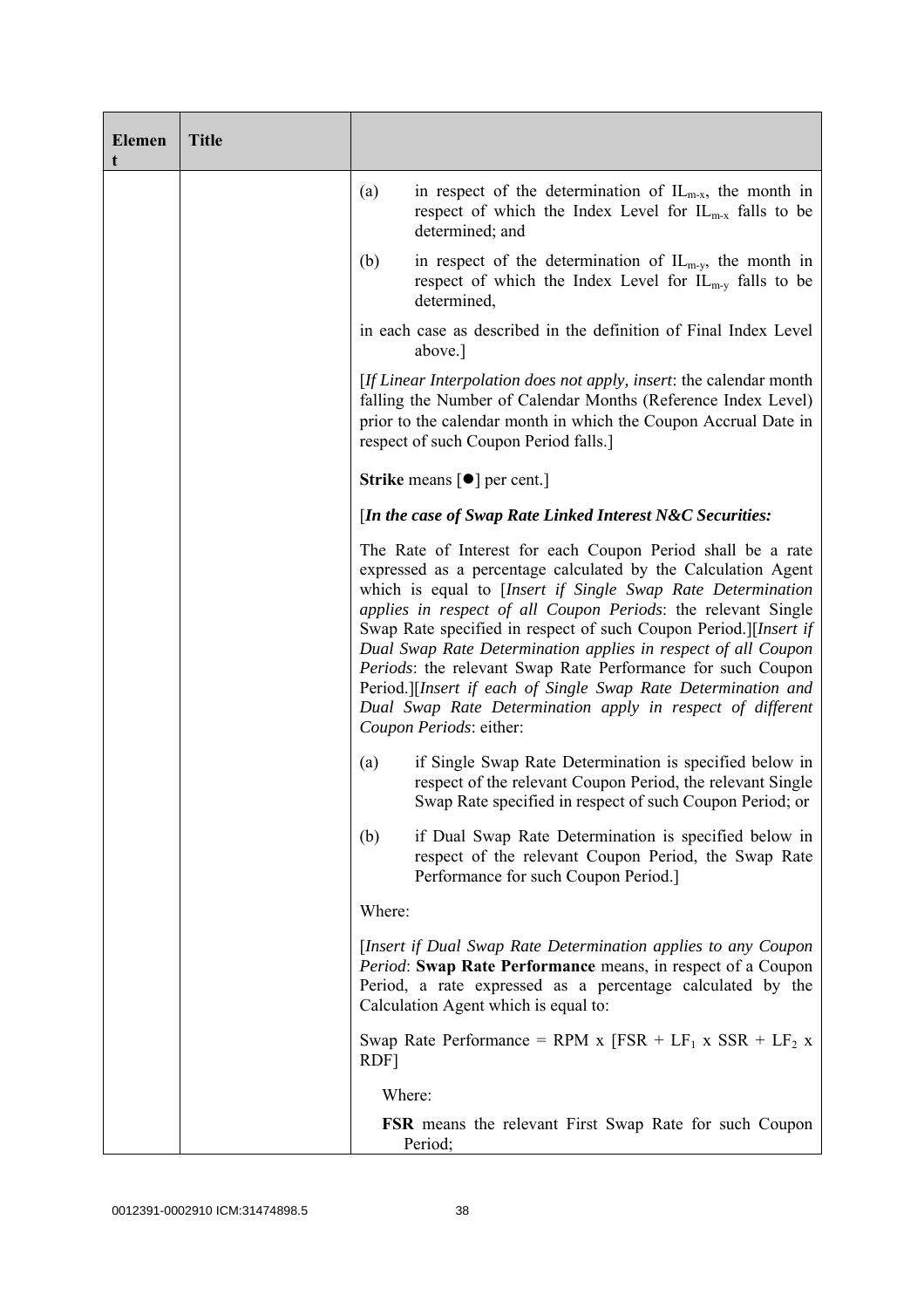| <b>Elemen</b><br>t | <b>Title</b> |                                                                                                                                                                                                                                                                                                                                                                                                                                                                                                                                                                                                                                                                                                                                                                                                                                                                                                                                                                                                                                                                                                                                            |
|--------------------|--------------|--------------------------------------------------------------------------------------------------------------------------------------------------------------------------------------------------------------------------------------------------------------------------------------------------------------------------------------------------------------------------------------------------------------------------------------------------------------------------------------------------------------------------------------------------------------------------------------------------------------------------------------------------------------------------------------------------------------------------------------------------------------------------------------------------------------------------------------------------------------------------------------------------------------------------------------------------------------------------------------------------------------------------------------------------------------------------------------------------------------------------------------------|
|                    |              | $LF1$ means the applicable leverage factor for such Coupon<br>Period as specified below;                                                                                                                                                                                                                                                                                                                                                                                                                                                                                                                                                                                                                                                                                                                                                                                                                                                                                                                                                                                                                                                   |
|                    |              | $LF2$ means the applicable leverage factor for such Coupon<br>Period as specified below;                                                                                                                                                                                                                                                                                                                                                                                                                                                                                                                                                                                                                                                                                                                                                                                                                                                                                                                                                                                                                                                   |
|                    |              | <b>RPM</b> means the Rate Performance Multiplier for such Coupon<br>Period;                                                                                                                                                                                                                                                                                                                                                                                                                                                                                                                                                                                                                                                                                                                                                                                                                                                                                                                                                                                                                                                                |
|                    |              | RDF means the Rate Deduction Factor for such Coupon<br>Period; and                                                                                                                                                                                                                                                                                                                                                                                                                                                                                                                                                                                                                                                                                                                                                                                                                                                                                                                                                                                                                                                                         |
|                    |              | <b>SSR</b> means the relevant Second Swap Rate for such Coupon<br>Period,                                                                                                                                                                                                                                                                                                                                                                                                                                                                                                                                                                                                                                                                                                                                                                                                                                                                                                                                                                                                                                                                  |
|                    |              | each as further specified below.]                                                                                                                                                                                                                                                                                                                                                                                                                                                                                                                                                                                                                                                                                                                                                                                                                                                                                                                                                                                                                                                                                                          |
|                    |              | [Insert if Dual Swap Rate Outperformance Determination applies<br>to any Coupon Period: Swap Rate Performance means, in<br>respect of a Coupon Period, a rate expressed as a percentage<br>calculated by the Calculation Agent which is equal to:                                                                                                                                                                                                                                                                                                                                                                                                                                                                                                                                                                                                                                                                                                                                                                                                                                                                                          |
|                    |              | Swap Rate Performance = $RPM x$ [FSR - SSR - RDF]                                                                                                                                                                                                                                                                                                                                                                                                                                                                                                                                                                                                                                                                                                                                                                                                                                                                                                                                                                                                                                                                                          |
|                    |              | Where:                                                                                                                                                                                                                                                                                                                                                                                                                                                                                                                                                                                                                                                                                                                                                                                                                                                                                                                                                                                                                                                                                                                                     |
|                    |              | <b>FSR</b> means the relevant First Swap Rate for such Coupon<br>Period;                                                                                                                                                                                                                                                                                                                                                                                                                                                                                                                                                                                                                                                                                                                                                                                                                                                                                                                                                                                                                                                                   |
|                    |              | <b>RPM</b> means the Rate Performance Multiplier for such Coupon<br>Period;                                                                                                                                                                                                                                                                                                                                                                                                                                                                                                                                                                                                                                                                                                                                                                                                                                                                                                                                                                                                                                                                |
|                    |              | <b>RDF</b> means the Rate Deduction Factor for such Coupon<br>Period; and                                                                                                                                                                                                                                                                                                                                                                                                                                                                                                                                                                                                                                                                                                                                                                                                                                                                                                                                                                                                                                                                  |
|                    |              | <b>SSR</b> means the relevant Second Swap Rate for such Coupon<br>Period,                                                                                                                                                                                                                                                                                                                                                                                                                                                                                                                                                                                                                                                                                                                                                                                                                                                                                                                                                                                                                                                                  |
|                    |              | each as further specified below.]                                                                                                                                                                                                                                                                                                                                                                                                                                                                                                                                                                                                                                                                                                                                                                                                                                                                                                                                                                                                                                                                                                          |
|                    |              | For the purposes of determining [each of] [the Single Swap]<br>Rate[,]] [the First Swap Rate and the Second Swap Rate] [(each a<br>Swap Rate)] the relevant rate for a Coupon Period shall be<br>determined under the floating rate N&C Security provisions as<br>though the relevant swap rate was a floating rate to which ISDA<br>Determination applied and on the basis of the Floating Rate<br>Option, the Designated Maturity and the Reset Date specified in<br>respect of the [relevant][Single] Swap Rate and Coupon Period<br>below[, provided that, $[(i)]$ [if the rate so determined in the case<br>of [the First Swap Rate] [or] [the Second Swap Rate] is greater<br>than [the First Swap Rate Cap] [or] [Second Swap Rate Cap]<br>[(respectively)] for such Coupon Period, the relevant Swap Rate<br>shall be equal to such cap] [and (ii)] [if the rate so determined in<br>the case of [the First Swap Rate] [or] [the Second Swap Rate] is<br>less than [the First Swap Rate Floor] [or] [Second Swap Rate<br>Floor] [(respectively)] for such Coupon Period, the relevant Swap<br>Rate shall be equal to such floor]]. |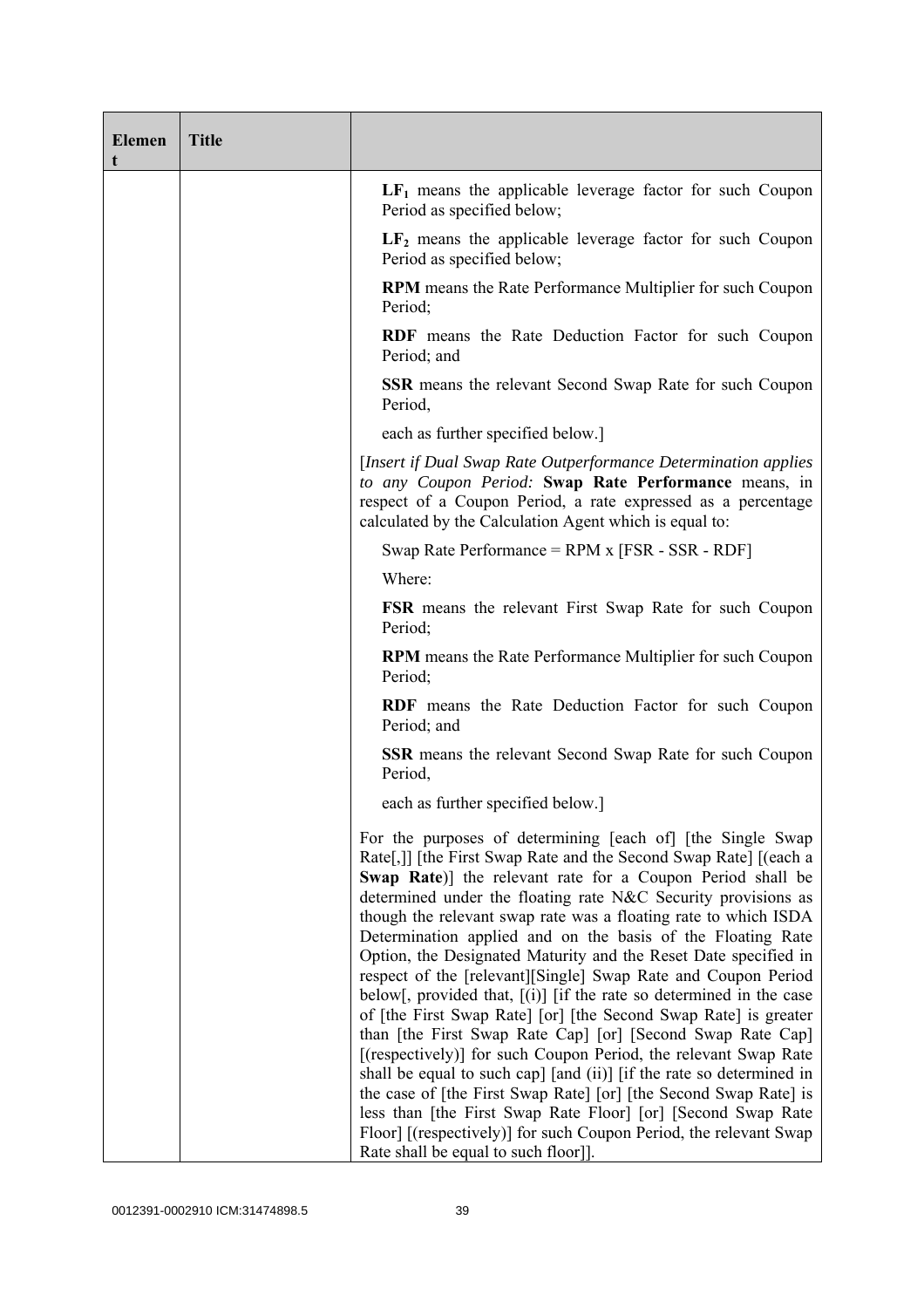| <b>Elemen</b><br>t | <b>Title</b> |                                                                                                                                                                                                                                                                                                                                                                             |
|--------------------|--------------|-----------------------------------------------------------------------------------------------------------------------------------------------------------------------------------------------------------------------------------------------------------------------------------------------------------------------------------------------------------------------------|
|                    |              | [For each Coupon Period in respect of which Single Swap Rate<br>Determination applies, insert: In respect of the Coupon Period[s]<br>[describe relevant Coupon Periods] Single Swap Rate<br>Determination shall apply and the following terms have the<br>following meanings:                                                                                               |
|                    |              | <b>Designated Maturity means <math>[①]</math>;</b>                                                                                                                                                                                                                                                                                                                          |
|                    |              | <b>Floating Rate Option means <math>[•]</math>;</b>                                                                                                                                                                                                                                                                                                                         |
|                    |              | Reference Swap Rate: means [ $\bullet$ ]; and                                                                                                                                                                                                                                                                                                                               |
|                    |              | <b>Reset Date means <math>[\bullet]</math>[.][; [and]]</b>                                                                                                                                                                                                                                                                                                                  |
|                    |              | [For each Coupon Period in respect of which Dual Swap Rate<br>Dual<br>Swap<br>Rate<br>Determination<br>$\overline{or}$<br>Outperformance<br>Determination applies, insert: In respect of the Coupon Period[s]<br>[describe relevant Coupon Periods] Dual Swap<br>Rate<br>[Outperformance] Determination shall apply and the following<br>terms have the following meanings: |
|                    |              | <b>LF</b> <sub>1</sub> means $\lceil \bullet \rceil$ ;                                                                                                                                                                                                                                                                                                                      |
|                    |              | LF <sub>2</sub> means $\lceil \bullet \rceil$ ;                                                                                                                                                                                                                                                                                                                             |
|                    |              | <b>Rate Deduction Factor means <math>[•]</math>;</b>                                                                                                                                                                                                                                                                                                                        |
|                    |              | <b>Rate Performance Multiplier means <math>\lceil \bullet \rceil</math>; and</b>                                                                                                                                                                                                                                                                                            |
|                    |              | In respect of the First Swap Rate:                                                                                                                                                                                                                                                                                                                                          |
|                    |              | Reference Swap Rate: means [●];                                                                                                                                                                                                                                                                                                                                             |
|                    |              | <b>Floating Rate Option means <math>[•]</math>;</b>                                                                                                                                                                                                                                                                                                                         |
|                    |              | <b>Designated Maturity means <math>\lceil \bullet \rceil</math>; [and]</b>                                                                                                                                                                                                                                                                                                  |
|                    |              | <b>Reset Date means <math>[\bullet]</math>; [and]</b>                                                                                                                                                                                                                                                                                                                       |
|                    |              | [First Swap Rate Cap means [ $\bullet$ ]; and]                                                                                                                                                                                                                                                                                                                              |
|                    |              | <b>[First Swap Rate Floor means [<math>\bullet</math>]; and]</b>                                                                                                                                                                                                                                                                                                            |
|                    |              | In respect of the Second Swap Rate:                                                                                                                                                                                                                                                                                                                                         |
|                    |              | Reference Swap Rate: means [ $\bullet$ ];                                                                                                                                                                                                                                                                                                                                   |
|                    |              | <b>Floating Rate Option means <math>[①]</math>;</b>                                                                                                                                                                                                                                                                                                                         |
|                    |              | <b>Designated Maturity means <math>\lceil \bullet \rceil</math>; [and]</b>                                                                                                                                                                                                                                                                                                  |
|                    |              | <b>Reset Date means <math>[\bullet]</math>[.][; and]</b>                                                                                                                                                                                                                                                                                                                    |
|                    |              | [Second Swap Rate Cap means [ $\bullet$ ][.][; and]]                                                                                                                                                                                                                                                                                                                        |
|                    |              | [Second Swap Rate Floor means [ $\bullet$ ].]]                                                                                                                                                                                                                                                                                                                              |
|                    |              | (repeat as necessary to cover the bases for Single Swap Rate<br>Determination, Dual Swap Rate Determination and Dual Swap<br>Rate Outperformance Determination for all Coupon Periods)]                                                                                                                                                                                     |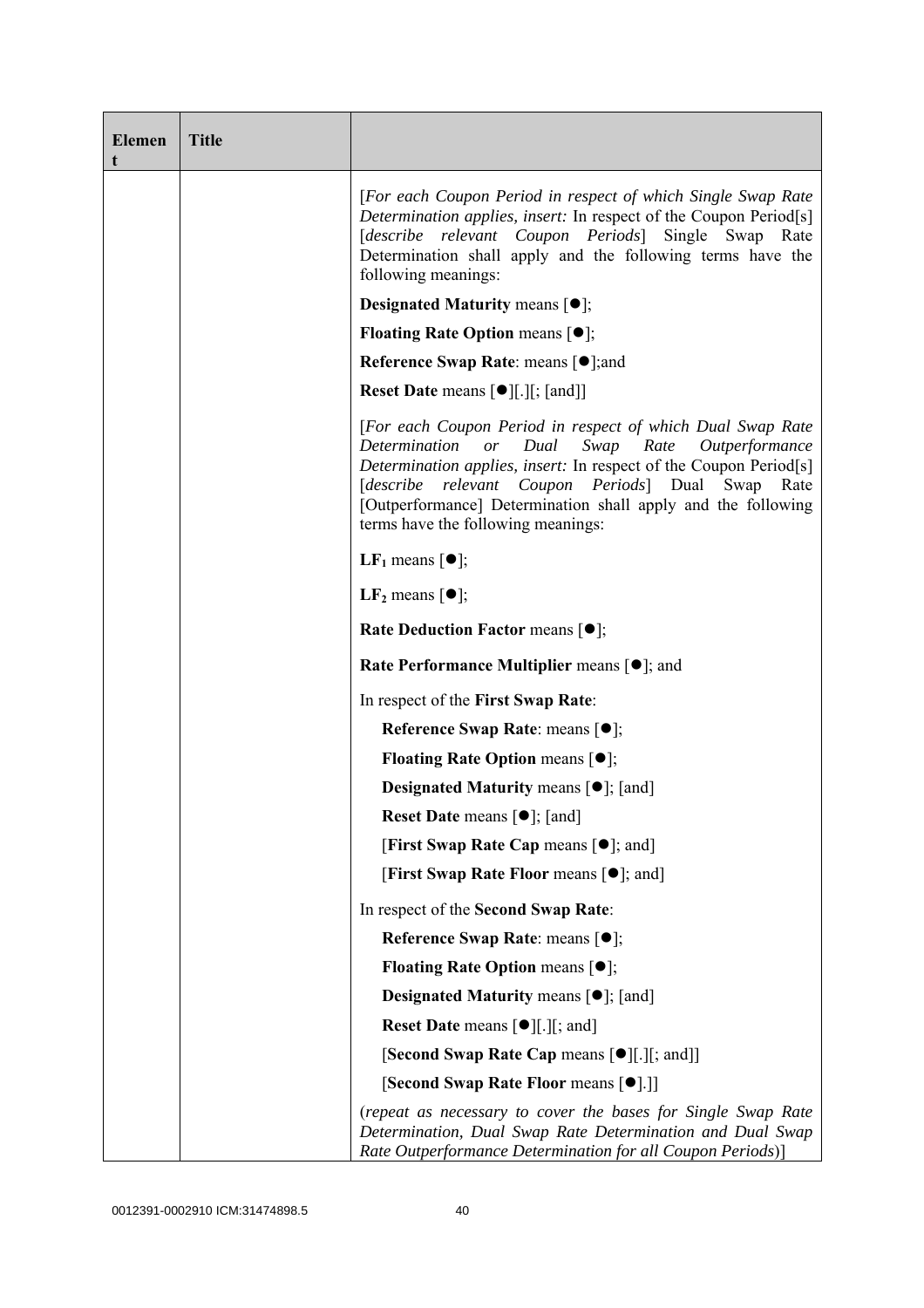| <b>Elemen</b> | <b>Title</b> |                                                                                                                                                                                                                                                                                                                                                                                                                                                                                                                                                                                                                                                                                                                                      |
|---------------|--------------|--------------------------------------------------------------------------------------------------------------------------------------------------------------------------------------------------------------------------------------------------------------------------------------------------------------------------------------------------------------------------------------------------------------------------------------------------------------------------------------------------------------------------------------------------------------------------------------------------------------------------------------------------------------------------------------------------------------------------------------|
|               |              | [In the case of Equity Linked Securities, insert:                                                                                                                                                                                                                                                                                                                                                                                                                                                                                                                                                                                                                                                                                    |
|               |              | <b>Adjustment and Disruption Events</b>                                                                                                                                                                                                                                                                                                                                                                                                                                                                                                                                                                                                                                                                                              |
|               |              | The Securities may be subject to cancellation, early redemption or<br>adjustment (including as to valuation and in certain circumstances<br>share substitutions) if certain corporate events (such as events<br>affecting the value of a Share (including Share divisions or<br>consolidations, extraordinary dividends and capital calls); de-<br>listing of a Share; insolvency, merger or nationalisation of a Share<br>issuer; a tender offer or redenomination of a Share) occur, if<br>certain events (such as illegality, disruptions or cost increases)<br>occur with respect to the Issuer's or any of its affiliates' hedging<br>arrangements, or if insolvency filings are made with respect to the<br>issuer of a share. |
|               |              | If certain disruption events occur with respect to valuation of a<br>Share such valuation will be postponed and may be made by the<br>Calculation Agent. Payments may also be postponed.]                                                                                                                                                                                                                                                                                                                                                                                                                                                                                                                                            |
|               |              | [In the case of Index Linked Securities, insert:                                                                                                                                                                                                                                                                                                                                                                                                                                                                                                                                                                                                                                                                                     |
|               |              | <b>Adjustment and Disruption Events</b>                                                                                                                                                                                                                                                                                                                                                                                                                                                                                                                                                                                                                                                                                              |
|               |              | The Securities may be subject to cancellation or early redemption<br>or adjustment if an Index is modified or cancelled and there is no<br>successor Index acceptable to the Calculation Agent, if an Index's<br>sponsor fails to calculate and announce such Index, or certain<br>events (such as illegality, disruptions or cost increases) occur with<br>respect to the Issuer's or any of its affiliates' hedging<br>arrangements.                                                                                                                                                                                                                                                                                               |
|               |              | If certain disruption events occur with respect to valuation of an<br>Index such valuation will be postponed and may be made by the<br>Calculation Agent. Payments may also be postponed.]                                                                                                                                                                                                                                                                                                                                                                                                                                                                                                                                           |
|               |              | [In the case of Inflation Linked Securities, insert:                                                                                                                                                                                                                                                                                                                                                                                                                                                                                                                                                                                                                                                                                 |
|               |              | <b>Adjustment Events</b>                                                                                                                                                                                                                                                                                                                                                                                                                                                                                                                                                                                                                                                                                                             |
|               |              | The Securities may be subject to adjustment if the Index is not<br>published or announced, there is a successor Index, an Index level<br>is corrected or the Index is rebased and may be subject to early<br>redemption or cancellation if the Index ceases to be published and<br>there is no appropriate alternative index acceptable to the<br>Calculation Agent. In certain circumstances the Calculation<br>Agent may calculate the Index level itself.]                                                                                                                                                                                                                                                                        |
|               |              | [In the case of FX Linked Securities, insert:                                                                                                                                                                                                                                                                                                                                                                                                                                                                                                                                                                                                                                                                                        |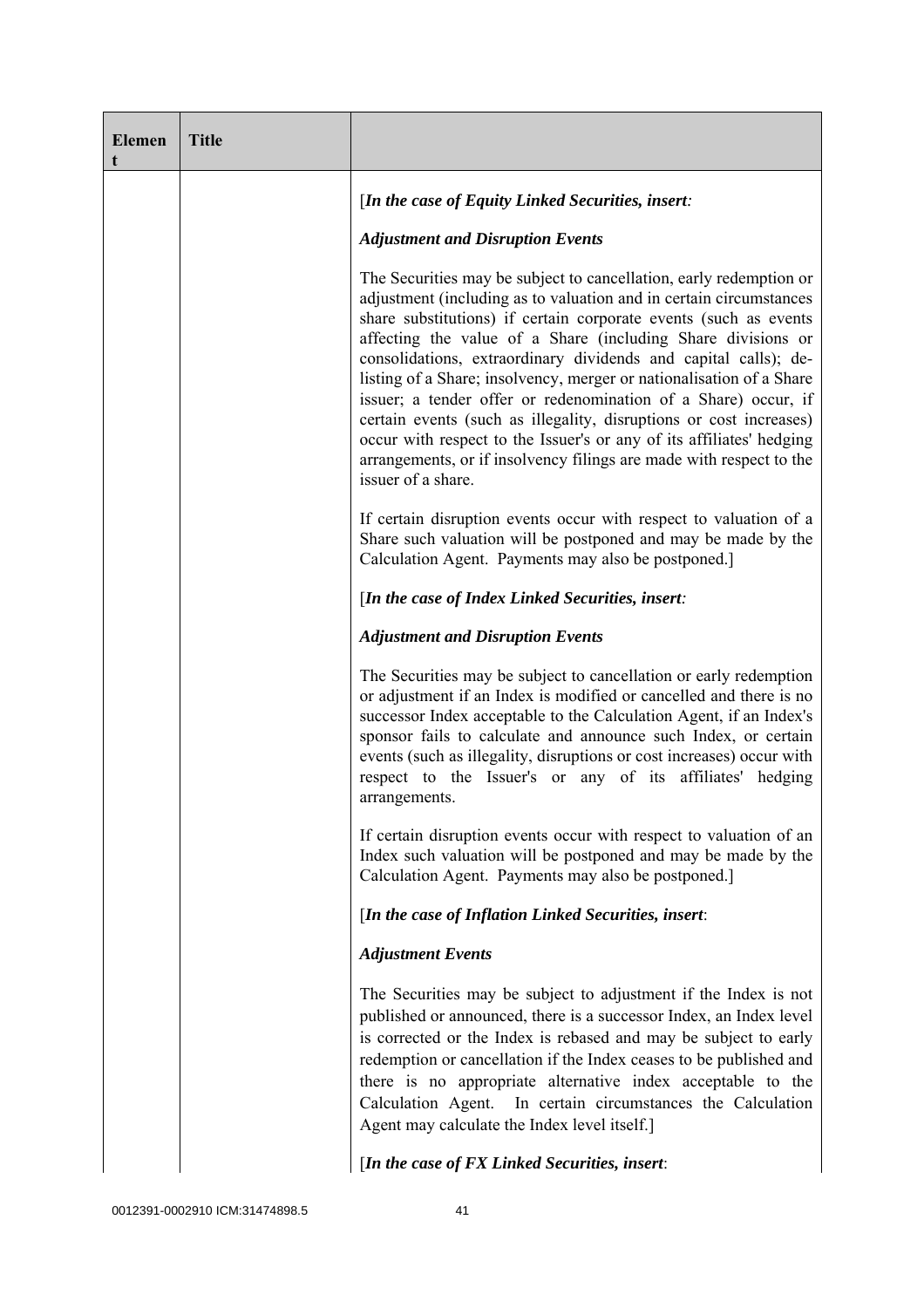|                                                                                                                                                                                                                                    | <b>Disruption Events</b>                                                                                                                                                                                                                                                                                                                                                                                                                                                                                                                                                                                                              |
|------------------------------------------------------------------------------------------------------------------------------------------------------------------------------------------------------------------------------------|---------------------------------------------------------------------------------------------------------------------------------------------------------------------------------------------------------------------------------------------------------------------------------------------------------------------------------------------------------------------------------------------------------------------------------------------------------------------------------------------------------------------------------------------------------------------------------------------------------------------------------------|
|                                                                                                                                                                                                                                    | If certain disruption events occur with respect to valuation of a<br>Currency Pair, [an alternative valuation method may be used,<br>valuation may be made by the Calculation Agent, valuation may<br>be postponed or the Securities may be subject to early redemption<br>or cancellation].]<br>Please also refer to Element C.9 above.                                                                                                                                                                                                                                                                                              |
|                                                                                                                                                                                                                                    |                                                                                                                                                                                                                                                                                                                                                                                                                                                                                                                                                                                                                                       |
| on a regulated market<br>(Include this Element<br>C.11 only if the                                                                                                                                                                 | Securities issued under the Programme may be listed and<br>admitted to trading on the Main Securities Market or Global<br>Exchange Market of Euronext Dublin or such other stock<br>exchange or market specified below, or may be issued on an<br>unlisted basis.                                                                                                                                                                                                                                                                                                                                                                     |
| have a minimum                                                                                                                                                                                                                     | Issue specific summary:                                                                                                                                                                                                                                                                                                                                                                                                                                                                                                                                                                                                               |
| denomination of less<br>than $\epsilon$ 100,000 or are<br><b>Derivative Securities</b><br>as defined in Element<br>C.9 above                                                                                                       | [Application [has been] [is expected to be] made by the Issuer (or<br>on its behalf) for the Securities to be admitted to the Official List<br>and to trading<br>on [Euronext Dublin's [Main<br>Securities<br>Market/Global<br>Exchange<br>Market]][the<br>[regulated]<br>market][Professional Securities Market] of the London Stock<br>Exchange][the [regulated][EuroMTF] market of the Luxembourg<br>Stock Exchange][the Electronic Bond Market of Borsa Italiana<br>S.p.A. (MOT)][the Multilateral Trading Facility of securitised<br>derivatives financial instruments organised by Borsa Italiana<br>S.p.A.(the SeDeX Market)]. |
|                                                                                                                                                                                                                                    | [Not applicable, the Securities are not intended to be admitted to<br>trading on any market.]]                                                                                                                                                                                                                                                                                                                                                                                                                                                                                                                                        |
| How the value of the<br>investment is affected<br>by the value of the<br>underlying assets<br>(Include this Element<br>C.15 only if the<br>relevant Securities<br>are Derivative<br>Securities as defined<br>in Element C.9 above) | $[$ If the Securities are N&C Securities, insert: The [Insert if<br>applicable: Rate of Interest and the] Final Redemption<br>Amount][If the Securities are W&C Securities, insert: The Cash<br>Settlement Amount] ([in each case,] if any) payable in respect of<br>the Securities [is/are] calculated by reference to [insert relevant<br>underlying(s) (i.e. the relevant Reference Item(s))].<br>Please also see Element C.18.]                                                                                                                                                                                                   |
|                                                                                                                                                                                                                                    | <b>Admission to Trading</b><br>relevant Securities                                                                                                                                                                                                                                                                                                                                                                                                                                                                                                                                                                                    |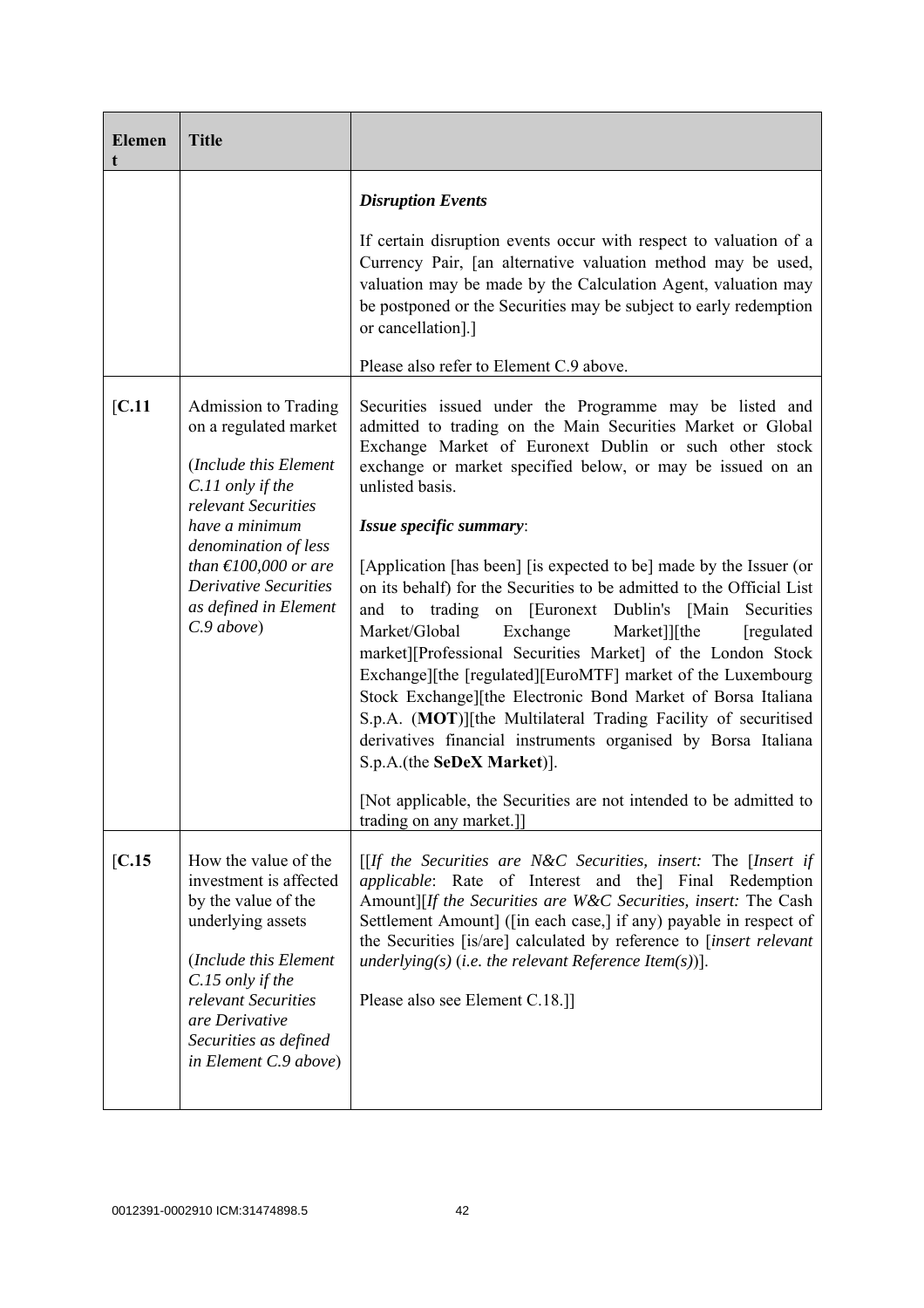| <b>Elemen</b> | <b>Title</b>                                                                                                                                                                                |                                                                                                                                                                                                                                                                                                                                                                                                                                                                                                                                                                                                                                                                                                                                                                                                                                                                                                                                                                                                                                                                                                                                                                                                                                                                                                                                                                                                                                                                                                            |
|---------------|---------------------------------------------------------------------------------------------------------------------------------------------------------------------------------------------|------------------------------------------------------------------------------------------------------------------------------------------------------------------------------------------------------------------------------------------------------------------------------------------------------------------------------------------------------------------------------------------------------------------------------------------------------------------------------------------------------------------------------------------------------------------------------------------------------------------------------------------------------------------------------------------------------------------------------------------------------------------------------------------------------------------------------------------------------------------------------------------------------------------------------------------------------------------------------------------------------------------------------------------------------------------------------------------------------------------------------------------------------------------------------------------------------------------------------------------------------------------------------------------------------------------------------------------------------------------------------------------------------------------------------------------------------------------------------------------------------------|
| [C.16]        | Maturity<br>(Include this Element<br>$C.16$ only<br>if<br>the<br><b>Securities</b><br>relevant<br>Derivative<br>are<br>Securities as defined<br>in Element C.9 above)                       | [If the Securities are N&C Securities, insert: The Maturity Date<br>of the Securities is $\lceil \bullet \rceil$ [If the N&C Securities are Zero Recovery<br>Single Name Credit Linked N&C Securities, Zero Recovery<br>Basket Credit Linked N&C Securities or Tranched Zero Recovery<br>Credit Linked N&C Securities, insert: (the Scheduled Maturity<br><b>Date</b> ), subject to adjustment for [insert relevant postponement<br>$events$ [].]<br>[If the Securities are $W\&C$ Securities, insert: The Settlement Date<br>of the Securities is $[\bullet]$ [the fifth Business Day following the last<br>occurring valuation date.]]                                                                                                                                                                                                                                                                                                                                                                                                                                                                                                                                                                                                                                                                                                                                                                                                                                                                   |
| [C.17]        | Settlement procedure<br>of derivative<br>securities<br>(Include this Element<br>C.17 only if the<br>relevant Securities<br>are Derivative<br>Securities as defined<br>in Element C.9 above) | [The Securities will be cash-settled.]]                                                                                                                                                                                                                                                                                                                                                                                                                                                                                                                                                                                                                                                                                                                                                                                                                                                                                                                                                                                                                                                                                                                                                                                                                                                                                                                                                                                                                                                                    |
| [C.18]        | Return on derivative<br>securities<br>(Include this Element<br>C.18 only if the<br>relevant Securities<br>are Derivative<br>Securities as defined<br>in Element C.9 above)                  | Nominal interest rate and date from which interest becomes<br>payable and due dates for interest<br>[The Securities do not pay interest.]<br>[In the case of Fixed Rate Securities, insert: The Securities bear<br>interest [from their date of issue/from $\lceil \bullet \rceil$ ] at the fixed rate of $\lceil \bullet \rceil$<br>per cent. per annum. Interest will be paid [annually] in arrear on<br>[ $\bullet$ ] in each year. The first interest payment will be made on [ $\bullet$ ].]<br>[In the case of Floating Rate Securities, insert: The Securities<br>bear interest [from their date of issue/from $\lceil \bullet \rceil$ ] at floating rates<br>calculated by reference to [specify reference rate] [plus/minus] a<br>margin of [ $\bullet$ ] per cent. Interest will be paid [quarterly/semi-<br>annually/annually] in arrear on $[\bullet]$ in each year[, subject to<br>adjustment for non-business days]. The first interest payment will<br>be made on $[\bullet]$ .]]<br>[In the case of Securities whose interest payments are calculated<br>by reference to an underlying, insert: Payments of interest in<br>respect of the Securities will be determined by reference to the<br>performance of the [insert relevant underlying $(s)$ ] and extract,<br>insert here and complete the relevant pro forma disclosure from<br>item C.10 that reflects the basis for the calculation of interest of<br>the Securities]<br>[In the case of Zero Recovery Basket Credit Linked N&C |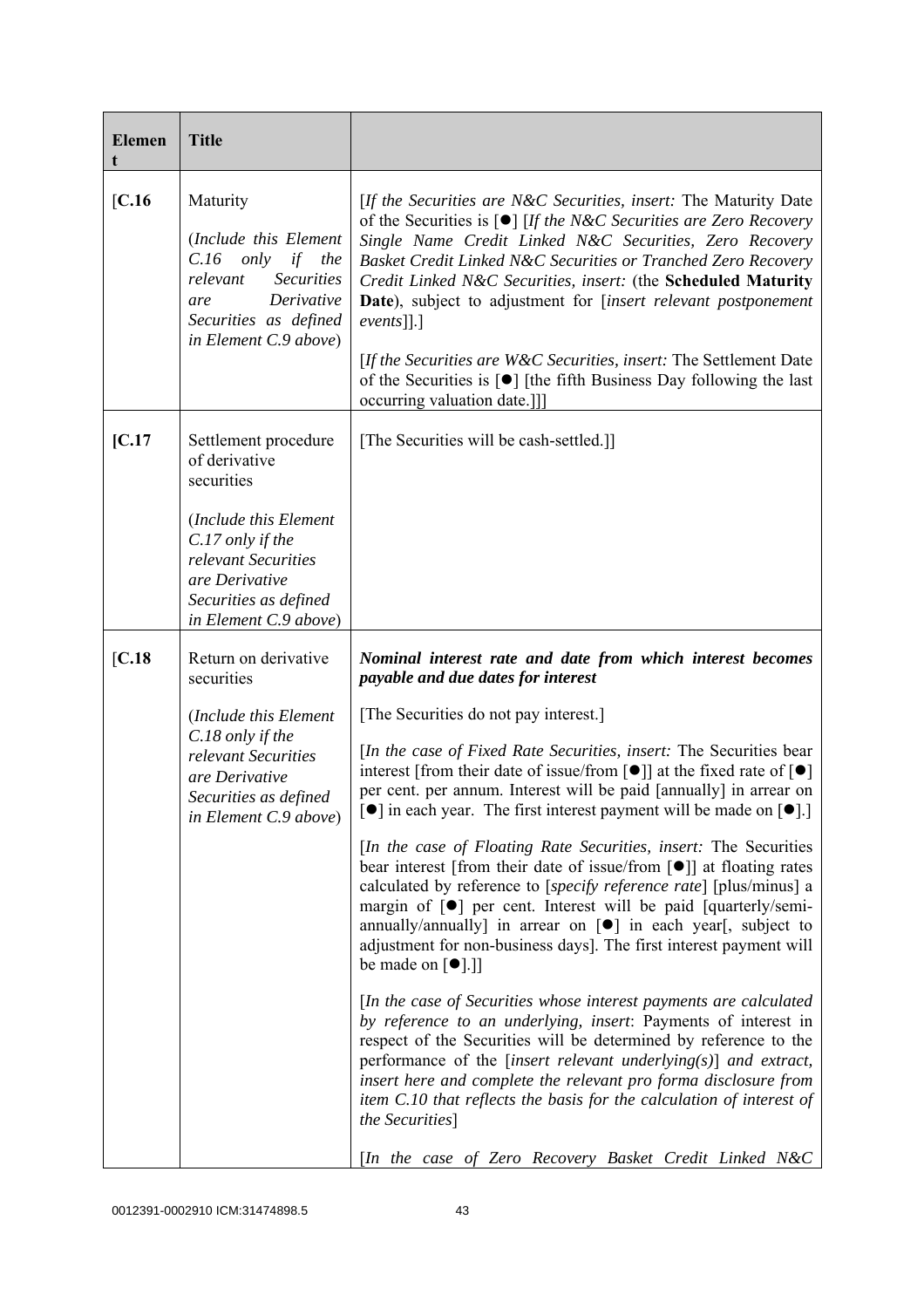| <b>Elemen</b><br>t | <b>Title</b> |                                                                                                                                                                                                                                                                                                                                                    |
|--------------------|--------------|----------------------------------------------------------------------------------------------------------------------------------------------------------------------------------------------------------------------------------------------------------------------------------------------------------------------------------------------------|
|                    |              | Securities or Tranched Zero Recovery Credit Linked N&C<br>Securities, insert: The interest payable in respect of each nominal<br>amount of Securities equal to the Calculation Amount for each<br>Coupon Period will be calculated on the Outstanding Nominal<br>Amount (as described further below) as of the last day of such<br>Coupon Period.] |
|                    |              | [If the Securities are N&C Securities, insert: Redemption at<br><b>Maturity</b>                                                                                                                                                                                                                                                                    |
|                    |              | Unless previously redeemed or purchased and cancelled, each<br>Security will be redeemed by the Issuer on the Maturity Date at<br>[●]/[the Final Redemption Amount] [(which shall be determined<br>as set out below in this Element $C.18$ ].]                                                                                                     |
|                    |              | [The Calculation Amount for the Securities is $[•]$ .]                                                                                                                                                                                                                                                                                             |
|                    |              | [If the Securities are W&C Securities, insert: Settlement                                                                                                                                                                                                                                                                                          |
|                    |              | Each Security entitles its holder, upon due exercise, to receive<br>from the Issuer on the Settlement Date a Cash Settlement Amount<br>(which shall be determined as set out below in this Element<br>$C.18$ ).                                                                                                                                    |
|                    |              | The Notional Amount per W&C Security is $[•]$ .]                                                                                                                                                                                                                                                                                                   |
|                    |              | The Calculation Agent is $[•]$ .                                                                                                                                                                                                                                                                                                                   |
|                    |              | [If the Securities are interest bearing, insert: Interest Provisions                                                                                                                                                                                                                                                                               |
|                    |              | [If the Securities are not Fixed Rate or Floating Rate Securities,<br><i>insert</i> : Coupon Accrual Date means [ $\bullet$ ].                                                                                                                                                                                                                     |
|                    |              | Coupon Period means [insert coupon period].                                                                                                                                                                                                                                                                                                        |
|                    |              | Coupon Payment Date means [ $\bullet$ ].                                                                                                                                                                                                                                                                                                           |
|                    |              | [If the Securities are Fixed or Floating Rate Securities, insert:<br>Day Count Fraction means [ $\bullet$ ].]                                                                                                                                                                                                                                      |
|                    |              | [Business Day Convention means [ $\bullet$ ].]                                                                                                                                                                                                                                                                                                     |
|                    |              | [If the Securities are $N\&C$ Securities, insert: <b>Redemption at</b><br><b>Maturity</b>                                                                                                                                                                                                                                                          |
|                    |              | Unless previously redeemed or purchased and cancelled, each<br>Security will be redeemed by the Issuer on the Maturity Date at<br>[specify]/[the Final Redemption Amount (which shall be<br>determined as set out below in this Element C.18).]                                                                                                    |
|                    |              | The Calculation Amount for the Securities is $[•]$ .                                                                                                                                                                                                                                                                                               |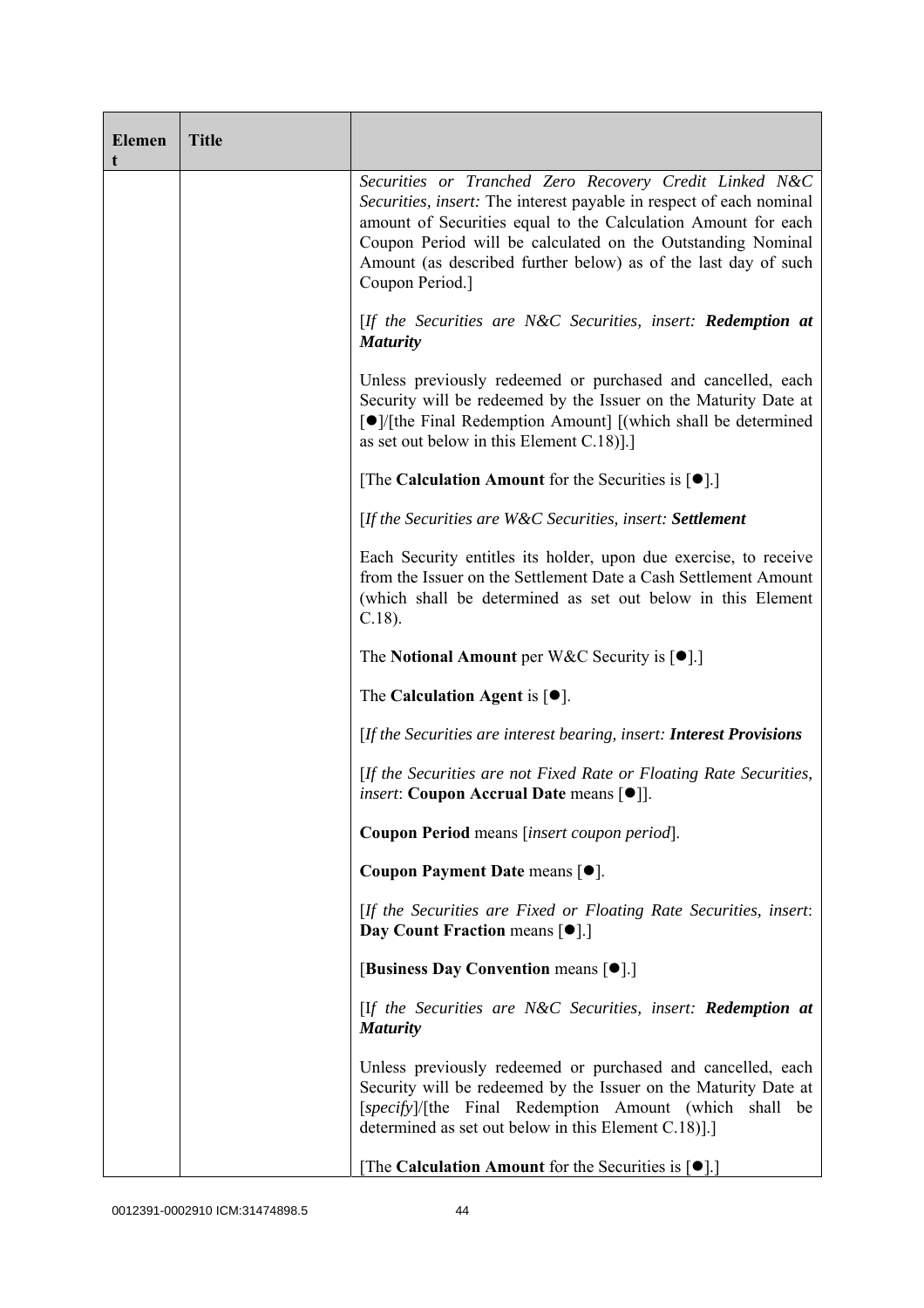| <b>Elemen</b><br>t | <b>Title</b> |                                                                                                                                                                                                                                                                                                                                                                                                                                                                                                                                                 |
|--------------------|--------------|-------------------------------------------------------------------------------------------------------------------------------------------------------------------------------------------------------------------------------------------------------------------------------------------------------------------------------------------------------------------------------------------------------------------------------------------------------------------------------------------------------------------------------------------------|
|                    |              | [Insert in the case of FX Redemption $N\&C$ Securities: The Final<br>Redemption Amount in respect of each nominal amount of N&C<br>Securities equal to the Calculation Amount shall be an amount in<br>the Settlement Currency (which, when the Floor is zero, will not<br>be less than, but may be equal to, zero) calculated by the<br>Calculation Agent equal to the Calculation Amount multiplied by<br>the greater of (i) the Floor and (ii) a percentage calculated by the<br>Calculation Agent in accordance with the following formula: |
|                    |              | Leverage $\times$ Max $\left  0, \sum_{i=1}^{n} W_i \times \frac{X_i - Y_i}{Z_i} \right $                                                                                                                                                                                                                                                                                                                                                                                                                                                       |
|                    |              | Any amount determined pursuant to the above, if not an amount<br>in the Settlement Currency, will be converted into the Settlement<br>Currency at the Exchange Rate. The Final Redemption Amount<br>will be rounded to the nearest two decimal places (or, in the case<br>of Japanese Yen, the nearest whole unit) in the relevant<br>Settlement Currency, 0.005 (or, in the case of Japanese Yen, half<br>a unit) being rounded upwards.                                                                                                       |
|                    |              | Where:                                                                                                                                                                                                                                                                                                                                                                                                                                                                                                                                          |
|                    |              | Alternate Currency Pair means [specify Alternate Currency<br>Pairs in form of [specify first currency]/[specify second<br>currency]] (repeat in respect of each Alternate Currency Pair).                                                                                                                                                                                                                                                                                                                                                       |
|                    |              | <b>Currency Pair</b> means [specify Currency Pairs in form of [specify]<br>first currency]/[specify second currency]] (repeat for each<br>Currency Pair).                                                                                                                                                                                                                                                                                                                                                                                       |
|                    |              | <b>Exchange Rate</b> means the spot rate of exchange between the<br>currency in which the Calculation Amount is denominated (the<br>Calculation Amount Currency) and the Settlement Currency<br>(expressed as the number of units (or part units) of the relevant<br>Calculation Amount Currency for which one unit of the relevant<br>Settlement Currency can be exchanged) or on the basis of such<br>other applicable market convention as the Calculation Agent<br>determines appropriate.                                                  |
|                    |              | <b>First Relevant Currency means <math>\lceil \bullet \rceil</math> (specify for each Currency</b><br>Pair).                                                                                                                                                                                                                                                                                                                                                                                                                                    |
|                    |              | Floor means $\lceil \bullet \rceil$ .                                                                                                                                                                                                                                                                                                                                                                                                                                                                                                           |
|                    |              | <b>FX Price Source means [<math>\bullet</math>]</b> ( <i>specify for each Currency Pair and</i><br>each Alternate Currency Pair).                                                                                                                                                                                                                                                                                                                                                                                                               |
|                    |              | i means each Currency Pair.                                                                                                                                                                                                                                                                                                                                                                                                                                                                                                                     |
|                    |              | Leverage means $\lceil \bullet \rceil$ per cent.                                                                                                                                                                                                                                                                                                                                                                                                                                                                                                |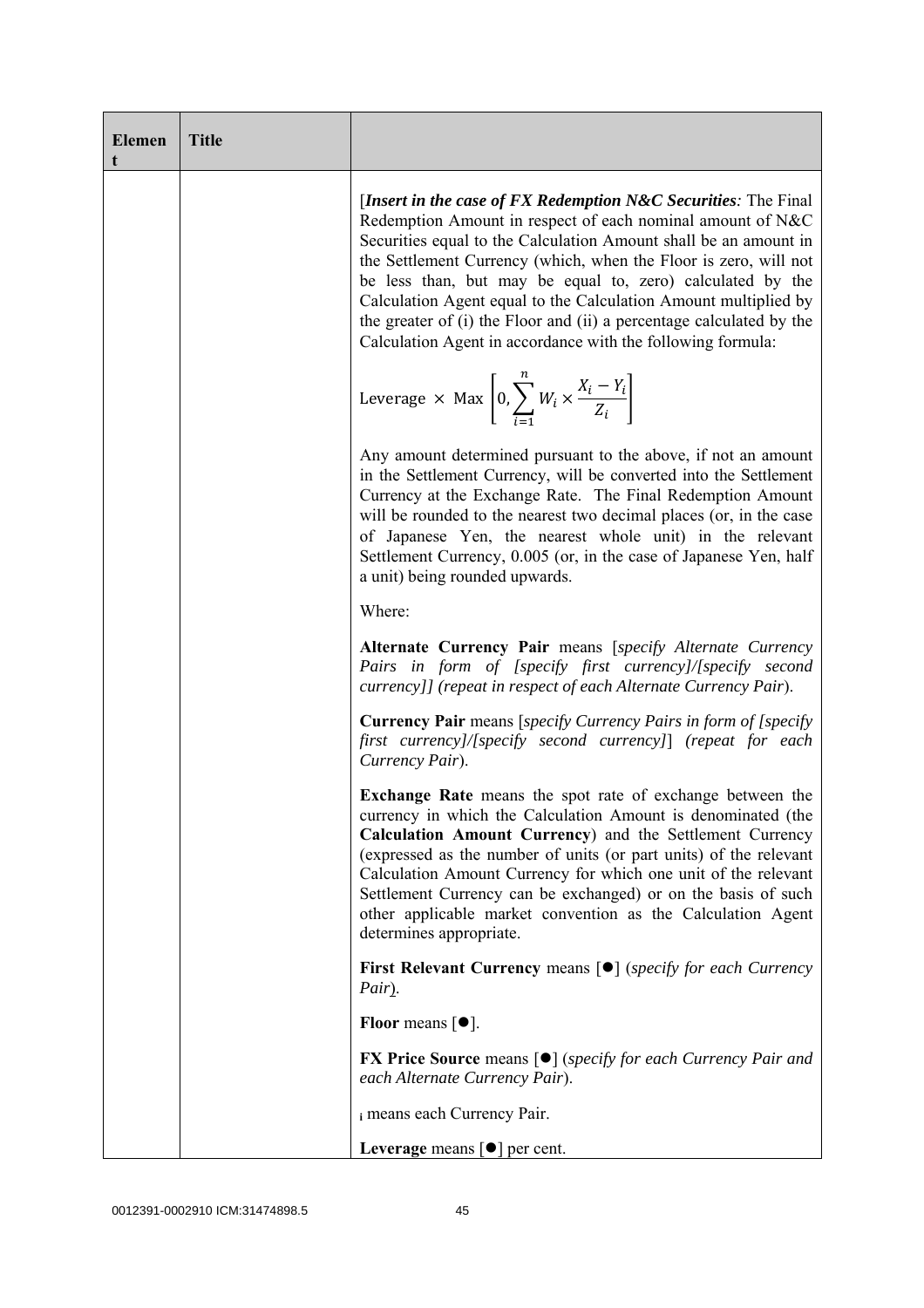| <b>Elemen</b><br>t | <b>Title</b> |                                                                                                                                                                                                                                                                                                                                                                                                                                                                                                                                                                                                                                                                                                                                      |
|--------------------|--------------|--------------------------------------------------------------------------------------------------------------------------------------------------------------------------------------------------------------------------------------------------------------------------------------------------------------------------------------------------------------------------------------------------------------------------------------------------------------------------------------------------------------------------------------------------------------------------------------------------------------------------------------------------------------------------------------------------------------------------------------|
|                    |              | Max followed by a series of amounts inside brackets, means<br>whichever is the greater of the amounts separated by a comma<br>inside those brackets.                                                                                                                                                                                                                                                                                                                                                                                                                                                                                                                                                                                 |
|                    |              | <b>n</b> means the number of Currency Pairs to which the N&C<br>Securities relate.                                                                                                                                                                                                                                                                                                                                                                                                                                                                                                                                                                                                                                                   |
|                    |              | Reference Exchange Rate means, in respect of a Currency Pair,<br>the spot exchange rate for the First Relevant Currency quoted<br>against the Second Relevant Currency expressed as the number of<br>units of the First Relevant Currency quoted per one unit of the<br>Second Relevant Currency.                                                                                                                                                                                                                                                                                                                                                                                                                                    |
|                    |              | <b>Relevant Currency</b> means each currency comprising a Currency<br>Pair and any references to the conversion of one Relevant<br>Currency to another shall be construed as applying in relation to a<br>Currency Pair.                                                                                                                                                                                                                                                                                                                                                                                                                                                                                                             |
|                    |              | Second Relevant Currency means [ $\bullet$ ] (specify for each<br>Currency Pair).                                                                                                                                                                                                                                                                                                                                                                                                                                                                                                                                                                                                                                                    |
|                    |              | Settlement Rate means, in respect of a Currency Pair, the<br>Reference Exchange Rate for that Currency Pair on the Valuation<br>Date at the Valuation Time as determined by the Calculation Agent<br>by reference to the Settlement Rate Option for that Currency Pair<br>(and such determination may be made, without limitation, with such<br>adjustments as are, at the discretion of the Calculation Agent,<br>necessary to the published quoting conventions and/or implying the<br>Reference Exchange Rate from more than one Settlement Rate<br>Option) unless any applicable disruption event exists or occurs, in<br>which case, the Settlement Rate for that Currency Pair will be<br>determined by the Calculation Agent. |
|                    |              | Settlement Rate Option means, in respect of a Currency Pair,<br>the rate published for the Currency Pair fixing rate on the FX<br>Price Source for that Currency Pair at or about the Valuation<br>Time on the Valuation Date or, if Alternate Currency Pairs are<br>specified for the relevant Currency Pair, the Reference Exchange<br>Rate will be implied from more than one Settlement Rate Option<br>by determining the rate for each Alternate Currency Pair for that<br>Currency Pair, published for the Alternate Currency Pair fixing<br>rate on the FX Price Source for that Alternate Currency Pair at or<br>about the Valuation Time on the Valuation Date.                                                             |
|                    |              | <b>Strike Rate</b> means $\lceil \bullet \rceil$ ( <i>specify for each Currency Pair</i> ).                                                                                                                                                                                                                                                                                                                                                                                                                                                                                                                                                                                                                                          |
|                    |              | Valuation Date means $[•]$ .                                                                                                                                                                                                                                                                                                                                                                                                                                                                                                                                                                                                                                                                                                         |
|                    |              | Valuation Time means $[•]$ .                                                                                                                                                                                                                                                                                                                                                                                                                                                                                                                                                                                                                                                                                                         |
|                    |              | $w_i$ means [specify the weighting of each Currency Pair (being a                                                                                                                                                                                                                                                                                                                                                                                                                                                                                                                                                                                                                                                                    |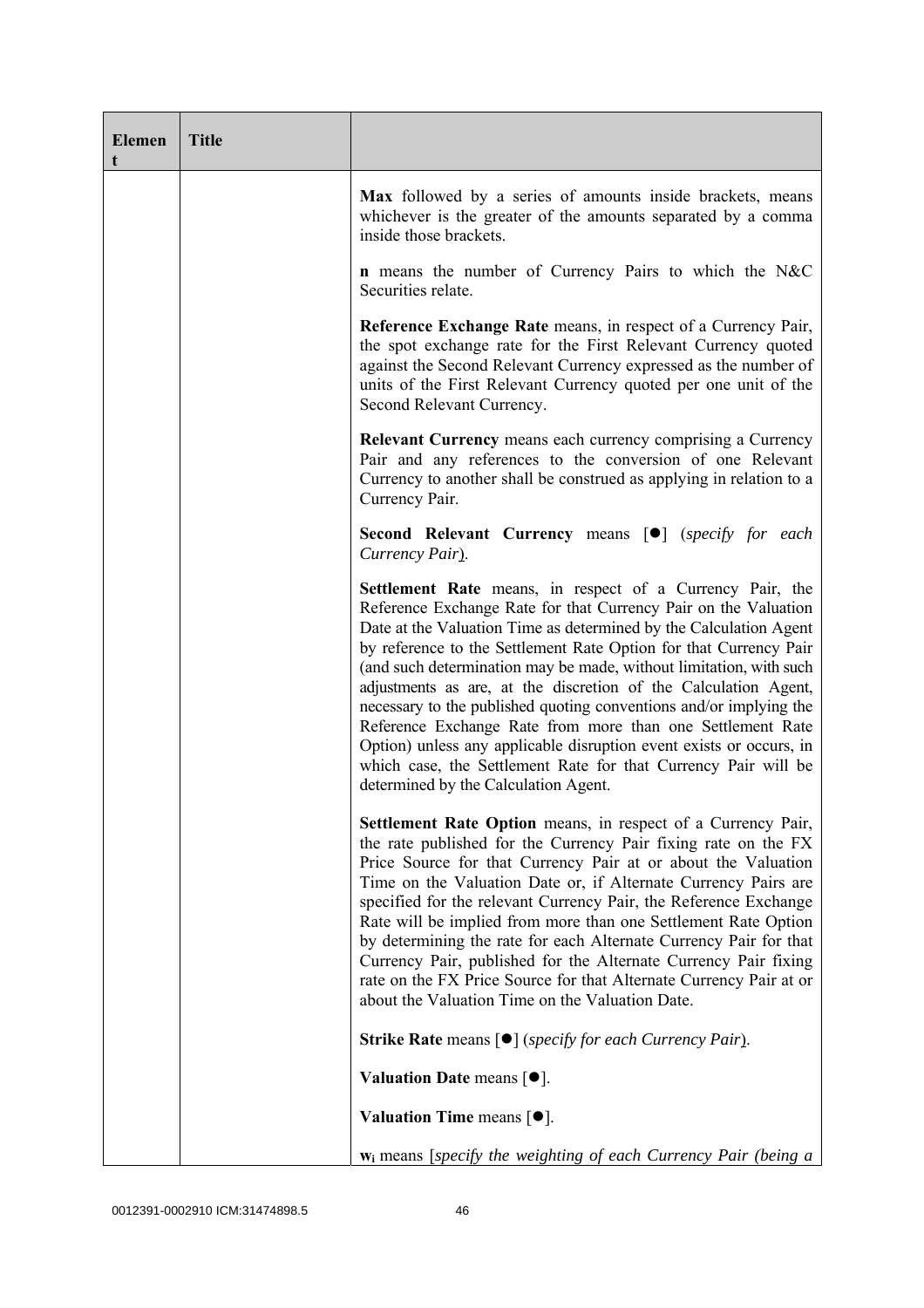| <b>Elemen</b><br>t | <b>Title</b> |                                                                                                                                                                                                                                                                                                                                                                                                                                                                                                                                                                                                                                     |
|--------------------|--------------|-------------------------------------------------------------------------------------------------------------------------------------------------------------------------------------------------------------------------------------------------------------------------------------------------------------------------------------------------------------------------------------------------------------------------------------------------------------------------------------------------------------------------------------------------------------------------------------------------------------------------------------|
|                    |              | number less than or equal to $1$ ].                                                                                                                                                                                                                                                                                                                                                                                                                                                                                                                                                                                                 |
|                    |              | $X_i$ means, in respect of a Currency Pair, the [Settlement Rate in<br>respect of such Currency Pair]/[Strike Rate in respect of such<br>Currency Pair].                                                                                                                                                                                                                                                                                                                                                                                                                                                                            |
|                    |              | $Y_i$ means, in respect of a Currency Pair, the [Settlement Rate in<br>respect of such Currency Pairl/[Strike Rate in respect of such<br>Currency Pair].                                                                                                                                                                                                                                                                                                                                                                                                                                                                            |
|                    |              | $Z_i$ means, in respect of a Currency Pair, the [Settlement Rate in<br>respect of such Currency Pair]/[Strike Rate in respect of such<br>Currency Pair]/[1].]                                                                                                                                                                                                                                                                                                                                                                                                                                                                       |
|                    |              | [Insert in the case of Fixed Denomination FX Redemption<br>N&C Securities: The Final Redemption Amount in respect of<br>each unit or nominal amount of N&C Securities equal to the<br>Calculation Amount shall be an amount in the Settlement<br>Currency (which will not be less than, but may be equal to, zero)<br>calculated by the Calculation Agent equal to the Base Final<br>Redemption Amount divided by the Settlement Rate.                                                                                                                                                                                              |
|                    |              | Where:                                                                                                                                                                                                                                                                                                                                                                                                                                                                                                                                                                                                                              |
|                    |              | <b>Base Final Redemption Amount means [O];</b>                                                                                                                                                                                                                                                                                                                                                                                                                                                                                                                                                                                      |
|                    |              | <b>FX Price Source</b> means, in respect of a Settlement Rate Option,<br>$\lceil \bullet \rceil;$                                                                                                                                                                                                                                                                                                                                                                                                                                                                                                                                   |
|                    |              | Reference Exchange Rate means the spot exchange rate for the<br>Specified Currency quoted against the Settlement Currency<br>expressed as the number of units of the Specified Currency<br>quoted per unit of the Settlement Currency;                                                                                                                                                                                                                                                                                                                                                                                              |
|                    |              | Settlement Rate means the Reference Exchange Rate on the<br>Valuation Date at the Valuation Time as determined by the<br>Calculation Agent by reference to the Settlement Rate Option(s)<br>(and such determination may be made, without limitation, with<br>such adjustments as are, at the discretion of the Calculation<br>Agent, necessary to the published quoting conventions and/or<br>implying the Reference Exchange Rate from more than one<br>Settlement Rate Option) unless any applicable disruption event<br>exists or occurs, in which case, the Settlement Rate will be<br>determined by the Calculation Agent; and |
|                    |              | <b>Settlement Rate Option</b> means [the rate published for the<br>Specified Currency/Settlement Currency fixing rate on the FX<br>Price Source at or about the Valuation Time on the Valuation<br>Date] [insert if the Reference Exchange Rate will be implied from<br>more than one Settlement Rate Option and delete preceding<br><i>option:</i> the relevant fixing rates on the FX Price Source(s) at or                                                                                                                                                                                                                       |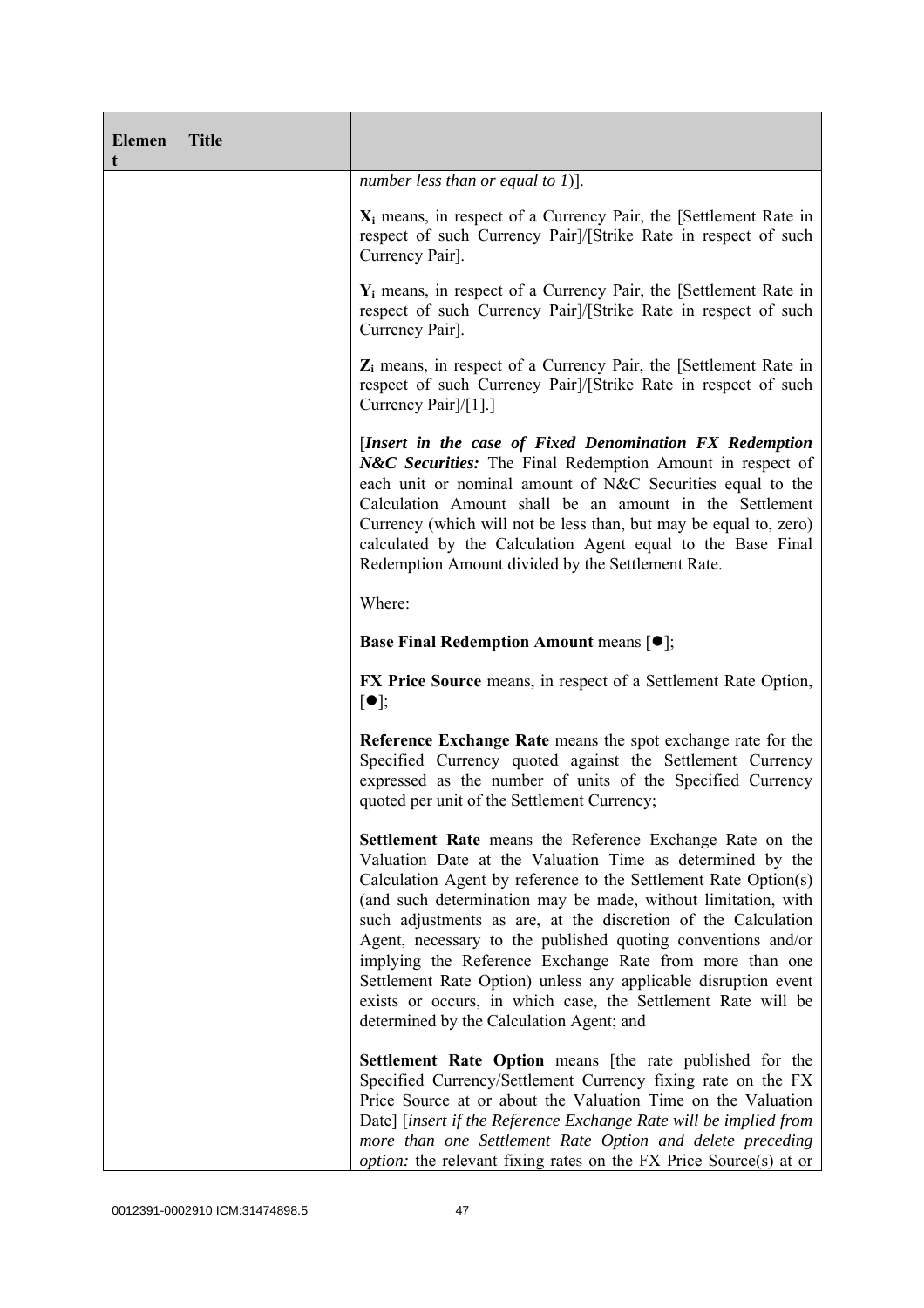| <b>Elemen</b><br>t | <b>Title</b> |                                                                                                                                                                                                                                                                                                                                                  |
|--------------------|--------------|--------------------------------------------------------------------------------------------------------------------------------------------------------------------------------------------------------------------------------------------------------------------------------------------------------------------------------------------------|
|                    |              | about the Valuation Time on the Valuation Date.]]                                                                                                                                                                                                                                                                                                |
|                    |              | [Insert in the case of Equity Basket Knock-In N&C Securities:<br>The Final Redemption Amount in respect of each nominal<br>amount of N&C Securities equal to the Calculation Amount shall<br>be an amount in the Specified Currency (which will not be less<br>than, but may be equal to, zero) calculated by the Calculation<br>Agent equal to: |
|                    |              | if no Knock-In Event has occurred, the Calculation<br>(a)<br>Amount; or                                                                                                                                                                                                                                                                          |
|                    |              | (b)<br>if a Knock-In Event has occurred, the product of $(x)$ the<br>Calculation Amount and (y) the Final Reference<br>Performance.                                                                                                                                                                                                              |
|                    |              | Where:                                                                                                                                                                                                                                                                                                                                           |
|                    |              | Final Reference Performance means a percentage determined<br>by the Calculation Agent equal to the Reference Performance of<br>the Share with the lowest Reference Performance.                                                                                                                                                                  |
|                    |              | Final Price means, in respect of a Share, an amount equal to the<br>price per share in respect of such Share quoted on the applicable<br>exchange at the Valuation Time on the Final Valuation Date.                                                                                                                                             |
|                    |              | Final Valuation Date means $[•]$ .                                                                                                                                                                                                                                                                                                               |
|                    |              | i means a Share.                                                                                                                                                                                                                                                                                                                                 |
|                    |              | Initial Valuation Date means $[•]$ .                                                                                                                                                                                                                                                                                                             |
|                    |              | Knock-In Event means the price of any Share quoted on the<br>applicable exchange at the Valuation Time on the Final Valuation<br>Date is equal to or less than the Knock-In Level in respect of such<br>Share, as determined by the Calculation Agent.                                                                                           |
|                    |              | Knock-In Level means, in respect of a Share, the Knock-In<br>Percentage multiplied by the Strike Price for such Share.                                                                                                                                                                                                                           |
|                    |              | Knock-In Percentage means [●] per cent.                                                                                                                                                                                                                                                                                                          |
|                    |              | <b>Reference Performance</b> means, in respect of a Share, a rate<br>expressed as a percentage (which will not be less than, but may be<br>equal to, zero) calculated by the Calculation Agent in accordance<br>with the following formula:                                                                                                      |
|                    |              | Final Price <sub>i</sub><br>Strike Price <sub>i</sub>                                                                                                                                                                                                                                                                                            |
|                    |              | <b>Share</b> means $\lceil \bullet \rceil$ .                                                                                                                                                                                                                                                                                                     |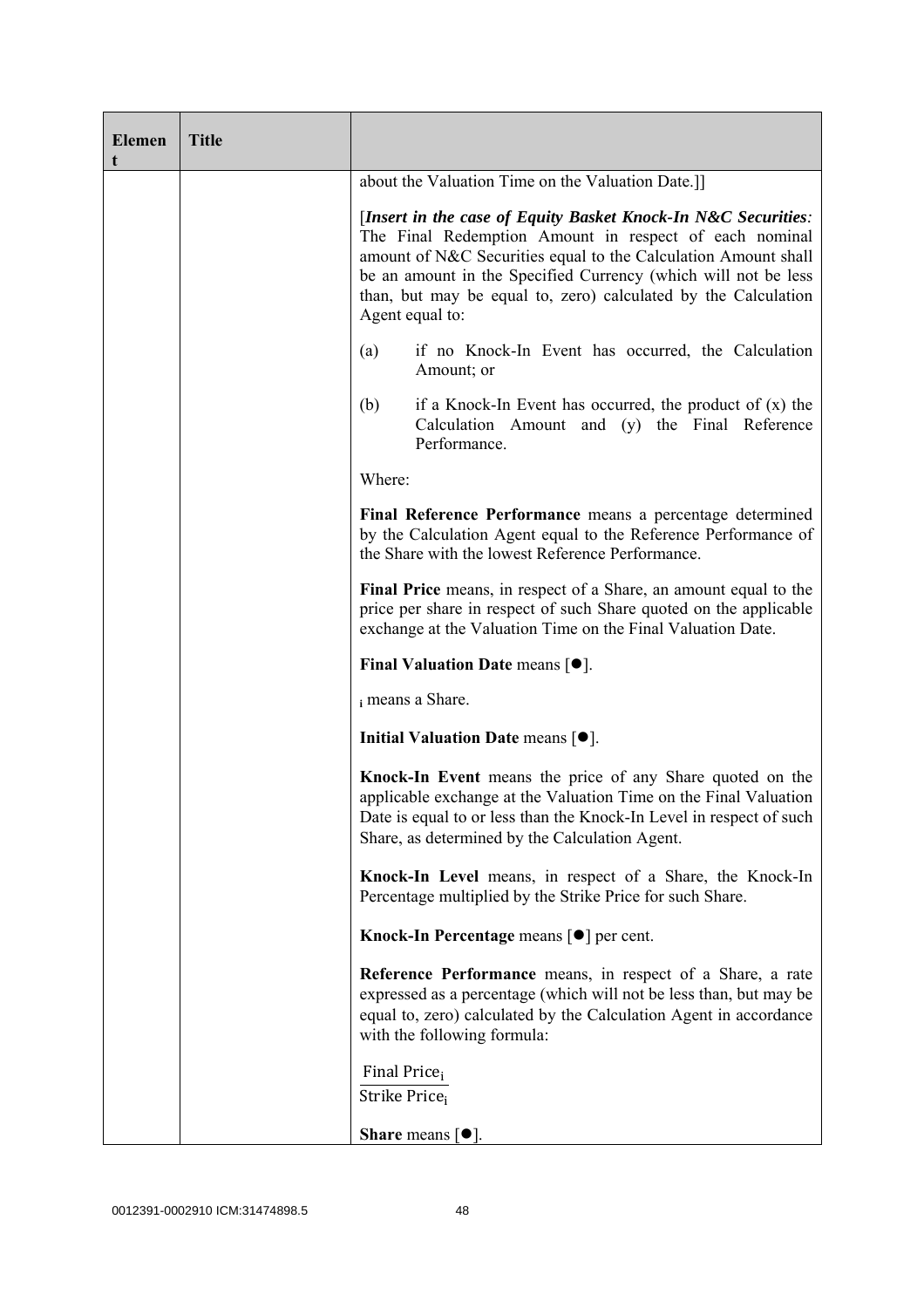| <b>Elemen</b><br>t | <b>Title</b> |                        |                                                                                                                                                                                                                                                              |
|--------------------|--------------|------------------------|--------------------------------------------------------------------------------------------------------------------------------------------------------------------------------------------------------------------------------------------------------------|
|                    |              |                        | <b>Strike Price</b> means, in relation to a Share, the price per share in<br>respect of such Share quoted on the applicable exchange at the<br>Valuation Time on the Initial Valuation Date.                                                                 |
|                    |              |                        | <b>Valuation Time means <math>\lceil \bullet \rceil</math>.</b>                                                                                                                                                                                              |
|                    |              | Securities:            | [Insert in the case of Equity Basket Barrier Knock-In N&C                                                                                                                                                                                                    |
|                    |              | Agent equal to:        | The Final Redemption Amount in respect of each nominal<br>amount of N&C Securities equal to the Calculation Amount shall<br>be an amount in the Specified Currency (which will not be less<br>than, but may be equal to, zero) calculated by the Calculation |
|                    |              | (a)                    | if no Knock-In Event has occurred, the Calculation<br>Amount; or                                                                                                                                                                                             |
|                    |              | (b)                    | if a Knock-In Event has occurred:                                                                                                                                                                                                                            |
|                    |              | (i)                    | if the Final Reference Performance is equal to or<br>greater than the Barrier Level, the Calculation<br>Amount; or                                                                                                                                           |
|                    |              | (ii)                   | if the Final Reference Performance is less than<br>the Barrier Level, the product of (x) the<br>Calculation Amount and (y) the Final Reference<br>Performance.                                                                                               |
|                    |              | Where:                 |                                                                                                                                                                                                                                                              |
|                    |              |                        | <b>Barrier Level</b> means $\lceil \bullet \rceil$ per cent.                                                                                                                                                                                                 |
|                    |              |                        | Final Reference Performance means a percentage determined<br>by the Calculation Agent equal to the Reference Performance of the<br>Share with the lowest Reference Performance.                                                                              |
|                    |              |                        | Final Price means, in respect of a Share, an amount equal to the<br>price per share in respect of such Share quoted on the applicable<br>exchange at the Valuation Time on the Final Valuation Date.                                                         |
|                    |              |                        | Final Valuation Date means $\lceil \bullet \rceil$ .                                                                                                                                                                                                         |
|                    |              | i means a Share.       |                                                                                                                                                                                                                                                              |
|                    |              |                        | Initial Valuation Date means $[•]$ .                                                                                                                                                                                                                         |
|                    |              | In Period Ending Date. | Knock-In Determination Period means the period from but<br>excluding the Initial Valuation Date to and including the Knock-                                                                                                                                  |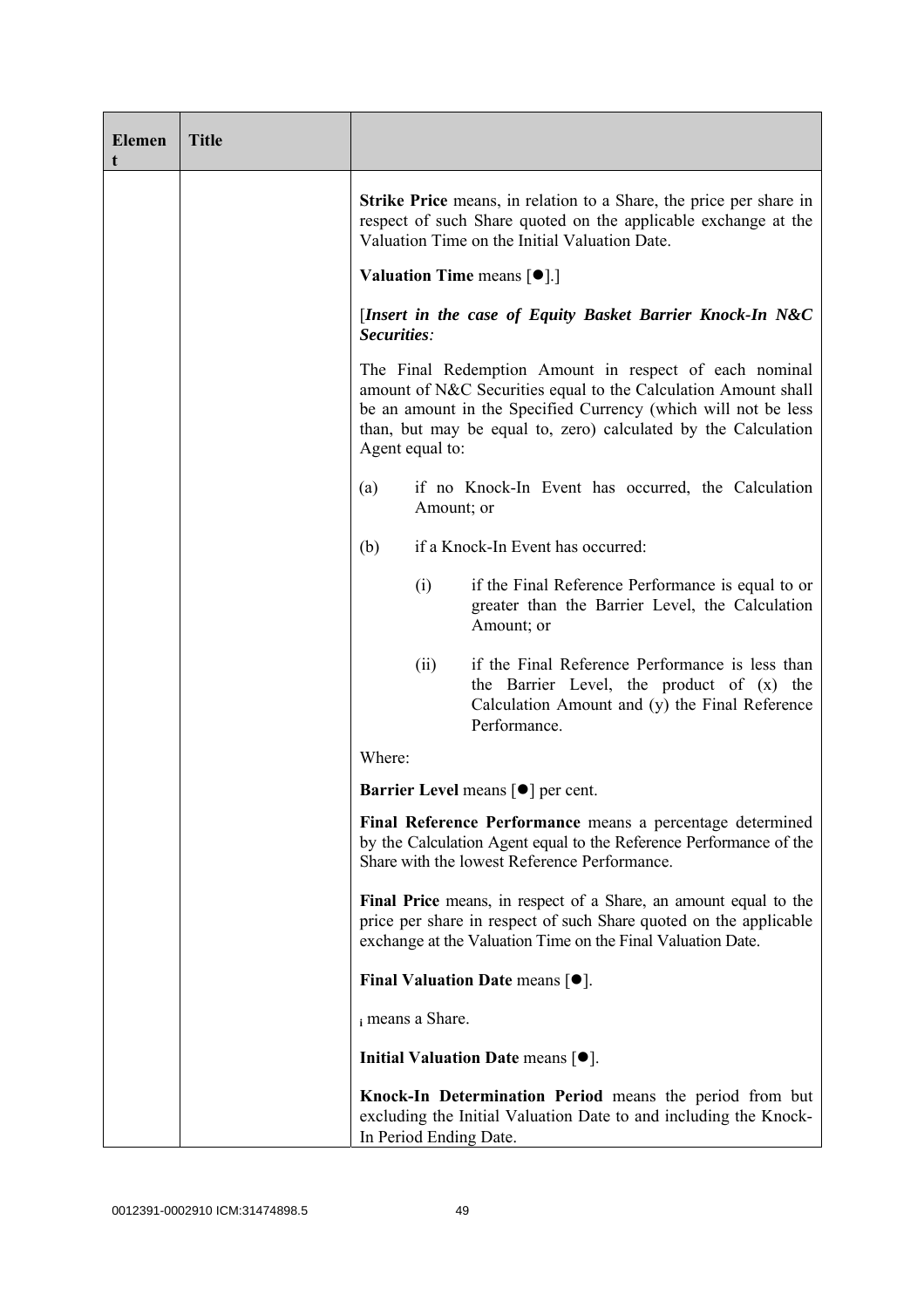| <b>Elemen</b><br>t | <b>Title</b> |                                                                                                                                                                                                                                                                                                                                                                                                                                                                                                                                                                                                                                                                                                                                                                                                                                                                                                                                                                                                                                                                                                                                                                                                                                                                                                                                                                                                                                                           |
|--------------------|--------------|-----------------------------------------------------------------------------------------------------------------------------------------------------------------------------------------------------------------------------------------------------------------------------------------------------------------------------------------------------------------------------------------------------------------------------------------------------------------------------------------------------------------------------------------------------------------------------------------------------------------------------------------------------------------------------------------------------------------------------------------------------------------------------------------------------------------------------------------------------------------------------------------------------------------------------------------------------------------------------------------------------------------------------------------------------------------------------------------------------------------------------------------------------------------------------------------------------------------------------------------------------------------------------------------------------------------------------------------------------------------------------------------------------------------------------------------------------------|
|                    |              | Knock-In Event means the price of any Share quoted on the<br>applicable Exchange at any time during the regular trading<br>session hours on that Exchange on any scheduled trading day in<br>the Knock-In Determination Period is equal to or less than the<br>Knock-In Level in respect of such Share, as determined by the<br>Calculation Agent, Provided That, if on any such day, as of any<br>Knock-In Valuation Time, a Knock-In Event has or would have<br>occurred but the conditions for a disrupted day having been<br>satisfied at such time then such Knock-In Valuation Time shall be<br>ignored for purposes of determining whether a Knock-In Event<br>has occurred Provided Further That if no Knock-In Event has<br>occurred in the Knock-In Determination Period and the<br>conditions for a disrupted day are satisfied as of the last occurring<br>Knock-In Valuation Time on the Knock-In Period Ending Date,<br>then such day shall be treated as a Valuation Date and the<br>Calculation Agent shall determine a price of the relevant Share(s)<br>in respect of such day in accordance with such provisions for<br>purposes of determining whether a Knock-In Event shall occur.<br>For the purposes of determining under this paragraph whether the<br>conditions for a disrupted day have been satisfied at any Knock-<br>In Valuation Time, the relevant Valuation Time used shall be the<br>relevant Knock-In Valuation Time. |
|                    |              | Knock-In Level means, in respect of a Share, the Knock-In<br>Percentage multiplied by the Strike Price for such Share.                                                                                                                                                                                                                                                                                                                                                                                                                                                                                                                                                                                                                                                                                                                                                                                                                                                                                                                                                                                                                                                                                                                                                                                                                                                                                                                                    |
|                    |              | Knock-In Percentage means [●] per cent.                                                                                                                                                                                                                                                                                                                                                                                                                                                                                                                                                                                                                                                                                                                                                                                                                                                                                                                                                                                                                                                                                                                                                                                                                                                                                                                                                                                                                   |
|                    |              | Knock-In Period Ending Date means the scheduled Final<br>Valuation Date.                                                                                                                                                                                                                                                                                                                                                                                                                                                                                                                                                                                                                                                                                                                                                                                                                                                                                                                                                                                                                                                                                                                                                                                                                                                                                                                                                                                  |
|                    |              | <b>Knock-In Valuation Time</b> means, in respect of a Share, any time<br>during the regular trading session hours on the applicable<br>Exchange for such Share on any scheduled trading day in the<br>Knock-In Determination Period.                                                                                                                                                                                                                                                                                                                                                                                                                                                                                                                                                                                                                                                                                                                                                                                                                                                                                                                                                                                                                                                                                                                                                                                                                      |
|                    |              | Reference Performance means, in respect of a Share, a rate<br>expressed as a percentage (which will not be less than, but may be<br>equal to, zero) calculated by the Calculation Agent in accordance<br>with the following formula:                                                                                                                                                                                                                                                                                                                                                                                                                                                                                                                                                                                                                                                                                                                                                                                                                                                                                                                                                                                                                                                                                                                                                                                                                      |
|                    |              | Final Price <sub>i</sub><br>Strike Price <sub>i</sub>                                                                                                                                                                                                                                                                                                                                                                                                                                                                                                                                                                                                                                                                                                                                                                                                                                                                                                                                                                                                                                                                                                                                                                                                                                                                                                                                                                                                     |
|                    |              | <b>Share</b> means $\lceil \bullet \rceil$ .                                                                                                                                                                                                                                                                                                                                                                                                                                                                                                                                                                                                                                                                                                                                                                                                                                                                                                                                                                                                                                                                                                                                                                                                                                                                                                                                                                                                              |
|                    |              | <b>Strike Price</b> means, in relation to a Share, the price per share in<br>respect of such Share quoted on the applicable exchange at the<br>Valuation Time on the Initial Valuation Date.                                                                                                                                                                                                                                                                                                                                                                                                                                                                                                                                                                                                                                                                                                                                                                                                                                                                                                                                                                                                                                                                                                                                                                                                                                                              |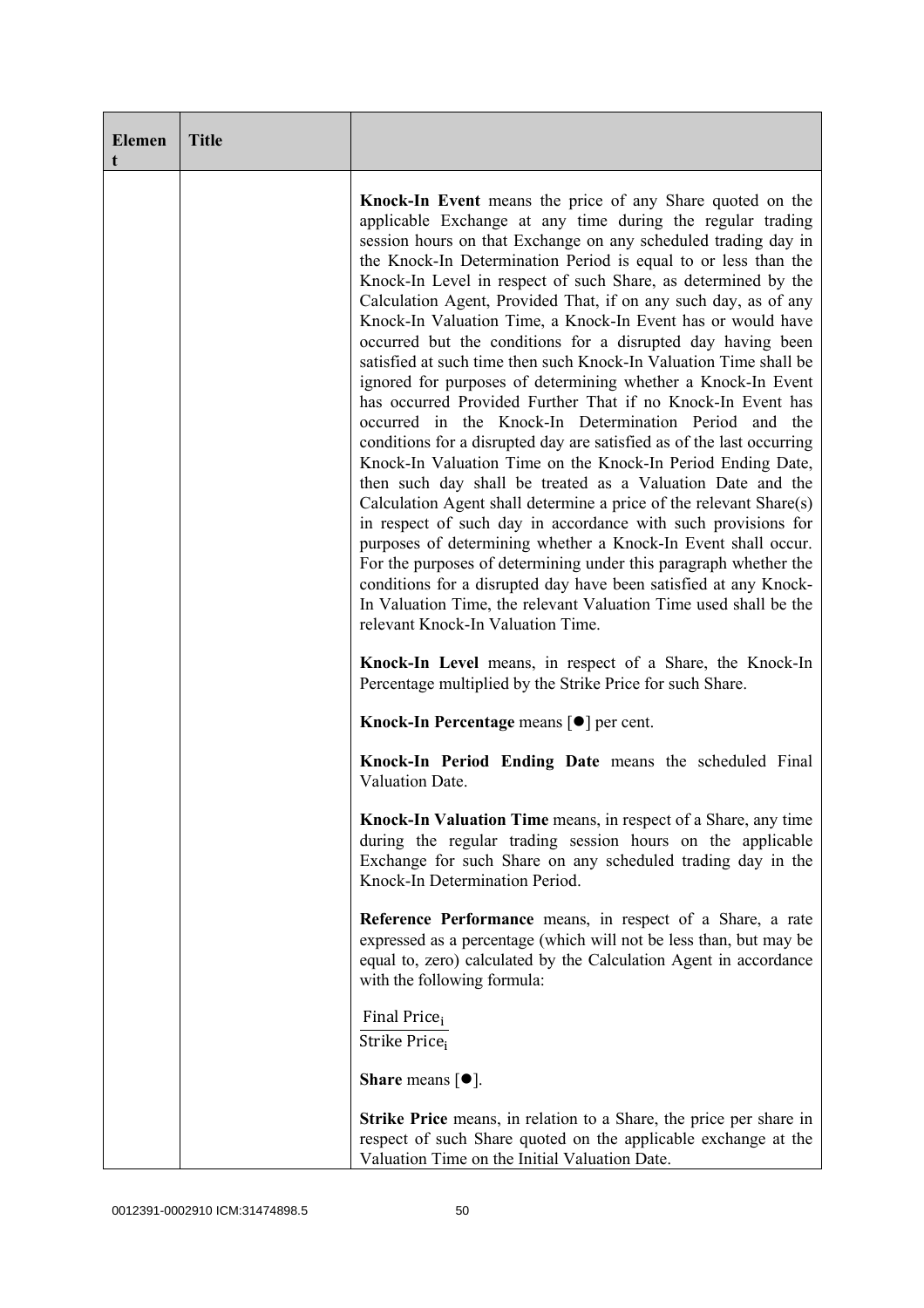| <b>Elemen</b><br>t | <b>Title</b> |        |                  |                                                                                                                                                                                                                                                                                                                                                                |
|--------------------|--------------|--------|------------------|----------------------------------------------------------------------------------------------------------------------------------------------------------------------------------------------------------------------------------------------------------------------------------------------------------------------------------------------------------------|
|                    |              |        |                  | <b>Valuation Time means <math>\lceil \bullet \rceil</math>.</b>                                                                                                                                                                                                                                                                                                |
|                    |              |        |                  | [Insert in the case of Equity Basket Bonus Barrier Knock-In<br>N&C Securities: The Final Redemption Amount in respect of<br>each nominal amount of N&C Securities equal to the Calculation<br>Amount shall be an amount in the Specified Currency (which will<br>not be less than, but may be equal to, zero) calculated by the<br>Calculation Agent equal to: |
|                    |              | (a)    |                  | if no Knock-In Event has occurred, the product of (i) the<br>Calculation Amount and (ii) 100 per cent. plus the<br>Participation Rate; or                                                                                                                                                                                                                      |
|                    |              | (b)    |                  | if a Knock-In Event has occurred:                                                                                                                                                                                                                                                                                                                              |
|                    |              |        | (i)              | if the Final Reference Performance is equal to or<br>greater than the Barrier Level, the Calculation<br>Amount; or                                                                                                                                                                                                                                             |
|                    |              |        | (ii)             | if the Final Reference Performance is less than<br>the Barrier Level, the product of (x) the<br>Calculation Amount and (y) the Final Reference<br>Performance.                                                                                                                                                                                                 |
|                    |              | Where: |                  |                                                                                                                                                                                                                                                                                                                                                                |
|                    |              |        |                  | <b>Barrier Level</b> means $\lceil \bullet \rceil$ per cent.                                                                                                                                                                                                                                                                                                   |
|                    |              |        |                  | Final Reference Performance means a percentage determined<br>by the Calculation Agent equal to the Reference Performance of<br>the Share with the lowest Reference Performance.                                                                                                                                                                                |
|                    |              |        |                  | Final Price means, in respect of a Share, an amount equal to the<br>price per share in respect of such Share quoted on the applicable<br>exchange at the Valuation Time on the Final Valuation Date.                                                                                                                                                           |
|                    |              |        |                  | Final Valuation Date means $[•]$ .                                                                                                                                                                                                                                                                                                                             |
|                    |              |        | i means a Share. |                                                                                                                                                                                                                                                                                                                                                                |
|                    |              |        |                  | Initial Valuation Date means $\lceil \bullet \rceil$ .                                                                                                                                                                                                                                                                                                         |
|                    |              |        |                  | Knock-In Event means the Final Reference Performance is less<br>than the Knock-In Level.                                                                                                                                                                                                                                                                       |
|                    |              |        |                  | <b>Knock-In Level means <math>\lceil \bullet \rceil</math> per cent.</b>                                                                                                                                                                                                                                                                                       |
|                    |              |        |                  | <b>Participation Rate means <math>\lceil \bullet \rceil</math> per cent.</b>                                                                                                                                                                                                                                                                                   |
|                    |              |        |                  | Reference Performance means, in respect of a Share, a rate<br>expressed as a percentage (which will not be less than, but may be                                                                                                                                                                                                                               |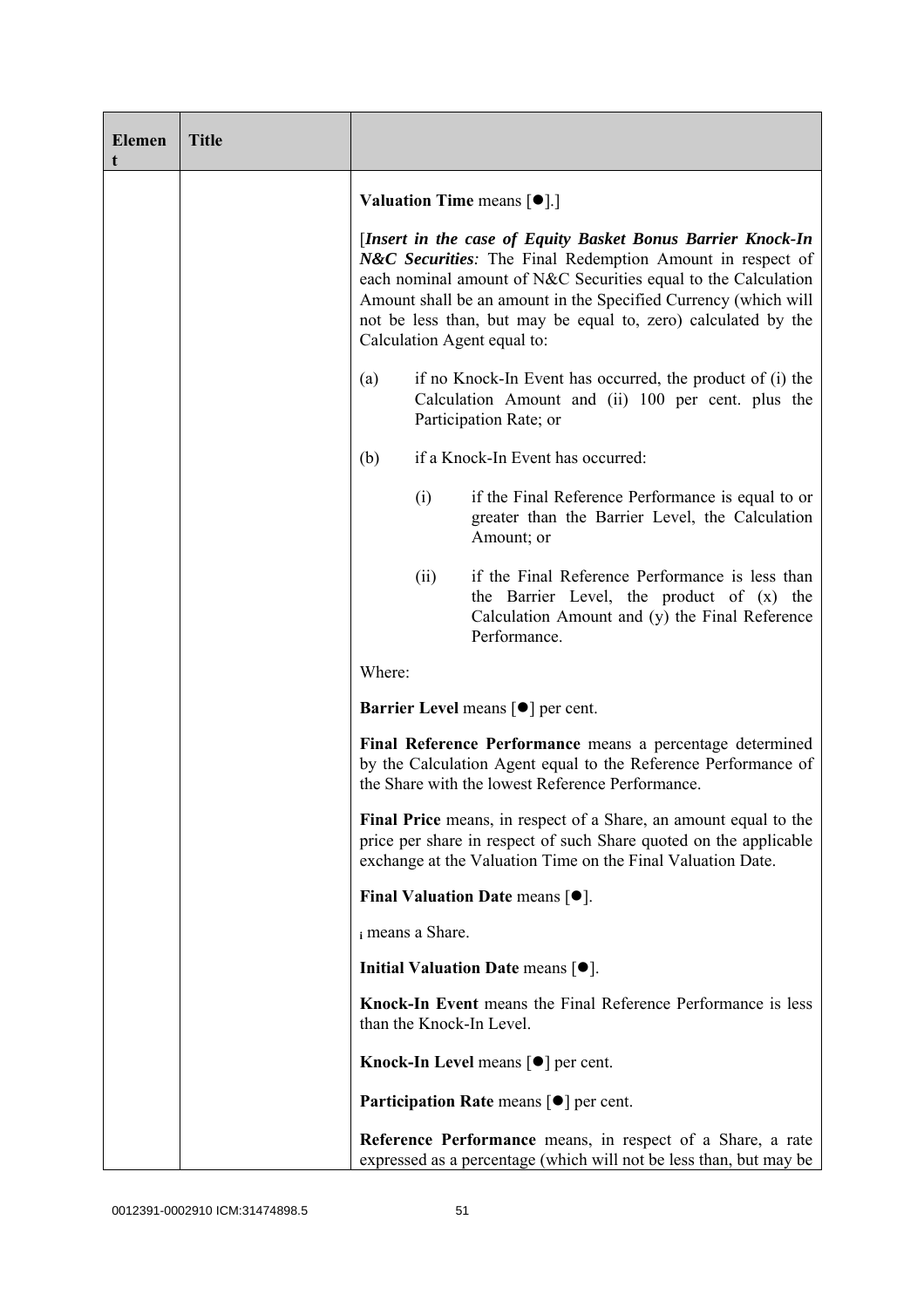| <b>Elemen</b><br>t | <b>Title</b> |                                                                                                                                                                                                                                                                                                                                          |
|--------------------|--------------|------------------------------------------------------------------------------------------------------------------------------------------------------------------------------------------------------------------------------------------------------------------------------------------------------------------------------------------|
|                    |              | equal to, zero) calculated by the Calculation Agent in accordance<br>with the following formula:                                                                                                                                                                                                                                         |
|                    |              | Final Price <sub>i</sub><br>Strike Price <sub>i</sub>                                                                                                                                                                                                                                                                                    |
|                    |              | Share means $[①]$ .                                                                                                                                                                                                                                                                                                                      |
|                    |              | <b>Strike Price</b> means, in relation to a Share, the price per share in<br>respect of such Share quoted on the applicable exchange at the<br>Valuation Time on the Initial Valuation Date.                                                                                                                                             |
|                    |              | <b>Valuation Time means <math>[\bullet]</math>.</b> ]                                                                                                                                                                                                                                                                                    |
|                    |              | [In the case of Index Basket Knock-In N&C Securities: The<br>Final Redemption Amount in respect of each nominal amount of<br>N&C Securities equal to the Calculation Amount shall be an<br>amount in the Specified Currency (which will not be less than,<br>but may be equal to, zero) calculated by the Calculation Agent<br>equal to: |
|                    |              | if no Knock-In Event has occurred, the Calculation<br>(a)<br>Amount; or                                                                                                                                                                                                                                                                  |
|                    |              | if a Knock-In Event has occurred, the product of (i) the<br>(b)<br>Calculation Amount and (ii) the Final Reference<br>Performance.                                                                                                                                                                                                       |
|                    |              | Where:                                                                                                                                                                                                                                                                                                                                   |
|                    |              | Final Reference Performance means a percentage determined<br>by the Calculation Agent equal to the Reference Performance of<br>the Index with the lowest Reference Performance.                                                                                                                                                          |
|                    |              | Final Level means, in respect of an Index, an amount equal to the<br>closing level of such Index, as calculated and announced by the<br>relevant index sponsor, at the Valuation Time on the Final<br>Valuation Date.                                                                                                                    |
|                    |              | Final Valuation Date means $[•]$ .                                                                                                                                                                                                                                                                                                       |
|                    |              | i means an Index.                                                                                                                                                                                                                                                                                                                        |
|                    |              | <b>Index</b> means $\lceil \bullet \rceil$ .                                                                                                                                                                                                                                                                                             |
|                    |              | <b>Index Sponsor</b> means $[•]$ .                                                                                                                                                                                                                                                                                                       |
|                    |              | Initial Valuation Date means $[•]$ .                                                                                                                                                                                                                                                                                                     |
|                    |              | Knock-In Event means the closing level of the Index, as<br>calculated and announced by the relevant index sponsor, at the                                                                                                                                                                                                                |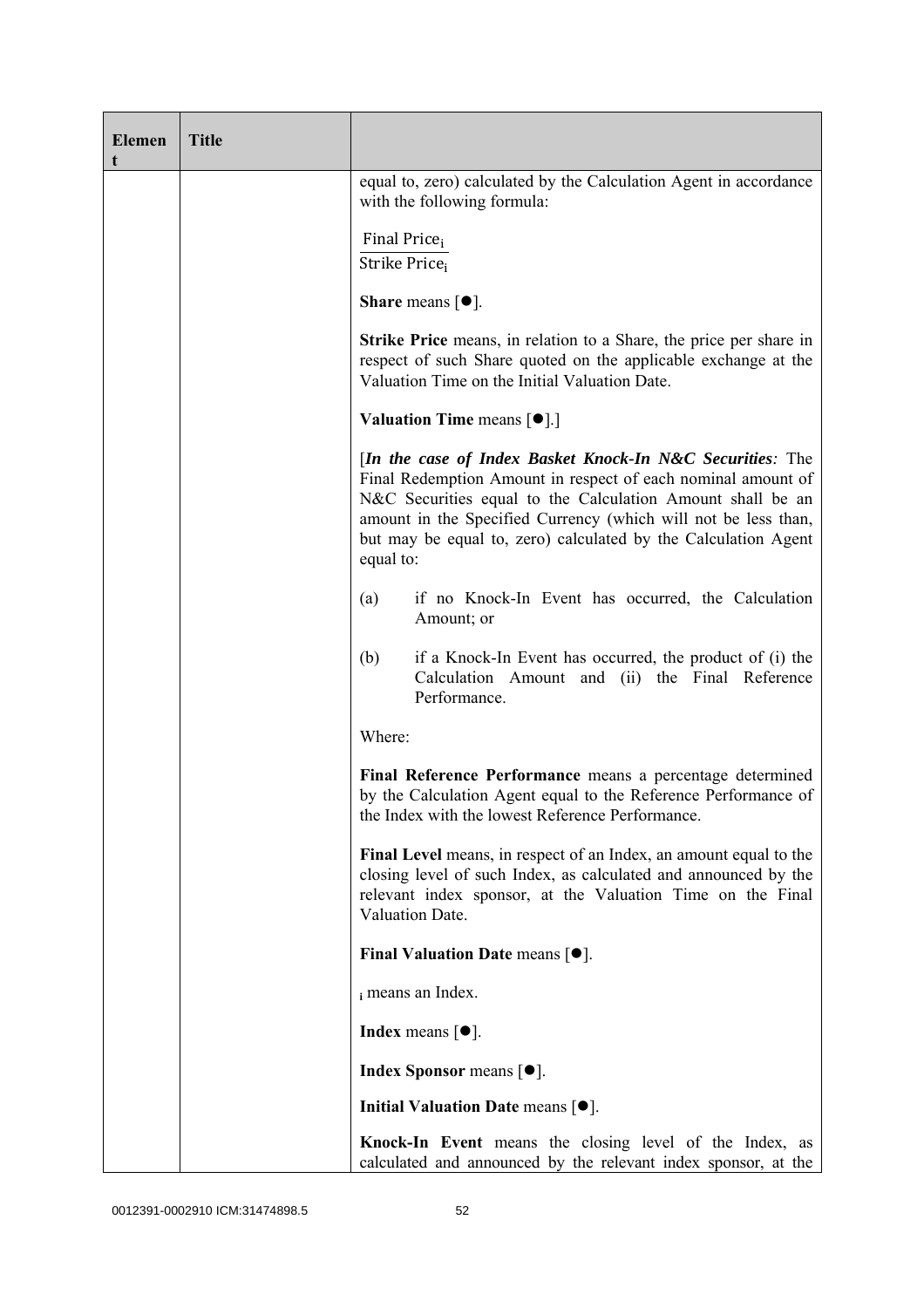| <b>Elemen</b><br>t | <b>Title</b> |                                                       |            |                                                                                                                                                                                                                                                                                                                               |
|--------------------|--------------|-------------------------------------------------------|------------|-------------------------------------------------------------------------------------------------------------------------------------------------------------------------------------------------------------------------------------------------------------------------------------------------------------------------------|
|                    |              | Calculation Agent.                                    |            | Valuation Time on the Final Valuation Date is equal to or less than<br>the Knock-In Level in respect of such Index, as determined by the                                                                                                                                                                                      |
|                    |              |                                                       |            | Knock-In Level means, in respect of an Index, the Knock-In<br>Percentage multiplied by the Strike Level for such Index.                                                                                                                                                                                                       |
|                    |              |                                                       |            | Knock-In Percentage means $\lceil \bullet \rceil$ per cent.                                                                                                                                                                                                                                                                   |
|                    |              |                                                       |            | Reference Performance means, in respect of an Index, a rate<br>expressed as a percentage (which will not be less than, but may be<br>equal to, zero) calculated by the Calculation Agent in accordance<br>with the following formula:                                                                                         |
|                    |              | Final Level <sub>i</sub><br>Strike Level <sub>i</sub> |            |                                                                                                                                                                                                                                                                                                                               |
|                    |              |                                                       |            | <b>Strike Level</b> means, in relation to an Index, the closing level of<br>such Index, as calculated and announced by the relevant index<br>sponsor, at the Valuation Time on the Initial Valuation Date.                                                                                                                    |
|                    |              |                                                       |            | <b>Valuation Time means <math>\lceil \bullet \rceil</math>.</b>                                                                                                                                                                                                                                                               |
|                    |              | Agent equal to:                                       |            | [In the case of Index Basket Barrier Knock-In N&C Securities:<br>The Final Redemption Amount in respect of each nominal<br>amount of N&C Securities equal to the Calculation Amount shall<br>be an amount in the Specified Currency (which will not be less<br>than, but may be equal to, zero) calculated by the Calculation |
|                    |              | (a)                                                   | Amount; or | if no Knock-In Event has occurred, the Calculation                                                                                                                                                                                                                                                                            |
|                    |              | (b)                                                   |            | if a Knock-In Event has occurred:                                                                                                                                                                                                                                                                                             |
|                    |              |                                                       | (i)        | if the Final Reference Performance is equal to or<br>greater than the Barrier Level, the Calculation<br>Amount; or                                                                                                                                                                                                            |
|                    |              |                                                       | (ii)       | if the Final Reference Performance is less than<br>the Barrier Level, the product of (x) the<br>Calculation Amount and (y) the Final Reference<br>Performance.                                                                                                                                                                |
|                    |              | Where:                                                |            |                                                                                                                                                                                                                                                                                                                               |
|                    |              |                                                       |            | <b>Barrier Level</b> means $\lceil \bullet \rceil$ per cent.                                                                                                                                                                                                                                                                  |
|                    |              |                                                       |            | Final Reference Performance means a percentage determined<br>by the Calculation Agent equal to the Reference Performance of<br>the Index with the lowest Reference Performance.                                                                                                                                               |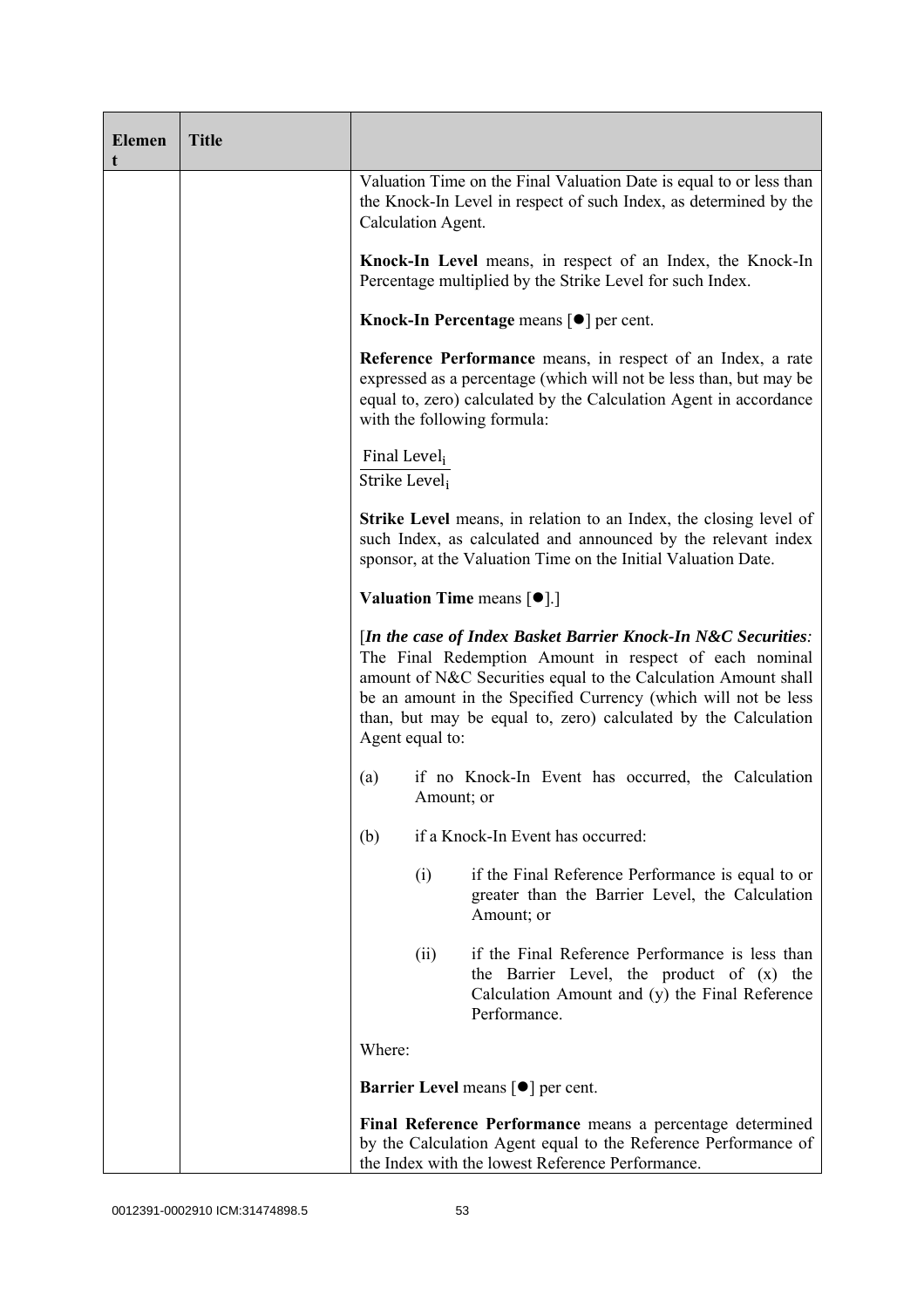| <b>Elemen</b><br>t | <b>Title</b> |                                                                                                                                                                                                                                                                                                                                                        |
|--------------------|--------------|--------------------------------------------------------------------------------------------------------------------------------------------------------------------------------------------------------------------------------------------------------------------------------------------------------------------------------------------------------|
|                    |              | Final Level means, in respect of an Index, an amount equal to the<br>closing level of such Index, as calculated and announced by the<br>relevant index sponsor, at the Valuation Time on the Final<br>Valuation Date.                                                                                                                                  |
|                    |              | Final Valuation Date means $[•]$ .                                                                                                                                                                                                                                                                                                                     |
|                    |              | i means an Index.                                                                                                                                                                                                                                                                                                                                      |
|                    |              | <b>Index</b> means $[•]$ .                                                                                                                                                                                                                                                                                                                             |
|                    |              | <b>Index Sponsor</b> means $[•]$ .                                                                                                                                                                                                                                                                                                                     |
|                    |              | Initial Valuation Date means $[•]$ .                                                                                                                                                                                                                                                                                                                   |
|                    |              | Knock-In Event means the closing level of any Index, as<br>calculated and announced by the relevant index sponsor at the<br>Valuation Time on the Final Valuation Date is equal to or less<br>than the Knock-In Level in respect of such Index, as determined<br>by the Calculation Agent.                                                             |
|                    |              | Knock-In Level means, in respect of an Index, the Knock-In<br>Percentage multiplied by the Strike Level for such Index.                                                                                                                                                                                                                                |
|                    |              | Knock-In Percentage means [●] per cent.                                                                                                                                                                                                                                                                                                                |
|                    |              | <b>Reference Performance</b> means, in respect of an Index, a rate<br>expressed as a percentage (which will not be less than, but may be<br>equal to, zero) calculated by the Calculation Agent in accordance<br>with the following formula:                                                                                                           |
|                    |              | Final Level,<br>Strike Level <sub>i</sub>                                                                                                                                                                                                                                                                                                              |
|                    |              | <b>Strike Level</b> means, in relation to an Index, the closing level of<br>such Index, as calculated and announced by the relevant index<br>sponsor, at the Valuation Time on the Initial Valuation Date.                                                                                                                                             |
|                    |              | <b>Valuation Time means <math>\lceil \bullet \rceil</math>.</b>                                                                                                                                                                                                                                                                                        |
|                    |              | [In the case of Index Basket Bonus Barrier Knock-In N&C<br>Securities: The Final Redemption Amount in respect of each<br>nominal amount of N&C Securities equal to the Calculation<br>Amount shall be an amount in the Specified Currency (which will<br>not be less than, but may be equal to, zero) calculated by the<br>Calculation Agent equal to: |
|                    |              | if no Knock-In Event has occurred, the product of (i) the<br>(a)<br>Calculation Amount and (ii) 100 per cent. plus the<br>Participation Rate; or                                                                                                                                                                                                       |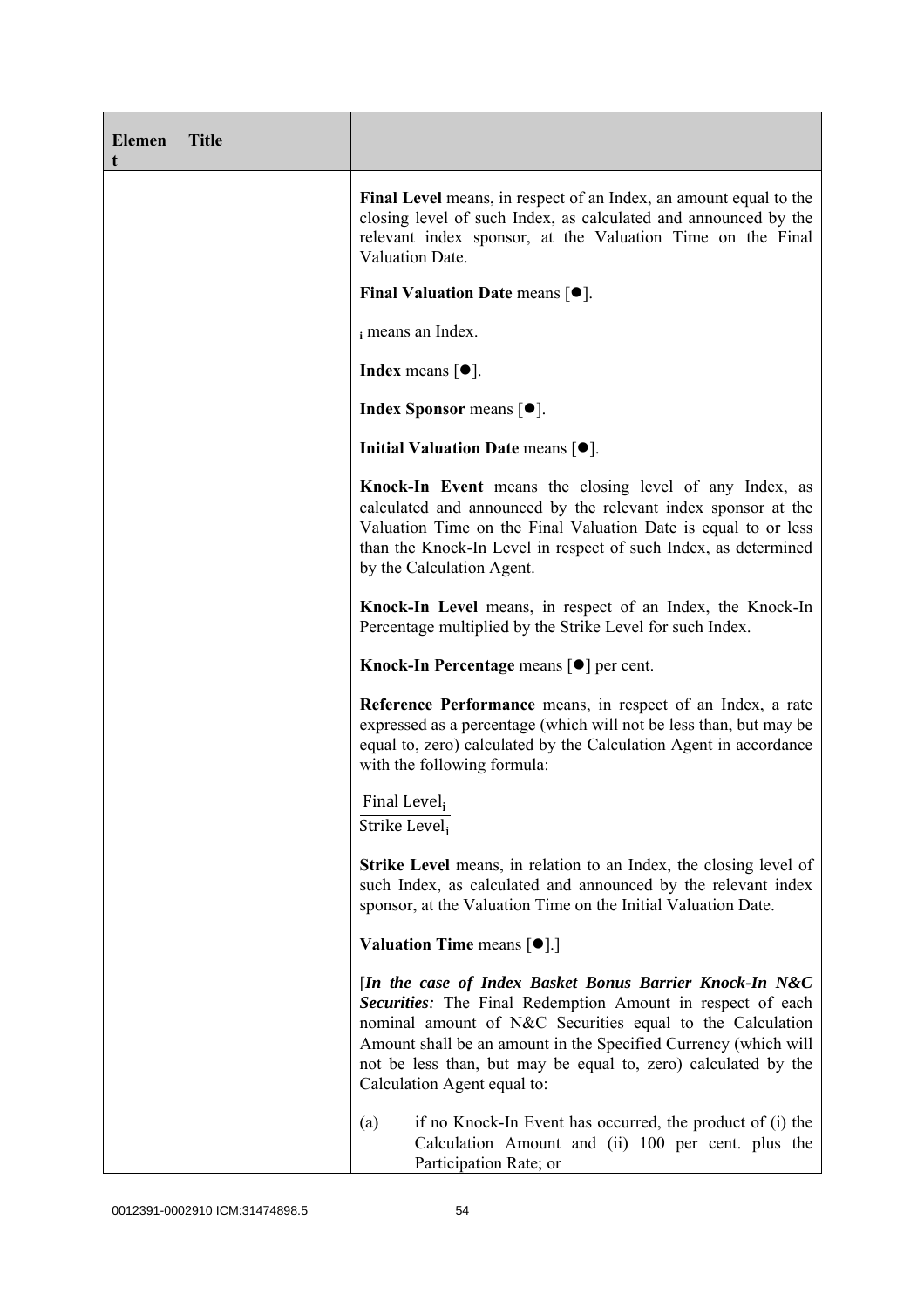| <b>Elemen</b><br>t | <b>Title</b> |                                                       |                                       |                                                                                                                                                                                                                                       |
|--------------------|--------------|-------------------------------------------------------|---------------------------------------|---------------------------------------------------------------------------------------------------------------------------------------------------------------------------------------------------------------------------------------|
|                    |              | (b)                                                   |                                       | if a Knock-In Event has occurred:                                                                                                                                                                                                     |
|                    |              |                                                       | (i)                                   | if the Final Reference Performance is equal to or<br>greater than the Barrier Level, the Calculation<br>Amount; or                                                                                                                    |
|                    |              |                                                       | (ii)                                  | if the Final Reference Performance is less than<br>the Barrier Level, the product of (x) the<br>Calculation Amount and (y) the Final Reference<br>Performance.                                                                        |
|                    |              | Where:                                                |                                       |                                                                                                                                                                                                                                       |
|                    |              |                                                       |                                       | <b>Barrier Level</b> means $\lceil \bullet \rceil$ per cent.                                                                                                                                                                          |
|                    |              |                                                       |                                       | Final Reference Performance means a percentage determined<br>by the Calculation Agent equal to the Reference Performance of<br>the Index with the lowest Reference Performance.                                                       |
|                    |              |                                                       | Valuation Date.                       | Final Level means, in respect of an Index, an amount equal to the<br>closing level of such Index, as calculated and announced by the<br>relevant index sponsor, at the Valuation Time on the Final                                    |
|                    |              |                                                       |                                       | Final Valuation Date means $[•]$ .                                                                                                                                                                                                    |
|                    |              |                                                       | i means an Index.                     |                                                                                                                                                                                                                                       |
|                    |              |                                                       | Index means $\lceil \bullet \rceil$ . |                                                                                                                                                                                                                                       |
|                    |              |                                                       |                                       | Initial Valuation Date means $[•]$ .                                                                                                                                                                                                  |
|                    |              |                                                       |                                       | Knock-In Event means the Final Reference Performance is less<br>than the Knock-In Level.                                                                                                                                              |
|                    |              |                                                       |                                       | <b>Knock-In Level means <math>\lceil \bullet \rceil</math> per cent.</b>                                                                                                                                                              |
|                    |              |                                                       |                                       | <b>Participation Rate</b> means $\lceil \bullet \rceil$ per cent.                                                                                                                                                                     |
|                    |              |                                                       |                                       | Reference Performance means, in respect of an Index, a rate<br>expressed as a percentage (which will not be less than, but may be<br>equal to, zero) calculated by the Calculation Agent in accordance<br>with the following formula: |
|                    |              | Final Level <sub>i</sub><br>Strike Level <sub>i</sub> |                                       |                                                                                                                                                                                                                                       |
|                    |              |                                                       |                                       | <b>Strike Level</b> means, in relation to an Index, the closing level of<br>such Index, as calculated and announced by the relevant index<br>sponsor, at the Valuation Time on the Initial Valuation Date.                            |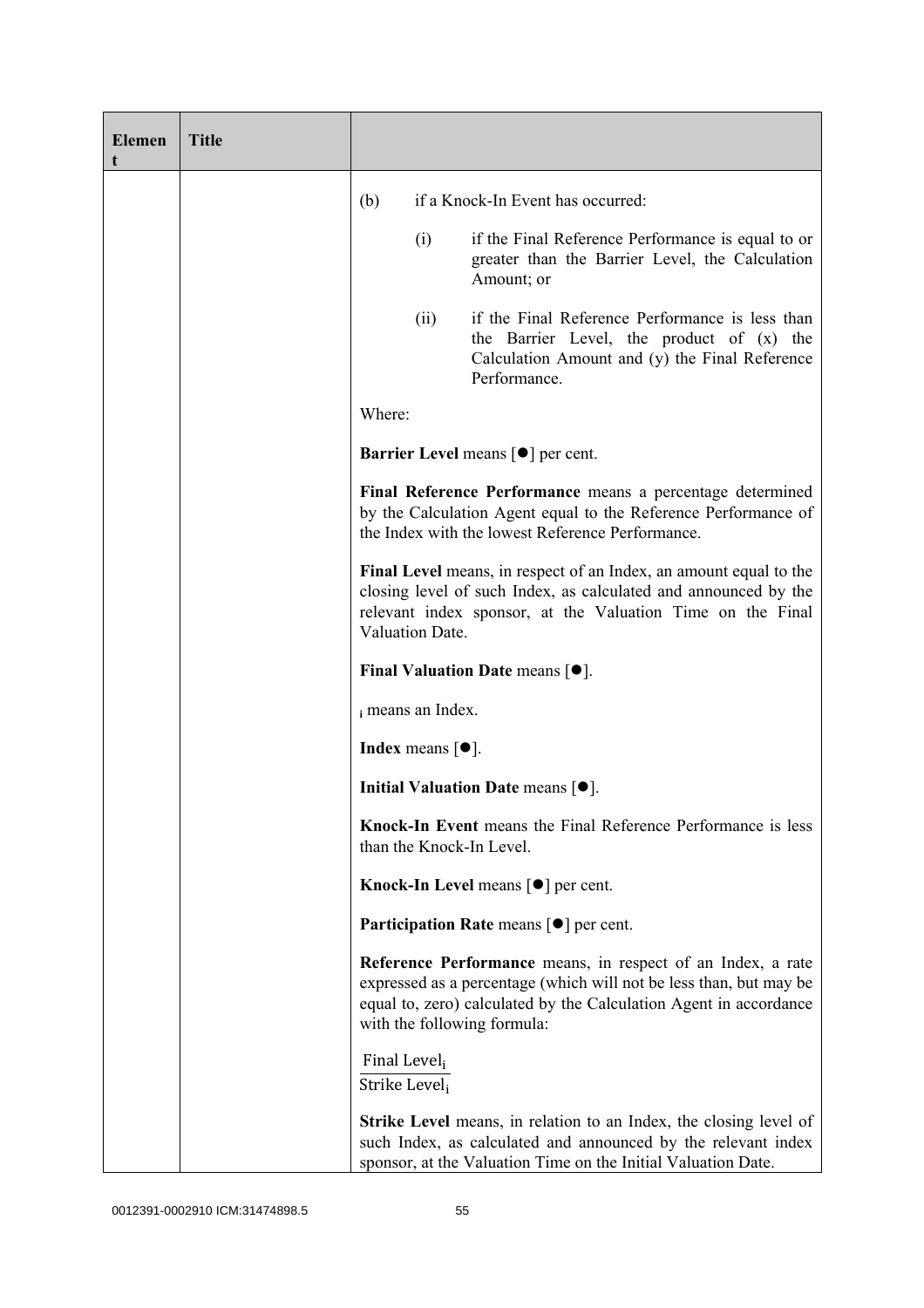| <b>Elemen</b><br>t | <b>Title</b> |                                                                                                                                                                                                                                                                                                                                                                                                                                                                                                                                                                                                                                                               |
|--------------------|--------------|---------------------------------------------------------------------------------------------------------------------------------------------------------------------------------------------------------------------------------------------------------------------------------------------------------------------------------------------------------------------------------------------------------------------------------------------------------------------------------------------------------------------------------------------------------------------------------------------------------------------------------------------------------------|
|                    |              | <b>Valuation Time means <math>\lceil \bullet \rceil</math>.</b>                                                                                                                                                                                                                                                                                                                                                                                                                                                                                                                                                                                               |
|                    |              | [In the case of Equity Basket Autocall N&C Securities: Unless<br>the N&C Securities have been previously redeemed or cancelled,<br>if on any Observation Date an Autocall Event occurs the Issuer<br>will, on giving notice to Security holders, redeem all, but not some<br>only, of the Securities, each nominal amount of the Securities<br>equal to the Calculation Amount being redeemed on the Early<br>Redemption Date at the Early Redemption Amount specified<br>below [If the Securities are interest bearing and not Conditional<br>Interest N&C Securities, insert, together with interest accrued to<br>(but excluding) the date of redemption]. |
|                    |              | Where:                                                                                                                                                                                                                                                                                                                                                                                                                                                                                                                                                                                                                                                        |
|                    |              | Autocall Event means the Autocall Reference Performance in<br>respect of an Observation Date (the Relevant Observation Date)<br>is equal to or greater than the Autocall Level in respect of such<br>Observation Date.                                                                                                                                                                                                                                                                                                                                                                                                                                        |
|                    |              | <b>Autocall Level</b> means [specify % for each Observation Date].                                                                                                                                                                                                                                                                                                                                                                                                                                                                                                                                                                                            |
|                    |              | <b>Autocall Rate</b> means [specify % for each Observation Date].                                                                                                                                                                                                                                                                                                                                                                                                                                                                                                                                                                                             |
|                    |              | Autocall Reference Performance means, in respect of an<br>Observation Date, a percentage determined by the Calculation<br>Agent equal to the Reference Performance of the Share with the<br>lowest Reference Performance in respect of such Observation<br>Date.                                                                                                                                                                                                                                                                                                                                                                                              |
|                    |              | Early Redemption Amount means, in respect of each nominal<br>amount of the N&C Securities equal to the Calculation Amount,<br>an amount in the Specified Currency (which will not be less than,<br>but may be equal to, zero) calculated by the Calculation Agent<br>equal to [in the case of a Fixed Autocall N&C Security: the<br>Calculation Amount] [in the case of an Uplift Autocall N&C<br>Security: the product of (i) the Calculation Amount and (ii) 100<br>per cent. plus the Autocall Rate in respect of the Relevant<br>Observation Date].                                                                                                       |
|                    |              | <b>Early Redemption Date</b> means the day falling the Number of<br>Autocall Business Days immediately succeeding the Relevant<br>Observation Date.                                                                                                                                                                                                                                                                                                                                                                                                                                                                                                           |
|                    |              | i means a Share.                                                                                                                                                                                                                                                                                                                                                                                                                                                                                                                                                                                                                                              |
|                    |              | Initial Valuation Date means $[•]$ .                                                                                                                                                                                                                                                                                                                                                                                                                                                                                                                                                                                                                          |
|                    |              | o means an Observation Date.                                                                                                                                                                                                                                                                                                                                                                                                                                                                                                                                                                                                                                  |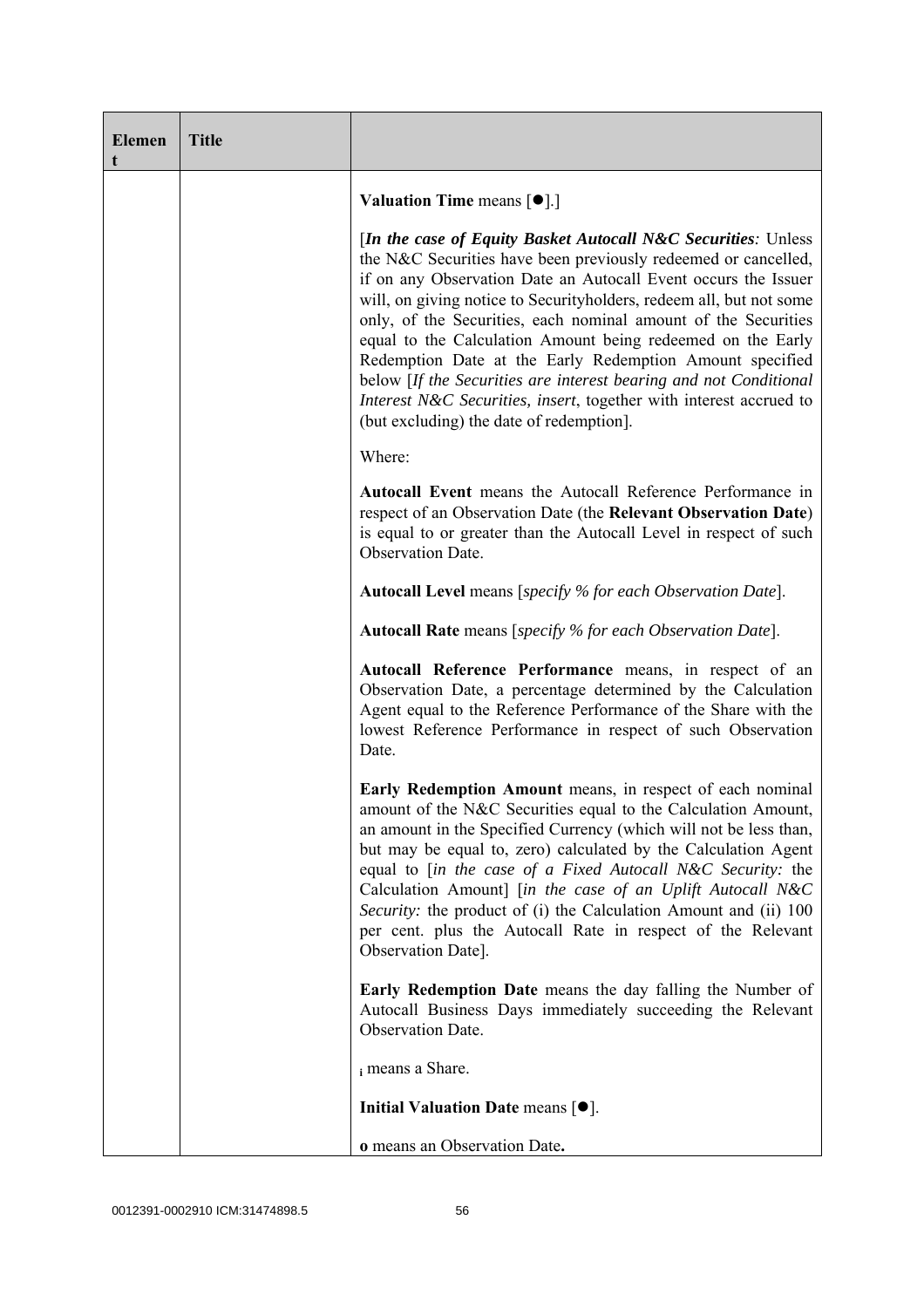| <b>Elemen</b><br>t | <b>Title</b> |                                                                                                                                                                                                                                                                                                                                                                                                                                                                                                                                                                                                                                                                 |
|--------------------|--------------|-----------------------------------------------------------------------------------------------------------------------------------------------------------------------------------------------------------------------------------------------------------------------------------------------------------------------------------------------------------------------------------------------------------------------------------------------------------------------------------------------------------------------------------------------------------------------------------------------------------------------------------------------------------------|
|                    |              | <b>Observation Date means <math>[•]</math>.</b>                                                                                                                                                                                                                                                                                                                                                                                                                                                                                                                                                                                                                 |
|                    |              | <b>Observation Price</b> means, in respect of an Observation Date and<br>a Share, an amount equal to the price per share in respect of such<br>Share quoted on the applicable exchange at the Valuation Time<br>on such Observation Date.                                                                                                                                                                                                                                                                                                                                                                                                                       |
|                    |              | Number of Autocall Business Days means [●].                                                                                                                                                                                                                                                                                                                                                                                                                                                                                                                                                                                                                     |
|                    |              | Reference Performance means, in respect of an Observation<br>Date and a Share, a rate expressed as a percentage (which will not<br>be less than, but may be equal to, zero) calculated by the<br>Calculation Agent in accordance with the following formula:                                                                                                                                                                                                                                                                                                                                                                                                    |
|                    |              | Observation Level <sub>i,0</sub><br>Strike Leveli                                                                                                                                                                                                                                                                                                                                                                                                                                                                                                                                                                                                               |
|                    |              | <b>Share</b> means $\lceil \bullet \rceil$ .                                                                                                                                                                                                                                                                                                                                                                                                                                                                                                                                                                                                                    |
|                    |              | <b>Strike Price</b> means, in relation to a Share, the price per share in<br>respect of such Share quoted on the applicable exchange at the<br>Valuation Time on the Initial Valuation Date.                                                                                                                                                                                                                                                                                                                                                                                                                                                                    |
|                    |              | <b>Valuation Time means <math>\lceil \bullet \rceil</math>.</b>                                                                                                                                                                                                                                                                                                                                                                                                                                                                                                                                                                                                 |
|                    |              | [In the case of Index Basket Autocall N&C Securities: Unless the<br>N&C Securities have been previously redeemed or cancelled, if on<br>any Observation Date an Autocall Event occurs the Issuer will, on<br>giving notice to Securityholders, redeem all, but not some only, of<br>the N&C Securities, each nominal amount of N&C Securities equal<br>to the Calculation Amount being redeemed on the Early<br>Redemption Date at the Early Redemption Amount specified<br>below[If the Securities are interest bearing and not Conditional<br>Interest N&C Securities, insert:, together with interest accrued to<br>(but excluding) the date of redemption]. |
|                    |              | Where:                                                                                                                                                                                                                                                                                                                                                                                                                                                                                                                                                                                                                                                          |
|                    |              | <b>Autocall Event</b> means the Autocall Reference Performance in<br>respect of an Observation Date (the Relevant Observation Date)<br>is equal to or greater than the Autocall Level in respect of such<br>Observation Date.                                                                                                                                                                                                                                                                                                                                                                                                                                   |
|                    |              | <b>Autocall Level</b> means [specify % for each Observation Date].                                                                                                                                                                                                                                                                                                                                                                                                                                                                                                                                                                                              |
|                    |              | <b>Autocall Rate</b> means [specify % for each Observation Date].                                                                                                                                                                                                                                                                                                                                                                                                                                                                                                                                                                                               |
|                    |              | Autocall Reference Performance means, in respect of an<br>Observation Date, a percentage determined by the Calculation                                                                                                                                                                                                                                                                                                                                                                                                                                                                                                                                          |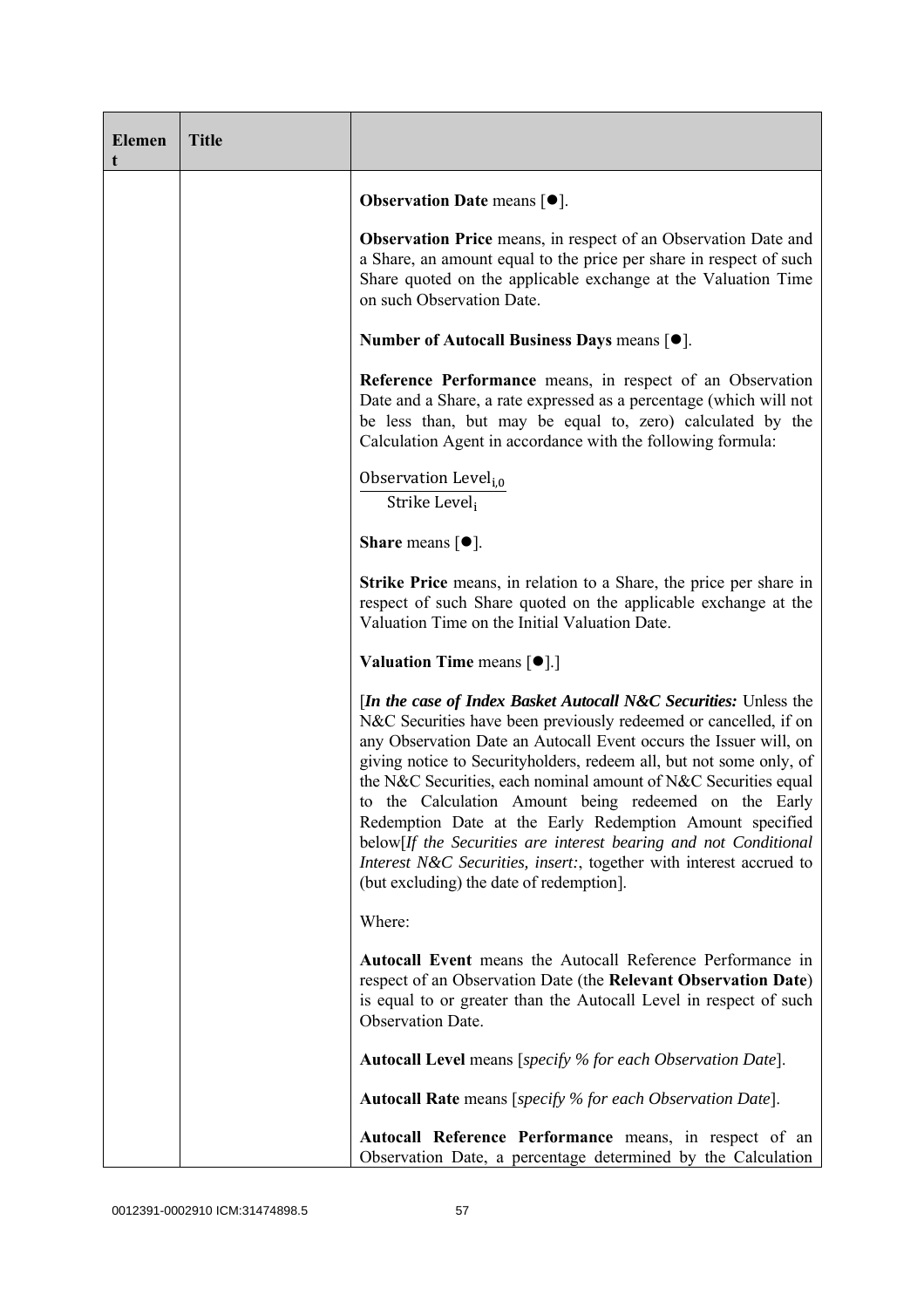| <b>Elemen</b><br>t | <b>Title</b> |                                                                                                                                                                                                                                                                                                                                                                                                                                                                                                                                              |
|--------------------|--------------|----------------------------------------------------------------------------------------------------------------------------------------------------------------------------------------------------------------------------------------------------------------------------------------------------------------------------------------------------------------------------------------------------------------------------------------------------------------------------------------------------------------------------------------------|
|                    |              | Agent equal to the Reference Performance of the Index with the<br>lowest Reference Performance in respect of such Observation<br>Date.                                                                                                                                                                                                                                                                                                                                                                                                       |
|                    |              | Early Redemption Amount means, in respect of each nominal<br>amount of Securities equal to the Calculation Amount, an amount<br>in the Specified Currency (which will not be less than, but may be<br>equal to, zero) calculated by the Calculation Agent equal to [in<br>the case of a Fixed Autocall N&C Security: the Calculation<br>Amount] [in the case of an Uplift Autocall N&C Security: the<br>product of (i) the Calculation Amount and (ii) 100 per cent. plus<br>the Autocall Rate in respect of the Relevant Observation Date]. |
|                    |              | <b>Early Redemption Date</b> means the day falling the Number of<br>Autocall Business Days immediately succeeding the Relevant<br><b>Observation Date.</b>                                                                                                                                                                                                                                                                                                                                                                                   |
|                    |              | i means an Index.                                                                                                                                                                                                                                                                                                                                                                                                                                                                                                                            |
|                    |              | Index means $[•]$ .                                                                                                                                                                                                                                                                                                                                                                                                                                                                                                                          |
|                    |              | Initial Valuation Date means [ $\bullet$ ].                                                                                                                                                                                                                                                                                                                                                                                                                                                                                                  |
|                    |              | o means an Observation Date.                                                                                                                                                                                                                                                                                                                                                                                                                                                                                                                 |
|                    |              | <b>Observation Date means <math>\lceil \bullet \rceil</math>.</b>                                                                                                                                                                                                                                                                                                                                                                                                                                                                            |
|                    |              | <b>Observation Level</b> means, in respect of an Observation Date and<br>an Index, an amount equal to the closing level of such Index, as<br>calculated and announced by the relevant index sponsor, at the<br>Valuation Time on such Observation Date.                                                                                                                                                                                                                                                                                      |
|                    |              | Number of Autocall Business Days means [●].                                                                                                                                                                                                                                                                                                                                                                                                                                                                                                  |
|                    |              | Reference Performance means, in respect of an Observation<br>Date and an Index, a rate expressed as a percentage (which will<br>not be less than, but may be equal to, zero) calculated by the<br>Calculation Agent in accordance with the following formula:                                                                                                                                                                                                                                                                                |
|                    |              | Observation Level <sub>i,0</sub><br>Strike Level <sub>i</sub>                                                                                                                                                                                                                                                                                                                                                                                                                                                                                |
|                    |              | <b>Strike Level</b> means, in relation to an Index, the closing level of<br>such Index, as calculated and announced by the relevant index<br>sponsor, at the Valuation Time on the Initial Valuation Date.                                                                                                                                                                                                                                                                                                                                   |
|                    |              | <b>Valuation Time means <math>\lceil \bullet \rceil</math>.</b>                                                                                                                                                                                                                                                                                                                                                                                                                                                                              |
|                    |              | [In the case of Zero Recovery Single Name Credit Linked N&C<br><b>Securities, insert:</b> Subject to any prior purchase and cancellation                                                                                                                                                                                                                                                                                                                                                                                                     |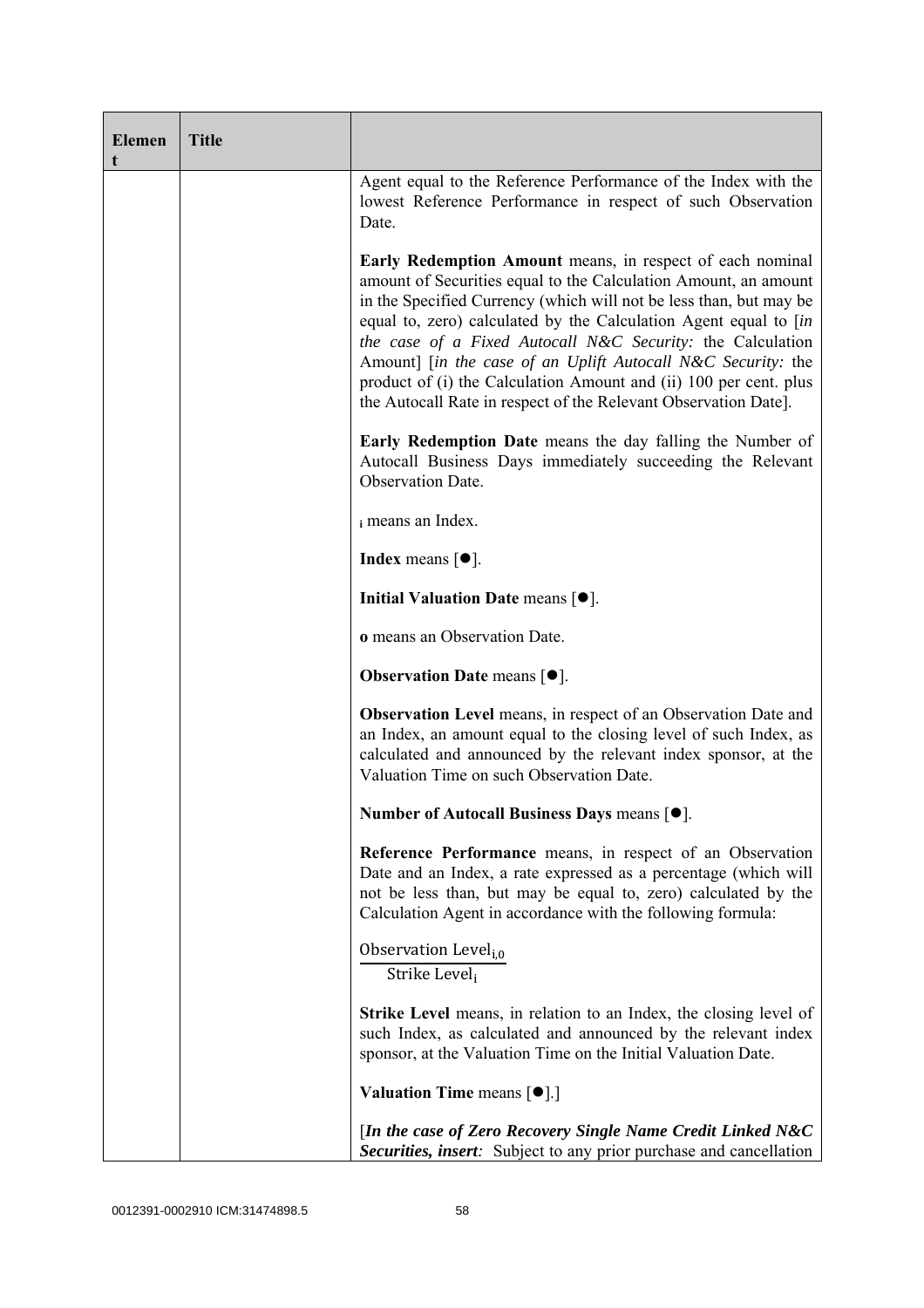| <b>Elemen</b><br>t | <b>Title</b> |                                                                                                                                                                                                                                                                                                                                                                                                                                                                                                                                                                                            |
|--------------------|--------------|--------------------------------------------------------------------------------------------------------------------------------------------------------------------------------------------------------------------------------------------------------------------------------------------------------------------------------------------------------------------------------------------------------------------------------------------------------------------------------------------------------------------------------------------------------------------------------------------|
|                    |              | or early redemption and the occurrence of a Credit Event<br>Determination Date as described below, each Security will be<br>redeemed by the Issuer at [insert Calculation Amount], being its<br>Final Redemption Amount on the Maturity Date.                                                                                                                                                                                                                                                                                                                                              |
|                    |              | Discharge of the Issuer's obligations following a Credit Event                                                                                                                                                                                                                                                                                                                                                                                                                                                                                                                             |
|                    |              | If a Credit Event (being a [bankruptcy[,]] [failure to pay[,]]<br>acceleration[,]]<br>[obligation]<br>[obligation]<br>$default[,$ ]<br>[repudiation/moratorium[,]] [governmental intervention[,]] [or]<br>[restructuring] ( <i>include all that apply</i> )), occurs in respect of the<br>Reference Entity (being [specify reference entity] or any<br>$successor(s)$ ) (the Reference Entity), the Calculation Agent may<br>determine that a Credit Event Determination Date has occurred.                                                                                                |
|                    |              | If a Credit Event Determination Date occurs, the Issuer shall give<br>notice to the holders, and, subject to any adjustment and any prior<br>redemption, the Issuer's obligations in respect of the N&C<br>Securities will be discharged on the Credit Event Redemption<br>Date and no redemption or other amounts shall be payable in<br>respect of such discharge and the Issuer will have no further<br>liability or obligation in respect of the N&C Securities.                                                                                                                       |
|                    |              | If the Calculation Agent determines that a Credit Event<br>Determination Date has occurred, [each Security shall cease to<br>bear interest from (and including) the Coupon Payment Date<br>immediately preceding, or if the Credit Event Determination Date<br>is a Coupon Payment Date, coinciding with the Credit Event<br>Determination Date, or if the Credit Event Determination Date<br>falls on or prior to the first Coupon Payment Date, no interest<br>shall accrue on the Securities] [each Security shall cease to bear<br>interest from the Credit Event Determination Date]. |
|                    |              | Where:                                                                                                                                                                                                                                                                                                                                                                                                                                                                                                                                                                                     |
|                    |              | Credit Event Determination Date means the date in respect of<br>which a Credit Event is determined to have occurred for the<br>purposes of the Securities.                                                                                                                                                                                                                                                                                                                                                                                                                                 |
|                    |              | <b>Credit Event Redemption Date</b> means the day falling [specify]<br>[ten] business days following the latest of (i) the Credit Event<br>Determination Date and (ii) the date when the Credit Event<br>Notice is delivered.                                                                                                                                                                                                                                                                                                                                                              |
|                    |              | [If Restructuring is a Credit Event and either Restructuring<br>Maturity Limitation and Fully Transferable Obligation, Modified<br>Limitation<br>Restructuring<br><b>Maturity</b><br>and<br>Conditionally<br>Transferable Obligation, Mod R or Mod Mod R applies, insert:                                                                                                                                                                                                                                                                                                                  |
|                    |              | Partial Reduction on Restructuring Credit Event                                                                                                                                                                                                                                                                                                                                                                                                                                                                                                                                            |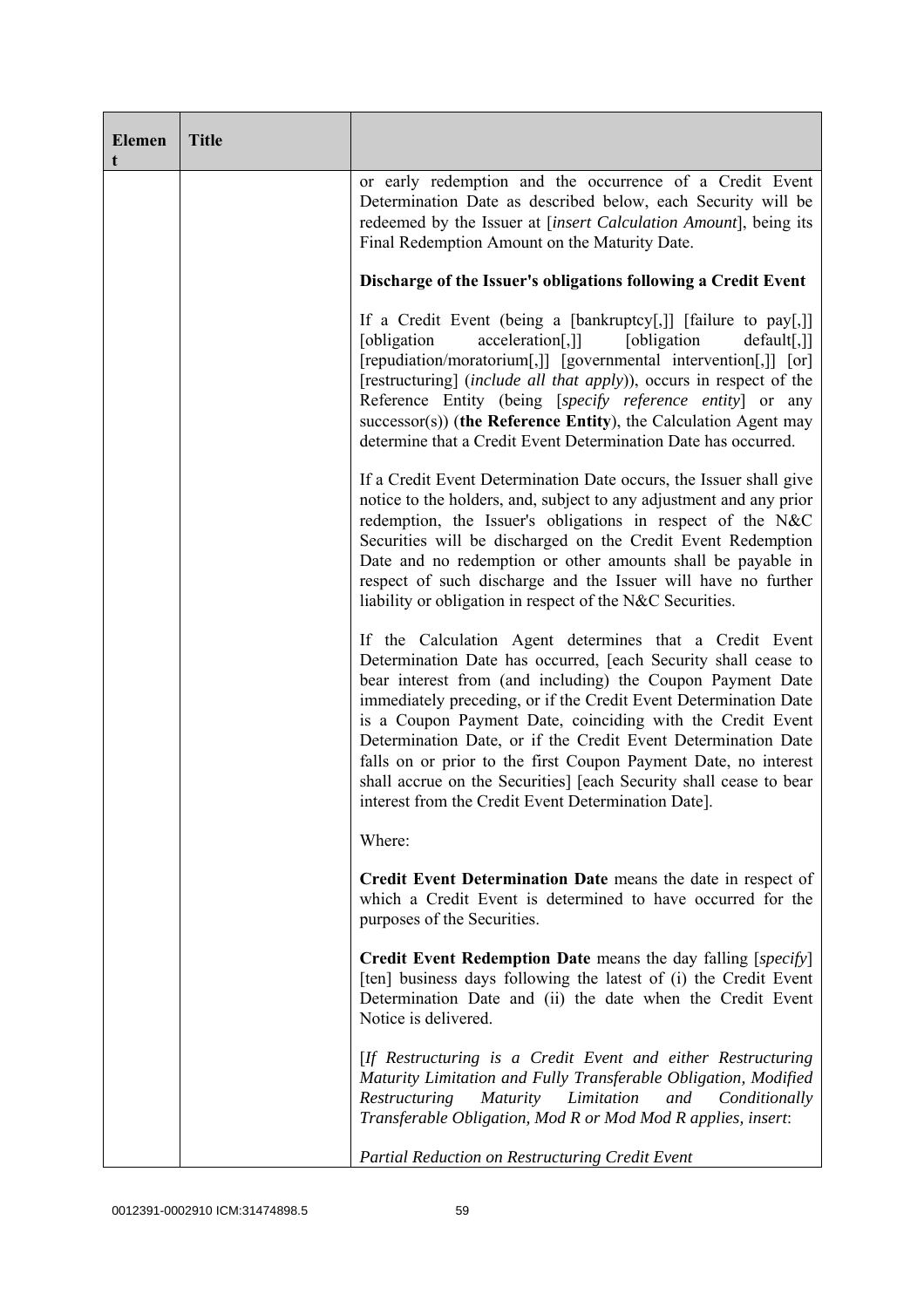| <b>Elemen</b><br>t | <b>Title</b> |                                                                                                                                                                                                                                                                                                                                                                                                                                                                                                                                                                                                                                                                                                                                                          |
|--------------------|--------------|----------------------------------------------------------------------------------------------------------------------------------------------------------------------------------------------------------------------------------------------------------------------------------------------------------------------------------------------------------------------------------------------------------------------------------------------------------------------------------------------------------------------------------------------------------------------------------------------------------------------------------------------------------------------------------------------------------------------------------------------------------|
|                    |              | If the type of Credit Event is a Restructuring, the Calculation<br>Agent may choose not to discharge the Issuer's obligations in<br>respect of the full nominal amount of the N&C Securities but may<br>instead determine that the Issuer's obligations shall be discharged<br>in respect of a portion of such nominal amount (the Partial<br>Discharge Amount) only and, subject to the occurrence of further<br>Credit Events, leave the remaining portion of the nominal amount<br>of the N&C Securities outstanding (in which case the terms and<br>conditions of the Securities shall continue to apply to such<br>outstanding portion of the nominal amount).]                                                                                     |
|                    |              | [In the case of Zero Recovery Basket Credit Linked N&C<br>Securities, insert: The Final Redemption Amount in respect of<br>each nominal amount of Securities equal to the Calculation<br>Amount shall be an amount in the Specified Currency equal to the<br>Outstanding Nominal Amount as of the Maturity Date. For the<br>avoidance of doubt if the Outstanding Nominal Amount as of the<br>Maturity Date is zero, no amounts will be payable on the Maturity<br>Date.                                                                                                                                                                                                                                                                                 |
|                    |              | The Outstanding Nominal Amount is the Calculation Amount,<br>subject to reduction in accordance with the following paragraph.                                                                                                                                                                                                                                                                                                                                                                                                                                                                                                                                                                                                                            |
|                    |              | If <i>[Insert if Annex 7 applies: Conditions to Settlement are</i><br>satisfied][Insert if Annex 15 applies: a Credit Event<br>Determination Date occurs] with respect to a Reference Entity,<br>the Calculation Agent will thereupon reduce the Outstanding<br>Nominal Amount by an amount equal to the Credit Event<br>Reduction Amount in respect of such Reference Entity, subject to<br>the effective date of such reduction being adjusted or such<br>reduction being reversed in certain circumstances.                                                                                                                                                                                                                                           |
|                    |              | If the Outstanding Nominal Amount is equal to zero, the Issuer's<br>obligations in respect of the Securities will be discharged and the<br>Issuer will have no further liability in respect thereof.                                                                                                                                                                                                                                                                                                                                                                                                                                                                                                                                                     |
|                    |              | Where:                                                                                                                                                                                                                                                                                                                                                                                                                                                                                                                                                                                                                                                                                                                                                   |
|                    |              | [ <i>Insert if Annex 7 applies:</i> Conditions to Settlement means $[(a)]$<br>the occurrence of a Credit Event Determination Date except<br>where such is reversed [and (b) either (i) the delivery by the<br>Calculation Agent to the Issuer of a notice of publicly available<br>information confirming the occurrence of the Credit Event that is<br>effective during one of the periods specified in paragraph (a) of<br>the definition of Credit Event Determination Date or (ii) the<br>public announcement by the International Swaps and Derivatives<br>Association, Inc. (ISDA) on or prior to the last day of a<br>prescribed period that<br>the relevant Credit Derivatives<br>Determinations Committee established by ISDA has resolved that |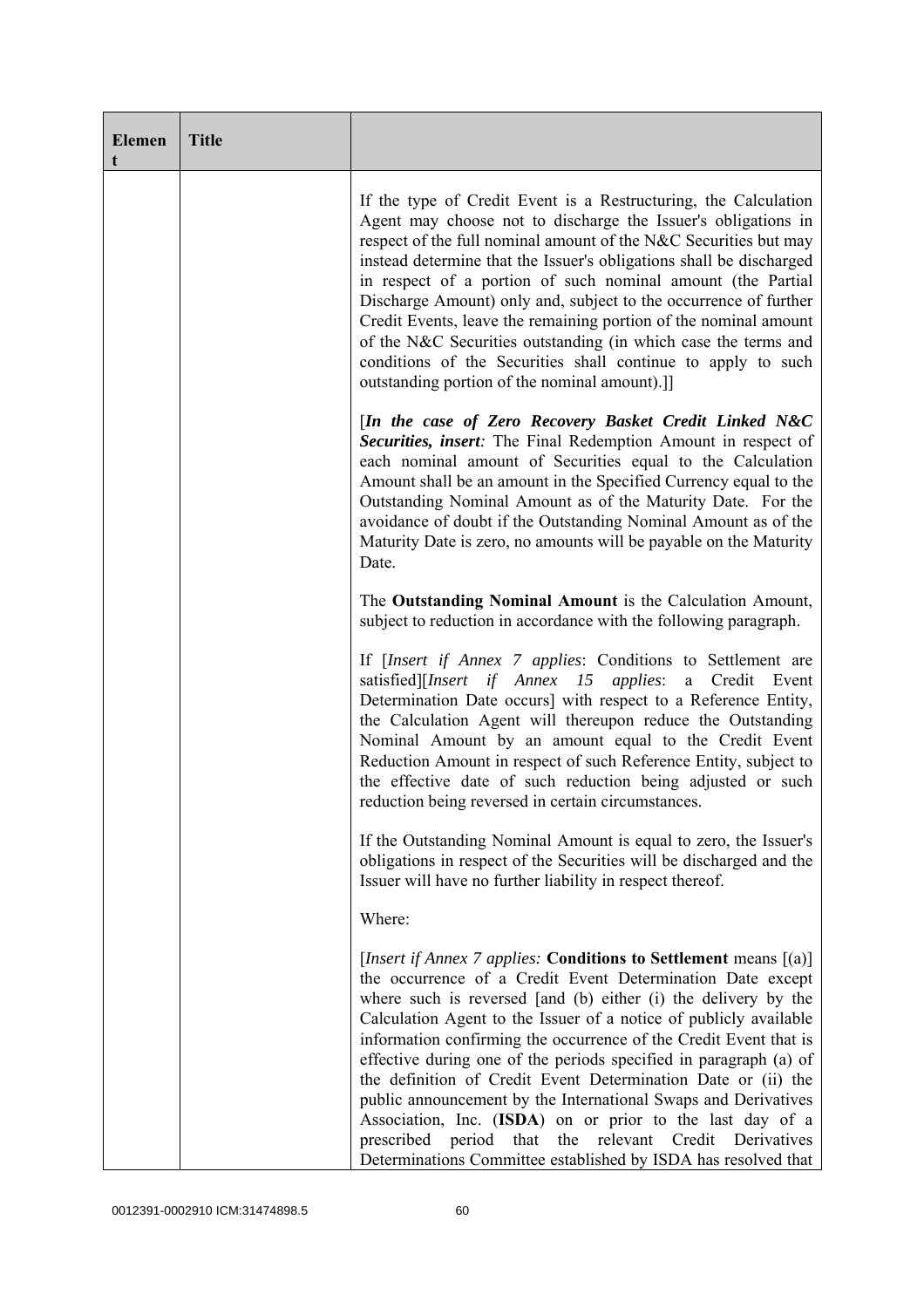| <b>Elemen</b><br>t | <b>Title</b> |                                                                                                                                                                                                                                                                                                                                                                                                                                                                                                                                                                                                                                                              |
|--------------------|--------------|--------------------------------------------------------------------------------------------------------------------------------------------------------------------------------------------------------------------------------------------------------------------------------------------------------------------------------------------------------------------------------------------------------------------------------------------------------------------------------------------------------------------------------------------------------------------------------------------------------------------------------------------------------------|
|                    |              | an event that constitutes a Credit Event has occurred with respect<br>to the relevant Reference Entity or obligation thereof [Include if<br>Notice of Publicly Available Information is applicable].]                                                                                                                                                                                                                                                                                                                                                                                                                                                        |
|                    |              | Credit Event Determination Date means the date in respect of<br>which a Credit Event is determined to have occurred for the<br>purposes of the Securities.                                                                                                                                                                                                                                                                                                                                                                                                                                                                                                   |
|                    |              | Credit Event Reduction Amount means, in respect of a<br>Reference Entity, the product of (a) the Calculation Amount and<br>(b) the Weighting in respect of such Reference Entity.                                                                                                                                                                                                                                                                                                                                                                                                                                                                            |
|                    |              | Credit Event means [Bankruptcy, Failure to Pay, Obligation<br>Obligation Default, Repudiation/Moratorium,<br>Acceleration,<br>Restructuring or Governmental Intervention]. [Delete<br>as<br>applicable and include brief description of each Credit Event]                                                                                                                                                                                                                                                                                                                                                                                                   |
|                    |              | Reference Entity means $[•]$ .                                                                                                                                                                                                                                                                                                                                                                                                                                                                                                                                                                                                                               |
|                    |              | Weighting means, with respect to a Reference Entity, (a) the<br>Weighting Percentage for such Reference Entity or, if prior to<br>[Insert if Annex 7 applies: the satisfaction of Conditions to<br>Settlement with respect to such Reference Entity] [Insert if Annex<br>15 applies: the occurrence of a Credit Event Determination Date<br>with respect to such Reference Entity], such Reference Entity is a<br>successor to another Reference Entity, (b) the sum of (x) the<br>Weighting Percentage for such Reference Entity and (y) the<br>Weighting Percentage for each Reference Entity in respect of<br>which such Reference Entity is a successor. |
|                    |              | Weighting Percentage means [specify for each Reference<br>Entity].                                                                                                                                                                                                                                                                                                                                                                                                                                                                                                                                                                                           |
|                    |              | [If Restructuring is a Credit Event and either Restructuring<br>Maturity Limitation and Fully Transferable Obligation, Modified<br><i>Maturity</i><br>Limitation<br>Restructuring<br>and<br>Conditionally<br>Transferable Obligation, Mod R or Mod Mod R applies, insert:                                                                                                                                                                                                                                                                                                                                                                                    |
|                    |              | Partial Reduction on Restructuring Credit Event                                                                                                                                                                                                                                                                                                                                                                                                                                                                                                                                                                                                              |
|                    |              | If the type of Credit Event is a Restructuring, the Calculation<br>Agent may choose not to reduce the Outstanding Nominal<br>Amount by the full Credit Event Reduction Amount in respect of<br>the relevant Reference Entity, but may choose to apply a<br>reduction of part of the relevant Credit Event Reduction Amount<br>and, subject to the occurrence of further Credit Events, leave the<br>remaining Credit Event Reduction Amount outstanding (in which<br>case the terms and conditions of the Securities shall continue to<br>apply to such amount).]]                                                                                           |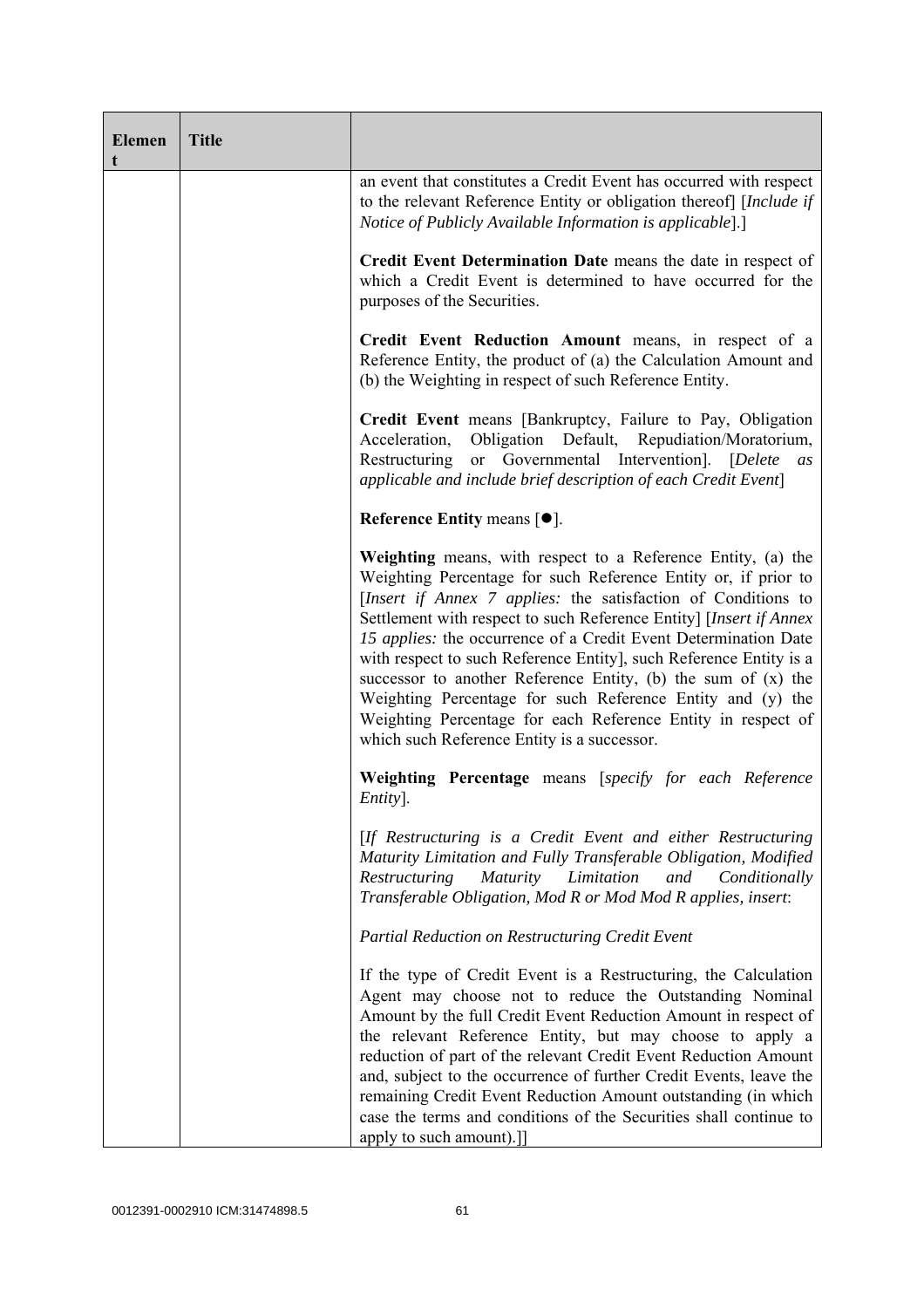| <b>Elemen</b><br>t | <b>Title</b> |                                                                                                                                                                                                                                                                                                                                                                                                                                                                                                                                                                                            |
|--------------------|--------------|--------------------------------------------------------------------------------------------------------------------------------------------------------------------------------------------------------------------------------------------------------------------------------------------------------------------------------------------------------------------------------------------------------------------------------------------------------------------------------------------------------------------------------------------------------------------------------------------|
|                    |              | [In the case of Auction to Cash Settled Credit Linked N&C<br>Securities, insert: Subject to any prior purchase and cancellation<br>or early redemption and the occurrence of a Credit Event<br>Determination Date as described below, each Security will be<br>redeemed by the Issuer at [insert Calculation Amount], being its<br>Final Redemption Amount on the Maturity Date.                                                                                                                                                                                                           |
|                    |              | <b>Redemption following a Credit Event</b>                                                                                                                                                                                                                                                                                                                                                                                                                                                                                                                                                 |
|                    |              | If a Credit Event (being a [bankruptcy[,]] [failure to pay[,]]<br>[obligation<br>acceleration[,]]<br>[obligation]<br>$default[,$ ]]<br>[repudiation/moratorium[,]] [governmental intervention[,]] [or]<br>[restructuring] (include all that apply)), occurs in respect of the<br>Reference Entity (being [specify reference entity] or any<br>successor(s)) (the Reference Entity), the Calculation Agent may<br>determine that a Credit Event Determination Date has occurred.                                                                                                            |
|                    |              | If a Credit Event Determination Date occurs, the Issuer shall give<br>notice to the holders, and, subject to any adjustment and any prior<br>redemption, redeem all but not some only of the Securities and<br>pay in respect of each Security the Credit Event Redemption<br>Amount on the Credit Event Redemption Date.                                                                                                                                                                                                                                                                  |
|                    |              | If the Calculation Agent determines that a Credit Event<br>Determination Date has occurred, [each Security shall cease to<br>bear interest from (and including) the Coupon Payment Date<br>immediately preceding, or if the Credit Event Determination Date<br>is a Coupon Payment Date, coinciding with the Credit Event<br>Determination Date, or if the Credit Event Determination Date<br>falls on or prior to the first Coupon Payment Date, no interest<br>shall accrue on the Securities] [each Security shall cease to bear<br>interest from the Credit Event Determination Date]. |
|                    |              | Where:                                                                                                                                                                                                                                                                                                                                                                                                                                                                                                                                                                                     |
|                    |              | Auction Final Price means the recovery amount (expressed as a<br>percentage) determined by the Calculation Agent by reference to<br>the price determined for obligations of the relevant Reference<br>Entity by the relevant auction procedure.                                                                                                                                                                                                                                                                                                                                            |
|                    |              | Credit Event Determination Date means the date in respect of<br>which a Credit Event is determined to have occurred for the<br>purposes of the Securities.                                                                                                                                                                                                                                                                                                                                                                                                                                 |
|                    |              | Credit Event Redemption Date means the day falling [specify]<br>[ten] business days following the latest of (i) the [auction<br>settlement date] [or] [the calculation of the Final Price] and (ii)<br>the Credit Event Determination Date.                                                                                                                                                                                                                                                                                                                                                |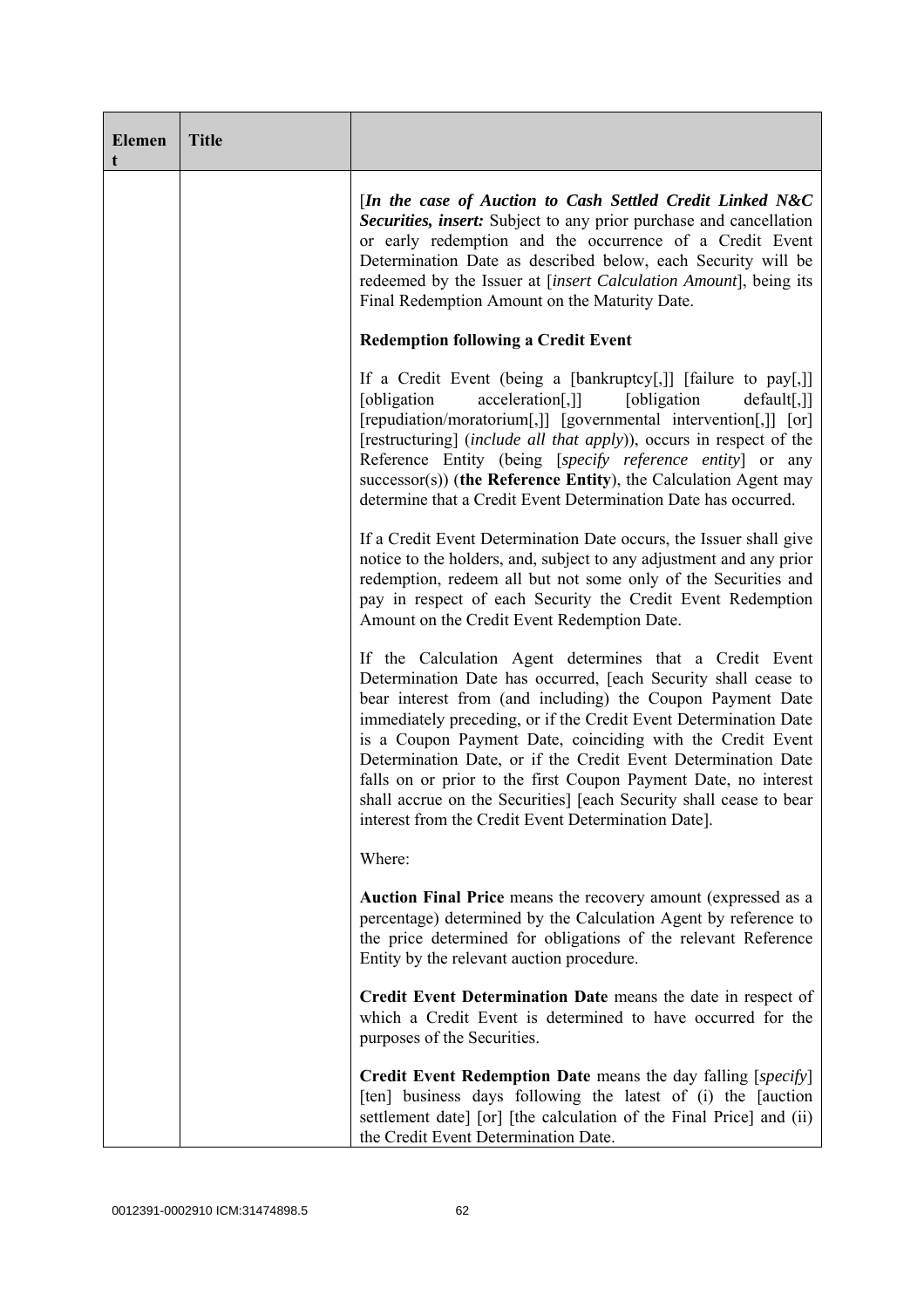| <b>Elemen</b><br>t | <b>Title</b> |                                                                                                                                                                                                                                                                                                                                                                                                                                                                                                                                                                                                                                                                                                                                                                                                                             |
|--------------------|--------------|-----------------------------------------------------------------------------------------------------------------------------------------------------------------------------------------------------------------------------------------------------------------------------------------------------------------------------------------------------------------------------------------------------------------------------------------------------------------------------------------------------------------------------------------------------------------------------------------------------------------------------------------------------------------------------------------------------------------------------------------------------------------------------------------------------------------------------|
|                    |              | Credit Event Redemption Amount means: [[specify] per<br>Calculation Amount] / [an amount calculated by the Calculation<br>Agent equal to $(A \times B) - C$ , where                                                                                                                                                                                                                                                                                                                                                                                                                                                                                                                                                                                                                                                         |
|                    |              | A is the Calculation Amount;                                                                                                                                                                                                                                                                                                                                                                                                                                                                                                                                                                                                                                                                                                                                                                                                |
|                    |              | <b>B</b> is the Auction Final Price or, if the Auction Final Price is not to<br>be determined following the occurrence of certain events, the<br>Final Price; and                                                                                                                                                                                                                                                                                                                                                                                                                                                                                                                                                                                                                                                           |
|                    |              | C is relevant unwind costs].]                                                                                                                                                                                                                                                                                                                                                                                                                                                                                                                                                                                                                                                                                                                                                                                               |
|                    |              | The Credit Event Redemption Amount shall not be less than<br>zero.]]                                                                                                                                                                                                                                                                                                                                                                                                                                                                                                                                                                                                                                                                                                                                                        |
|                    |              | Final Price means the recovery amount (expressed as a<br>percentage) determined by the Calculation Agent in respect of<br>obligations of the relevant Reference Entity.                                                                                                                                                                                                                                                                                                                                                                                                                                                                                                                                                                                                                                                     |
|                    |              | [If Restructuring is a Credit Event, insert:                                                                                                                                                                                                                                                                                                                                                                                                                                                                                                                                                                                                                                                                                                                                                                                |
|                    |              | Partial reduction on restructuring credit event                                                                                                                                                                                                                                                                                                                                                                                                                                                                                                                                                                                                                                                                                                                                                                             |
|                    |              | If the type of credit event is a restructuring, the Calculation Agent<br>may choose not to redeem the Securities in full, but may choose<br>to pay a partial Credit Event Redemption Amount and, subject to<br>the occurrence of further credit events, the terms and conditions<br>of the Securities shall continue to apply.                                                                                                                                                                                                                                                                                                                                                                                                                                                                                              |
|                    |              | [In the case of Tranched Zero Recovery Credit Linked N&C<br>Securities, insert: The Final Redemption Amount in respect of<br>each nominal amount of Securities equal to the Calculation<br>Amount shall be an amount in the Specified Currency equal to the<br>Outstanding Nominal Amount as of the Maturity Date. For the<br>avoidance of doubt if the Outstanding Nominal Amount as of the<br>Maturity Date is zero, no amounts will be payable on the Maturity<br>Date. On and from any date on which the Outstanding Nominal<br>Amount is reduced as provided below, interest will be calculated<br>on the Outstanding Nominal Amount immediately prior to the<br>relevant interest payment date. If the Outstanding Nominal<br>Amount is reduced to zero no further interest will be payable on<br>the N&C Securities. |
|                    |              | The Outstanding Nominal Amount is the Calculation Amount,<br>subject to reduction in accordance with the following paragraph.                                                                                                                                                                                                                                                                                                                                                                                                                                                                                                                                                                                                                                                                                               |
|                    |              | If a Credit Event Determination Date occurs with respect to a<br>Reference Entity, the Calculation Agent will thereupon reduce the<br>Outstanding Nominal Amount by an amount equal to the                                                                                                                                                                                                                                                                                                                                                                                                                                                                                                                                                                                                                                  |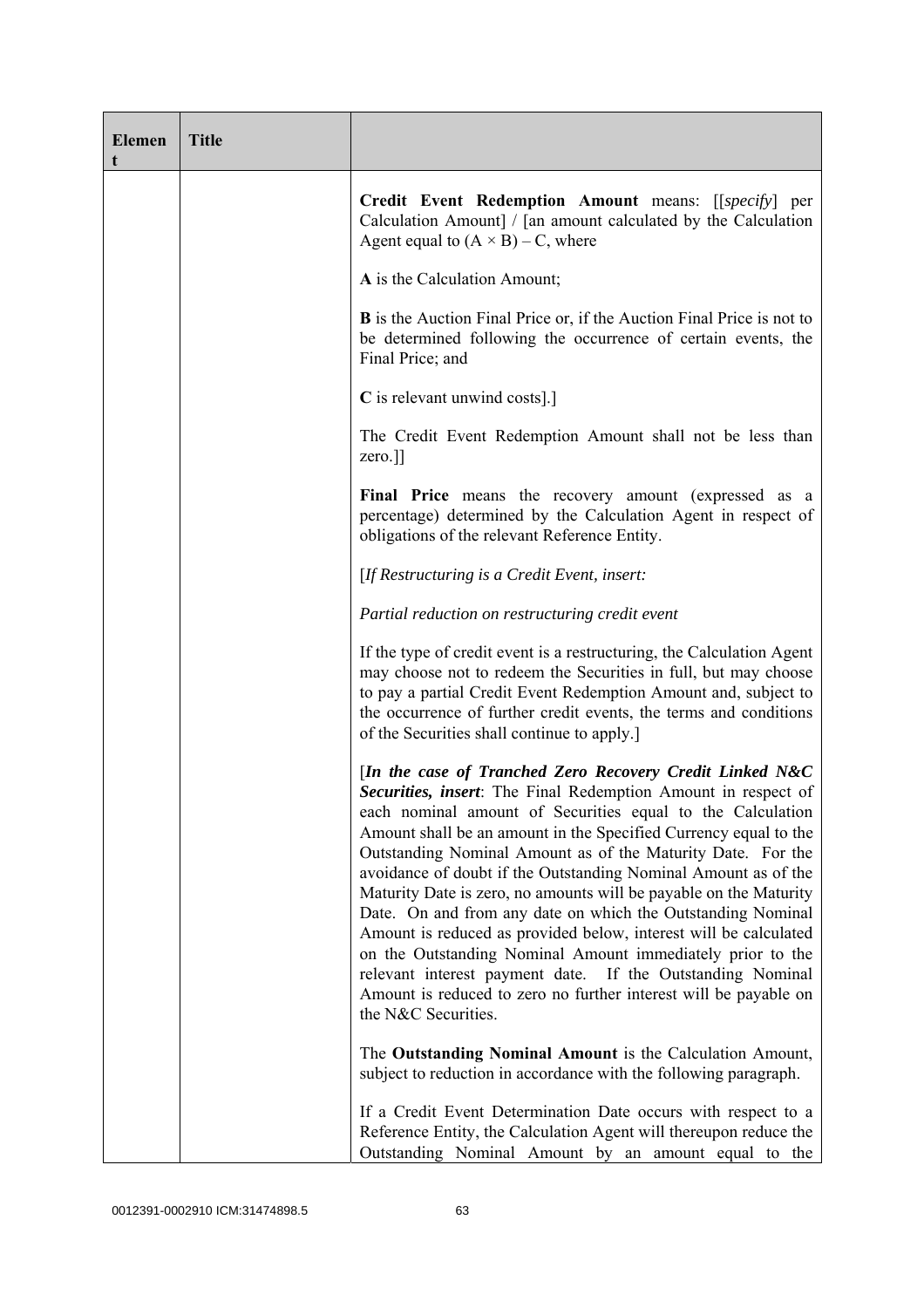| <b>Elemen</b><br>t | <b>Title</b> |                                                                                                                                                                                                                                                                                                                                                                                           |
|--------------------|--------------|-------------------------------------------------------------------------------------------------------------------------------------------------------------------------------------------------------------------------------------------------------------------------------------------------------------------------------------------------------------------------------------------|
|                    |              | Aggregate Reduction Amount, subject to the effective date of<br>such reduction being adjusted or such reduction being reversed in<br>certain circumstances.                                                                                                                                                                                                                               |
|                    |              | If the Outstanding Nominal Amount is equal to zero, the Issuer's<br>obligations in respect of the Securities will be discharged and the<br>Issuer will have no further liability in respect thereof.                                                                                                                                                                                      |
|                    |              | Where:                                                                                                                                                                                                                                                                                                                                                                                    |
|                    |              | Aggregate Reduction Amount means, with respect to any day,<br>an amount equal to the product of (a) the Calculation Amount and<br>(b) the Tranche Loss Percentage divided by the Tranche Width.                                                                                                                                                                                           |
|                    |              | Credit Event Determination Date means the date in respect of<br>which a Credit Event is determined to have occurred for the<br>purposes of the Securities.                                                                                                                                                                                                                                |
|                    |              | Credit Event means each of the Credit Events listed in the<br>Physical Settlement Matrix in respect of each of the Reference<br>Entities listed in the Index.                                                                                                                                                                                                                             |
|                    |              | Index means $[•]$ .                                                                                                                                                                                                                                                                                                                                                                       |
|                    |              | Loss Percentage means, with respect to each Reference Entity<br>and the occurrence of a Credit Event Determination Date, the<br>Reference Entity Weighting.                                                                                                                                                                                                                               |
|                    |              | <b>Reference Entity means the References Entities comprising the</b><br>Index as at the Trade Date and any Successor(s) thereto.                                                                                                                                                                                                                                                          |
|                    |              | Reference Entity Weighting means, in respect of each Reference<br>Entity the relevant percentage as set out in the Index, provided<br>that if a Succession Event occurs in respect of a Reference Entity<br>the Reference Entity Weightings of all affected Reference Entities<br>will be subject to adjustment by the Calculation Agent as<br>provided in the definition of "Successor". |
|                    |              | <b>Tranche Loss Percentage</b> means, with respect to a Credit Event<br>Determination Date, (each a Relevant Day), an amount equal to<br>the lowest of:                                                                                                                                                                                                                                   |
|                    |              | the Tranche Width; and<br>(a)                                                                                                                                                                                                                                                                                                                                                             |
|                    |              | (b)<br>an amount expressed as a percentage equal to (subject)<br>to a minimum of zero):                                                                                                                                                                                                                                                                                                   |
|                    |              | (i)<br>the aggregate of all Loss Percentages<br>(calculated for the period from and<br>including the relevant Trade Date to and                                                                                                                                                                                                                                                           |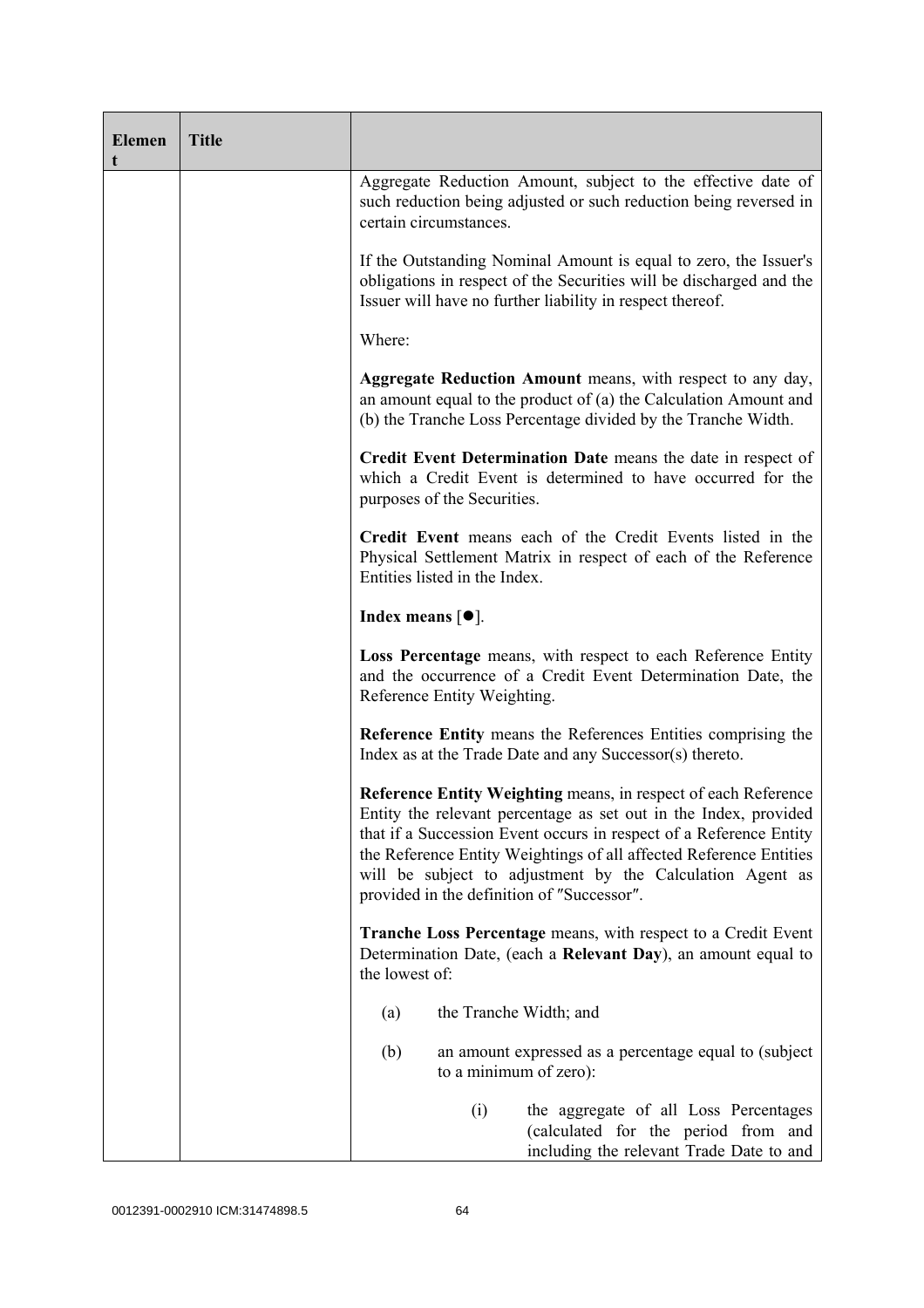| <b>Elemen</b> | <b>Title</b> |                                                                                                                                                                                                                                                                                                                                                                                                                                                                                                                                                          |
|---------------|--------------|----------------------------------------------------------------------------------------------------------------------------------------------------------------------------------------------------------------------------------------------------------------------------------------------------------------------------------------------------------------------------------------------------------------------------------------------------------------------------------------------------------------------------------------------------------|
|               |              | including such Relevant Day)(including<br>the Loss Percentage in respect of such<br>Relevant Day) as determined by the<br>Calculation Agent; minus                                                                                                                                                                                                                                                                                                                                                                                                       |
|               |              | the Tranche Attachment Level.<br>(ii)                                                                                                                                                                                                                                                                                                                                                                                                                                                                                                                    |
|               |              | <b>Tranche Attachment Level means <math>\lceil \bullet \rceil</math> per cent.</b>                                                                                                                                                                                                                                                                                                                                                                                                                                                                       |
|               |              | <b>Tranche Detachment Level means [●] per cent.</b>                                                                                                                                                                                                                                                                                                                                                                                                                                                                                                      |
|               |              | <b>Tranche Width</b> means $\lceil \bullet \rceil$ per cent. (being equal to the Tranche<br>Detachment Level minus the Tranche Attachment Level).                                                                                                                                                                                                                                                                                                                                                                                                        |
|               |              | Partial Reduction on Restructuring Credit Event                                                                                                                                                                                                                                                                                                                                                                                                                                                                                                          |
|               |              | If the type of Credit Event is a Restructuring, the Calculation<br>Agent may choose not to reduce the Outstanding Nominal<br>Amount by the full Aggregate Reduction Amount in respect of<br>the relevant Reference Entity, but may choose to apply a<br>reduction of part of the relevant Aggregate Reduction Amount<br>and, subject to the occurrence of further Credit Events, leave the<br>remaining Aggregate Reduction Amount outstanding (in which<br>case the terms and conditions of the Securities shall continue to<br>apply to such amount).] |
|               |              | [In the case of Equity Delta One Redemption $N\&C$ Securities:<br>The Final Redemption Amount in respect of each nominal<br>amount of Securities equal to the Calculation Amount shall be an<br>amount in the Specified Currency (which will not be less than,<br>but may be equal to, zero) calculated by the Calculation Agent<br>equal to:                                                                                                                                                                                                            |
|               |              | $[V_F \times Exchange Rate] - C$                                                                                                                                                                                                                                                                                                                                                                                                                                                                                                                         |
|               |              | Any such amount will be rounded to the nearest sub-unit of the<br>relevant Specified Currency, half of any such sub-unit being<br>rounded upwards or otherwise in accordance with applicable<br>market convention.                                                                                                                                                                                                                                                                                                                                       |
|               |              | Where:                                                                                                                                                                                                                                                                                                                                                                                                                                                                                                                                                   |
|               |              | $V_F$ means the Final Price.                                                                                                                                                                                                                                                                                                                                                                                                                                                                                                                             |
|               |              | C means the Specified Currency equivalent of the Costs as<br>determined by the Calculation Agent using such foreign exchange<br>rate as the Calculation Agent deems appropriate with respect to<br>the relevant time(s) the Costs arise or may arise.                                                                                                                                                                                                                                                                                                    |
|               |              | Costs means, in respect of each nominal amount of Securities                                                                                                                                                                                                                                                                                                                                                                                                                                                                                             |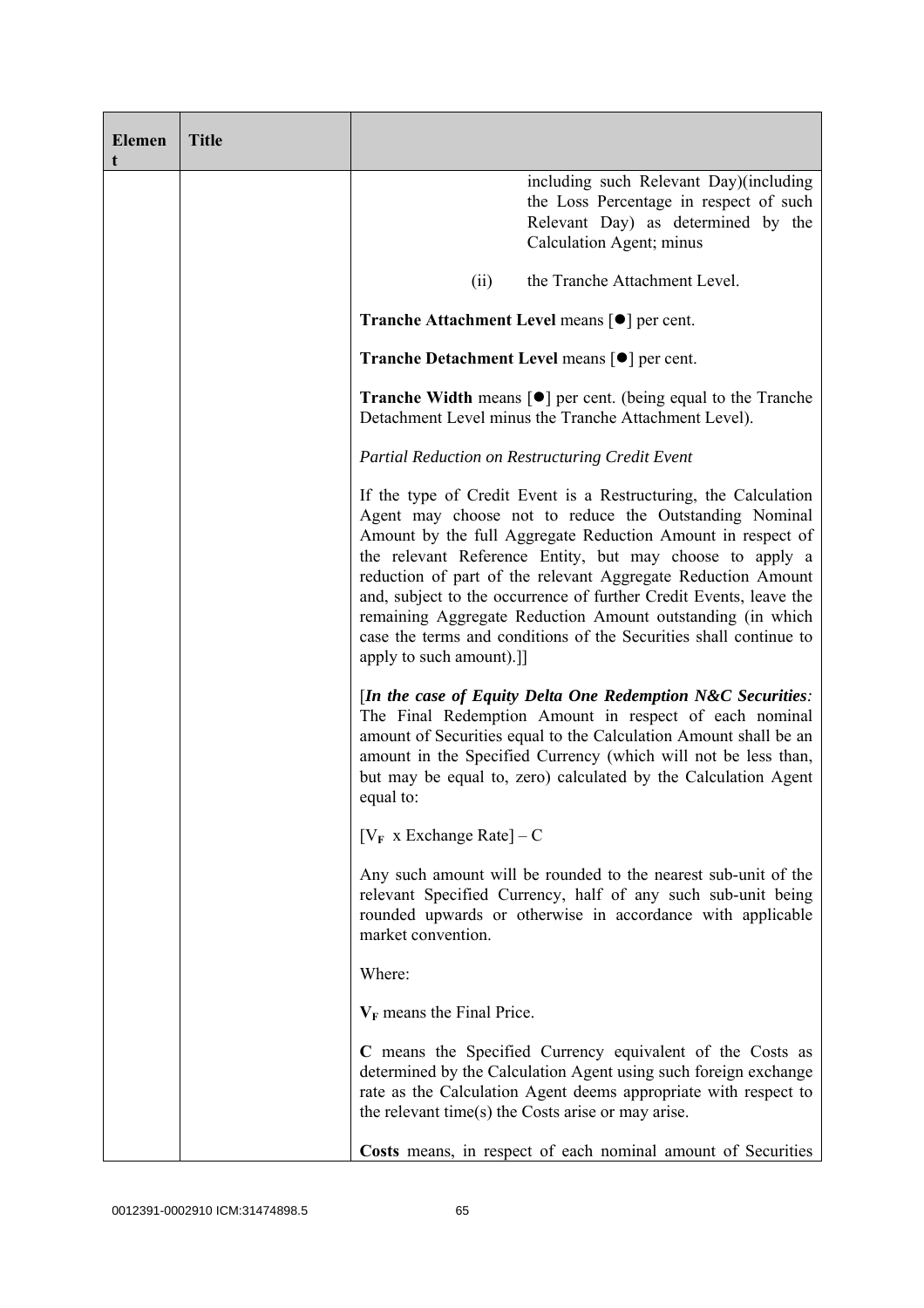| <b>Elemen</b><br>t | <b>Title</b> |                                                                                                                                                                                                                                                                                                                                                                                                                                                                                                                                                                                                                                                                                                                              |
|--------------------|--------------|------------------------------------------------------------------------------------------------------------------------------------------------------------------------------------------------------------------------------------------------------------------------------------------------------------------------------------------------------------------------------------------------------------------------------------------------------------------------------------------------------------------------------------------------------------------------------------------------------------------------------------------------------------------------------------------------------------------------------|
|                    |              | equal to the Calculation Amount, such Securities' pro rata share<br>of the total amount of any commissions, costs, expenses, duties,<br>taxes (including but not limited to any capital gains tax or<br>withholding tax), levies, registration fees, custodial fees or other<br>charges which may be required to be made, paid, withheld or<br>deducted by the Issuer and/or any of its affiliates and/or any of<br>their respective nominees as a result of, or in connection with, the<br>Issuer and/or any of its affiliates and/or any of their respective<br>nominees (a) being a direct holder of any Hedging Shares and/or<br>selling and/or realising any Hedging Shares and/or (b) unwinding<br>any Hedge Position. |
|                    |              | Equity Currency means $[\bullet].$                                                                                                                                                                                                                                                                                                                                                                                                                                                                                                                                                                                                                                                                                           |
|                    |              | <b>Exchange Rate</b> means (i) the rate of exchange between the Equity<br>Currency and the Specified Currency (expressed as a number of<br>units of the Specified Currency for which a unit of the Equity<br>Currency can be exchanged) determined at or around the Final<br>Valuation Date which the Calculation Agent determines<br>appropriate in its sole discretion, or (ii) where the Equity Currency<br>is the same as the Specified Currency, one.                                                                                                                                                                                                                                                                   |
|                    |              | Final Valuation Date means $[•]$ .                                                                                                                                                                                                                                                                                                                                                                                                                                                                                                                                                                                                                                                                                           |
|                    |              | <b>Hedge Position</b> means any Product that the Issuer and/or any of<br>its Affiliates and/or any of their respective nominees (a) enters<br>into as a result of being the direct holder of the Hedging Shares<br>and/or selling and/or realising the Hedging Shares or (b) would<br>have entered into if they were to fully hedge the market, equity or<br>other price risk of the Issuer entering into and performing its<br>obligations with respect to the Securities, using such Products as<br>may be determined by the Calculation Agent.                                                                                                                                                                            |
|                    |              | <b>Hedging Shares</b> means the number of shares that the Calculation<br>Agent deems necessary to hedge the equity or other price risk of<br>the Issuer entering into and performing its obligations with<br>respect to the relevant Securities.                                                                                                                                                                                                                                                                                                                                                                                                                                                                             |
|                    |              | <b>Product</b> means an exchange traded fund, share, an instrument<br>representing such exchange traded fund or share (including,<br>without limitation, participation notes), futures contracts or<br>exchange-traded options commonly used to hedge the issuance or<br>sale of a security that is linked to the Hedging Shares.                                                                                                                                                                                                                                                                                                                                                                                            |
|                    |              | <b>Cash Dividends</b>                                                                                                                                                                                                                                                                                                                                                                                                                                                                                                                                                                                                                                                                                                        |
|                    |              | Following the declaration by a share issuer of a cash<br>(i)<br>dividend (other than any dividend or portion thereof that<br>the Calculation Agent determines to be an extraordinary<br>dividend) (each a Cash Dividend) in respect of which the                                                                                                                                                                                                                                                                                                                                                                                                                                                                             |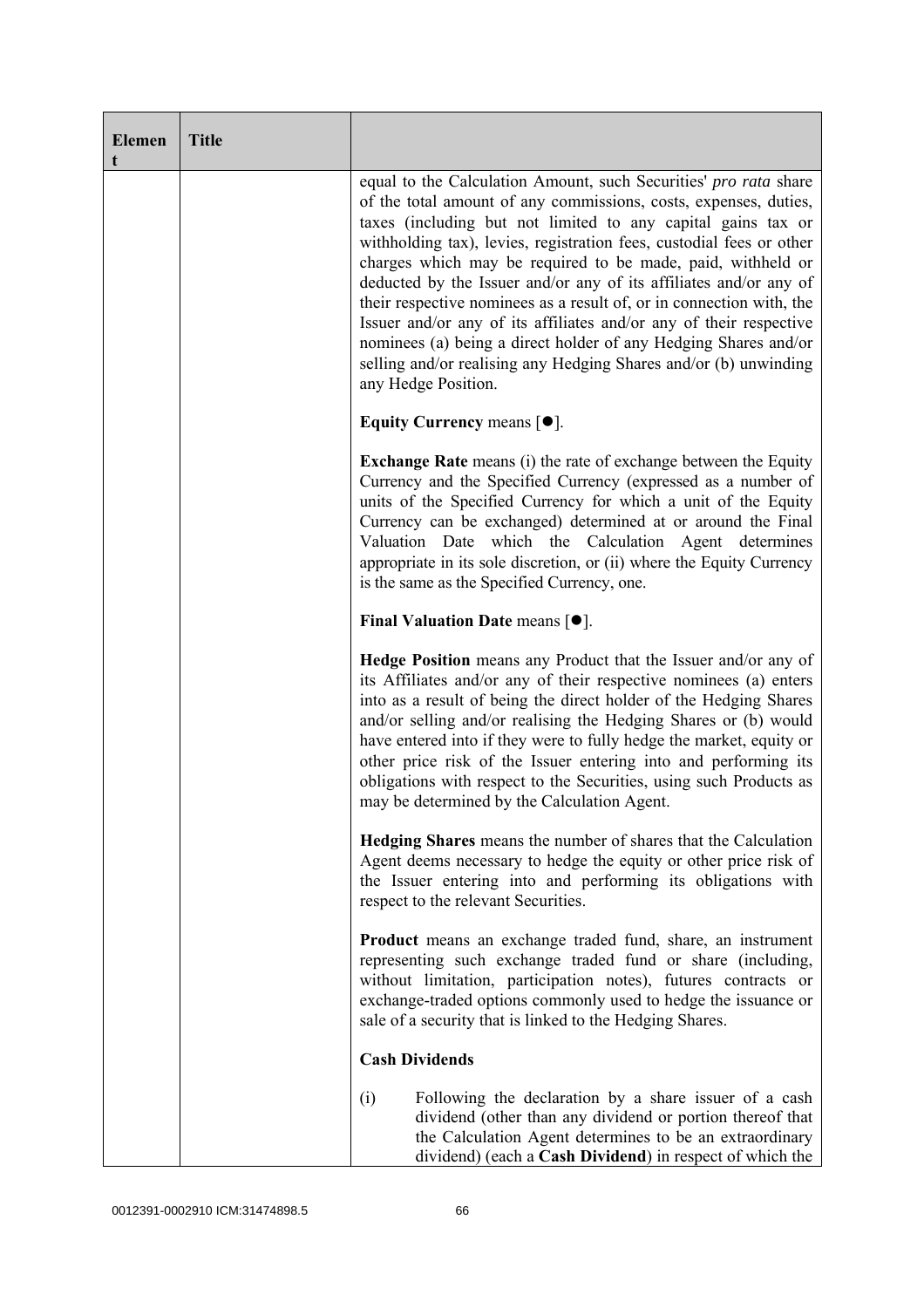| <b>Elemen</b><br>t | <b>Title</b> |       |                                                                                                                                                                                                                                                                                                                                                                                                                                                                                                                                                                                                                                                                                                                                                                                                                                                                                                                                                                                                                |
|--------------------|--------------|-------|----------------------------------------------------------------------------------------------------------------------------------------------------------------------------------------------------------------------------------------------------------------------------------------------------------------------------------------------------------------------------------------------------------------------------------------------------------------------------------------------------------------------------------------------------------------------------------------------------------------------------------------------------------------------------------------------------------------------------------------------------------------------------------------------------------------------------------------------------------------------------------------------------------------------------------------------------------------------------------------------------------------|
|                    |              |       | In-dividend Date (as defined below) falls in the period<br>from and including the Trade Date to but excluding the<br>originally scheduled Final Valuation Date without regard<br>to any scheduled trading day or disrupted day adjustment<br>(the Dividend Period), the Issuer will pay a Coupon<br>Amount in respect of each Security on the related Coupon<br>Payment Date (as defined below). Each such Coupon<br>Amount will equal the amount of such Cash Dividend<br>declared in relation to one share (less (a) all withholding<br>taxes, if any, including, but without limitation, those that<br>would have been withheld in relation to the payment of<br>such cash dividend to a foreign investor and (b) any other<br>expenses or deductions which would apply to or be made<br>in relation to the payment of such cash dividend to a<br>foreign investor all determined in the Equity Currency<br>and on a per share basis, <i>multiplied by</i> the Dividend<br>Exchange Rate as defined below). |
|                    |              |       | Dividend Exchange Rate means, in relation to a Cash<br>Dividend, (i) the rate of exchange between the Equity<br>Currency and the Specified Currency (expressed as a<br>number of units of the Specified Currency for which a<br>unit of the Equity Currency can be exchanged) at or<br>around the Dividend Receipt Date, as determined by the<br>Calculation Agent, or (ii) where the Equity Currency is<br>the same as the Specified Currency, one.                                                                                                                                                                                                                                                                                                                                                                                                                                                                                                                                                           |
|                    |              |       | Dividend Receipt Date means the date upon which a<br>holder of shares entitled to the relevant Cash Dividend<br>would have received such Cash Dividend according to<br>prevailing market practice, as determined by the<br>Calculation Agent.                                                                                                                                                                                                                                                                                                                                                                                                                                                                                                                                                                                                                                                                                                                                                                  |
|                    |              |       | In-dividend Date means, in relation to a Cash Dividend,<br>the final date upon which a purchaser of shares on the<br>exchange would, according to prevailing market practice,<br>be entitled to receive the Cash Dividend.                                                                                                                                                                                                                                                                                                                                                                                                                                                                                                                                                                                                                                                                                                                                                                                     |
|                    |              | (ii)  | Coupon Amounts (if any) will only be payable on the<br>Securities in the <b>circumstances</b> set out in paragraph (i)<br>above and subject to the provisions of paragraphs (iii) and<br>(iv) below and will be deemed only to have accrued on<br>the Securities as of the relevant Coupon Payment Date.<br>No interest will accrue or be payable in any other<br>circumstance.                                                                                                                                                                                                                                                                                                                                                                                                                                                                                                                                                                                                                                |
|                    |              | (iii) | In the event any Coupon Payment Date would fall after<br>the Maturity Date the Issuer will give notice to the<br>Securityholders of procedures for payment of such<br>Coupon Amount(s) which may be made outside of DTC                                                                                                                                                                                                                                                                                                                                                                                                                                                                                                                                                                                                                                                                                                                                                                                        |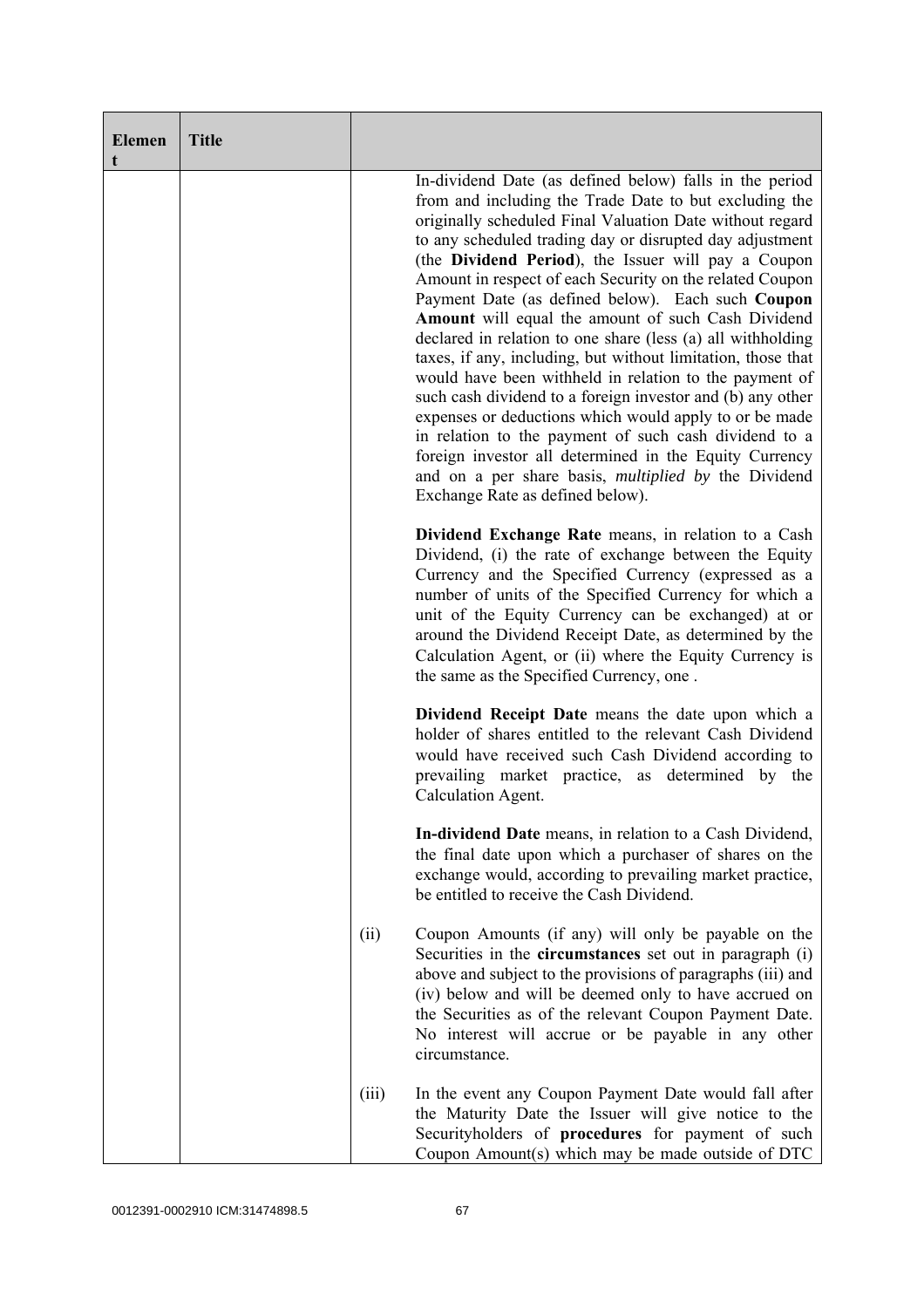| <b>Elemen</b><br>t | <b>Title</b> |                                                                                                                                                                                                                                                                                                                                                                                                                                                                                                                                                                                                                                      |
|--------------------|--------------|--------------------------------------------------------------------------------------------------------------------------------------------------------------------------------------------------------------------------------------------------------------------------------------------------------------------------------------------------------------------------------------------------------------------------------------------------------------------------------------------------------------------------------------------------------------------------------------------------------------------------------------|
|                    |              | or Euroclear and Clearstream, Luxembourg and may<br>require Securityholders as of a record date selected by the<br>Issuer in its sole discretion to provide a notice to the<br>Issuer giving all necessary details required by the Issuer<br>in its sole discretion to make such payments.                                                                                                                                                                                                                                                                                                                                           |
|                    |              | Cash Dividend declaration,<br>(iv)<br>Following<br>any<br>the<br>Calculation Agent shall as soon as is reasonably<br>practicable under the circumstances procure that the<br>Issuer will give notice to the Securityholders stating the<br>occurrence of the Cash Dividend, giving details thereof<br>and setting out the method and anticipated date of the<br>related Coupon Payment Date provided that any failure to<br>give, or non-receipt of, such notice will not affect the<br>validity of any such Coupon Amount payment and the<br>Calculation Agent will determine the basis on which the<br>Coupon Amount will be paid. |
|                    |              | <b>Coupon Payment Date</b> means the date that is three $(3)$<br>Business Days following the relevant Dividend Receipt<br>Date.]                                                                                                                                                                                                                                                                                                                                                                                                                                                                                                     |
|                    |              | [In the case of Reverse Convertible Swap Rate Redemption<br><b>N&amp;C</b> Securities:                                                                                                                                                                                                                                                                                                                                                                                                                                                                                                                                               |
|                    |              | The Final Redemption Amount in respect of each nominal<br>amount of N&C Securities equal to the Calculation Amount shall<br>be an amount in the Specified Currency (which will not be less<br>than, but may be equal to, zero) calculated by the Calculation<br>Agent equal to its <i>pro rata</i> share of:                                                                                                                                                                                                                                                                                                                         |
|                    |              | If Swap Rate <sub>FINAL</sub> < Barrier:<br>(i)                                                                                                                                                                                                                                                                                                                                                                                                                                                                                                                                                                                      |
|                    |              | $Max[0, Swap Rate_{FINAL} / Swap Rate_{INITIAL}] \times Aggregate$<br><b>Nominal Amount</b>                                                                                                                                                                                                                                                                                                                                                                                                                                                                                                                                          |
|                    |              | otherwise:<br>(ii)                                                                                                                                                                                                                                                                                                                                                                                                                                                                                                                                                                                                                   |
|                    |              | Redemption Factor × Aggregate Nominal Amount                                                                                                                                                                                                                                                                                                                                                                                                                                                                                                                                                                                         |
|                    |              | Any such amount will be rounded to the nearest sub-unit of the<br>relevant Specified Currency, half of any such sub-unit being<br>rounded upwards or otherwise in accordance with applicable<br>market convention.                                                                                                                                                                                                                                                                                                                                                                                                                   |
|                    |              | Where:                                                                                                                                                                                                                                                                                                                                                                                                                                                                                                                                                                                                                               |
|                    |              | <b>Barrier</b> means $\lceil \bullet \rceil$ per cent.;                                                                                                                                                                                                                                                                                                                                                                                                                                                                                                                                                                              |
|                    |              | <b>Designated Maturity means, in respect of the Reference Swap</b><br>Rate, $\lceil \bullet \rceil$ ;                                                                                                                                                                                                                                                                                                                                                                                                                                                                                                                                |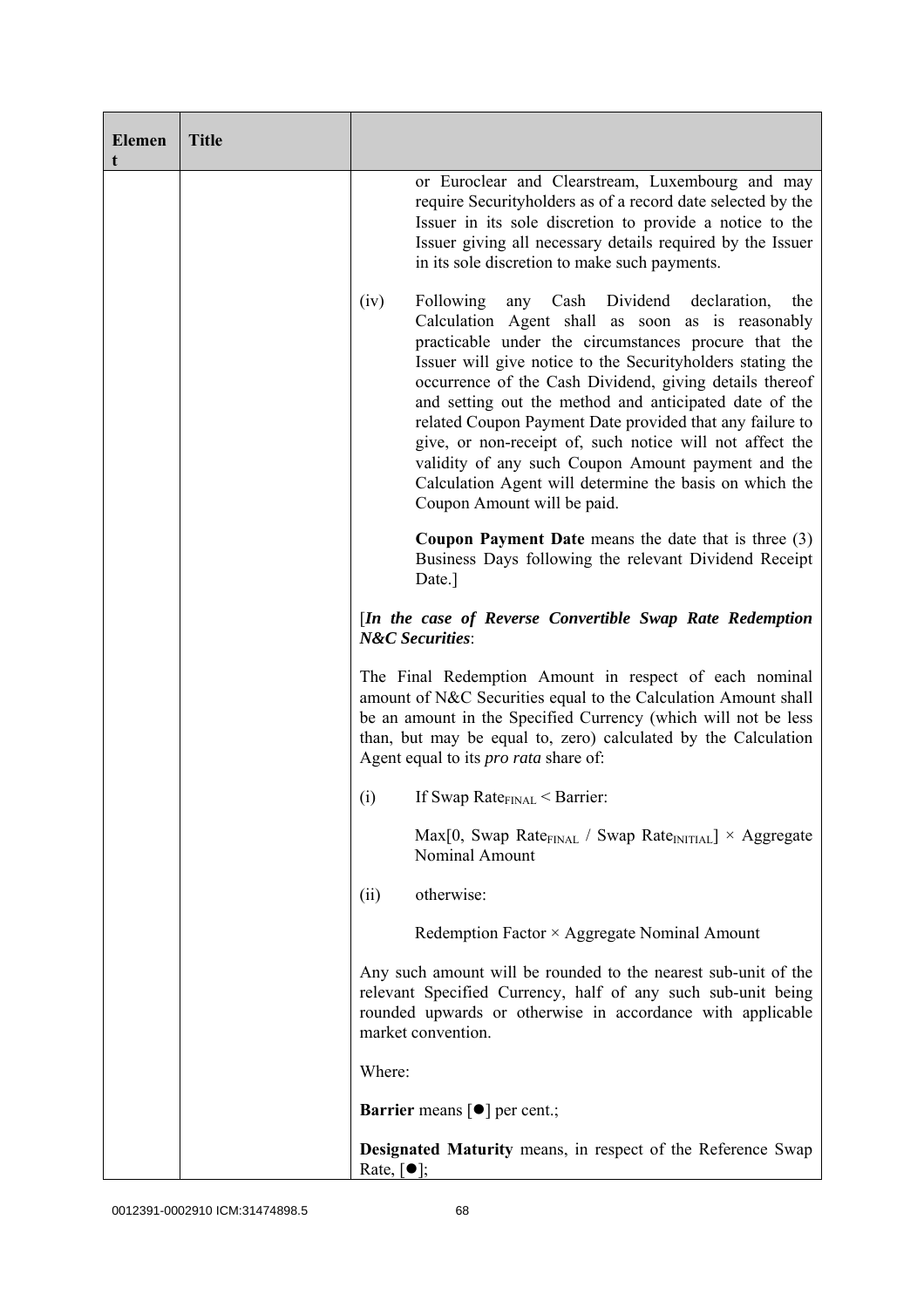| <b>Elemen</b><br>t | <b>Title</b> |                                                                                                                                                                                                                                                                                                                                                             |
|--------------------|--------------|-------------------------------------------------------------------------------------------------------------------------------------------------------------------------------------------------------------------------------------------------------------------------------------------------------------------------------------------------------------|
|                    |              | Floating Rate Option means, in respect of the Reference Swap<br>Rate, $\lceil \bullet \rceil$ ;                                                                                                                                                                                                                                                             |
|                    |              | <b>Redemption Factor means <math>\lceil \bullet \rceil</math> per cent.;</b>                                                                                                                                                                                                                                                                                |
|                    |              | <b>Reference Swap Rate</b> means the [ <i>specify relevant swap rate</i> ];                                                                                                                                                                                                                                                                                 |
|                    |              | <b>Reset Date</b> means, in respect of the Reference Swap Rate, $[•]$ ;                                                                                                                                                                                                                                                                                     |
|                    |              | <b>Swap Rate</b> <sub>FINAL</sub> means the rate determined under the floating rate<br>N&C Security provisions as though the Reference Swap Rate was<br>a floating rate to which ISDA Determination applied and on the<br>basis of the Floating Rate Option, the Designated Maturity and<br>the Reset Date specified in respect of the Reference Swap Rate; |
|                    |              | <b>Swap Rate</b> INITIAL means $[•]$ ; and                                                                                                                                                                                                                                                                                                                  |
|                    |              | <b>Valuation Date</b> means $[\bullet]$ , provided that, if such Valuation Date<br>would fall on a day which is not a Business Day, then such<br>Valuation Date shall be postponed to the next day which is a<br>Business Day.]                                                                                                                             |
|                    |              | [In the case of Geared Put Swap Rate Redemption N&C<br>Securities:                                                                                                                                                                                                                                                                                          |
|                    |              | The Final Redemption Amount in respect of each nominal<br>amount of N&C Securities equal to the Calculation Amount shall<br>be an amount in the Specified Currency (which will not be less<br>than, but may be equal to, zero) calculated by the Calculation<br>Agent equal to its <i>pro rata</i> share of:                                                |
|                    |              | If Swap Rate $_{\text{FINAL}}$ < Barrier:<br>(i)                                                                                                                                                                                                                                                                                                            |
|                    |              | $Max[0, Swap Rate_{FINAL} / Gearing Factor \times$<br>Swap<br>$RateINITIAL$ × Aggregate Nominal Amount                                                                                                                                                                                                                                                      |
|                    |              | otherwise:<br>(ii)                                                                                                                                                                                                                                                                                                                                          |
|                    |              | Redemption Factor × Aggregate Nominal Amount                                                                                                                                                                                                                                                                                                                |
|                    |              | Any such amount will be rounded to the nearest sub-unit of the<br>relevant Specified Currency, half of any such sub-unit being<br>rounded upwards or otherwise in accordance with applicable<br>market convention.                                                                                                                                          |
|                    |              | Where:                                                                                                                                                                                                                                                                                                                                                      |
|                    |              | <b>Barrier</b> means the rate calculated by the Calculation Agent equal<br>to the product of (a) the Barrier Factor and (b) Swap Rate $_{\text{INITIAL}}$ ;                                                                                                                                                                                                 |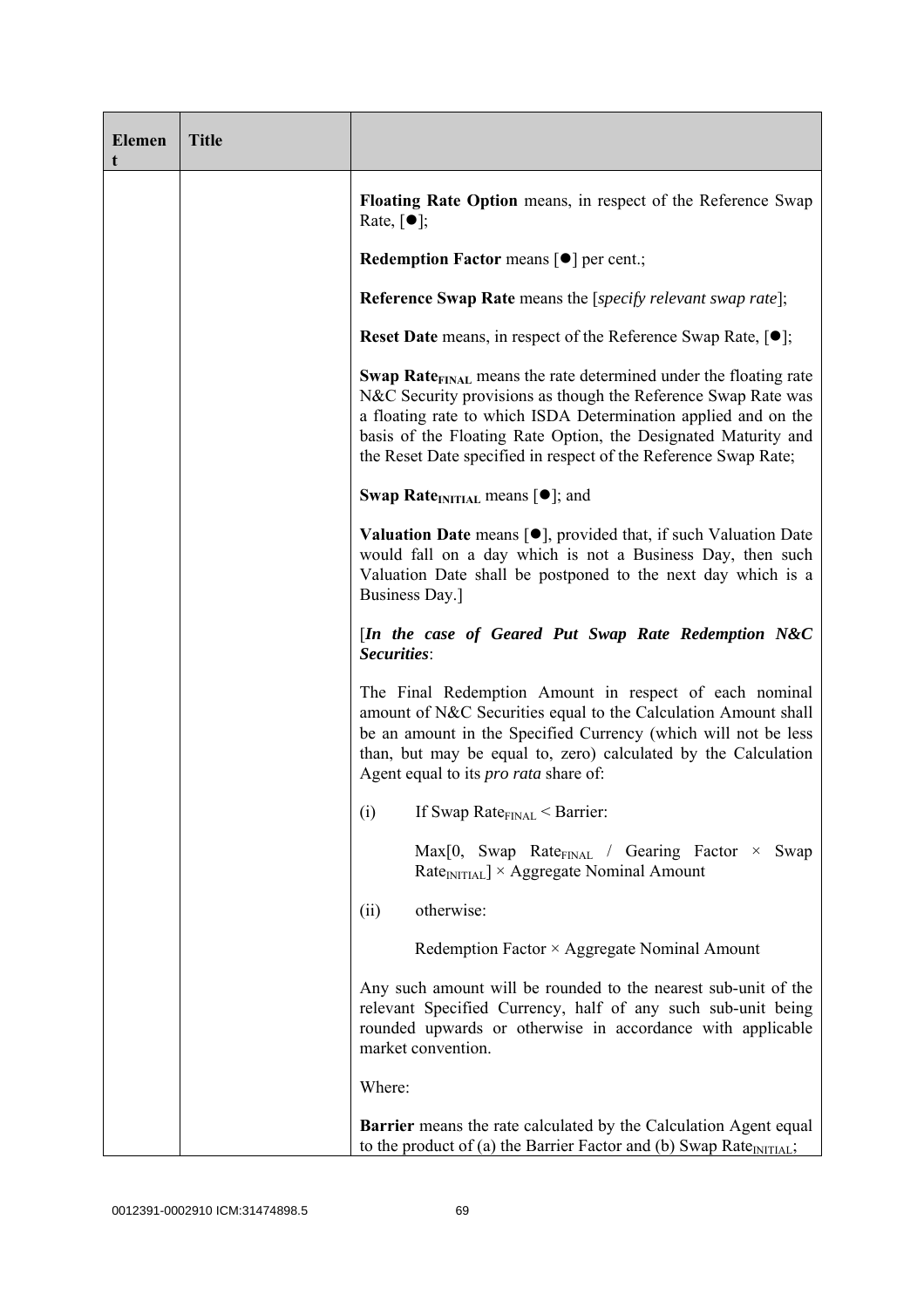| <b>Elemen</b> | <b>Title</b> |                                                                                                                                                                                                                                                                                                                                                             |
|---------------|--------------|-------------------------------------------------------------------------------------------------------------------------------------------------------------------------------------------------------------------------------------------------------------------------------------------------------------------------------------------------------------|
|               |              | <b>Barrier Factor means [<math>\bullet</math>] per cent.;</b>                                                                                                                                                                                                                                                                                               |
|               |              | Designated Maturity means, in respect of the Reference Swap<br>Rate, $\lceil \bullet \rceil$ ;                                                                                                                                                                                                                                                              |
|               |              | Floating Rate Option means, in respect of the Reference Swap<br>Rate, $\lceil \bullet \rceil$ ;                                                                                                                                                                                                                                                             |
|               |              | Gearing Factor means [ $\bullet$ ] per cent.;                                                                                                                                                                                                                                                                                                               |
|               |              | Redemption Factor means [ $\bullet$ ] per cent.;                                                                                                                                                                                                                                                                                                            |
|               |              | <b>Reference Swap Rate</b> means the [ <i>specify relevant swap rate</i> ];                                                                                                                                                                                                                                                                                 |
|               |              | <b>Reset Date</b> means, in respect of the Reference Swap Rate, $[•]$ ;                                                                                                                                                                                                                                                                                     |
|               |              | <b>Swap Rate</b> <sub>FINAL</sub> means the rate determined under the floating rate<br>N&C Security provisions as though the Reference Swap Rate was<br>a floating rate to which ISDA Determination applied and on the<br>basis of the Floating Rate Option, the Designated Maturity and<br>the Reset Date specified in respect of the Reference Swap Rate; |
|               |              | <b>Swap Rate</b> <sub>INITIAL</sub> means $[\bullet]$ ; and                                                                                                                                                                                                                                                                                                 |
|               |              | <b>Valuation Date</b> means $[\bullet]$ , provided that, if such Valuation Date<br>would fall on a day which is not a Business Day, then such<br>Valuation Date shall be postponed to the next day which is a<br>Business Day.]                                                                                                                             |
|               |              | [In the case of FX Basket Knock-Out W&C Securities: Each<br>Security entitles its holder in respect of an actual exercise date,<br>upon due exercise, to receive from the Issuer on the Settlement<br>Date a Cash Settlement Amount calculated by the Calculation<br>Agent (which shall not be less than zero) equal to:                                    |
|               |              | if the Continuous Knock-Out Condition has been met,<br>(a)<br>zero; or                                                                                                                                                                                                                                                                                      |
|               |              | (b)<br>if the Continuous Knock-Out Condition has not been met,<br>the Notional Amount per W&C Security multiplied by a<br>percentage calculated by the Calculation Agent in<br>accordance with the following formula:                                                                                                                                       |
|               |              | Leverage $\times$ Max $\left  0, \sum_{i=1}^{n} w_i \times \frac{X_i - Y_i}{Z_i} \right $                                                                                                                                                                                                                                                                   |
|               |              | Any amount determined pursuant to the above, if not an amount<br>in the Specified Currency, will be converted into the Specified<br>Currency at the Exchange Rate. The Cash Settlement Amount                                                                                                                                                               |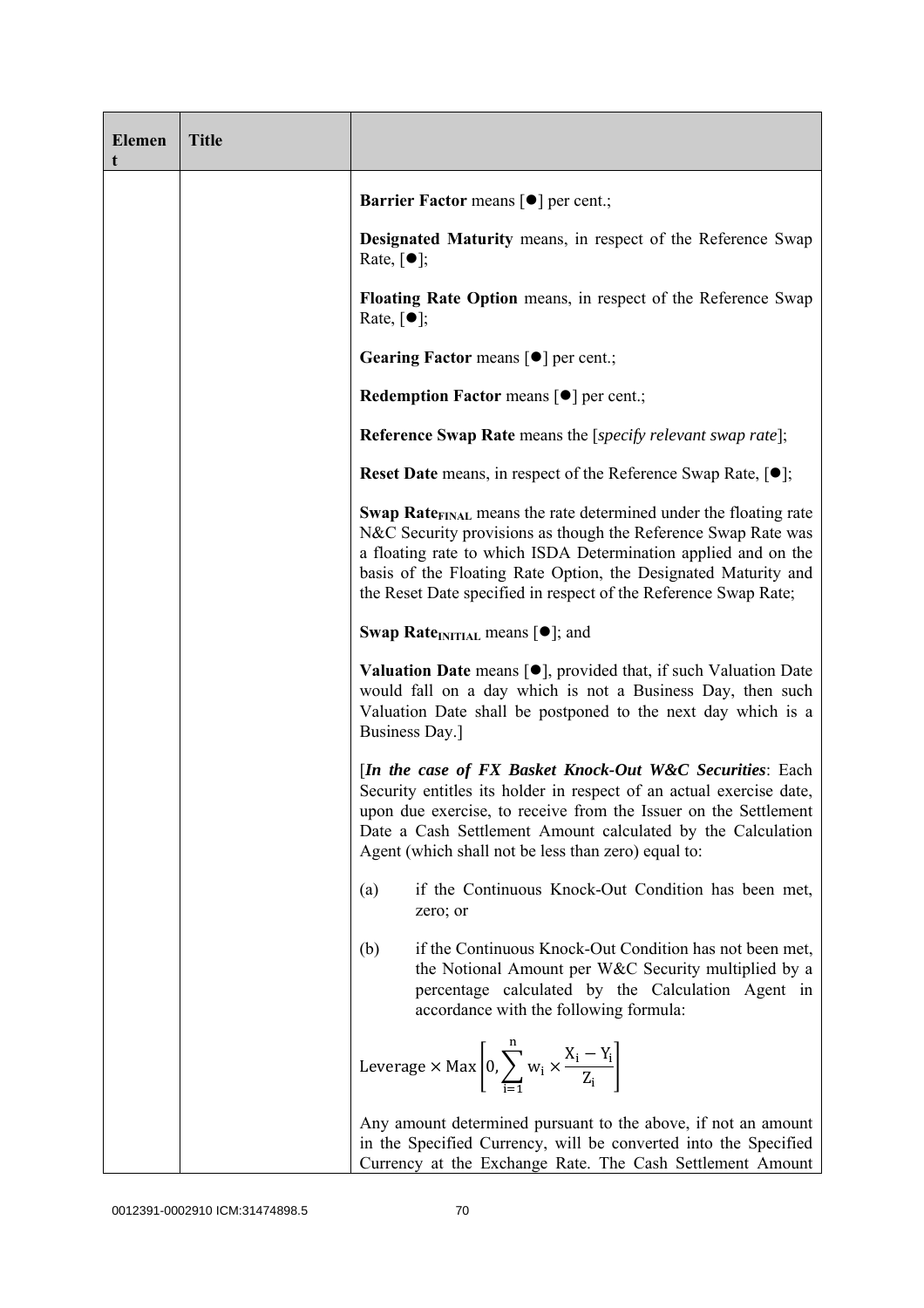| <b>Elemen</b><br>t | <b>Title</b> |                                                                                                                                                                                                                                                                                                                                                                                                                                                                                                      |
|--------------------|--------------|------------------------------------------------------------------------------------------------------------------------------------------------------------------------------------------------------------------------------------------------------------------------------------------------------------------------------------------------------------------------------------------------------------------------------------------------------------------------------------------------------|
|                    |              | will be rounded to the nearest two decimal places (or, in the case<br>of Japanese Yen, the nearest whole unit) in the relevant Specified<br>Currency, 0.005 (or, in the case of Japanese Yen, half a unit)<br>being rounded upwards, with W&C Securities exercised at the<br>same time by the same Securityholder being aggregated for the<br>purpose of determining the aggregate Cash Settlement Amounts<br>payable in respect of such Securities.                                                 |
|                    |              | Where:                                                                                                                                                                                                                                                                                                                                                                                                                                                                                               |
|                    |              | Alternate Currency Pair means [specify Alternate Currency<br>Pairs in form of [insert first currency]/[insert second currency]]<br>(repeat in respect of each Alternate Currency Pair).                                                                                                                                                                                                                                                                                                              |
|                    |              | Barrier Start Date means [ $\bullet$ ].                                                                                                                                                                                                                                                                                                                                                                                                                                                              |
|                    |              | Continuous Knock-Out Condition means at any time on any<br>Observation Date during any Weekly Observation Interval falling<br>within the period commencing on and including 7:00 am London<br>time on the Barrier Start Date and ending on and including 4:00<br>pm London time on the Observation Cut-off Date, any Settlement<br>Rate in respect of any Currency Pair is equal to or less than the<br>Knock-Out Level in respect of such Currency Pair, as determined<br>by the Calculation Agent. |
|                    |              | <b>Currency Pair</b> means [specify Currency Pairs in form of [insert]<br>first currency]/[insert second currency]] (repeat for each<br>Currency Pair).                                                                                                                                                                                                                                                                                                                                              |
|                    |              | <b>Exchange Rate</b> means the spot rate of exchange between the<br>currency in which the Notional Amount is denominated (the<br>Notional Amount Currency) and the Settlement Currency<br>expressed as the number of units (or part units) of the relevant<br>Notional Amount Currency for which one unit of the relevant<br>Settlement Currency can be exchanged) or on the basis of such<br>other applicable market convention as the Calculation Agent<br>determines appropriate.                 |
|                    |              | <b>Exercise Price</b> means $\lceil \bullet \rceil$ ( <i>specify for each Currency Pair</i> ).                                                                                                                                                                                                                                                                                                                                                                                                       |
|                    |              | <b>First Relevant Currency means <math>\lceil \bullet \rceil</math> (specify for each Currency</b><br>Pair).                                                                                                                                                                                                                                                                                                                                                                                         |
|                    |              | <b>FX Price Source</b> means $[\bullet]$ (specify for each Currency Pair and<br>each Alternate Currency Pair).                                                                                                                                                                                                                                                                                                                                                                                       |
|                    |              | i means each Currency Pair.                                                                                                                                                                                                                                                                                                                                                                                                                                                                          |
|                    |              | <b>Knock-Out Level</b> means (specify for each Currency Pair).                                                                                                                                                                                                                                                                                                                                                                                                                                       |
|                    |              | Leverage means $[•]$ .                                                                                                                                                                                                                                                                                                                                                                                                                                                                               |
|                    |              | Max followed by a series of amounts inside brackets, means                                                                                                                                                                                                                                                                                                                                                                                                                                           |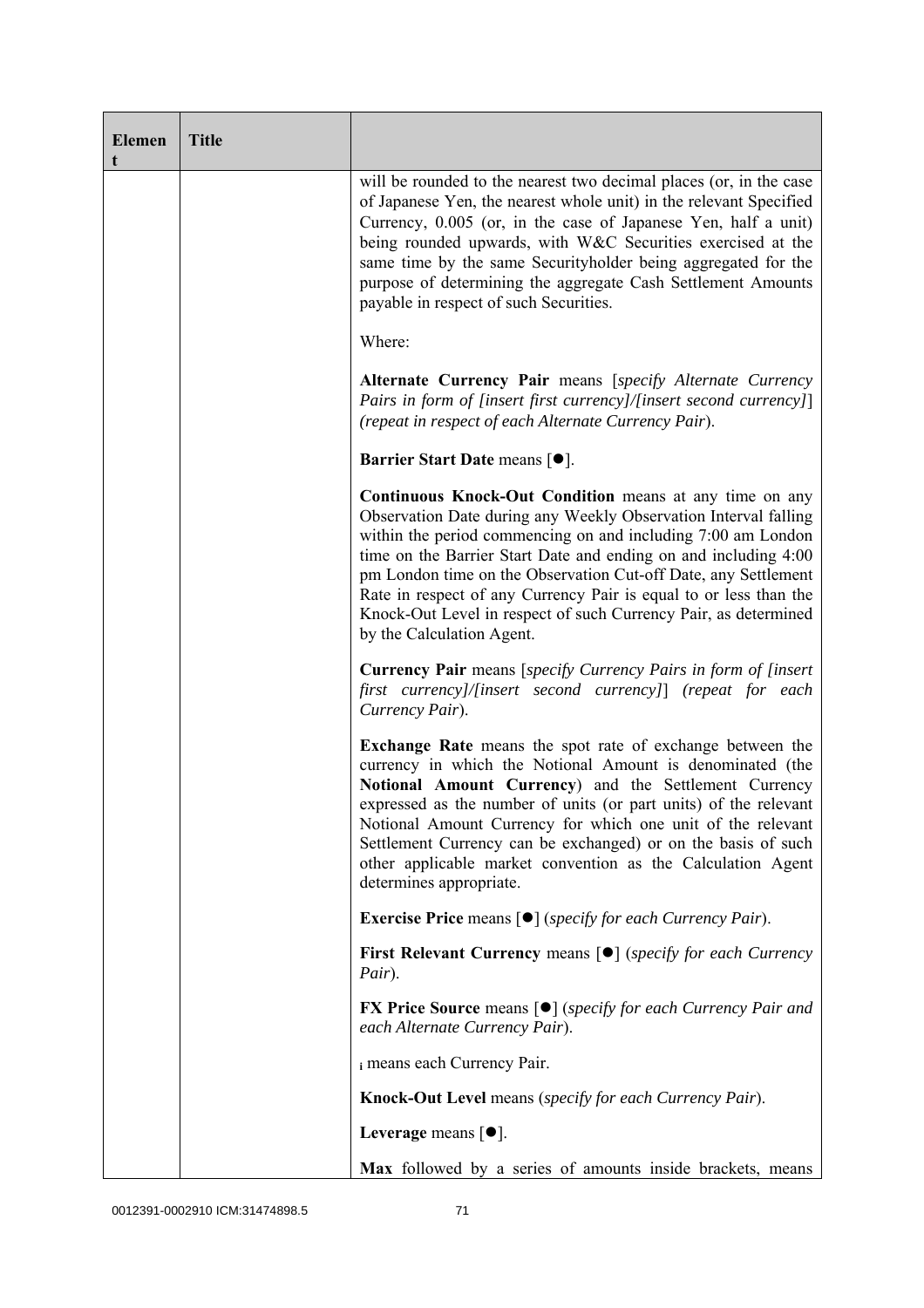| <b>Elemen</b><br>t | <b>Title</b> |                                                                                                                                                                                                                                                                                                                                                                                                                                                                                                                                                                                                                                                                                                                                                                                                                                                             |
|--------------------|--------------|-------------------------------------------------------------------------------------------------------------------------------------------------------------------------------------------------------------------------------------------------------------------------------------------------------------------------------------------------------------------------------------------------------------------------------------------------------------------------------------------------------------------------------------------------------------------------------------------------------------------------------------------------------------------------------------------------------------------------------------------------------------------------------------------------------------------------------------------------------------|
|                    |              | whichever is the greater of the amounts separated by a comma<br>inside those brackets.                                                                                                                                                                                                                                                                                                                                                                                                                                                                                                                                                                                                                                                                                                                                                                      |
|                    |              | <b>n</b> means the number of Currency Pairs to which the W&C<br>Securities relate.                                                                                                                                                                                                                                                                                                                                                                                                                                                                                                                                                                                                                                                                                                                                                                          |
|                    |              | <b>Observation Cut-Off Date means <math>[•]</math>.</b>                                                                                                                                                                                                                                                                                                                                                                                                                                                                                                                                                                                                                                                                                                                                                                                                     |
|                    |              | <b>Observation Date means <math>[•]</math>.</b>                                                                                                                                                                                                                                                                                                                                                                                                                                                                                                                                                                                                                                                                                                                                                                                                             |
|                    |              | Reference Exchange Rate means, in respect of a Currency Pair,<br>the spot exchange rate for the First Relevant Currency quoted<br>against the Second Relevant Currency expressed as the number of<br>units of the First Relevant Currency quoted per one unit of the<br>Second Relevant Currency.                                                                                                                                                                                                                                                                                                                                                                                                                                                                                                                                                           |
|                    |              | <b>Relevant Currency</b> means each currency comprising a Currency<br>Pair and any references to the conversion of one Relevant<br>Currency to another shall be construed as applying in relation to a<br>Currency Pair.                                                                                                                                                                                                                                                                                                                                                                                                                                                                                                                                                                                                                                    |
|                    |              | <b>Relevant Time</b> means the time at which the relevant Settlement<br>Rate is determined.                                                                                                                                                                                                                                                                                                                                                                                                                                                                                                                                                                                                                                                                                                                                                                 |
|                    |              | Second Relevant Currency means [ $\bullet$ ] (specify for each<br>Currency Pair).                                                                                                                                                                                                                                                                                                                                                                                                                                                                                                                                                                                                                                                                                                                                                                           |
|                    |              | <b>Settlement Rate</b> means, in respect of a Currency Pair and an<br>Observation Date or the Valuation Date, the Reference Exchange<br>Rate for that Currency Pair on such Observation Date or<br>Valuation Date at the Relevant Time or Valuation Time<br>respectively as determined by the Calculation Agent by reference<br>to the Settlement Rate Option for that Currency Pair (and such<br>determination may be made, without limitation, with such<br>adjustments as are, at the discretion of the Calculation Agent,<br>necessary to the published quoting conventions and/or implying<br>the Reference Exchange Rate from more than one Settlement<br>Rate Option) unless any applicable disruption event exists or<br>occurs, in which case, the relevant Settlement Rate for that<br>Currency Pair will be determined by the Calculation Agent. |
|                    |              | Settlement Rate Option means, in respect of a Currency Pair and<br>an Observation Date or the Valuation Date, the rate published for<br>the Currency Pair fixing rate on the FX Price Source for that<br>Currency Pair at or about (i) the Relevant Time on such<br>Observation Date or, (ii) the Valuation Time on the Valuation<br>Date or, if Alternate Currency Pairs are specified for the relevant<br>Currency Pair, the Reference Exchange Rate will be implied from<br>more than one Settlement Rate Option by determining the rate for<br>each Alternate Currency Pair for that Currency Pair, published for<br>the Alternate Currency Pair fixing rate on the FX Price Source for<br>that Alternate Currency Pair at or about (i) the Relevant Time on                                                                                            |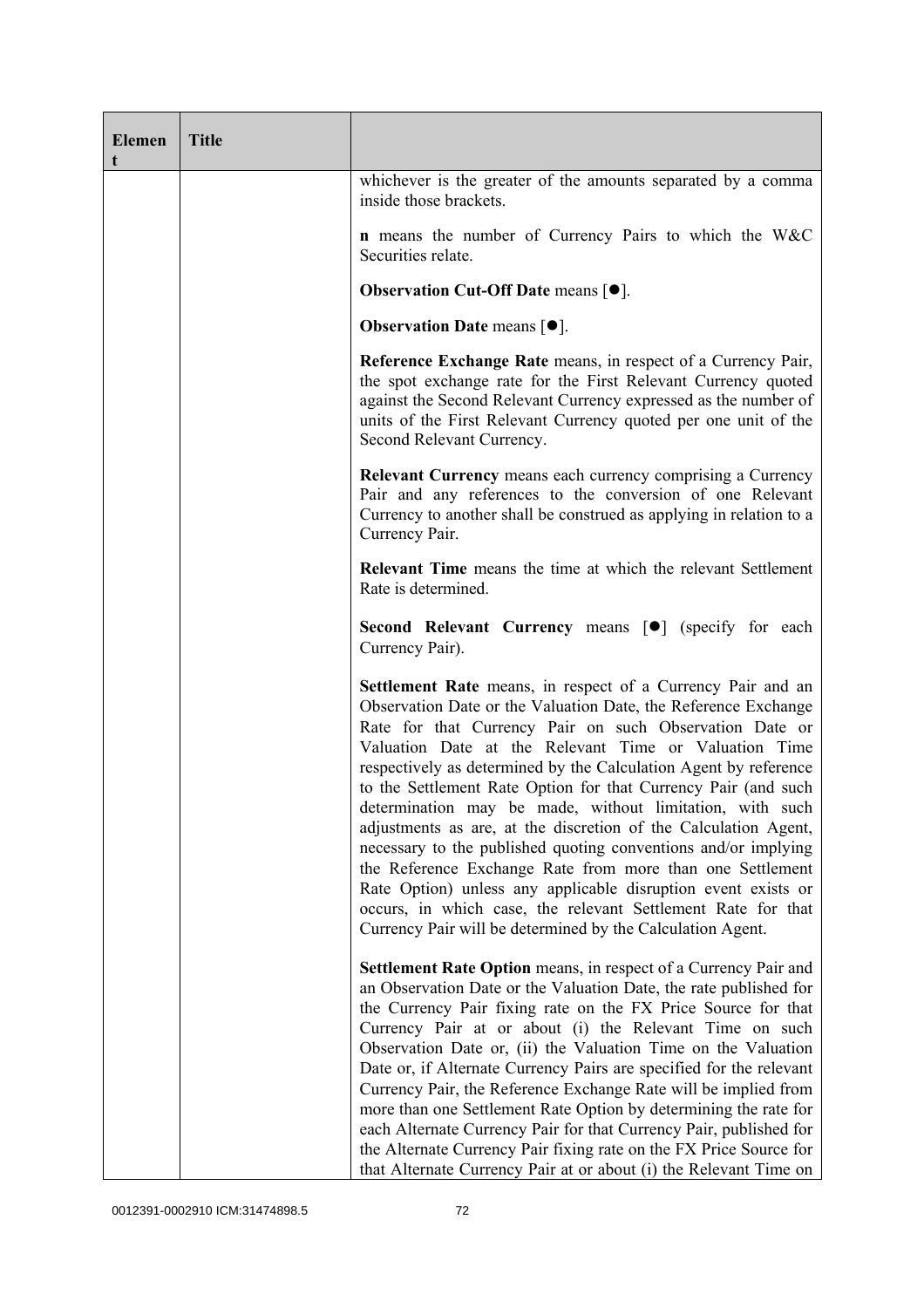| <b>Elemen</b><br>t | <b>Title</b> |                                                                                                                                                                                                                                                                     |
|--------------------|--------------|---------------------------------------------------------------------------------------------------------------------------------------------------------------------------------------------------------------------------------------------------------------------|
|                    |              | such Observation Date or (ii) the Valuation Time on the<br>Valuation Date.                                                                                                                                                                                          |
|                    |              | <b>Trade Date means <math>\lceil \bullet \rceil</math>.</b>                                                                                                                                                                                                         |
|                    |              | Valuation Date means $[•]$ .                                                                                                                                                                                                                                        |
|                    |              | Valuation Time means $[•]$ .                                                                                                                                                                                                                                        |
|                    |              | Weekly Observation Interval means the period between 5:00<br>am Sydney time on each Monday and 5:00 pm New York City<br>time on the immediately succeeding Friday (inclusive).                                                                                      |
|                    |              | $w_i$ means [specify the weighting of each Currency Pair (being a<br>number less than or equal to $1$ ].                                                                                                                                                            |
|                    |              | $X_i$ means, in respect of a Currency Pair, the [Exercise Price in<br>respect of such Currency Pair]/[Settlement Rate in respect of such<br>Currency Pair and the Valuation Date].                                                                                  |
|                    |              | $Y_i$ means, in respect of a Currency Pair, the [Exercise Price in<br>respect of such Currency Pair]/[Settlement Rate in respect of such<br>Currency Pair and the Valuation Date].                                                                                  |
|                    |              | $Z_i$ means, in respect of a Currency Pair, the [Exercise Price in<br>respect of such Currency Pair]/[Settlement Rate in respect of such<br>Currency Pair and the Valuation Date]/[1].]                                                                             |
|                    |              | [In the case of FX Basket Knock-In W&C Securities:                                                                                                                                                                                                                  |
|                    |              | Each Security entitles its holder in respect of an actual exercise<br>date, upon due exercise, to receive from the Issuer on the<br>Settlement Date a Cash Settlement Amount calculated by the<br>Calculation Agent (which shall not be less than zero) equal to:   |
|                    |              | if the Continuous Knock-In Condition has been met, zero;<br>(a)<br><sub>or</sub>                                                                                                                                                                                    |
|                    |              | if the Continuous Knock-In Condition has not been met,<br>(b)<br>the Notional Amount per Security multiplied by an<br>amount calculated by the Calculation Agent<br>1n<br>accordance with the following formula:                                                    |
|                    |              | Leverage $\times$ Max $\left[0, \sum_{i=1}^{n} w_i \times \frac{X_i - Y_i}{Z_i}\right]$                                                                                                                                                                             |
|                    |              | Any amount determined pursuant to the above, if not an amount<br>in the Specified Currency, will be converted into the Specified<br>Currency at the Exchange Rate. The Cash Settlement Amount<br>will be rounded to the nearest two decimal places (or, in the case |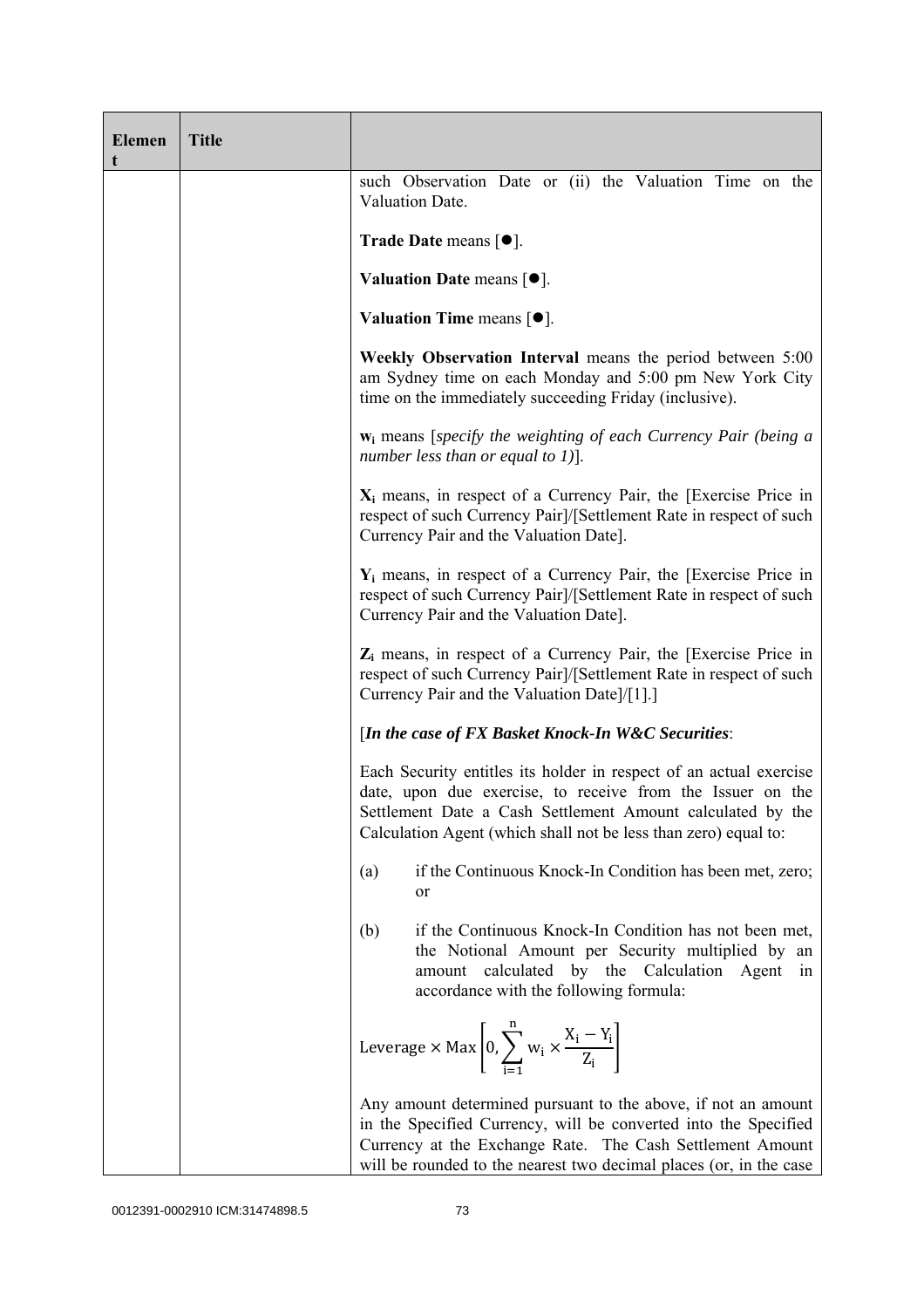| <b>Elemen</b><br>t | <b>Title</b> |                                                                                                                                                                                                                                                                                                                                                                                                                                                                                               |
|--------------------|--------------|-----------------------------------------------------------------------------------------------------------------------------------------------------------------------------------------------------------------------------------------------------------------------------------------------------------------------------------------------------------------------------------------------------------------------------------------------------------------------------------------------|
|                    |              | of Japanese Yen, the nearest whole unit) in the relevant Specified<br>Currency, 0.005 (or, in the case of Japanese Yen, half a unit)<br>being rounded upwards, with W&C Securities exercised at the<br>same time by the same Securityholder being aggregated for the<br>purpose of determining the aggregate Cash Settlement Amounts<br>payable in respect of such Securities.                                                                                                                |
|                    |              | Where:                                                                                                                                                                                                                                                                                                                                                                                                                                                                                        |
|                    |              | Alternate Currency Pair means [specify Alternate Currency<br>Pairs in form of [specify first currency]/[specify second<br>currency]] (repeat in respect of each Alternate Currency Pair).                                                                                                                                                                                                                                                                                                     |
|                    |              | Continuous Knock-In Condition means at any time on any<br>Observation Date during any Weekly Observation Interval falling<br>within the period commencing on and including 7:00 am London<br>time on the Trade Date and ending on and including 4:00 pm<br>London time on the Observation Cut-Off Date, the Settlement<br>Rate in respect of any Currency Pair is equal to or greater than the<br>Knock-In Level in respect of such Currency Pair, as determined<br>by the Calculation Agent. |
|                    |              | <b>Currency Pair</b> means [specify Currency Pairs in form of [insert]<br>first currency]/[insert second currency]] (repeat for each<br>Currency Pair).                                                                                                                                                                                                                                                                                                                                       |
|                    |              | Exchange Rate means the spot rate of exchange between the<br>currency in which the Notional Amount is denominated (the<br>Notional Amount Currency) and the Settlement Currency<br>expressed as the number of units (or part units) of the relevant<br>Notional Amount Currency for which one unit of the relevant<br>Settlement Currency can be exchanged) or on the basis of such<br>other applicable market convention as the Calculation Agent<br>determines appropriate.                 |
|                    |              | <b>Exercise Price</b> means: $\lceil \bullet \rceil$ ( <i>specify for each Currency Pair</i> ).                                                                                                                                                                                                                                                                                                                                                                                               |
|                    |              | First Relevant Currency means [ $\bullet$ ] (specify for each Currency<br>Pair).                                                                                                                                                                                                                                                                                                                                                                                                              |
|                    |              | <b>FX Price Source</b> means $\lceil \bullet \rceil$ (specify for each Currency Pair and<br>each Alternate Currency Pair).                                                                                                                                                                                                                                                                                                                                                                    |
|                    |              | i means each Currency Pair.                                                                                                                                                                                                                                                                                                                                                                                                                                                                   |
|                    |              | Knock-In Level means [ $\bullet$ ] (specify for each Currency Pair).                                                                                                                                                                                                                                                                                                                                                                                                                          |
|                    |              | Leverage means $[•]$ .                                                                                                                                                                                                                                                                                                                                                                                                                                                                        |
|                    |              | Max followed by a series of amounts inside brackets, means                                                                                                                                                                                                                                                                                                                                                                                                                                    |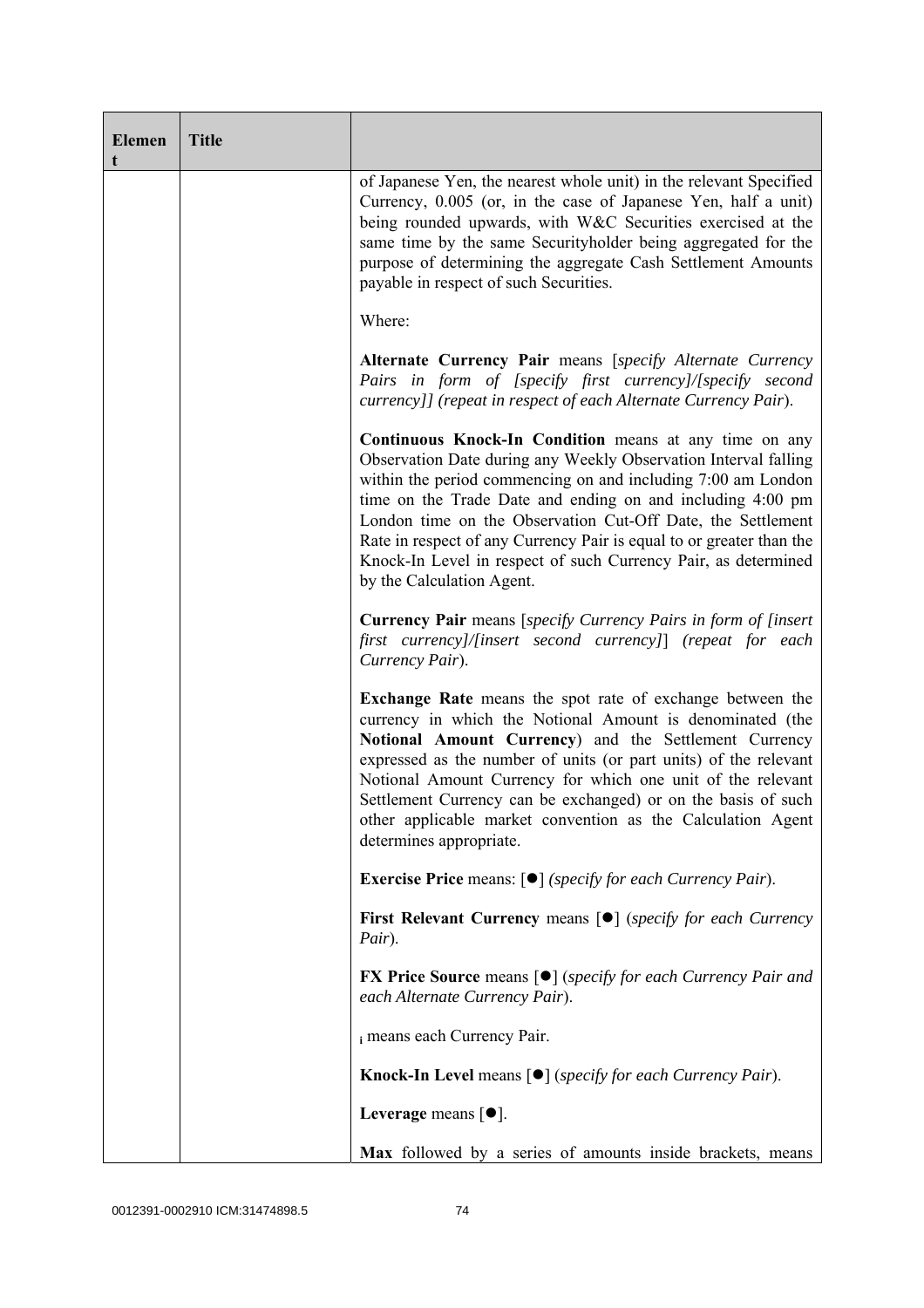| <b>Elemen</b><br>t | <b>Title</b> |                                                                                                                                                                                                                                                                                                                                                                                                                                                                                                                                                                                                                                                                                                                                                                                                                                                      |
|--------------------|--------------|------------------------------------------------------------------------------------------------------------------------------------------------------------------------------------------------------------------------------------------------------------------------------------------------------------------------------------------------------------------------------------------------------------------------------------------------------------------------------------------------------------------------------------------------------------------------------------------------------------------------------------------------------------------------------------------------------------------------------------------------------------------------------------------------------------------------------------------------------|
|                    |              | whichever is the greater of the amounts separated by a comma<br>inside those brackets.                                                                                                                                                                                                                                                                                                                                                                                                                                                                                                                                                                                                                                                                                                                                                               |
|                    |              | <b>n</b> means the number of Currency Pairs to which the W&C<br>Securities relate.                                                                                                                                                                                                                                                                                                                                                                                                                                                                                                                                                                                                                                                                                                                                                                   |
|                    |              | Observation Cut-Off Date means [ $\bullet$ ].                                                                                                                                                                                                                                                                                                                                                                                                                                                                                                                                                                                                                                                                                                                                                                                                        |
|                    |              | <b>Observation Date means <math>\lceil \bullet \rceil</math>.</b>                                                                                                                                                                                                                                                                                                                                                                                                                                                                                                                                                                                                                                                                                                                                                                                    |
|                    |              | Reference Exchange Rate means, in respect of a Currency Pair,<br>the spot exchange rate for the First Relevant Currency quoted<br>against the Second Relevant Currency expressed as the number of<br>units of the First Relevant Currency quoted per one unit of the<br>Second Relevant Currency.                                                                                                                                                                                                                                                                                                                                                                                                                                                                                                                                                    |
|                    |              | <b>Relevant Currency</b> means each currency comprising a Currency<br>Pair and any references to the conversion of one Relevant<br>Currency to another shall be construed as applying in relation to a<br>Currency Pair.                                                                                                                                                                                                                                                                                                                                                                                                                                                                                                                                                                                                                             |
|                    |              | <b>Relevant Time</b> means the time at which the relevant Settlement<br>Rate is determined.                                                                                                                                                                                                                                                                                                                                                                                                                                                                                                                                                                                                                                                                                                                                                          |
|                    |              | Second Relevant Currency means [ $\bullet$ ] (specify for each<br>Currency Pair).                                                                                                                                                                                                                                                                                                                                                                                                                                                                                                                                                                                                                                                                                                                                                                    |
|                    |              | Settlement Rate means, in respect of a Currency Pair and an<br>Observation Date or the Valuation Date, the Reference Exchange<br>Rate for that Currency Pair on such Observation Date or<br>Valuation Date at the Relevant Time or Valuation Time<br>respectively as determined by the Calculation Agent by reference<br>to the Settlement Rate Option for that Currency Pair (and such<br>determination may be made, without limitation, with such<br>adjustments as are, at the discretion of the Calculation Agent,<br>necessary to the published quoting conventions and/or implying<br>the Reference Exchange Rate from more than one Settlement<br>Rate Option) unless any applicable disruption event exists or<br>occurs, in which case, the relevant Settlement Rate for that<br>Currency Pair will be determined by the Calculation Agent. |
|                    |              | <b>Settlement Rate Option</b> means, in respect of a Currency Pair and<br>an Observation Date or the Valuation Date, the rate published for<br>the Currency Pair fixing rate on the FX Price Source for that<br>Currency Pair at or about (i) the Relevant Time on such<br>Observation Date or, (ii) the Valuation Time on the Valuation Date<br>or, if Alternate Currency Pairs are specified for the relevant<br>Currency Pair, the Reference Exchange Rate will be implied from<br>more than one Settlement Rate Option by determining the rate for<br>each Alternate Currency Pair for that Currency Pair, published for<br>the Alternate Currency Pair fixing rate on the FX Price Source for<br>that Alternate Currency Pair at or about (i) the Relevant Time on                                                                              |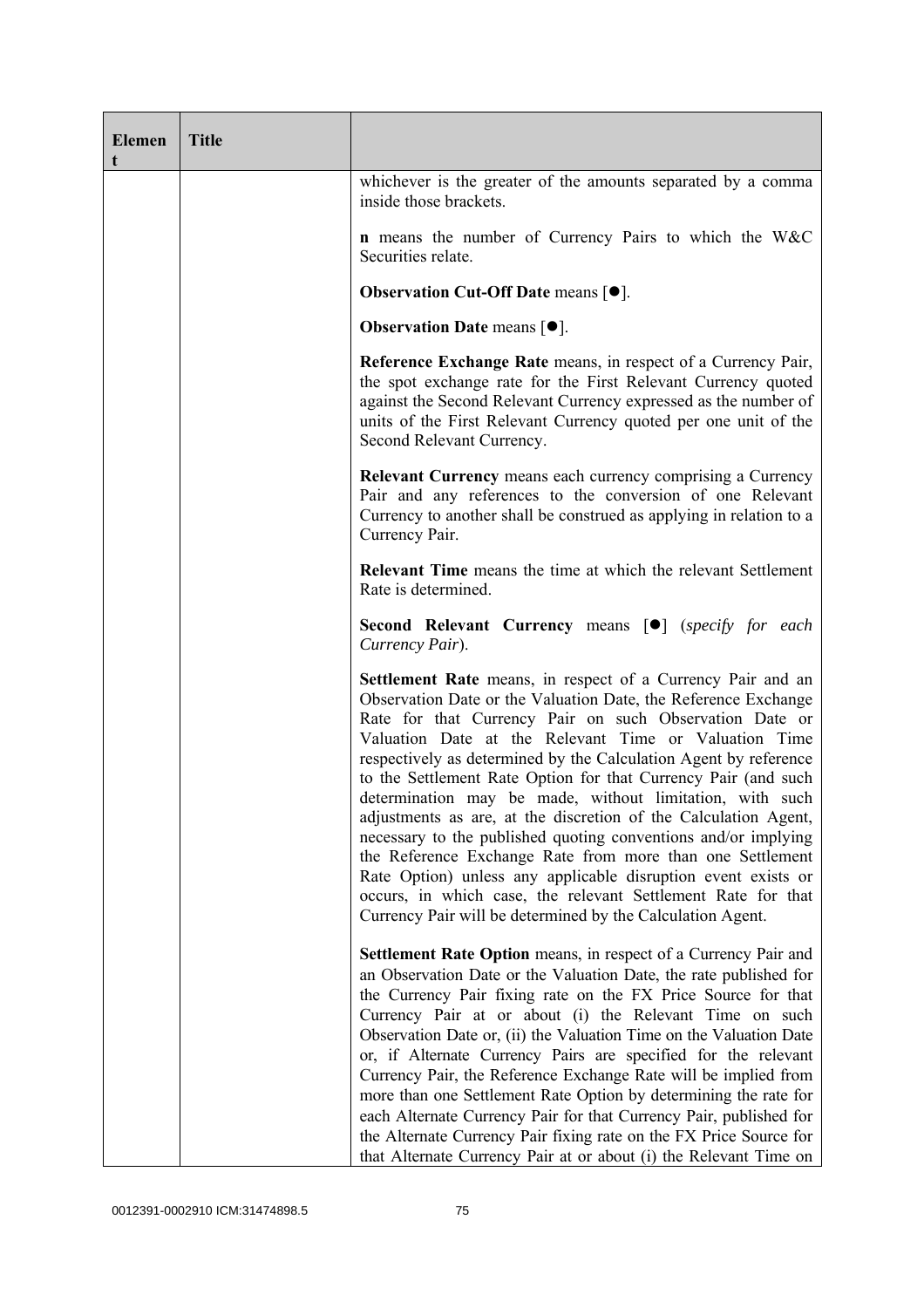| <b>Elemen</b><br>t | <b>Title</b> |                                                                                                                                                                                                                                                                                                                                                                                                                                                                              |
|--------------------|--------------|------------------------------------------------------------------------------------------------------------------------------------------------------------------------------------------------------------------------------------------------------------------------------------------------------------------------------------------------------------------------------------------------------------------------------------------------------------------------------|
|                    |              | such Observation Date or (ii) the Valuation Time on the Valuation<br>Date.                                                                                                                                                                                                                                                                                                                                                                                                   |
|                    |              | <b>Trade Date means <math>\lceil \bullet \rceil</math>.</b>                                                                                                                                                                                                                                                                                                                                                                                                                  |
|                    |              | Valuation Date means [ $\bullet$ ].                                                                                                                                                                                                                                                                                                                                                                                                                                          |
|                    |              | Valuation Time means $[•]$ .                                                                                                                                                                                                                                                                                                                                                                                                                                                 |
|                    |              | Weekly Observation Interval means the period between 5:00<br>am Sydney time on each Monday and 5:00 pm New York City<br>time on the immediately succeeding Friday (inclusive).                                                                                                                                                                                                                                                                                               |
|                    |              | $w_i$ means [specify the weighting of each Currency Pair (being a<br>number less than or equal to $1$ ]                                                                                                                                                                                                                                                                                                                                                                      |
|                    |              | $X_i$ means, in respect of a Currency Pair, the [Exercise Price in<br>respect of such Currency Pair]/[Settlement Rate in respect of such<br>Currency Pair and the Valuation Date].                                                                                                                                                                                                                                                                                           |
|                    |              | $Y_i$ means, in respect of a Currency Pair, the [Exercise Price in<br>respect of such Currency Pair]/[Settlement Rate in respect of such<br>Currency Pair and the Valuation Date].                                                                                                                                                                                                                                                                                           |
|                    |              | $Z_i$ means, in respect of a Currency Pair, the [Exercise Price in<br>respect of such Currency Pair]/[Settlement Rate in respect of such<br>Currency Pair and the Valuation Date]/[1].]                                                                                                                                                                                                                                                                                      |
|                    |              | [In the case of Equity Delta One W&C Securities:                                                                                                                                                                                                                                                                                                                                                                                                                             |
|                    |              | Each Security entitles its holder in respect of an Actual Exercise<br>Date, upon due exercise, to receive from the Issuer on the<br>Settlement Date a Cash Settlement Amount calculated by the<br>Calculation Agent (which shall not be less than zero) equal to:                                                                                                                                                                                                            |
|                    |              | $[V_F x]$ Exchange Rate $] - C$                                                                                                                                                                                                                                                                                                                                                                                                                                              |
|                    |              | The Cash Settlement Amount will be rounded to the nearest two<br>decimal places (or, in the case of Japanese Yen, the nearest whole<br>unit) in the relevant Specified Currency, 0.005 (or, in the case of<br>Japanese Yen, half a unit) being rounded upwards, with Securities<br>exercised at the same time by the same Security holder being<br>aggregated for the purpose of determining the aggregate Cash<br>Settlement Amounts payable in respect of such Securities. |
|                    |              | Where:                                                                                                                                                                                                                                                                                                                                                                                                                                                                       |
|                    |              | $V_F$ means the Final Price.                                                                                                                                                                                                                                                                                                                                                                                                                                                 |
|                    |              | C means the Specified Currency equivalent of the Costs as                                                                                                                                                                                                                                                                                                                                                                                                                    |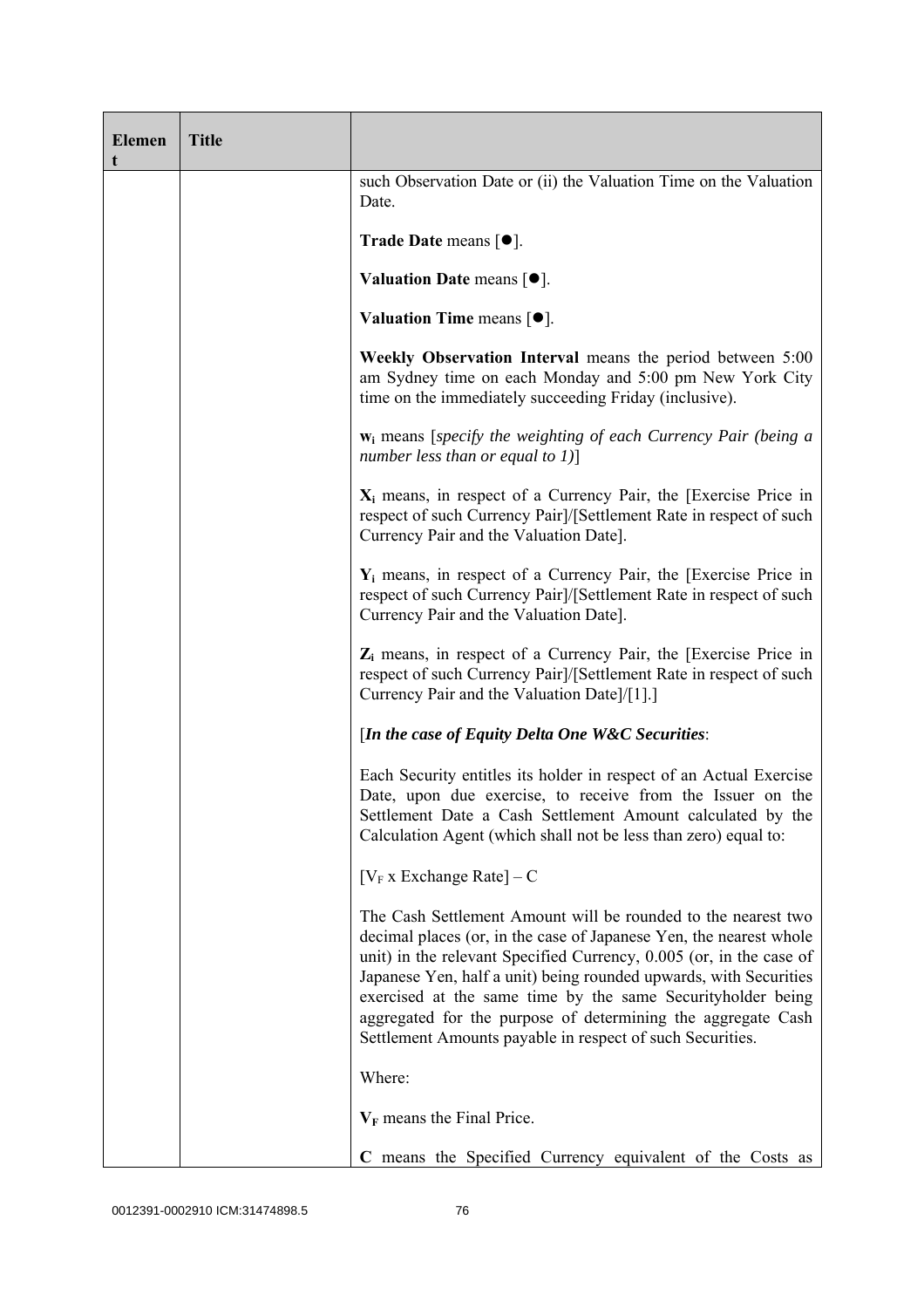| <b>Elemen</b><br>t | <b>Title</b> |                                                                                                                                                                                                                                                                                                                                                                                                                                                                                                                                                                                                                                                                                                                                   |
|--------------------|--------------|-----------------------------------------------------------------------------------------------------------------------------------------------------------------------------------------------------------------------------------------------------------------------------------------------------------------------------------------------------------------------------------------------------------------------------------------------------------------------------------------------------------------------------------------------------------------------------------------------------------------------------------------------------------------------------------------------------------------------------------|
|                    |              | determined by the Calculation Agent using such foreign exchange<br>rate as the Calculation Agent deems appropriate with respect to<br>the relevant time(s) the Costs arise or may arise.                                                                                                                                                                                                                                                                                                                                                                                                                                                                                                                                          |
|                    |              | Costs means, in respect of a Security, such Security's pro rata<br>share of the total amount of any commissions, costs, expenses,<br>duties, taxes (including but not limited to any capital gains tax or<br>withholding tax), levies, registration fees, custodial fees or other<br>charges which may be required to be made, paid, withheld or<br>deducted by the Issuer and/or any of its affiliates and/or any of<br>their respective nominees as a result of, or in connection with, the<br>Issuer and/or any of its affiliates and/or any of their respective<br>nominees (a) being a direct holder of any Hedging Shares and/or<br>selling and/or realising any Hedging Shares and/or (b) unwinding<br>any Hedge Position. |
|                    |              | Equity Currency means $[\bullet].$                                                                                                                                                                                                                                                                                                                                                                                                                                                                                                                                                                                                                                                                                                |
|                    |              | Exchange Rate means (i) the rate of exchange between the<br>Equity Currency and the Specified Currency (expressed as a<br>number of units of the Specified Currency for which a unit of the<br>Equity Currency can be exchanged) determined at or around the<br>Final Valuation Date which the Calculation Agent determines<br>appropriate in its sole discretion, or (ii) where the Equity<br>Currency is the same as the Specified Currency, one.                                                                                                                                                                                                                                                                               |
|                    |              | Final Valuation Date means $[•]$ .                                                                                                                                                                                                                                                                                                                                                                                                                                                                                                                                                                                                                                                                                                |
|                    |              | Hedge Position means any Product that the Issuer and/or any of<br>its Affiliates and/or any of their respective nominees (a) enters<br>into as a result of being the direct holder of the Hedging Shares<br>and/or selling and/or realising the Hedging Shares, or (b) would<br>have entered into if they were to fully hedge the market, equity or<br>other price risk of the Issuer entering into and performing its<br>obligations with respect to the W&C Securities, using such<br>Products as may be determined by the Calculation Agent.                                                                                                                                                                                   |
|                    |              | <b>Hedging Shares</b> means the number of shares that the Calculation<br>Agent deems necessary to hedge the equity or other price risk of<br>the Issuer entering into and performing its obligations with<br>respect to the relevant Securities.                                                                                                                                                                                                                                                                                                                                                                                                                                                                                  |
|                    |              | <b>Product</b> means an exchange traded fund, share, an instrument<br>representing such exchange traded fund or share (including,<br>without limitation, participation notes), futures contracts or<br>exchange-traded options commonly used to hedge the issuance or<br>sale of a security that is linked to the Hedging Shares.                                                                                                                                                                                                                                                                                                                                                                                                 |
|                    |              | Valuation Date means the Final Valuation Date.                                                                                                                                                                                                                                                                                                                                                                                                                                                                                                                                                                                                                                                                                    |
|                    |              | <b>Cash Dividends</b>                                                                                                                                                                                                                                                                                                                                                                                                                                                                                                                                                                                                                                                                                                             |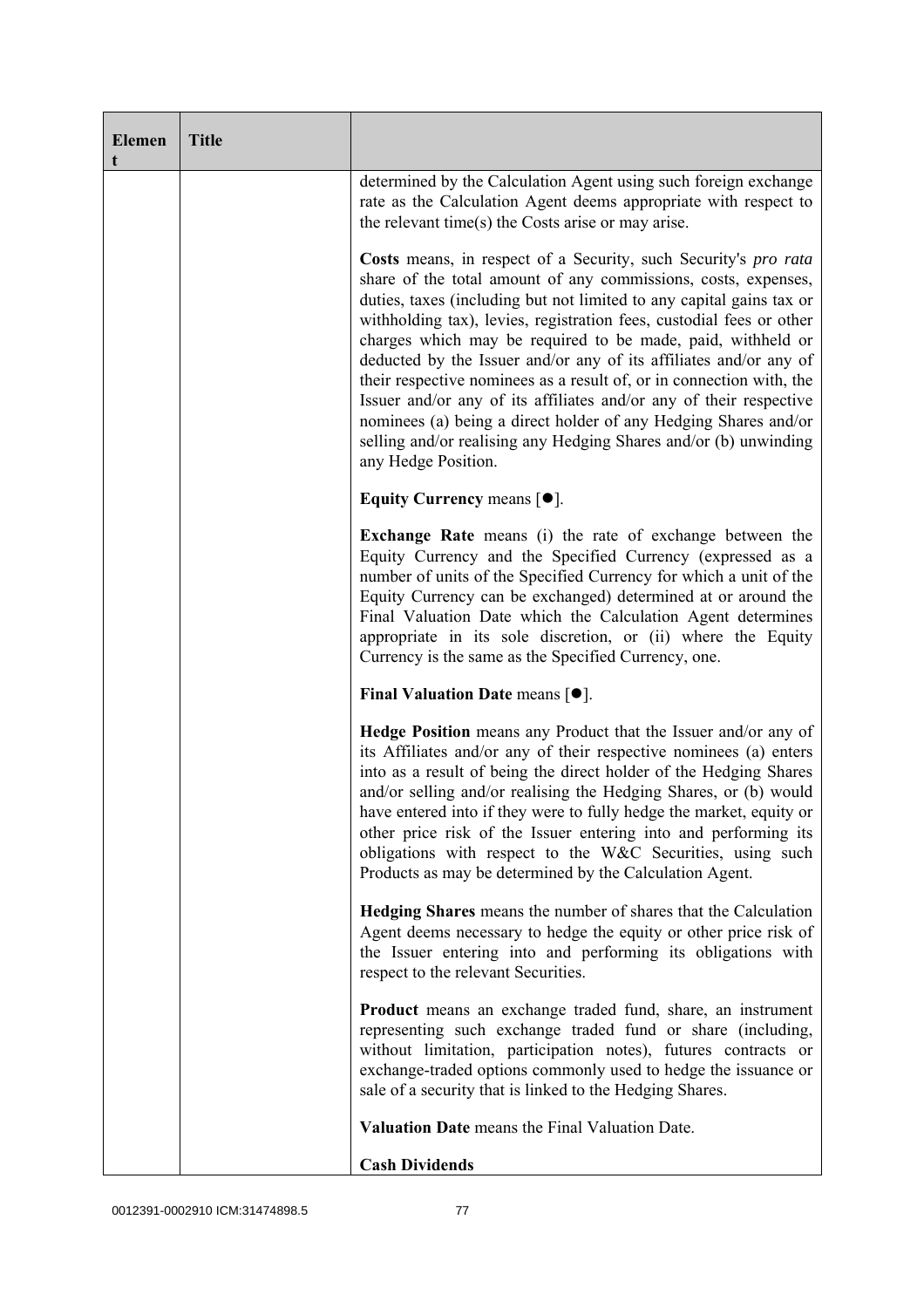| <b>Elemen</b><br>t | <b>Title</b> |       |                                                                                                                                                                                                                                                                                                                                                                                                                                                                                                                                                                                                                                                                                                                                                                                                                                                                                                                                                                                                                                                                                                                                                                                                                                                             |
|--------------------|--------------|-------|-------------------------------------------------------------------------------------------------------------------------------------------------------------------------------------------------------------------------------------------------------------------------------------------------------------------------------------------------------------------------------------------------------------------------------------------------------------------------------------------------------------------------------------------------------------------------------------------------------------------------------------------------------------------------------------------------------------------------------------------------------------------------------------------------------------------------------------------------------------------------------------------------------------------------------------------------------------------------------------------------------------------------------------------------------------------------------------------------------------------------------------------------------------------------------------------------------------------------------------------------------------|
|                    |              | (i)   | Following the declaration by a share issuer of a cash<br>dividend (other than any dividend or portion thereof that<br>the Calculation Agent determines to be an extraordinary<br>dividend) (each a Cash Dividend) in respect of which the<br>In-dividend Date (as defined below) falls in the period<br>from and including the Trade Date to but excluding the<br>originally scheduled Final Valuation Date without regard<br>to any scheduled trading day or disrupted day adjustment<br>(the Dividend Period), the Issuer will pay a Coupon<br>Amount in respect of each Security on the related Coupon<br>Payment Date (as defined below). Each such Coupon<br>Amount will equal the amount of such Cash Dividend<br>declared in relation to one share (less (a) all withholding<br>taxes, if any, including, but without limitation, those that<br>would have been withheld in relation to the payment of<br>such cash dividend to a foreign investor and (b) any other<br>expenses or deductions which would apply to or be made<br>in relation to the payment of such cash dividend to a<br>foreign investor all determined in the Equity Currency and<br>on a per share basis, <i>multiplied by</i> the Dividend Exchange<br>Rate as defined below). |
|                    |              |       | Dividend Exchange Rate means, in relation to a Cash<br>Dividend, (i) the rate of exchange between the Equity<br>Currency and the Specified Currency (expressed as a<br>number of units of the Specified Currency for which a<br>unit of the Equity Currency can be exchanged) at or<br>around the Dividend Receipt Date, as determined by the<br>Calculation Agent or, (ii) where the Equity Currency is<br>the same as the Specified Currency, one.                                                                                                                                                                                                                                                                                                                                                                                                                                                                                                                                                                                                                                                                                                                                                                                                        |
|                    |              |       | <b>Dividend Receipt Date</b> means the date upon which a<br>holder of shares entitled to the relevant Cash Dividend<br>would have received such Cash Dividend according to<br>prevailing market practice, as determined by the<br>Calculation Agent.                                                                                                                                                                                                                                                                                                                                                                                                                                                                                                                                                                                                                                                                                                                                                                                                                                                                                                                                                                                                        |
|                    |              |       | In-dividend Date means, in relation to a Cash Dividend,<br>the final date upon which a purchaser of shares on the<br>exchange would, according to prevailing market practice,<br>be entitled to receive the Cash Dividend.                                                                                                                                                                                                                                                                                                                                                                                                                                                                                                                                                                                                                                                                                                                                                                                                                                                                                                                                                                                                                                  |
|                    |              | (ii)  | Coupon Amounts (if any) will only be payable on the<br>Securities in the circumstances set out in paragraph (i)<br>above and subject to the provisions of paragraphs (iii) and<br>(iv) below and will be deemed only to have accrued on<br>the Securities as of the relevant Coupon Payment Date.<br>No interest will accrue or be payable in any other<br>circumstance.                                                                                                                                                                                                                                                                                                                                                                                                                                                                                                                                                                                                                                                                                                                                                                                                                                                                                    |
|                    |              | (iii) | In the event any Coupon Payment Date would fall after                                                                                                                                                                                                                                                                                                                                                                                                                                                                                                                                                                                                                                                                                                                                                                                                                                                                                                                                                                                                                                                                                                                                                                                                       |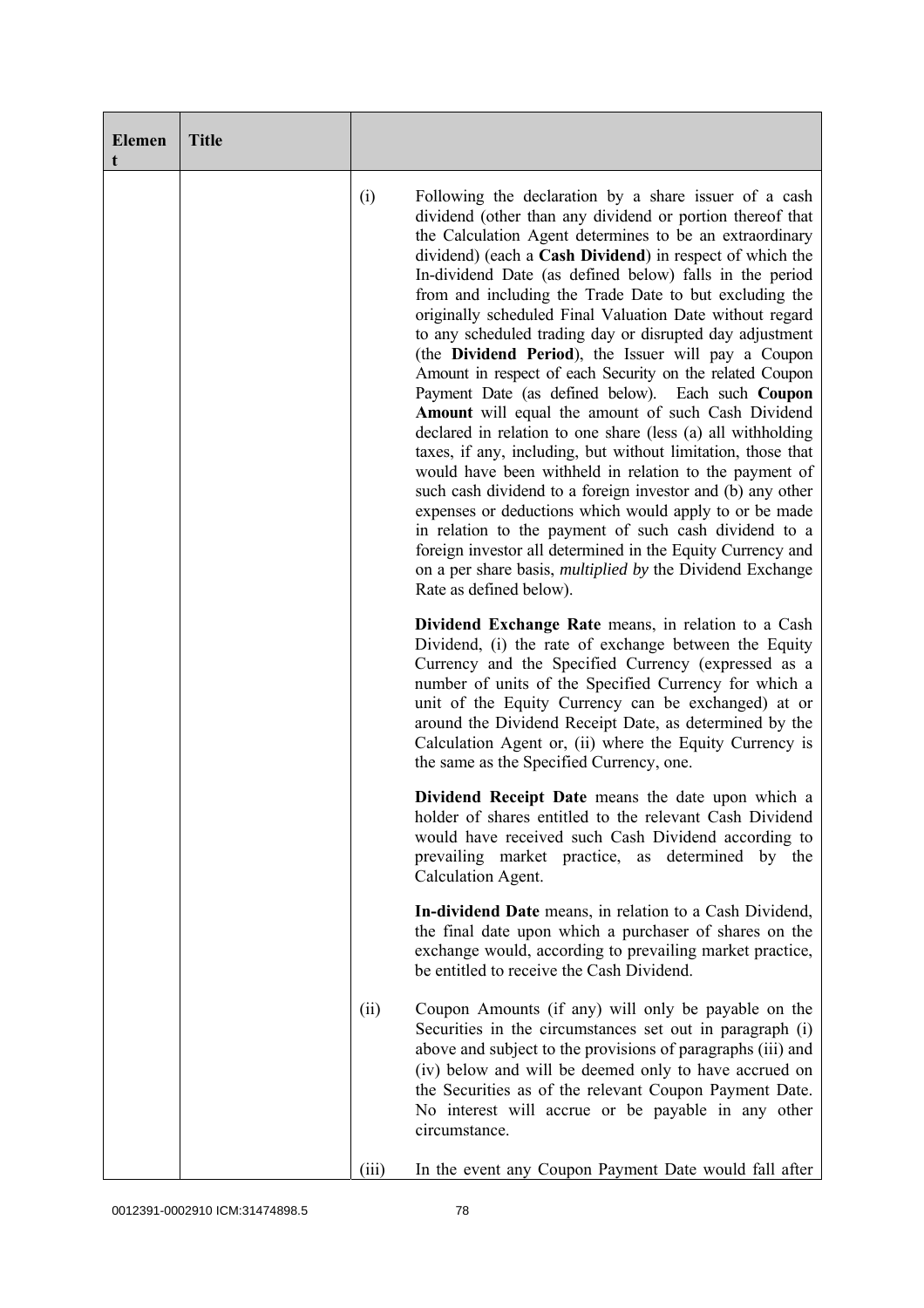| <b>Elemen</b><br>t | <b>Title</b> |                                                                                                                                                                                                                                                                                                                                                                                                                                                                                                                                                                                                                                                                                                                                                                                                                                                                                                                                                                                                                                                                                                                 |
|--------------------|--------------|-----------------------------------------------------------------------------------------------------------------------------------------------------------------------------------------------------------------------------------------------------------------------------------------------------------------------------------------------------------------------------------------------------------------------------------------------------------------------------------------------------------------------------------------------------------------------------------------------------------------------------------------------------------------------------------------------------------------------------------------------------------------------------------------------------------------------------------------------------------------------------------------------------------------------------------------------------------------------------------------------------------------------------------------------------------------------------------------------------------------|
|                    |              | the Maturity Date the Issuer will give notice to the<br>Securityholders of procedures for payment of such<br>Coupon Amount(s) which may be made outside of DTC<br>or Euroclear and Clearstream, Luxembourg and may<br>require Securityholders as of a record date selected by the<br>Issuer in its sole discretion to provide a notice to the<br>Issuer giving all necessary details required by the Issuer<br>in its sole discretion to make such payments.                                                                                                                                                                                                                                                                                                                                                                                                                                                                                                                                                                                                                                                    |
|                    |              | Cash Dividend declaration,<br>(iv)<br>Following<br>any<br>the<br>Calculation Agent shall as soon as is reasonably<br>practicable under the circumstances procure that the<br>Issuer will give notice to the Securityholders stating the<br>occurrence of the Cash Dividend, giving details thereof<br>and setting out the method and anticipated date of the<br>related Coupon Payment Date provided that any failure to<br>give, or non-receipt of, such notice will not affect the<br>validity of any such Coupon Amount payment and the<br>Calculation Agent will determine the basis on which the<br>Coupon Amount will be paid.                                                                                                                                                                                                                                                                                                                                                                                                                                                                            |
|                    |              | <b>Coupon Payment Date</b> means the date that is three $(3)$<br>(v)<br>Business Days following the relevant Dividend Receipt<br>Date.]                                                                                                                                                                                                                                                                                                                                                                                                                                                                                                                                                                                                                                                                                                                                                                                                                                                                                                                                                                         |
|                    |              | [In the case of Equity Linked Securities, insert:                                                                                                                                                                                                                                                                                                                                                                                                                                                                                                                                                                                                                                                                                                                                                                                                                                                                                                                                                                                                                                                               |
|                    |              | <b>Adjustment and Disruption Events</b>                                                                                                                                                                                                                                                                                                                                                                                                                                                                                                                                                                                                                                                                                                                                                                                                                                                                                                                                                                                                                                                                         |
|                    |              | The Securities may be subject to cancellation or early redemption<br>or adjustment (including as to valuation and in certain<br>circumstances share substitutions) if certain corporate events<br>(such as events affecting the value of a Share (including Share<br>divisions or consolidations, extraordinary dividends and capital<br>calls); de-listing of a Share; insolvency, merger or nationalisation<br>of a Share issuer; a tender offer or redenomination of a Share)<br>occur, if certain events (such as illegality, disruptions or cost<br>increases) occur with respect to the Issuer's or any of its affiliates'<br>hedging arrangements, or if insolvency filings are made with<br>respect to the issuer of a share [Insert if the relevant Securities<br>are Equity Delta One Redemption N&C Securities or Equity<br>Delta One W&C Securities: or, where the relevant event is a<br>potential adjustment event which has a dilutive effect on the<br>theoretical value of the relevant shares and the Calculation Agent<br>considers it appropriate, the distribution of further Securities]. |
|                    |              | If certain disruption events occur with respect to valuation of a<br>Share such valuation will be postponed and may be made by the<br>Calculation Agent. Payments may also be postponed.]                                                                                                                                                                                                                                                                                                                                                                                                                                                                                                                                                                                                                                                                                                                                                                                                                                                                                                                       |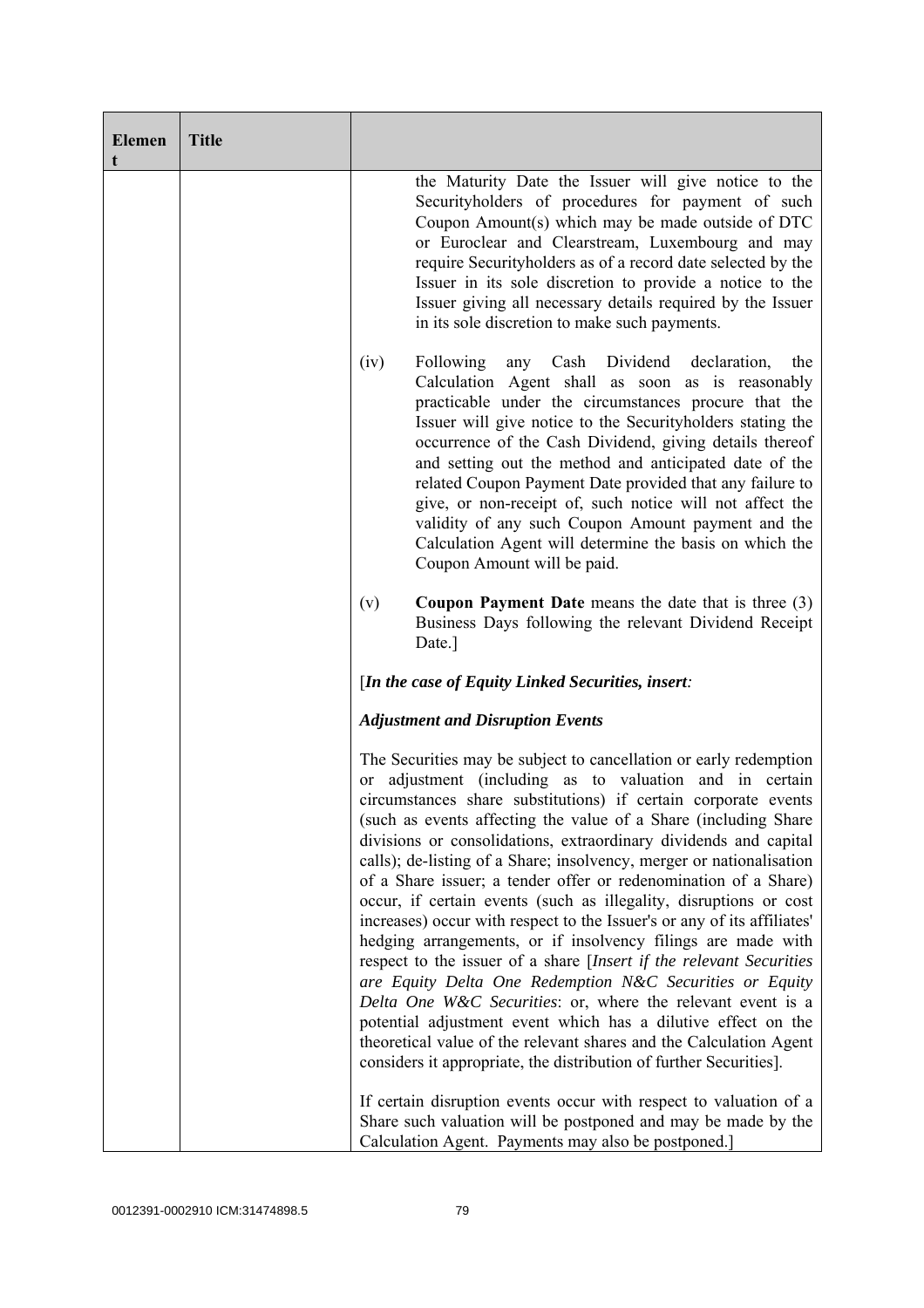| <b>Elemen</b> | <b>Title</b> |                                                                                                                                                                                                                                                                                                                                                                                                                                                               |
|---------------|--------------|---------------------------------------------------------------------------------------------------------------------------------------------------------------------------------------------------------------------------------------------------------------------------------------------------------------------------------------------------------------------------------------------------------------------------------------------------------------|
|               |              | [In the case of Index Linked Securities, insert:                                                                                                                                                                                                                                                                                                                                                                                                              |
|               |              | <b>Adjustment and Disruption Events</b>                                                                                                                                                                                                                                                                                                                                                                                                                       |
|               |              | The Securities may be subject to cancellation or early redemption<br>or adjustment if an Index is modified or cancelled and there is no<br>successor Index acceptable to the Calculation Agent, if an Index's<br>sponsor fails to calculate and announce such Index, or certain<br>events (such as illegality, disruptions or cost increases) occur with<br>respect to the Issuer's or any of its affiliates' hedging<br>arrangements.                        |
|               |              | If certain disruption events occur with respect to valuation of an<br>Index such valuation will be postponed and may be made by the<br>Calculation Agent. Payments may also be postponed.]                                                                                                                                                                                                                                                                    |
|               |              | [In the case of Inflation Linked Securities, insert:                                                                                                                                                                                                                                                                                                                                                                                                          |
|               |              | <b>Adjustment Events</b>                                                                                                                                                                                                                                                                                                                                                                                                                                      |
|               |              | The Securities may be subject to adjustment if the Index is not<br>published or announced, there is a successor Index, an Index level<br>is corrected or the Index is rebased and may be subject to early<br>redemption or cancellation if the Index ceases to be published and<br>there is no appropriate alternative index acceptable to the<br>Calculation Agent. In certain circumstances the Calculation<br>Agent may calculate the Index level itself.] |
|               |              | [In the case of FX Linked Securities, insert:                                                                                                                                                                                                                                                                                                                                                                                                                 |
|               |              | <b>Disruption Events</b>                                                                                                                                                                                                                                                                                                                                                                                                                                      |
|               |              | If certain disruption events occur with respect to valuation of a<br>Currency Pair, [an alternative valuation method may be used,<br>valuation may be made by the Calculation Agent, valuation may<br>be postponed or the Securities may be subject to early redemption or<br>cancellation].]                                                                                                                                                                 |
|               |              | [In the case of Zero Recovery Single Name Credit Linked N&C<br>Securities and Zero Recovery Basket Credit Linked N&C<br>Securities, insert:                                                                                                                                                                                                                                                                                                                   |
|               |              | <b>Merger</b> Event                                                                                                                                                                                                                                                                                                                                                                                                                                           |
|               |              | A merger event may occur, <i>inter alia</i> , if the Issuer[, the<br>Guarantor] or the Reference Entity consolidates or amalgamates<br>with, or merges into, or transfers all or substantially all of its<br>assets to, the Reference Entity or the Issuer [or the Guarantor], as<br>applicable, or the Issuer [or the Guarantor] and the Reference                                                                                                           |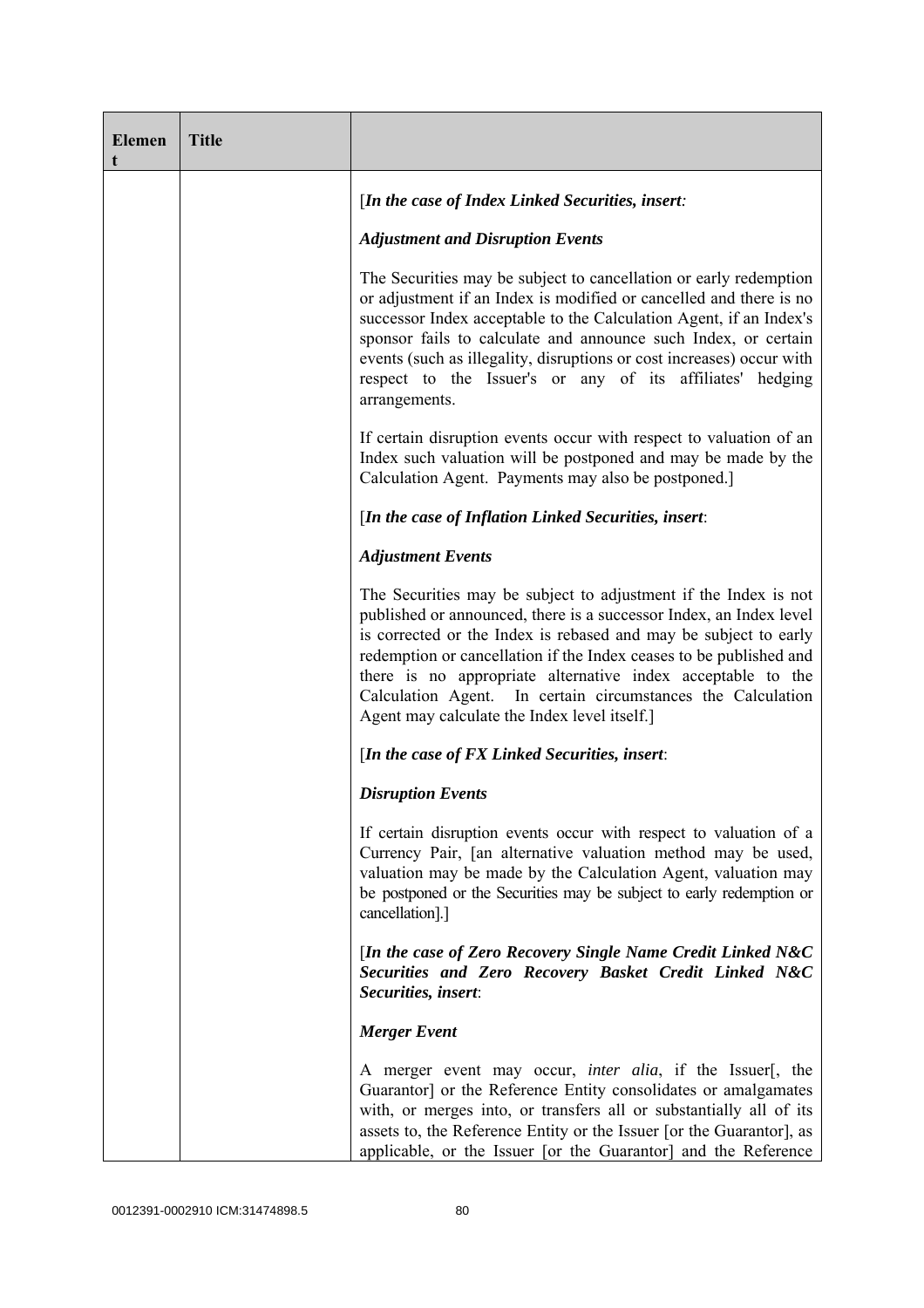| <b>Elemen</b> | <b>Title</b>                                                                                                                                                                                                         |                                                                                                                                                                                                                                                                                                                                                                                                                                                                                                                                                                                                                                                                                                                                                                                                                                                                                                                                                                                                              |
|---------------|----------------------------------------------------------------------------------------------------------------------------------------------------------------------------------------------------------------------|--------------------------------------------------------------------------------------------------------------------------------------------------------------------------------------------------------------------------------------------------------------------------------------------------------------------------------------------------------------------------------------------------------------------------------------------------------------------------------------------------------------------------------------------------------------------------------------------------------------------------------------------------------------------------------------------------------------------------------------------------------------------------------------------------------------------------------------------------------------------------------------------------------------------------------------------------------------------------------------------------------------|
|               |                                                                                                                                                                                                                      | Entity become affiliates.]                                                                                                                                                                                                                                                                                                                                                                                                                                                                                                                                                                                                                                                                                                                                                                                                                                                                                                                                                                                   |
| [C.19]        | Final reference price<br>of the Underlying<br>(Include this Element<br>$C.19$ only if the<br>relevant<br><b>Securities</b><br>Derivative<br>are<br>Securities as defined<br>in Element C.9 above)                    | [Not applicable, there is no final reference price of the<br>underlying.]<br>[The final reference price of the underlying will be determined in<br>accordance with the valuation mechanics set out in item C.18<br>above]]                                                                                                                                                                                                                                                                                                                                                                                                                                                                                                                                                                                                                                                                                                                                                                                   |
| C.20          | Underlying and where<br>the information on the<br>underlying can be<br>found<br>(Include this Element<br>C.20 only if the<br>relevant Securities<br>are Derivative<br>Securities as defined<br>in Element C.9 above) | [Not applicable, there is no underlying] [The underlying]<br>[index/basket of indices/share[s]/reference<br>entit[y][ies]/ $FX$<br>rate[s], interest rate[s]] specified in item C.18 above] [insert<br>details of relevant underlying $(s)$ [If the Securities are Zero<br>Recovery Single Name Credit Linked N&C Securities or Zero<br>Recovery Basket Credit Linked N&C Securities, insert: The<br>"Credit Events" are [insert relevant Credit Events].] [If the<br>Securities are Tranched Zero Recovery Credit Linked N&C<br>Securities, insert: The "Credit Events" are each of the "Credit<br>Events" listed in the Physical Settlement Matrix in respect of each<br>of the Reference Entities listed in the Index. [Insert details of the<br>Index]] [Insert details of where information on the underlying<br>can be found. Where relevant this may include references to the<br>respective Bloomberg and/or Reuters screen pages on which<br>information relating to each underlying can be found]] |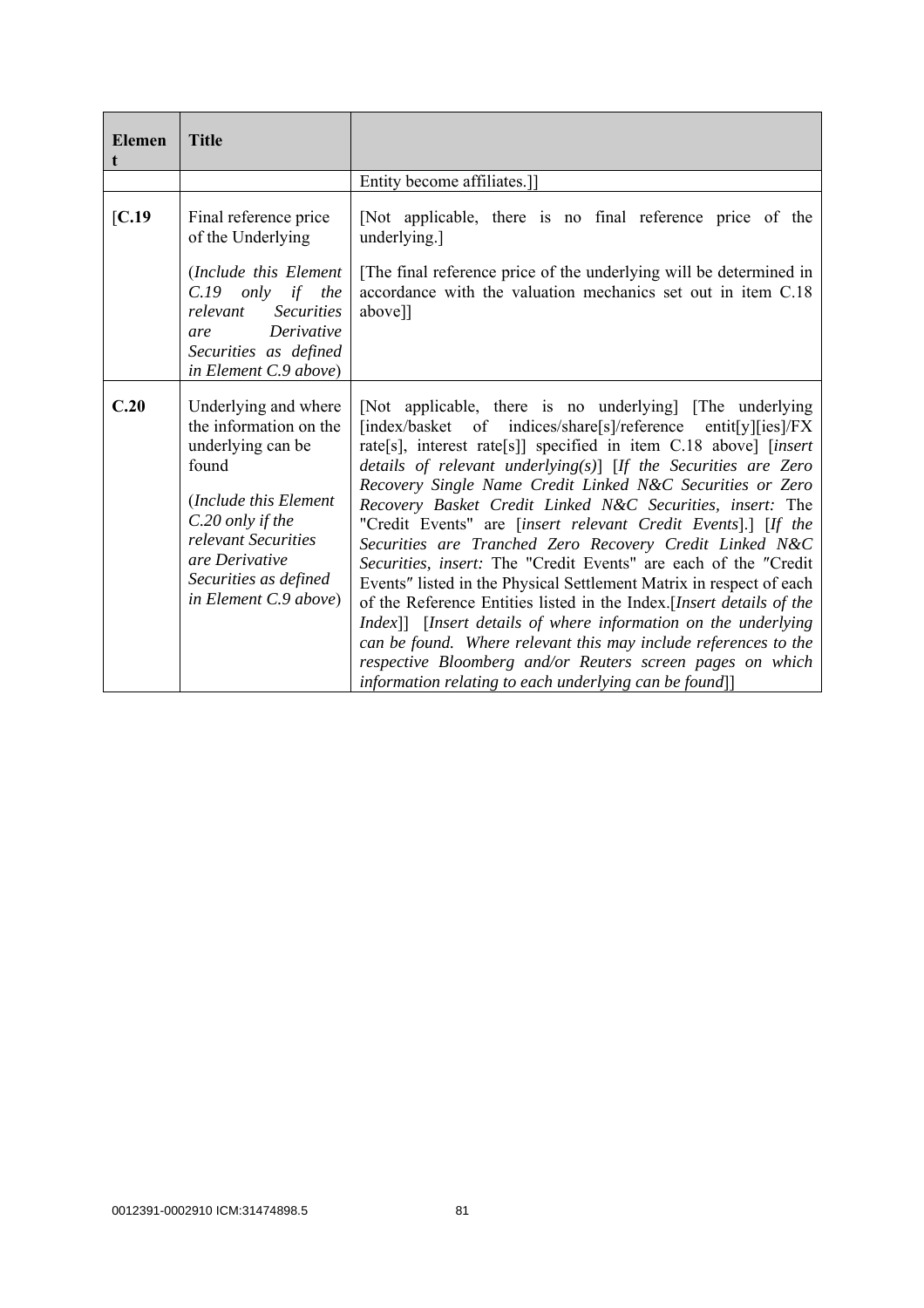|  | <b>Section D - Risks</b> |
|--|--------------------------|
|--|--------------------------|

| <b>Elemen</b> | <b>Title</b>                                             |                                                                                                                                                                                                                                                                                                                                                                                                                                                                                                                                                                                                                                                                                                                                                                                                                                                                                                                                                                                                                                                                                                                                                                                                                     |
|---------------|----------------------------------------------------------|---------------------------------------------------------------------------------------------------------------------------------------------------------------------------------------------------------------------------------------------------------------------------------------------------------------------------------------------------------------------------------------------------------------------------------------------------------------------------------------------------------------------------------------------------------------------------------------------------------------------------------------------------------------------------------------------------------------------------------------------------------------------------------------------------------------------------------------------------------------------------------------------------------------------------------------------------------------------------------------------------------------------------------------------------------------------------------------------------------------------------------------------------------------------------------------------------------------------|
| D.2           | Key risks regarding<br>the Issuer [and the<br>Guarantor] | In purchasing Securities, investors assume the risk that the Issuer<br>[and the Guarantor] may become insolvent or otherwise be unable<br>to perform [its/their] obligations (including, where relevant,<br>payment obligations) in respect of the Securities [or under the<br>Guarantee (respectively)]. There is a wide range of factors which<br>individually or together could result in the Issuer [and the<br>Guarantor] becoming unable to perform [its/their] obligations<br>under the Securities [or Guarantee (respectively)]. It is not<br>possible to identify all such factors or to determine which factors<br>are most likely to occur, as the Issuer [and the Guarantor] may<br>not be aware of all relevant factors and certain factors which<br>[it/they] currently deem not to be material may become material<br>as a result of the occurrence of events outside the Issuer's [and the<br>Guarantor's] control. The Issuer [and the Guarantor] [has/have]<br>identified a number of factors which could materially adversely<br>affect [its/their] business[es] and ability to perform [its/their]<br>obligations under the Securities [or Guarantee (respectively)].<br>These factors include: |
|               |                                                          | Issuer:                                                                                                                                                                                                                                                                                                                                                                                                                                                                                                                                                                                                                                                                                                                                                                                                                                                                                                                                                                                                                                                                                                                                                                                                             |
|               |                                                          | (i) the Issuer is an indirectly owned, wholly owned subsidiary of<br>Nomura Holdings, Inc. and there are substantial inter-relationships<br>between the Issuer and other Nomura Group companies.<br>Accordingly, if the financial condition of the Nomura Group were to<br>deteriorate, the Issuer and its investors may suffer direct and<br>materially adverse consequences, (ii) changes in market prices<br>affecting asset values may adversely affect the performance of assets<br>in which the Issuer holds positions and therefore would adversely<br>affect the Issuer's financial situation and its profits (iii) strategies for<br>hedging against market risk may prove to be ineffective, (iv) changes<br>in interest rates, (v) foreign exchange risk, (vi) liquidity risk, (vii)<br>credit risk of third parties with whom the Issuer does business (viii)<br>increased regulation of the financial services industry, (ix)<br>competition risk, (x) reputational risk, and (xi) operational risk<br>(including as a result of the United Kingdom's potential exit from the<br>European Union).                                                                                                      |
|               |                                                          | Guarantor:                                                                                                                                                                                                                                                                                                                                                                                                                                                                                                                                                                                                                                                                                                                                                                                                                                                                                                                                                                                                                                                                                                                                                                                                          |
|               |                                                          | If the financial condition of the Guarantor were to deteriorate, the<br>Issuer and investors in the Securities may suffer direct and<br>materially adverse consequences. The Guarantor is the holding<br>company for the Nomura Group and its ability to fulfil its<br>obligations under the Guarantee may therefore be affected by<br>certain factors affecting the Guarantor directly or other entities<br>the Nomura Group, including: (i) a sustained<br>within                                                                                                                                                                                                                                                                                                                                                                                                                                                                                                                                                                                                                                                                                                                                                 |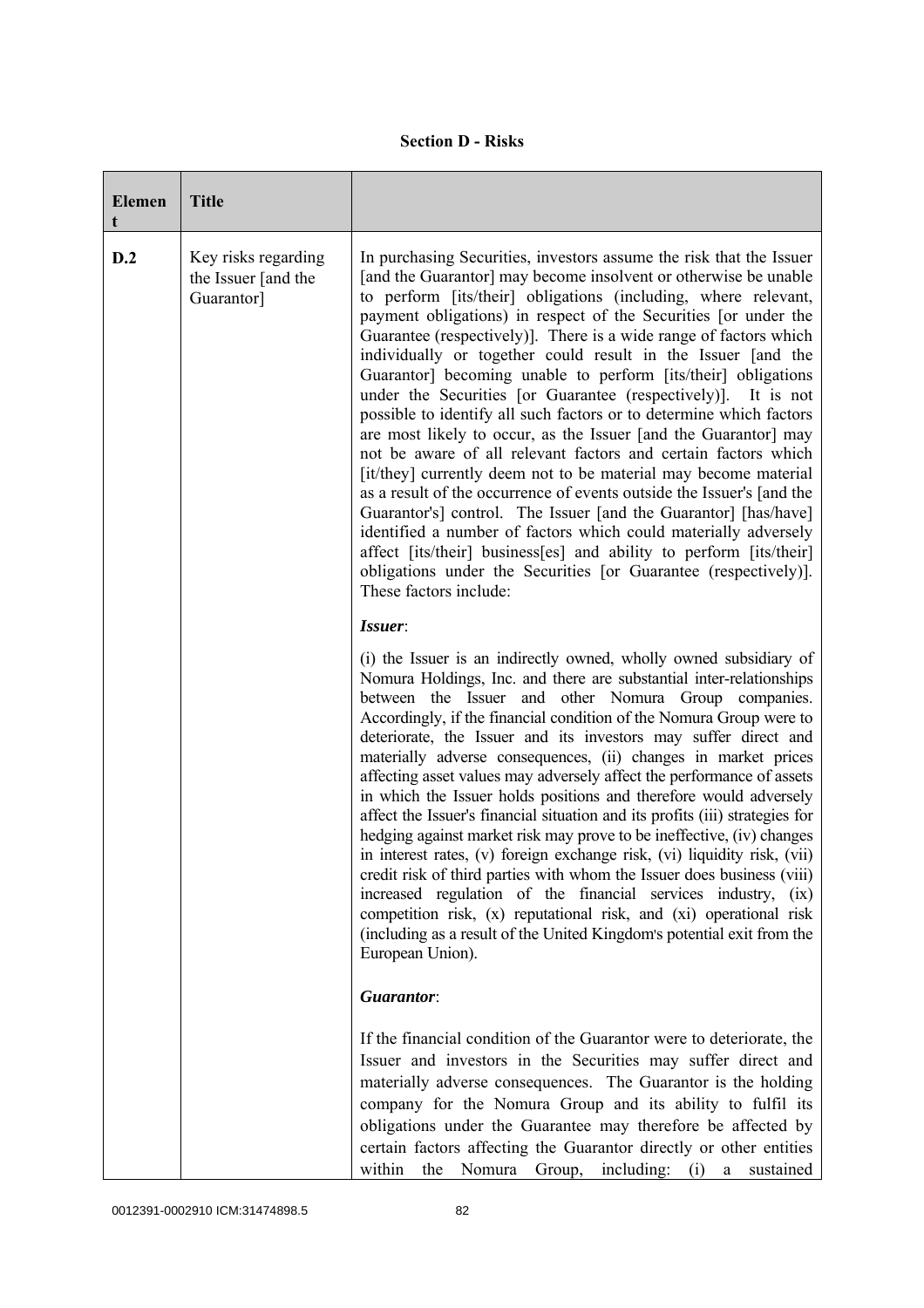| <b>Elemen</b><br>t | <b>Title</b>                                                                                                                                                                                                    |                                                                                                                                                                                                                                                                                                                                                                                                                                                                                                                                                                                                                                                                                                                                                                                                                                                                                                                                                                                                                                                                                                                                                                                                                                                                                                                                                                                                                                                                                                                                                                                                                                                                                                                                                                                                                                                                                                                                                                                                                                                                                                                                                                                                                                                                                                                                                                                                                                                                                                                                                                                                                                                                                                                                                                                                                                                                                  |
|--------------------|-----------------------------------------------------------------------------------------------------------------------------------------------------------------------------------------------------------------|----------------------------------------------------------------------------------------------------------------------------------------------------------------------------------------------------------------------------------------------------------------------------------------------------------------------------------------------------------------------------------------------------------------------------------------------------------------------------------------------------------------------------------------------------------------------------------------------------------------------------------------------------------------------------------------------------------------------------------------------------------------------------------------------------------------------------------------------------------------------------------------------------------------------------------------------------------------------------------------------------------------------------------------------------------------------------------------------------------------------------------------------------------------------------------------------------------------------------------------------------------------------------------------------------------------------------------------------------------------------------------------------------------------------------------------------------------------------------------------------------------------------------------------------------------------------------------------------------------------------------------------------------------------------------------------------------------------------------------------------------------------------------------------------------------------------------------------------------------------------------------------------------------------------------------------------------------------------------------------------------------------------------------------------------------------------------------------------------------------------------------------------------------------------------------------------------------------------------------------------------------------------------------------------------------------------------------------------------------------------------------------------------------------------------------------------------------------------------------------------------------------------------------------------------------------------------------------------------------------------------------------------------------------------------------------------------------------------------------------------------------------------------------------------------------------------------------------------------------------------------------|
|                    |                                                                                                                                                                                                                 | market/economic or other downturn, changes in financial or<br>economic conditions and/or market volatility, (ii) liquidity risk,<br>(iii) unpredictable events causing large unexpected market price<br>movements ("event risk") (iv) credit risk of third parties with<br>whom the Guarantor does business, (v) competition risk, (vi)<br>substantial legal, regulatory, operational and reputational risks<br>(including regulatory and operational risk as a result of the United<br>Kingdom's potential exit from the European Union).                                                                                                                                                                                                                                                                                                                                                                                                                                                                                                                                                                                                                                                                                                                                                                                                                                                                                                                                                                                                                                                                                                                                                                                                                                                                                                                                                                                                                                                                                                                                                                                                                                                                                                                                                                                                                                                                                                                                                                                                                                                                                                                                                                                                                                                                                                                                       |
| [D.3]              | Key risks regarding<br>the Securities<br>(Include this Element<br>D.3<br>only<br>if<br>the<br><b>Securities</b><br>relevant<br>not Derivative<br>are<br>Securities as defined<br>Element<br>C.9<br>in<br>above) | There are also certain factors which are material for the purpose of<br>assessing the risks associated with investing in any issue of<br>Securities, which include, without limitation, (i) risks relating to<br>current market conditions including sovereign debt concerns in<br>certain countries in Europe, (ii) Rule 144A Securities Transfer<br>Restrictions, (iii) risks relating to the fact that the Securities are<br>unsecured obligations of the Issuer, (iv) the possibility that holders<br>may receive payments subject to withholding or other deductions<br>imposed on the Securities, (v) there may be no, or a limited,<br>secondary market for the Securities and this would adversely affect<br>the value at which an investor could sell his Securities, (vi) risks<br>relating to postponement of valuation dates, following the<br>occurrence of a disruption event which may adversely affect the<br>value of the Securities, (vii) adjustments to the terms and conditions<br>of the Securities being made by the Calculation Agent following the<br>occurrence of certain events and any early redemption or<br>cancellation (as applicable) of the Securities by the Issuer, (viii)<br>modification of the terms and conditions of the Securities and/or the<br>Agency Agreement by the Issuer and the relevant Agent without the<br>consent of Securityholders, (ix) modification of the terms and<br>conditions of the Securities by majority votes binding all holders, (x)<br>the existence, where specified, of any right of the Issuer to redeem<br>the Securities at its option and the effect this may have on the market<br>value of the Securities, which will mean that an investor may not<br>be able to reinvest the redemption proceeds to achieve a similar<br>effective return, (xi) hedging activities and conflicts of interest of<br>the Issuer, the Guarantor (where applicable) and/or any of its/their<br>affiliates and Securityholders, (xii) where the Securities are linked to<br>a Reference Item, risks relating to the value and liquidity of such<br>Reference Item and the markets in which such Reference Item is<br>traded, (xiii) movements in interest rates, which may affect the value<br>of Securities which bear interest at a fixed rate and (where the<br>Securities are not denominated in an investor's own currency)<br>exchange rates may affect the value of the Securities, (xiv) any credit<br>rating assigned to the Securities may not adequately reflect all risks<br>associated with an investment in the Securities, is not a<br>recommendation to buy, sell or hold securities and may be subject<br>to suspension, reduction or withdrawal at any time by the<br>assigning rating agency, (xv) Investors who hold less than the<br>minimum specified denomination may be unable to sell their |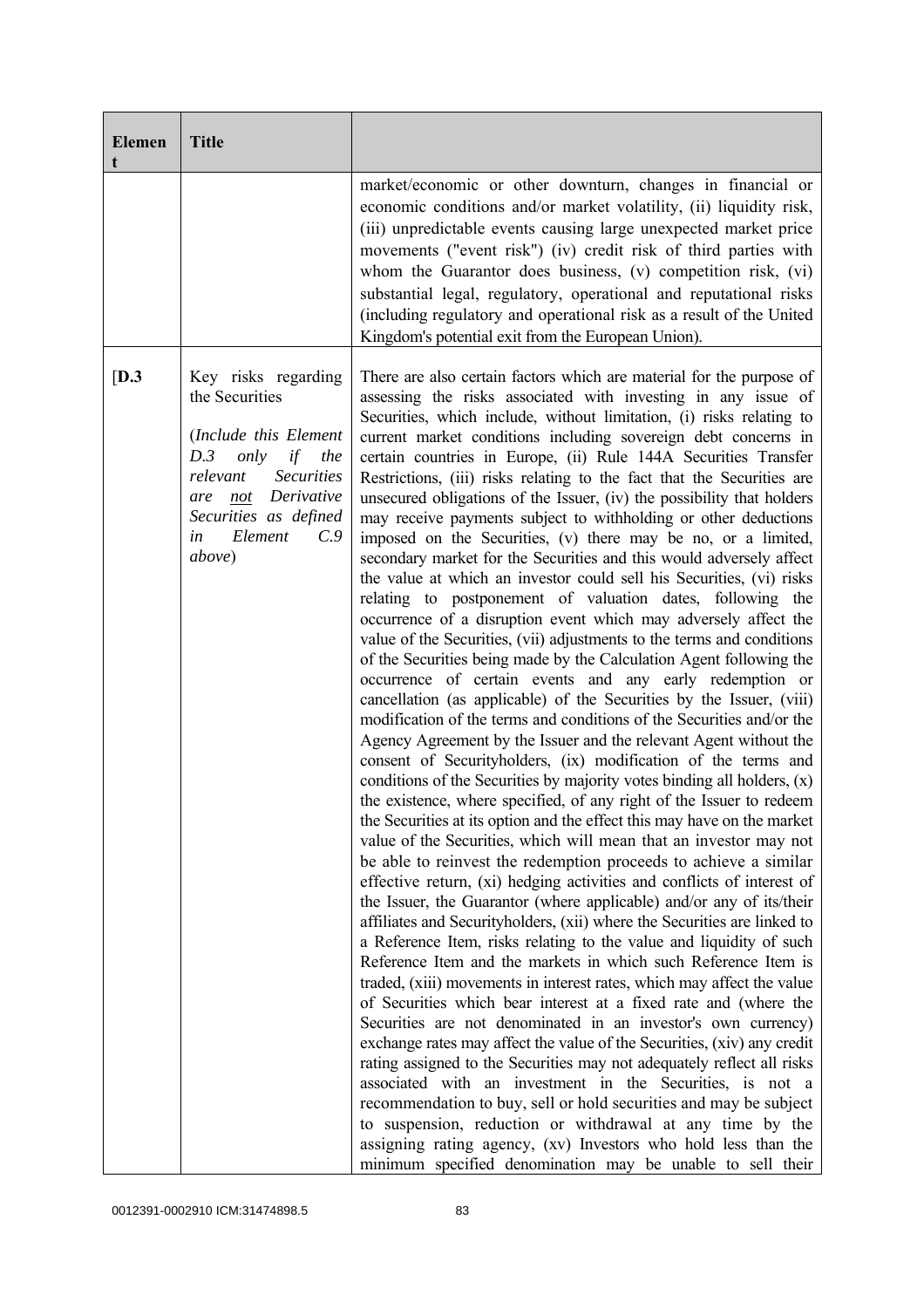| <b>Elemen</b> | <b>Title</b>                                                                                                                                                                                         |                                                                                                                                                                                                                                                                                                                                                                                                                                                                                                                                                                                                                                                                                                                                                                                                                                                                                                                                                                                                                                                    |
|---------------|------------------------------------------------------------------------------------------------------------------------------------------------------------------------------------------------------|----------------------------------------------------------------------------------------------------------------------------------------------------------------------------------------------------------------------------------------------------------------------------------------------------------------------------------------------------------------------------------------------------------------------------------------------------------------------------------------------------------------------------------------------------------------------------------------------------------------------------------------------------------------------------------------------------------------------------------------------------------------------------------------------------------------------------------------------------------------------------------------------------------------------------------------------------------------------------------------------------------------------------------------------------|
|               |                                                                                                                                                                                                      | Securities and may be adversely affected if definitive Securities are<br>subsequently required to be issued, (xvi) fees and commissions not<br>being taken into account when determining secondary market prices<br>of Securities, (xvii) illegality of securities, (xviii) change in law<br>and/or regulatory reform (xix) the regulation and reform of and<br>changes to "benchmarks" may adversely affect the value of<br>Securities linked to or referencing such "benchmarks", (xx) future<br>discontinuance of LIBOR or other major interest rate benchmarks<br>may adversely affect the value of Securities which reference such<br>benchmarks and (xxi) where payments in respect of the Securities<br>are payable in Renminbi, risks associated with the illiquidity,<br>inconvertibility or non-transferability of Renminbi, exchange rate<br>and interest rate risks and, if CNY Currency Event is applicable, the<br>option for the Issuer to make payments in U.S. dollars if Renminbi is<br>not available in certain circumstances.] |
| [D.6]         | Risk warning<br>(Include this Element<br>D.6<br>only<br>if<br>the<br><b>Securities</b><br>relevant<br>Derivative<br>are<br>Securities as defined<br>Element<br>$C_{\cdot}$ 9<br>in<br><i>above</i> ) | [Copy and paste the information from Element D.3 above and<br><i>insert here</i> ]<br>In addition, investors may lose all or part of their investment in<br>the Securities.]                                                                                                                                                                                                                                                                                                                                                                                                                                                                                                                                                                                                                                                                                                                                                                                                                                                                       |

## **Section E - Offer**

| Element | <b>Title</b>                                 |                                                                                                                                                                                                                                                                                                                                 |
|---------|----------------------------------------------|---------------------------------------------------------------------------------------------------------------------------------------------------------------------------------------------------------------------------------------------------------------------------------------------------------------------------------|
| E.2b    | Reasons for the offer<br>and use of proceeds | The net proceeds from the issue of the Securities will be applied<br>by the Issuer for general corporate purposes, which include<br>making a profit. A substantial portion of the proceeds from the<br>issue of the Securities may be used to hedge market risk with<br>respect to such Securities.                             |
|         |                                              | Issue specific summary                                                                                                                                                                                                                                                                                                          |
|         |                                              | The net proceeds from the issue of Securities will be applied by<br>the Issuer for its general corporate purposes, which include<br>making a profit [and [specify any other relevant corporate<br>purposes of the Issuer]].                                                                                                     |
| E.3     | Terms and conditions<br>of the offer         | Under the programme, the Securities may be offered to the public<br>in a Non-Exempt Offer in Austria, Belgium, Denmark, France,<br>Germany, Hungary, Italy, Ireland, Luxembourg, Poland,<br>Portugal, Spain, Sweden, The Netherlands and the United<br>Kingdom.<br>The terms and conditions of each offer of Securities will be |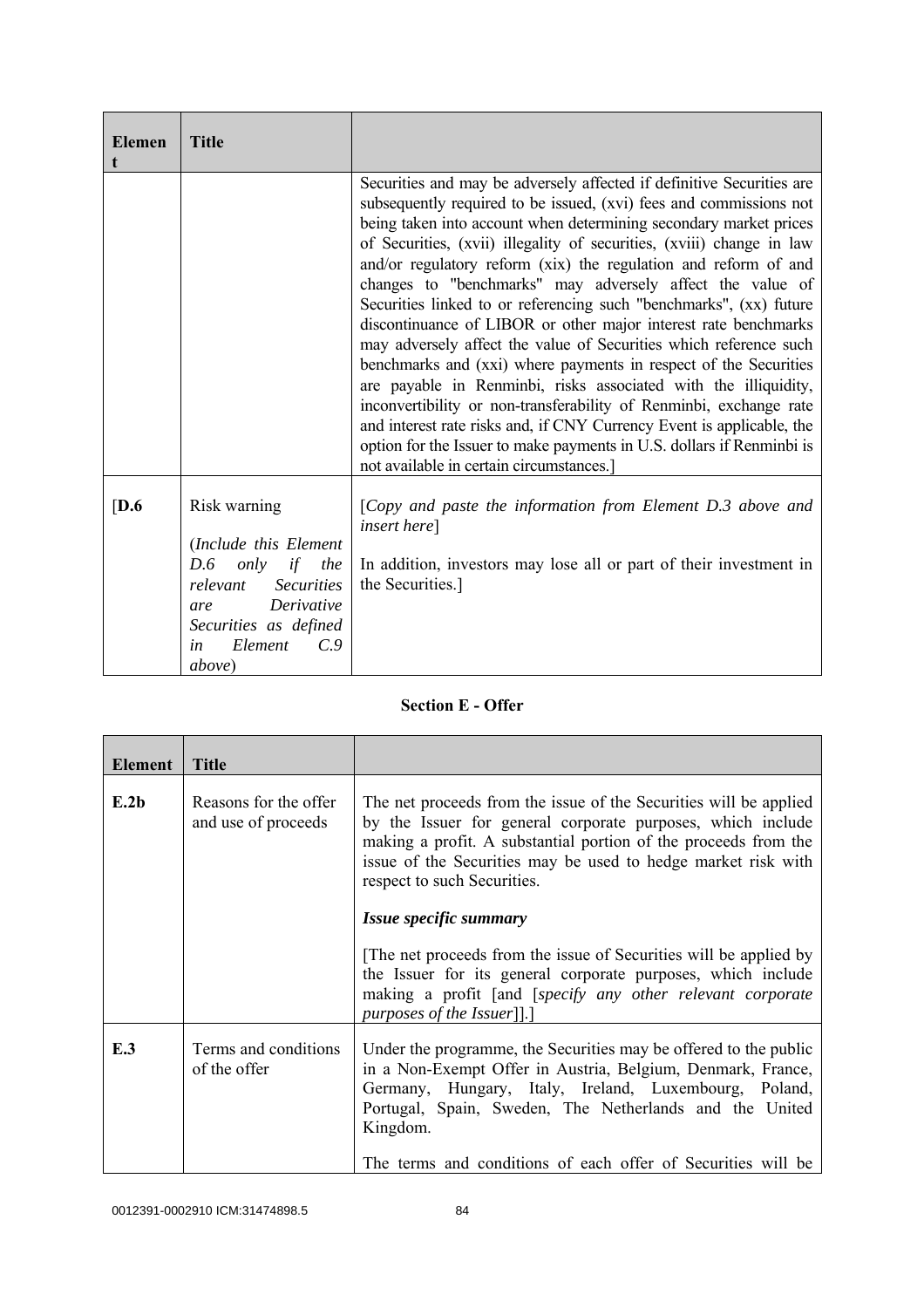| <b>Element</b> | <b>Title</b>                                                                        |                                                                                                                                                                                                                                                                                                                                                                                                                                                                                                                                                                          |
|----------------|-------------------------------------------------------------------------------------|--------------------------------------------------------------------------------------------------------------------------------------------------------------------------------------------------------------------------------------------------------------------------------------------------------------------------------------------------------------------------------------------------------------------------------------------------------------------------------------------------------------------------------------------------------------------------|
|                |                                                                                     | determined by agreement between the Issuer and the relevant<br>Dealer at the time of issue and specified in the applicable Final<br>An Investor intending to acquire or acquiring any<br>Terms.<br>Securities in a Non-Exempt Offer from an Authorised Offeror<br>will do so, and offers and sales of such Securities to an Investor<br>by such Authorised Offeror will be made, in accordance with any<br>terms and other arrangements in place between such Authorised<br>Offeror and such Investor including as to price, allocations and<br>settlement arrangements. |
|                |                                                                                     | Issue specific summary:                                                                                                                                                                                                                                                                                                                                                                                                                                                                                                                                                  |
|                |                                                                                     | [Not applicable, the Securities are not being offered to the public<br>as part of a Non-Exempt Offer.]                                                                                                                                                                                                                                                                                                                                                                                                                                                                   |
|                |                                                                                     | [This issue of Securities is being offered in a Non-Exempt Offer<br>in [specify particular country/ies].                                                                                                                                                                                                                                                                                                                                                                                                                                                                 |
|                |                                                                                     | The issue price of the Securities is $[\bullet][[\bullet]]$ per cent. of their<br>nominal amount].                                                                                                                                                                                                                                                                                                                                                                                                                                                                       |
|                |                                                                                     | The offer price of the Securities to which this Summary relates is<br>$\lceil \bullet \rceil$ [the issue price].                                                                                                                                                                                                                                                                                                                                                                                                                                                         |
|                |                                                                                     | [The offer period of the Securities is the period from [specify date]<br>until [specify date]/the Issue Date/the date which falls $[\bullet]$<br>Business Days thereafter.]                                                                                                                                                                                                                                                                                                                                                                                              |
|                |                                                                                     | [Summarise any public offer, copying the language from<br>paragraphs $9(x)$ and 11 of Part B of the Final Terms for N&C<br>Securities or paragraphs 6(viii) or 8 of Part B of the Final Terms<br>for W&C Securities (as applicable)]                                                                                                                                                                                                                                                                                                                                     |
| E.4            | Interest of natural and<br>legal<br>persons<br>involved<br>the<br>in<br>issue/offer | The relevant Dealers may be paid fees in relation to any issue of<br>Securities under the Programme. Any such Dealer and its<br>affiliates may also have engaged, and may in the future engage,<br>in investment banking and/or commercial banking transactions<br>with, and may perform other services for, the Issuer and the<br>Guarantor (if applicable) and their respective affiliates in the<br>ordinary course of business.                                                                                                                                      |
|                |                                                                                     | Issue specific summary                                                                                                                                                                                                                                                                                                                                                                                                                                                                                                                                                   |
|                |                                                                                     | [The [Dealer[s]/Manager[s]] will be paid aggregate commissions<br>equal to $\lceil \bullet \rceil$ per cent. of the nominal amount of the Securities.<br>Any [Dealer/Manager] and its affiliates may also have engaged,<br>and may in the future engage, in investment banking and/or<br>commercial banking transactions with, and may perform other<br>services for, the Issuer [and the Guarantor] and [its/their<br>respective] affiliates in the ordinary course of business.]                                                                                       |
|                |                                                                                     | [Other than as mentioned above,] and save for $\lceil \bullet \rceil$ [the [fees]<br>[commissions] payable to [●][the Authorised Offerors],]] so][So]                                                                                                                                                                                                                                                                                                                                                                                                                    |